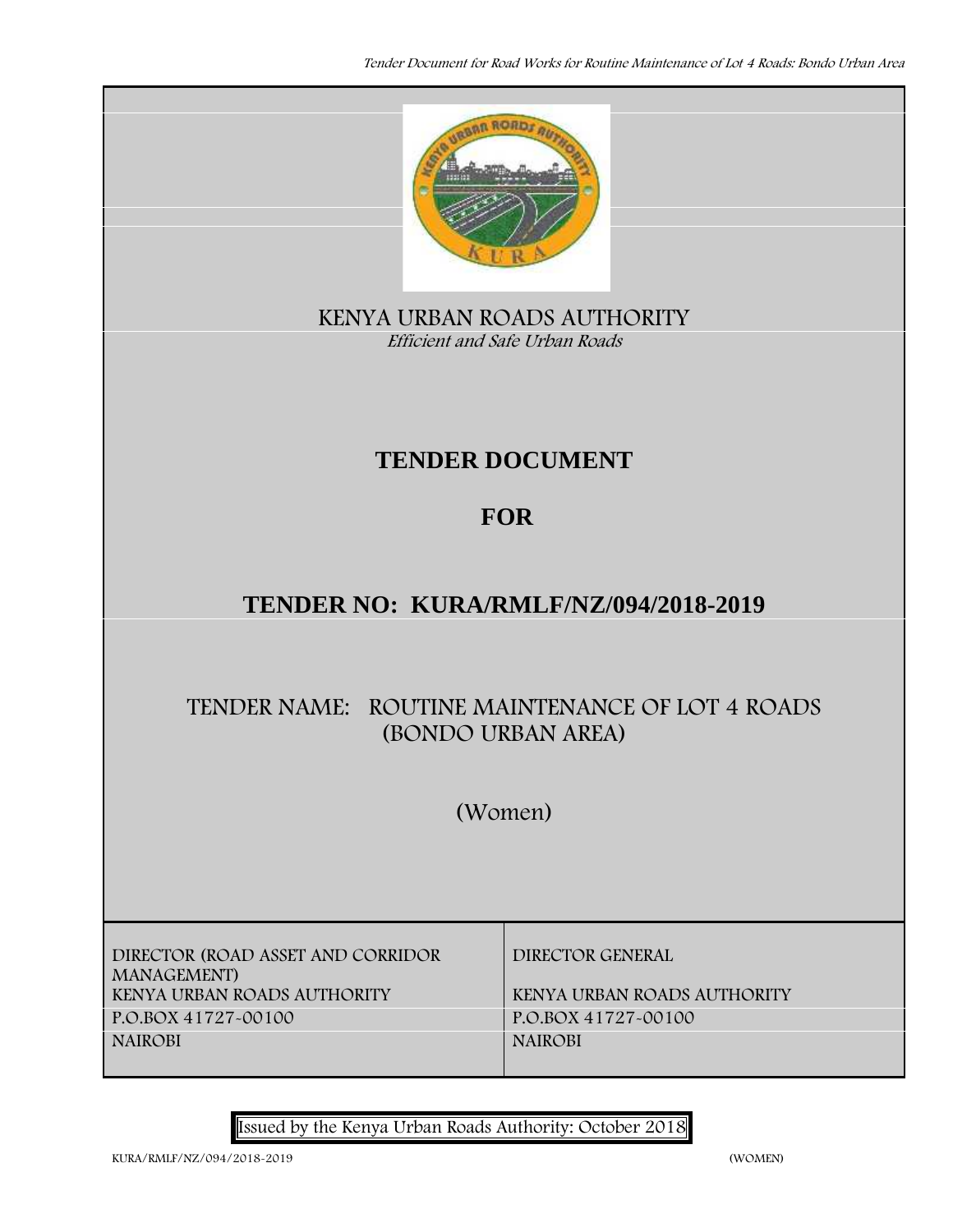# **ROUTINE MAINTENANCE OF LOT 6 ROADS: KISUMU URBAN AREA**

# **TABLE OF CONTENTS**

| SECTION II: INSTRUCTIONS TO TENDERERS AND CONDITIONS OF TENDER 3     |     |
|----------------------------------------------------------------------|-----|
|                                                                      |     |
|                                                                      |     |
|                                                                      |     |
|                                                                      |     |
|                                                                      |     |
| SECTION VI: SUPERVISION AND CONTRACT EVALUATION MANUAL 2012 109      |     |
|                                                                      | 110 |
|                                                                      |     |
|                                                                      |     |
|                                                                      |     |
|                                                                      |     |
|                                                                      |     |
|                                                                      |     |
|                                                                      |     |
|                                                                      |     |
| SECTION XIII: FORM OF PERFORMANCE BANK GUARANTEE (UNCONDITIONAL) 154 |     |

**Issued by the Kenya Urban Roads Authority: October 2018**

1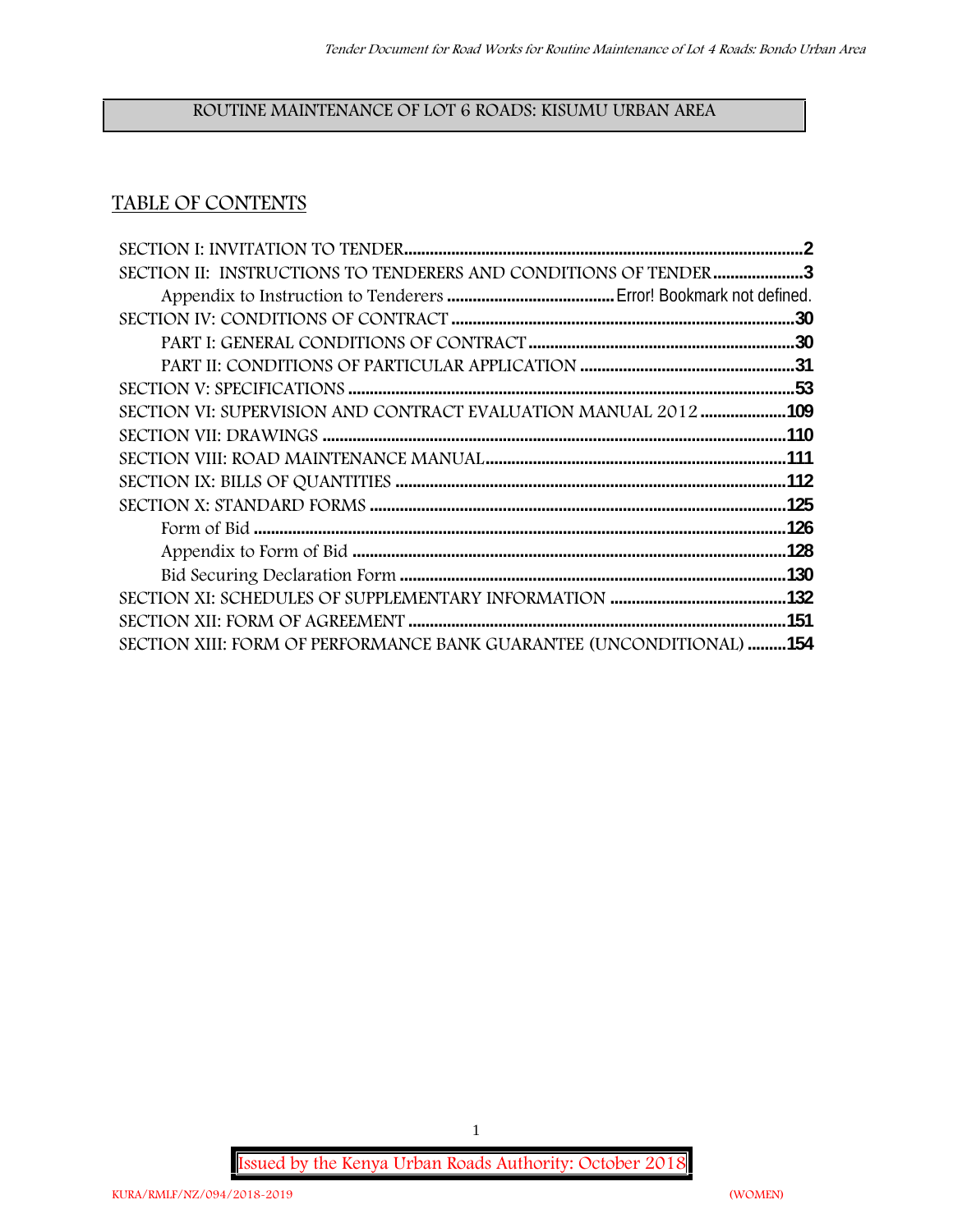# **SECTION I: INVITATION TO TENDER**

(See tender invitation on www.kura.go.ke/tender notices)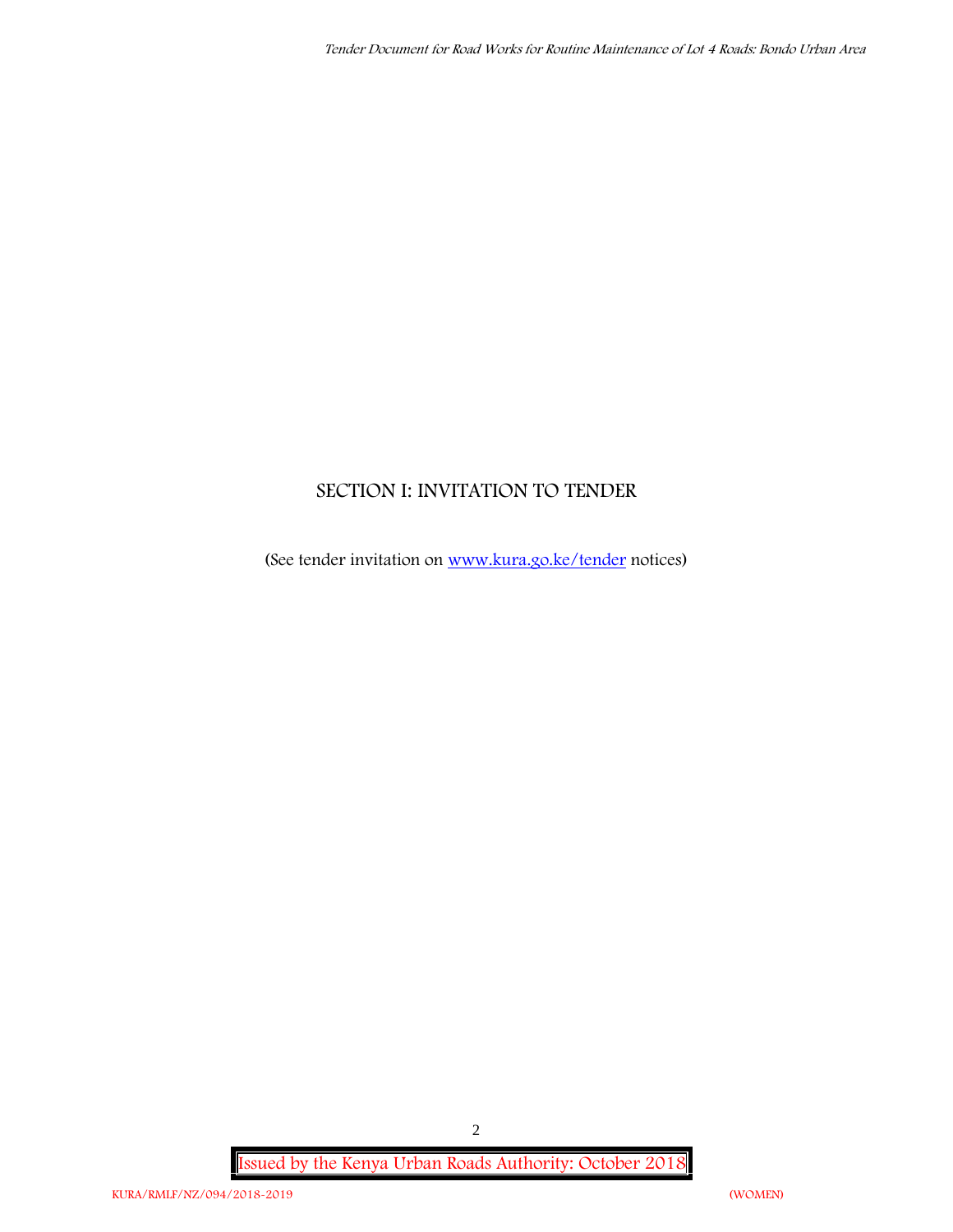**SECTION II: INSTRUCTIONS TO TENDERERS AND CONDITIONS OF TENDER**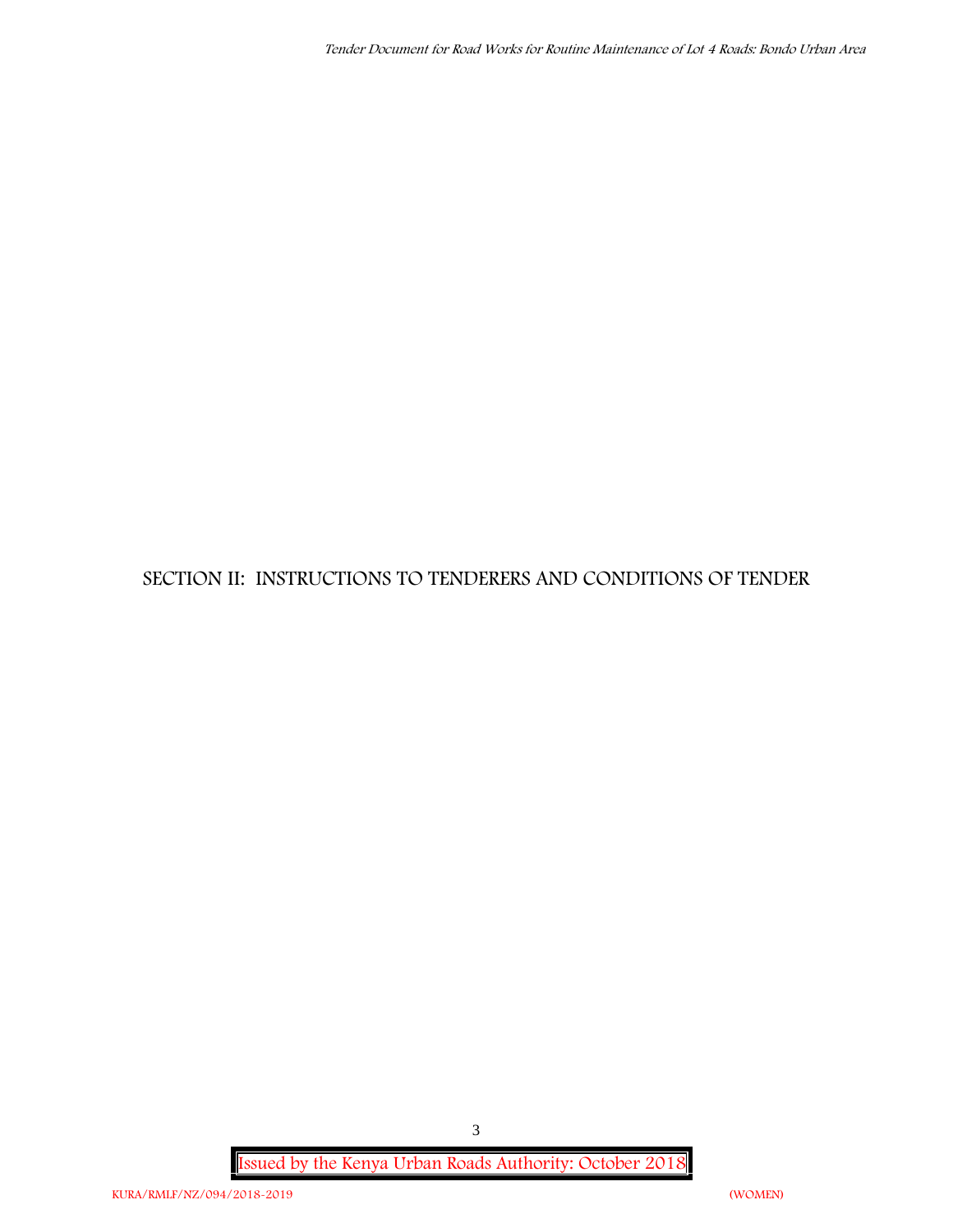#### TABLE OF CONTENTS

| A.            |                |  |
|---------------|----------------|--|
|               | 1              |  |
|               | $\overline{2}$ |  |
|               | 3              |  |
|               | 4              |  |
|               | 5              |  |
|               | 6              |  |
|               | 7              |  |
|               | 8              |  |
| <b>B.</b>     |                |  |
|               | 9              |  |
|               | 10             |  |
|               | 11             |  |
| $C_{\bullet}$ |                |  |
|               | 12             |  |
|               | 13             |  |
|               | 14             |  |
|               | 15             |  |
|               | 16             |  |
|               | 17             |  |
|               | 18             |  |
|               | 19             |  |
|               | 20             |  |
| D.            |                |  |
|               | 21             |  |
|               | 22             |  |
|               | 23             |  |
|               | 24             |  |
| E.            |                |  |
|               | 25             |  |
|               | 26             |  |
|               | 27             |  |
|               | 28             |  |
|               | 29             |  |
|               | 30             |  |
| F.            |                |  |
| G.            |                |  |
|               | 31             |  |
|               | 32             |  |
|               | 33             |  |
|               | 34             |  |
|               | 35             |  |
|               | 36             |  |

# INSTRUCTIONS TO TENDERERS AND CONDITIONS OF TENDER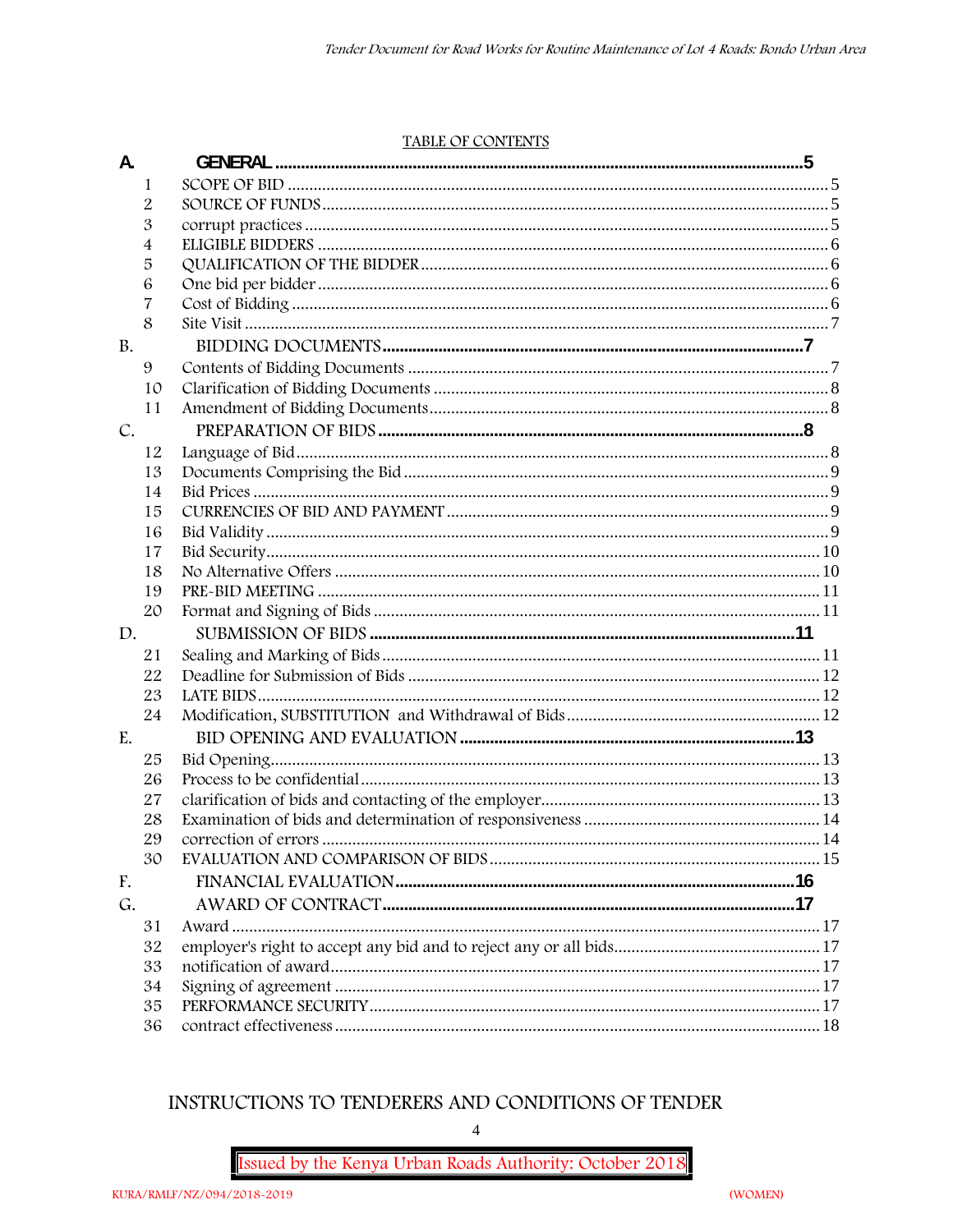# **A. GENERAL**

- **1 SCOPE OF BID**
	- 1.1 The Employer, as defined in the Conditions of Contract Part II hereinafter "the Employer" wishes to receive bids for the construction of works as described in Section 1, clause 102 of the Special Specifications –"Location and extent of the Works")
	- 1.2 The successful bidder will be expected to complete the Works within the period stated in the Appendix to Form of Bid from the date of commencement of the Works.
	- 1.3 Throughout these bidding documents, the terms bid and tender and their derivatives (bidder/tenderer, bid/tendered, bidding/tendering etc.) are synonymous, and day means calendar day. Singular also means plural.

# **2 SOURCE OF FUNDS**

2.1 The source of funding is the Government of Kenya through the Road Maintenance Levy Fund.

# **3 CORRUPT PRACTICES**

3.1 The government requires that the bidders, suppliers, sub-contractors and supervisors observe the highest standards of ethics during the execution of such contracts. In this pursuit of this policy, the government;

Defines for the purpose of this provision, the terms set forth below as follows:

- i) "corrupt practice" means the offering, giving ,receiving, or soliciting of anything of value to influence the action of the public official in the procurement process or in the execution, and
- ii) "fraudulent practice" means a misrepresentation of facts in order to influence a procurement process or the execution of a contract to the detriment of the employer, and includes collusive practices among bidders (prior to or after bid submission) designed to establish bid prices at artificial, non-competitive levels and to deprive the employer the benefits of free and open competition

Will reject a proposal for award if it determines that the bidder recommended for award has engaged in corrupt or fraudulent practices in competing for the contract, and

Will declare a firm ineligible, either indefinitely or for a stated period of time, to be awarded a government contract if it at any time it is determined that the firm has engaged in corrupt or fraudulent practices in competing for, or in executing, a government financed contract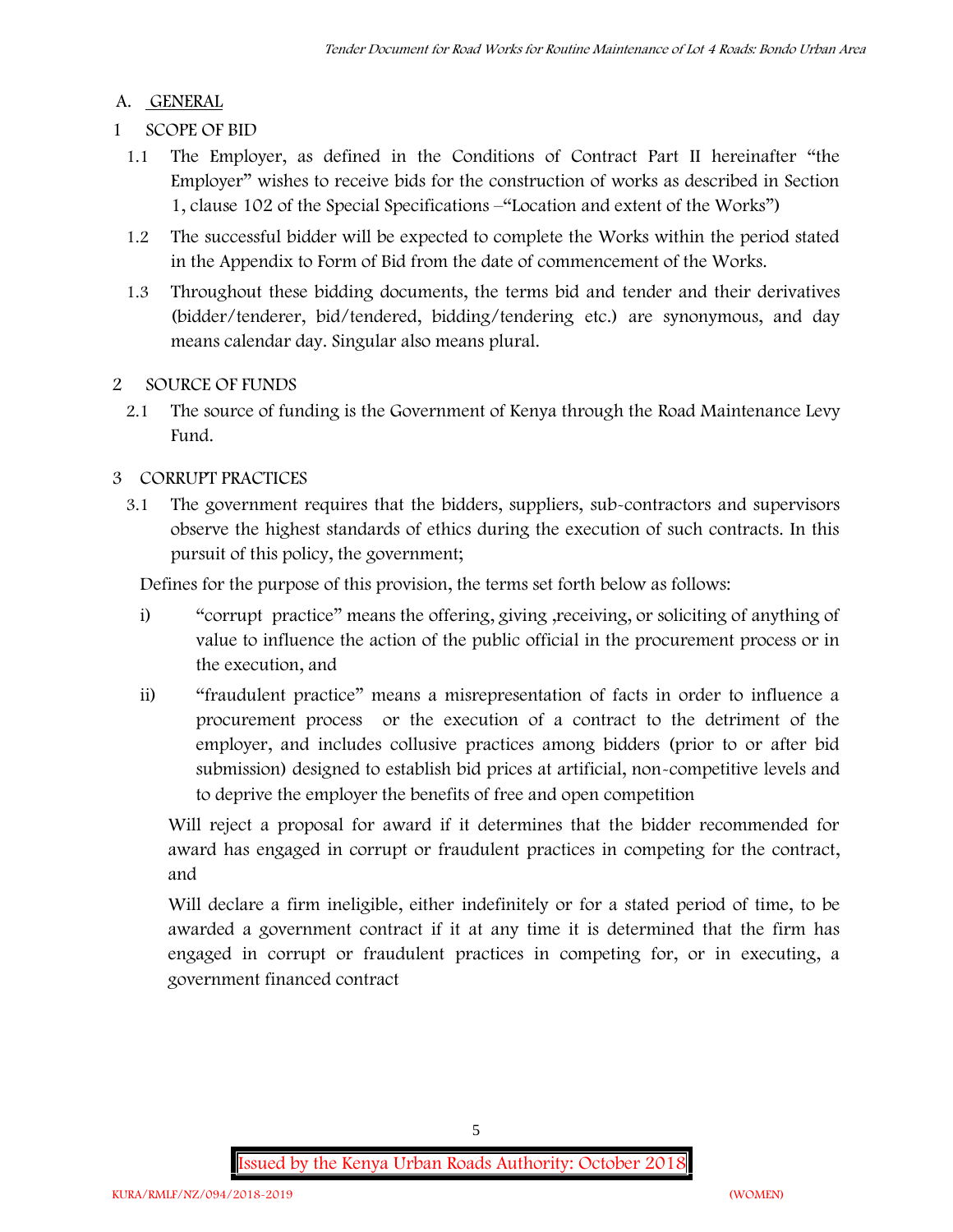## **4 ELIGIBLE BIDDERS**

- 4.1 This invitation to bid is open to all bidders who are legally registered or incorporated in the Republic of Kenya as of the time of bid submission. Registration with the National Construction Authority (NCA) as a road works contractor is mandatory.
- 4.2 Bidders shall not have a conflict of interest. Bidders shall be considered to have conflict of interest, if they participated as a consultant in the preparation of the design, documentation or technical specifications of the works that are the subject of this bidding other than as far as required by the Employer.
- 4.3 A firm that is under a declaration of eligibility by the Employer in accordance with clause 3, at the date of submission of the Bid or thereafter, shall be disqualified.
- 4.4 Bidders shall provide such evidence of their continued eligibility satisfactory to the Employer as the Employer shall reasonably request.

# **5 QUALIFICATION OF THE BIDDER**

- 5.1 Bidders shall as part of their bid:
- (a) Submit a written power of attorney authorizing the signatory of the bid to commit the bidder; and
- (b) Update any information submitted with their bids and update in any case the information indicated in the schedules and continue to meet the minimum threshold criteria set out in the bid documents.
	- 5.2 As a minimum, bidders shall update the following information:
- (a) evidence of access to lines of credit from a bank and availability of other financial resources
- (b) financial predictions for the current year and the two subsequent years, including the effect of known commitments
- (c) work commitments
- (d) current litigation information; and
- (e) availability of critical equipment
	- 5.3 Bidders shall also submit proposals of work methods and schedule in sufficient detail to demonstrate the adequacy of the bidders' proposals to meet the technical specifications and the completion time referred to in Clause 1.2 above.

## **6 ONE BID PER BIDDER**

- 6.1 Each bidder shall submit only one bid. A bidder who submits or participates in more than one bid will be disqualified.
- **7 COST OF BIDDING**
	- 7.1 The bidder shall bear all costs associated with the preparation and submission of his bid and the Employer will in no case be responsible or liable for those costs, regardless of the conduct or outcome of the bidding process.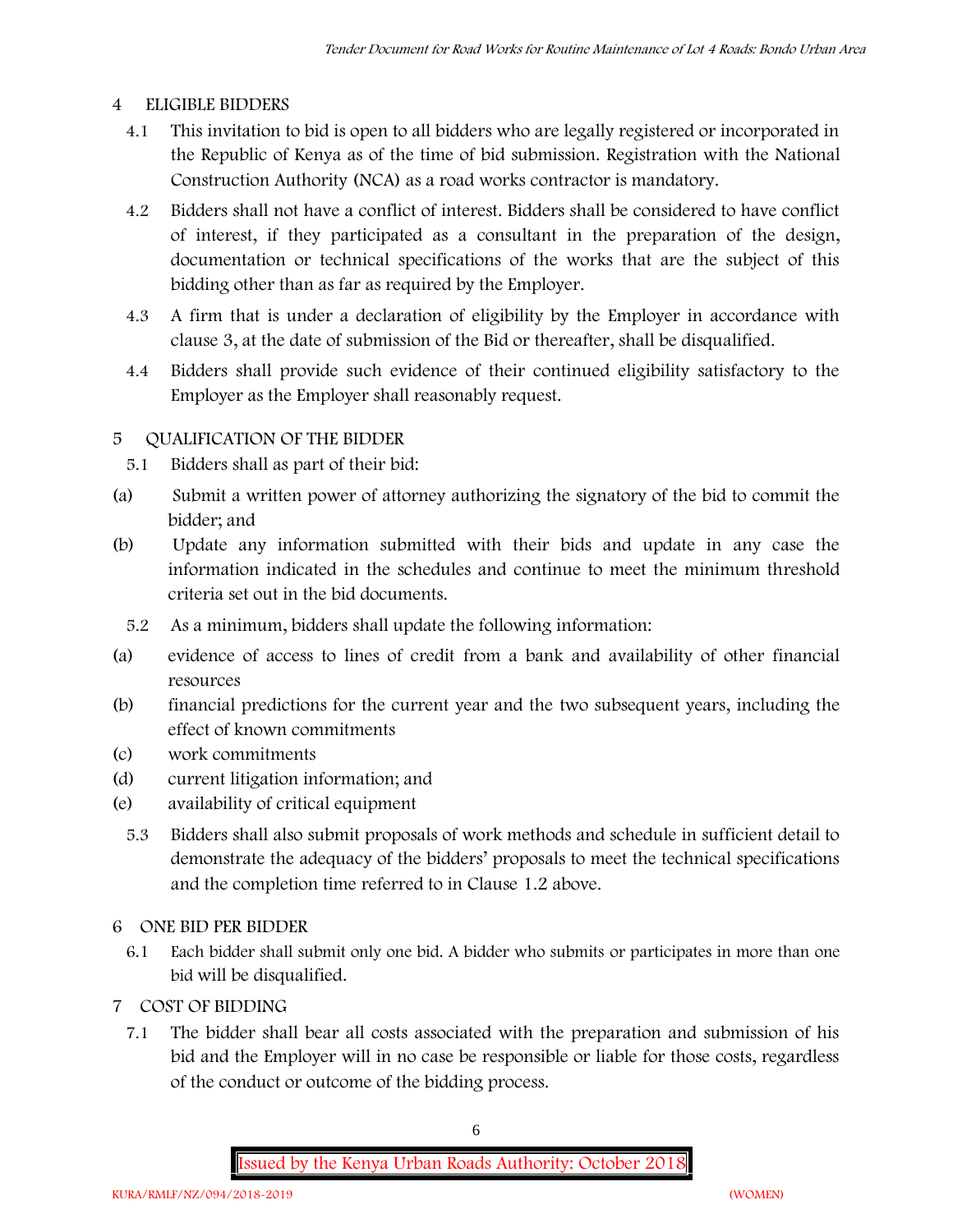## **8 SITE VISIT**

- 8.1 The tenderer is advised to visit and examine the site and its surroundings and obtain for himself on his own responsibility, all information that may be necessary for preparing the tender and entering into a contract. The costs of visiting the site shall be the tenderer's own responsibility.
	- 8.2 The tenderer and any of his personnel or agents will be granted permission by the Employer to enter upon premises and lands for the purpose of such inspection, but only upon the express condition that the tenderer, his personnel or agents, will release and indemnify the Employer from and against all liability in respect of, and will be responsible for personal injury (whether fatal or otherwise), loss of or damage to property and any other loss, damage, costs and expenses however caused, which but for the exercise of such permission, would not have arisen.
	- 8.3 A Mandatory pre-tender site meeting shall be held as specified in the tender notice. A representative of the Employer will be available to meet the intending tenderers at the venue.
	- 8.4 The Employer will conduct a Site Visit concurrently with the pre-bid meeting referred to in Clause 19, attendance for which is necessary for all bidders. Attendance by the tenderers shall be as specified in the tender notice.
	- 8.5 Tenderers must provide their own transport. The representative will not be available at any other time for site inspection visits.
	- 8.6 Each tenderer shall complete the Certificate of Tenderer's Visit to the Site, whether he in fact visits the Site at the time of the organized site visit or by himself at some other time.

# **B. BIDDING DOCUMENTS**

- 9 CONTENTS OF BIDDING DOCUMENTS
	- 9.1 The set of documents comprising the tender includes the following together with any addenda issued in accordance with Clause 11:
- (a) Invitation to Bid
- (b) Instructions to Bidders and Conditions of Tender
- (c) Appendix to Instruction to Tenderers
- (d) Conditions of Contract Part I
- (e) Conditions of Contract Part II
- (f) Road Maintenance Manual (May 2010 Edition)
- (g) Standard Specifications
- (h) Special Specifications
- (i) Form of Bid, Appendix to Form of Bid and Bid Security
- (j) Bills of Quantities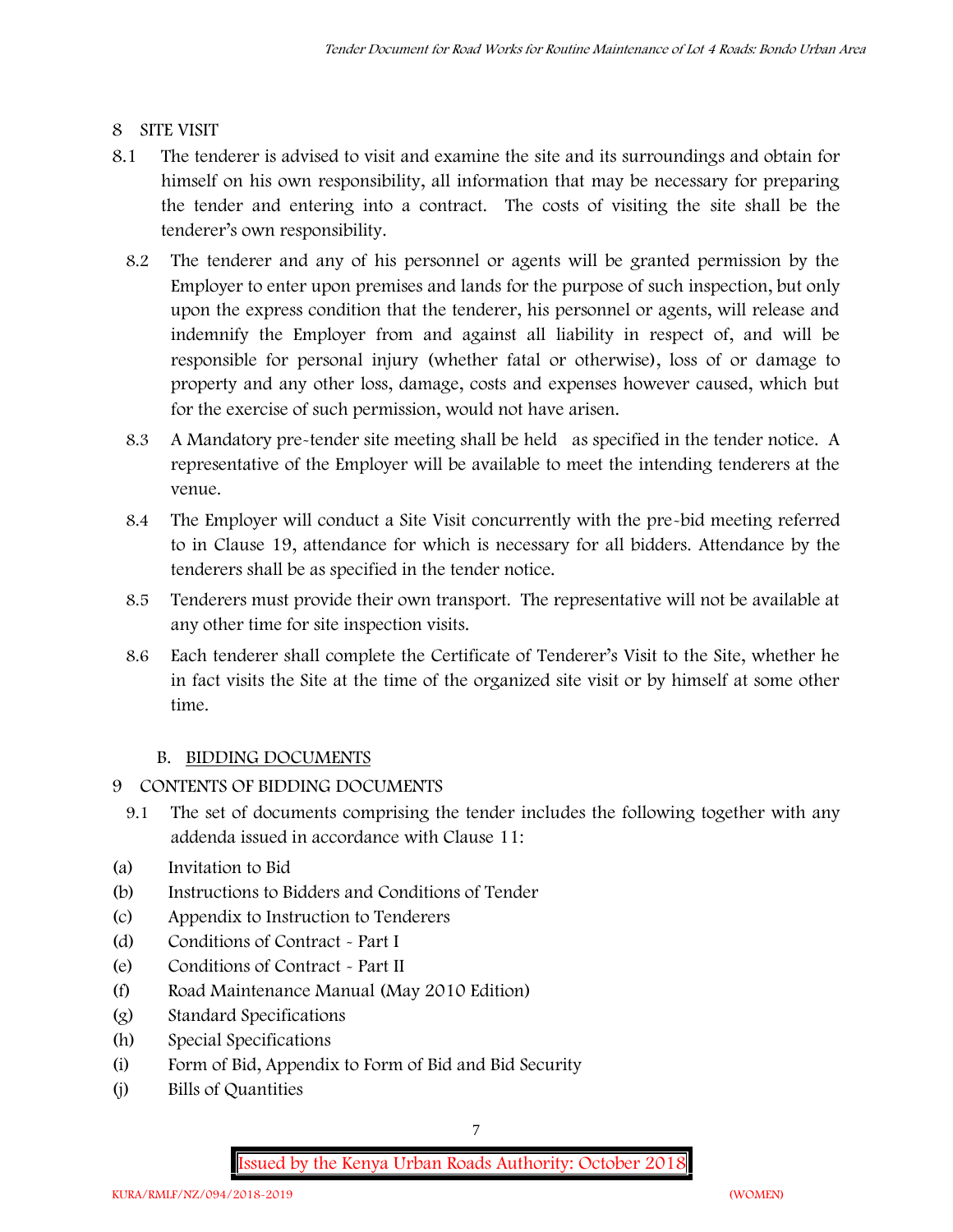- (k) Schedules of Supplementary information
- (l) Form of Contract Agreement
- (m) Form of Performance Security
- (n) Drawings
- (o) Bid Addenda (Bid Notices)
- (p) Declaration Form
	- 9.2 The bidder is expected to examine carefully all instructions, conditions, forms, terms, specifications and drawings in the bidding documents. Failure to comply with the requirements of bid submission will be at the bidder's own risk. Bids that are not substantially responsive to the requirements of the bidding documents will be rejected.
	- 9.3 All recipients of the documents for the proposed Contract for the purpose of submitting a tender (whether they submit a tender or not) shall treat the details of the documents as "private and confidential".

#### **10 CLARIFICATION OF BIDDING DOCUMENTS**

- 10.1 The prospective bidder requiring any clarification of the bidding documents may notify the Employer in writing, cable or by e-mail (hereinafter the term cable is deemed to include telex and facsimile) at the Employer's mailing address indicated in the Bidding Data.
- 10.2 The Employer will respond in writing to any request for clarification that he receives earlier than 7 days prior to the deadline for the submission of bids. Copies of the Employer's response to queries raised by bidders (including an explanation of the query but without identifying the sources of the inquiry) will be sent to all prospective bidders who will have purchased the bidding documents.

#### **11 AMENDMENT OF BIDDING DOCUMENTS**

- 11.1 At any time prior to the deadline for submission of bids, the Employer may, for any reason, whether at his own initiative or in response to a clarification requested by a prospective bidder, modify the bidding documents by issuing subsequent Addenda.
- 11.2 The Addendum thus issued shall be part of the bidding documents pursuant to Sub- Clause 10.1 and shall be communicated in writing or cable to all purchasers of the bidding documents. Prospective bidders shall promptly acknowledge receipt of each Addendum in writing or by cable to the Employer.
- 11.3 In order to afford prospective bidders reasonable time in which to take an Addendum into account in preparing their bids, the Employer may, at his discretion, extend the deadline for the submission of bids in accordance with Clause 16.2.

## **C. PREPARATION OF BIDS**

#### **12 LANGUAGE OF BID**

12.1 The bid prepared by the bidder and all correspondences and documents relating to the bid exchanged by the bidder and the Employer shall be written in the English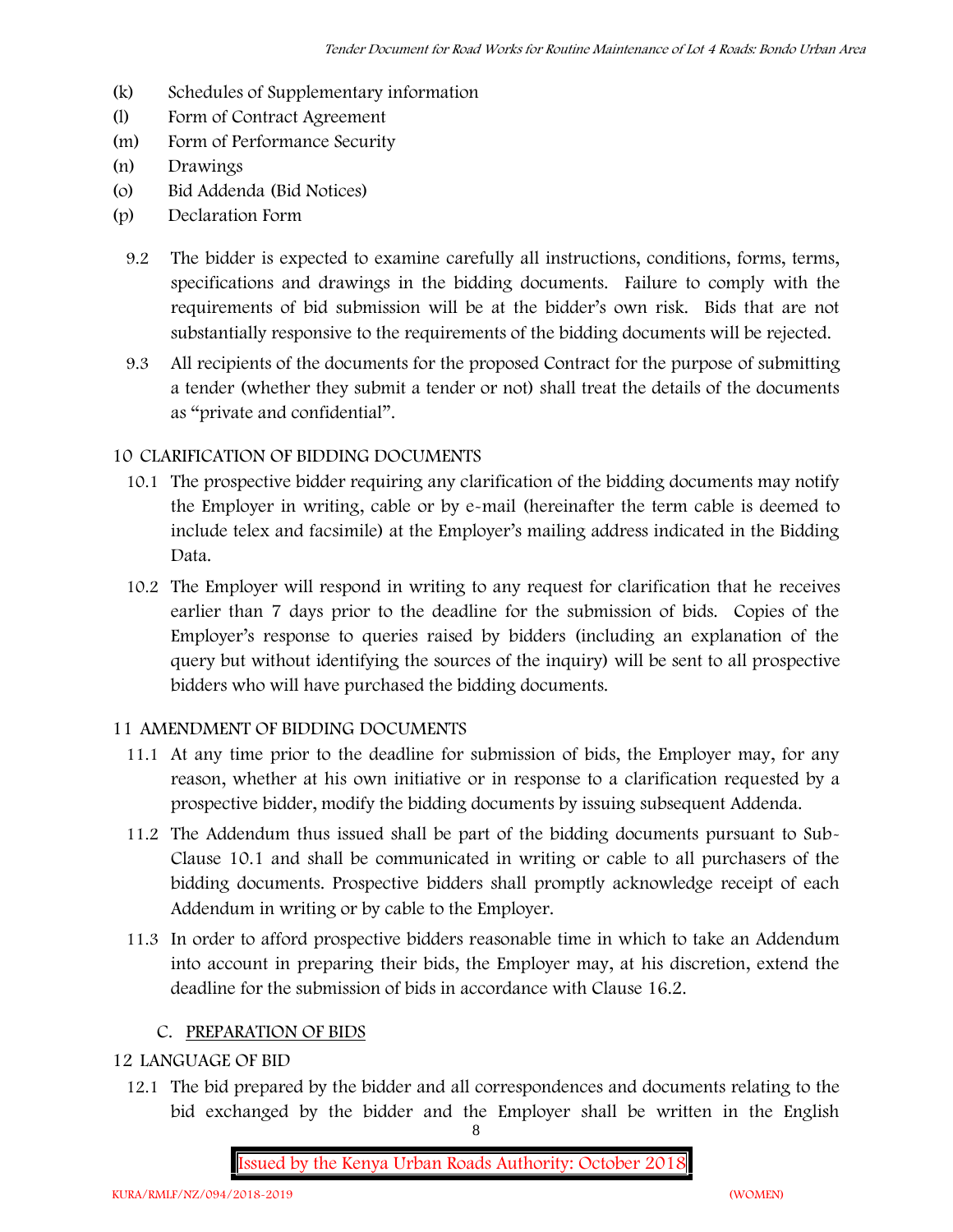Language. Supporting documents and printed literature furnished by the bidder may be in another language provided they are accompanied by an appropriate translation of pertinent passages in the above stated language. For the purpose of interpretation of the bid, the English language shall prevail.

#### **13 DOCUMENTS COMPRISING THE BID**

- 13.1 The bid to be prepared by the bidder shall comprise:
- (a) Duly filled-in Form of Bid and Appendix to form of bid;
- (b) Bid security;
- (c) Priced Bills of Quantities;
- (d) Schedules of information
- (e) Qualification criteria
- (f) Any other materials required to be completed and submitted in accordance with the Instructions to Bidders embodied in these bidding documents.
	- 13.2 These Forms, Bills of Quantities and Schedules provided in these bidding documents shall be used without exception (subject to extensions of the Schedules in the same format).

#### **14 BID PRICES**

- 14.1 Unless explicitly stated otherwise in the bidding documents, the contract shall be for the whole works as described in Sub-Clause 1.1, based on the basic unit rates and prices in the Bill of Quantities submitted by the bidder.
- 14.2 The bidder shall fill in rates and prices for all items of Works described in the Bills of Quantities, whether quantities are stated or not.
- 14.3 All duties, taxes (including VAT) and other levies payable by the Contractor under the Contract, or for any other cause as of the date 7 days prior to the deadline for submission of bids, shall be included in the rates and prices and the total Bid Price submitted by the bidder.
- 14.4 Unless otherwise provided in the Bidding Data and Conditions of Particular Application the rates and prices quoted by the bidder are subject to adjustment during the performance of the contract in accordance with the provisions of Clause 70 of the Conditions of Contract.

## **15 CURRENCIES OF BID AND PAYMENT**

15.1 Bids shall be priced in Kenya Shillings.

## **16 BID VALIDITY**

16.1 The bid shall remain valid and open for acceptance for a period of 90 calendar days from the specified date of bid opening specified in Clause 22.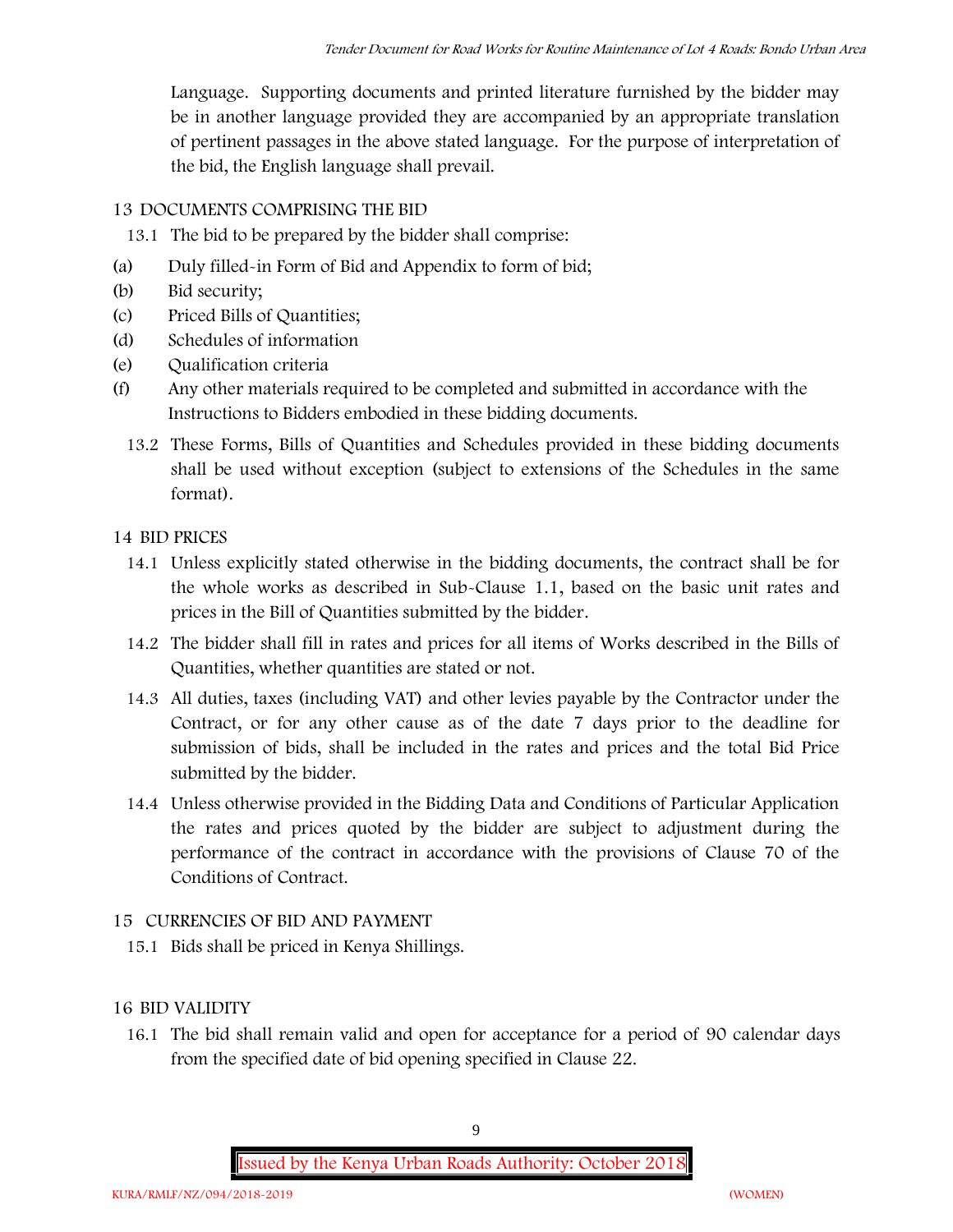16.2 In exceptional circumstances prior to expiry of the original bid validity period, the Employer may request that the bidders extend the period of validity for a specified additional period. The request and the responses thereto shall be made in writing or by cable. A bidder may refuse the request without forfeiting his bid security. A bidder agreeing to the request will not be required nor permitted to modify his bid but will be required to extend the validity of his bid security for the period of the extension, and in compliance with Clause 17 in all respects.

#### **17 BID SECURING DECLARATION**

- 17.1 The bidder shall furnish, as part of his bid, a duly filled and signed bid Securing Declaration Form as shown in the Appendix to instruction to tenderers.
- 17.2 The bid securing declaration shall be in the format and in accordance with bid securing declaration form included in Section 3. The bid securing declaration shall remain valid for a period of thirty (30) days beyond the original validity period for the bid, and beyond any period of extension subsequently requested under Sub-Clause 16.2.
- 17.3 Any bid not accompanied by an acceptable bid securing declaration will be rejected by the Employer as non-responsive.
- 17.4 The bid securing declaration of unsuccessful bidders will expire either 28 days after the expiration of the period of bid validity or upon receipt of copy of notification of award to successful bidder whichever comes earlier.
- 17.5 The bid securing declaration of the successful bidder will be discharged upon the bidder signing the Contract Agreement and furnishing the required performance security.
- 17.6 The bidder shall automatically be suspended from being eligible for bidding in any contract with the Purchaser for the period of time of 5 years starting on the date of expiration of tender validity period, if:
- (a) a bidder withdraws his bid, except as provided in Sub-Clause 24.2. or
- (b) in the case of a successful bidder, if he fails within the specified time limit to:
	- (i) sign the Contract Agreement or
	- (ii) furnish the necessary performance security

## **18 NO ALTERNATIVE OFFERS**

- 18.1 The bidder shall submit one offer, which complies fully with the requirements of the bidding documents.
- 18.2 The bid submitted shall be solely on behalf of the bidder. A bidder who submits or participates in more than one bid will be disqualified.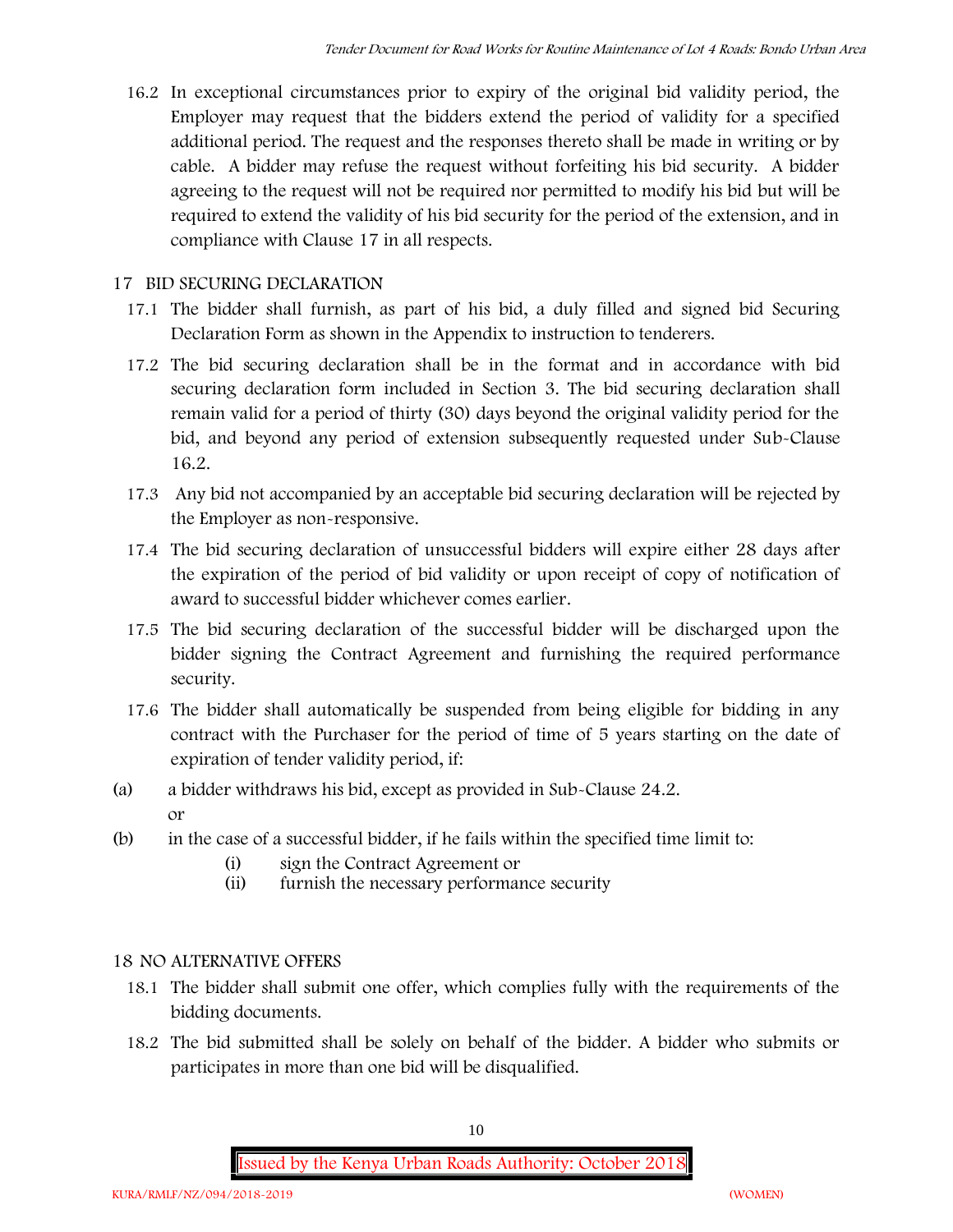18.3 A price or rate shall be entered in indelible ink against every item in the Bills of Quantities with the exception of items which already have Prime Cost or Provisional sums affixed thereto. The bidders are reminded that no "nil" or "included" rates or "lump-sum" discounts will be accepted. The rates for various items should include discounts if any. Bidders who fail to comply will be disqualified.

#### **19 PRE-BID MEETING**

- 19.1 The bidder's designated representative is invited to attend a mandatory pre-bid meeting, which will take place as specified in the Tender notice. The purpose of the meeting will be to clarify issues and to answer questions on any matter that may be raised at that stage.
- 19.2 The bidder is requested as far as possible to submit any questions in writing or by cable, to reach the Employer not later than one week before the meeting. It may not be practicable at the meeting to answer questions received late, but questions and responses will be transmitted in accordance with the Minutes of the meeting, including the text of the questions raised and the responses given together with any responses prepared after the meeting, will be transmitted without delay to all purchasers of the bidding documents. Any modification of the bidding documents listed in Sub-Clause 9.1, which may become necessary as a result of the pre-bid meeting shall be made by the Employer exclusively through the issue of an Addendum pursuant to Clause 10 or through the minutes of the pre-bid meeting.

## **20 FORMAT AND SIGNING OF BIDS**

- 20.1 The bidder shall prepare one original of the documents comprising the bid as described in Clause 13 of these Instructions to Bidders, bound with the section containing the Form of Bid and Appendix to Bid, and clearly marked "ORIGINAL". In addition, the bidder shall submit another copy of the bid clearly marked "COPY OF ORIGINAL". In the event of discrepancy between them, the original shall prevail.
- 20.2 The original and copies of the bid shall be typed or written in indelible ink (in the case of copies, photocopies are also acceptable) and shall be signed by a person or persons duly authorized to sign on behalf of the bidder pursuant to Sub-Clause 5.1(a) OR 4.3 (c) as the case may be. The person or persons signing the bid shall initial all pages of the bid where entries or amendments have been made.
- 20.3 The bid shall be without alterations, omissions or conditions except as necessary to correct errors made by the bidder, in which case such corrections shall be initialled by the person or persons signing the bid.

## **D. SUBMISSION OF BIDS**

#### **21 SEALING AND MARKING OF BIDS**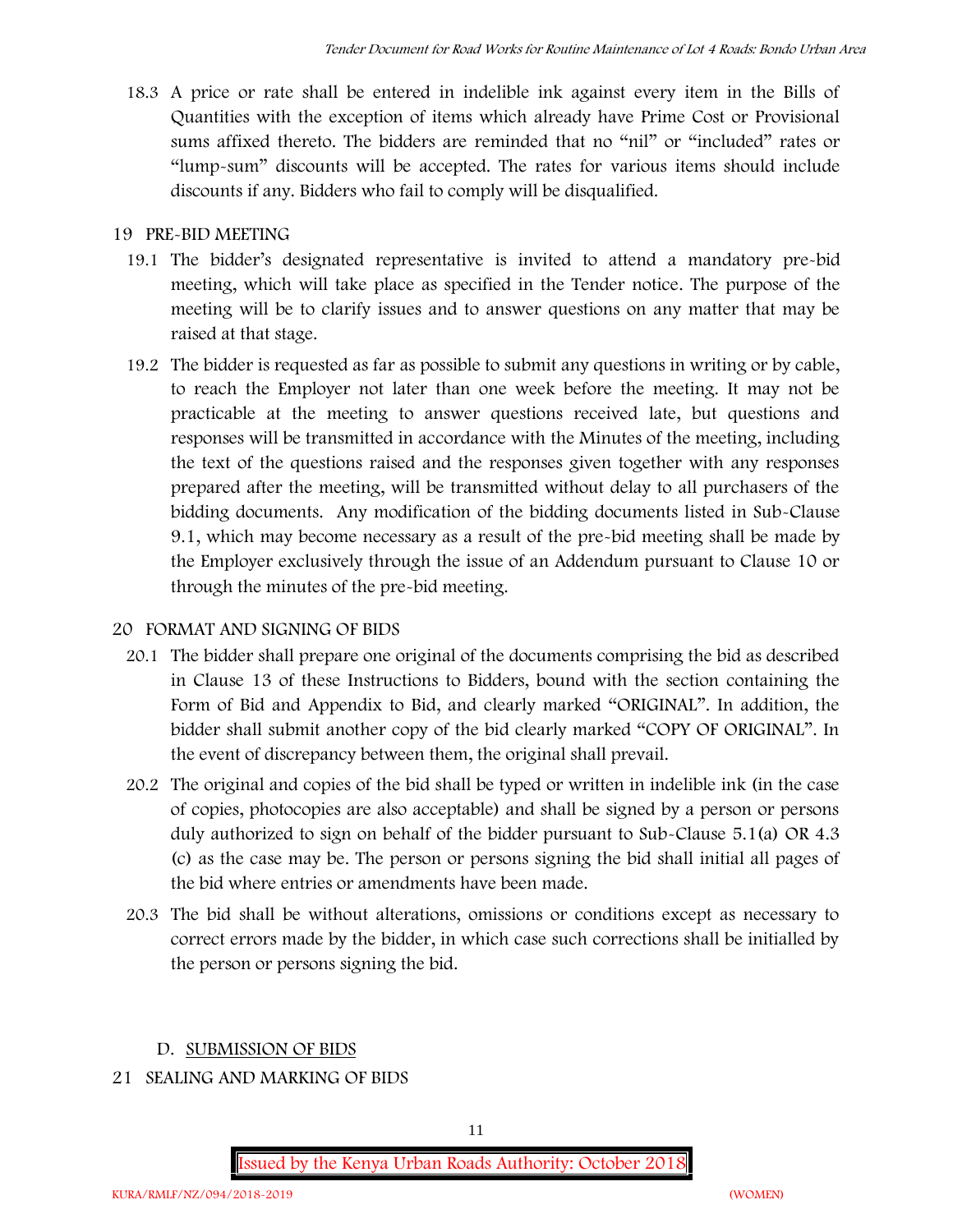- 21.1 The bidder shall seal the original and each copy of the bid in separate envelopes duly marking the envelopes "ORIGINAL" and "COPY". The envelopes shall then be sealed in an outer separate envelope.
- 21.2 The inner and outer envelopes shall be:
	- (a) Addressed to the Employer at the address provided in the Appendix to Form of Bid.
	- (b) Bear the name and identification number of the contract. In addition to the identification required in sub-Clause 21.2, the inner envelopes shall indicate the name and address of the bidder to enable the bid to be returned unopened in case it is declared "late" pursuant to Clause 23.1, and for matching purposes under Clause 24.
- 21.3 If the outer envelope is not sealed and marked as instructed above, the Employer will assume no responsibility for the misplacement or premature opening of the bid. If the outer envelope discloses the bidder's identity the Employer will not guarantee the anonymity of the bid submission, but this shall not constitute grounds for rejection of the bid.

#### **22 DEADLINE FOR SUBMISSION OF BIDS**

22.1 Bids must be received by the Employer at the address specified in Sub Clause 21.2 not later than **the date indicated in the tender notice.**

Tenders delivered by hand must be placed in the "tender box" provided in the office of the employer.

Proof of posting will not be accepted as proof of delivery and any tender delivered after the above stipulated time, from whatever cause arising will not be considered.

22.2 The Employer may, at his discretion, extend the deadline for the submission of bids through the issue of an Addendum in accordance with Clause 11 in which case all rights and obligations of the Employer and the bidders previously subject to the original deadline shall thereafter be subject to the new deadline as extended.

## **23 LATE BIDS**

23.1 Any bid received by the Employer after the deadline for submission of bids prescribed in Clause 22 will be returned unopened to the bidder.

## **24 MODIFICATION, SUBSTITUTION AND WITHDRAWAL OF BIDS**

- 24.1 The bidder may modify, substitute or withdraw his bid after bid submission, provided that written notice of modification or withdrawal is received by the Employer prior to the prescribed deadline for submission of bids.
- 24.2 The bidder's modification, substitution or withdrawal notice shall be prepared, sealed, marked and delivered in accordance with the provisions of Clause 21, with the outer and inner envelopes additionally marked "MODIFICATION" or "WITHDRAWAL" as appropriate.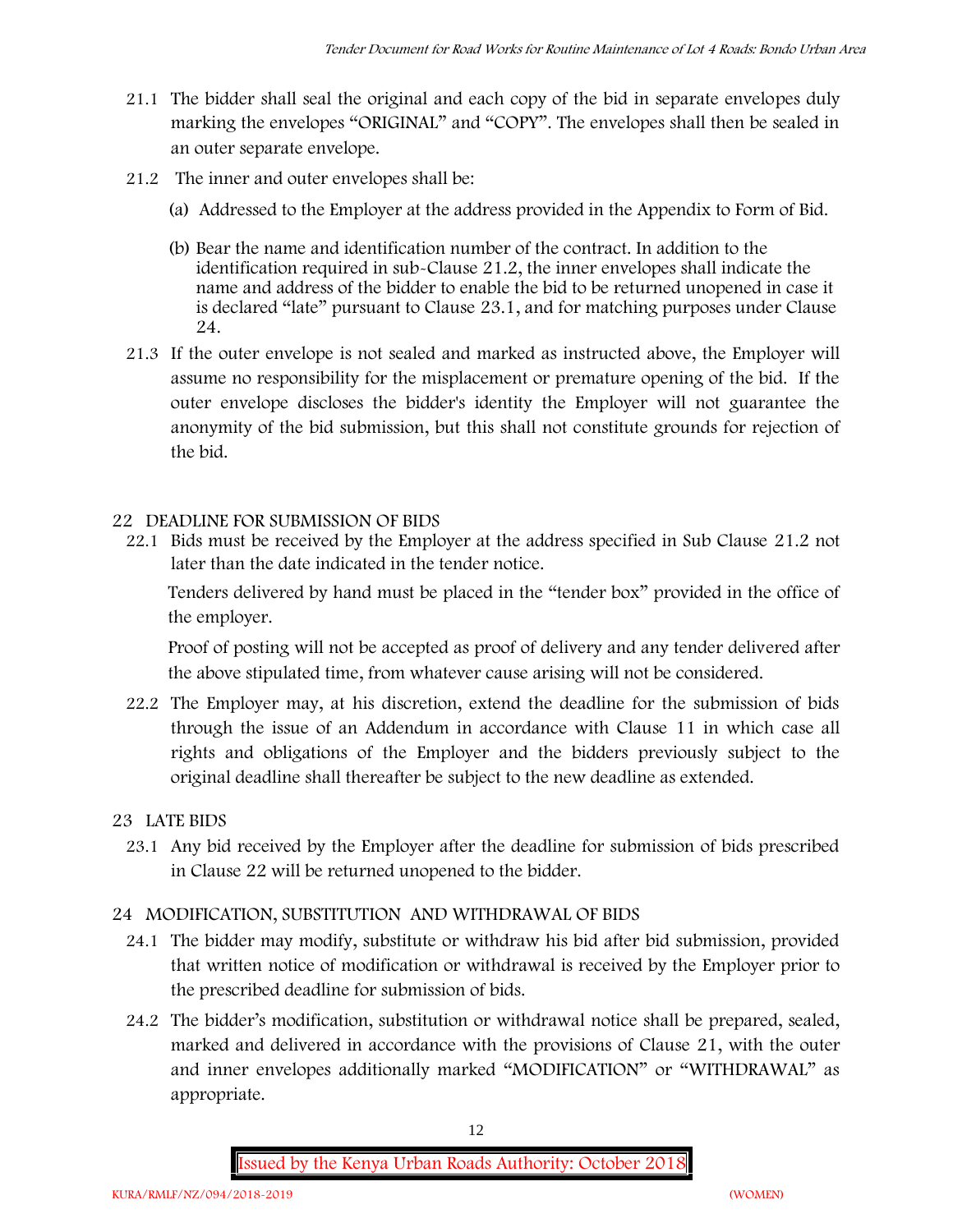- 24.3 No bid may be modified subsequent to the deadline for submission of bids, except in accordance with Sub-Clause 29.2.
- 24.4 Any withdrawal of a bid during the interval between the deadline for submission of bids and expiration of the period of bid validity specified in Clause 17 may result in the forfeiture of the bid security pursuant to Sub-Clause 17.6.

## **E. BID OPENING AND EVALUATION**

## **25 BID OPENING**

- 25.1 The Employer will open the bids, including withdrawals and modifications made pursuant to Clause 24, in the presence of bidders' designated representatives who choose to attend, at the time, date, and location stipulated in the letter of invitation. The bidders' representatives who are present shall sign a register evidencing their attendance.
- 25.2 Envelopes marked "WITHDRAWAL" and "SUBSTITUTION" shall be opened first and the name of the bidder shall be read out. Bids for which an acceptable notice of withdrawal has been submitted pursuant to Clause 24 shall not be opened.
- 25.3 The bidder's name, the Bid Prices, including any bid modifications and withdrawals, the presence (or absence) of bid security, and any such details as the Employer may consider appropriate, will be announced by the Employer at the opening. Subsequently, all envelopes marked "MODIFICATION" shall be opened and the submissions therein read out in appropriate detail. No bid shall be rejected at bid opening except for late bids pursuant to Clause 22.
- 25.4 The Employer shall prepare minutes of the bid opening, including the information disclosed to those present in accordance with Sub-Clause 24.3.
- 25.5 Bids not opened and read out at bid opening shall not be considered further for evaluation, irrespective of the circumstances.

## **26 PROCESS TO BE CONFIDENTIAL**

26.1 Information relating to the examination, evaluation and comparison of bids, and recommendations for the award of contract shall not be disclosed to bidders or any other persons not officially concerned with such process until the award to the successful bidder has been announced. Any effort by a bidder to influence the Employer's processing of bids or award decisions may result in the rejection of the bidder's bid.

## **27 CLARIFICATION OF BIDS AND CONTACTING OF THE EMPLOYER**

27.1 To assist in the examination, evaluation, and comparison of bids, the Employer may, at its discretion, ask any bidder for clarification of its bid, including breakdowns of unit rates. The request for clarification and the response shall be in writing or by cable, but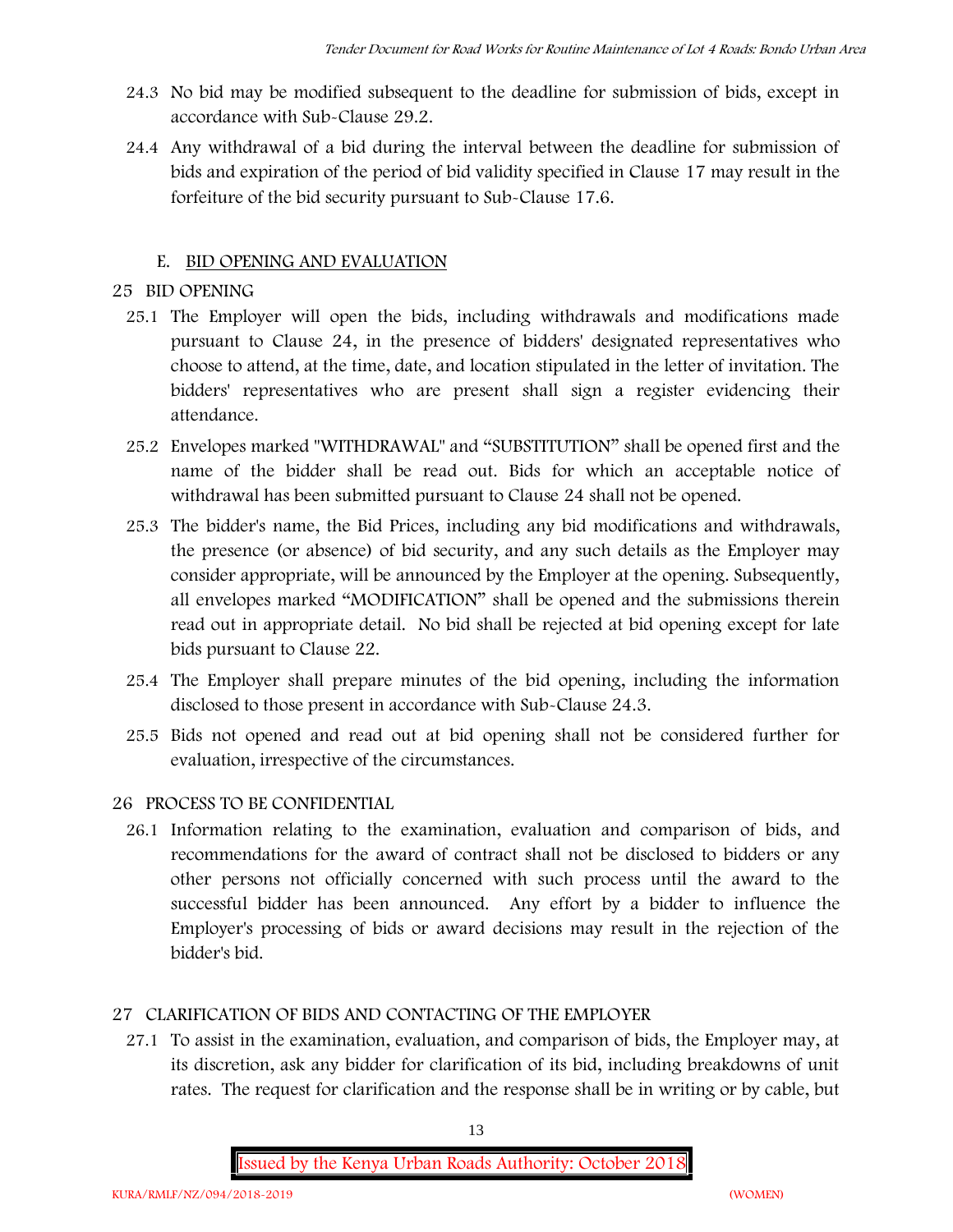no change in the price or substance of the bid shall be sought, offered, or permitted except as required to confirm the correction of arithmetic errors discovered by the Employer in the evaluation of the bids in accordance with Clause 29.

- 27.2 Subject to Sub-Clause 26.1, no bidder shall contact the Employer on any matter relating to its bid from the time of the bid opening to the time the contract is awarded. If the bidder wishes to bring additional information to the notice of the Employer, should do so in writing.
- 27.3 Any effort by the bidder to influence the Employer in the Employer's bid evaluation, bid comparison or contract award decisions may result in the rejection of the bidder's bid.

## **28 EXAMINATION OF BIDS AND DETERMINATION OF RESPONSIVENESS**

- 28.1 Prior to the detailed evaluation of bids, the Employer will determine whether each bid (a) has been properly signed; (b) is accompanied by the required securities; (c) is substantially responsive to the requirements of the bidding documents; and (d) provides any clarification and/or substantiation that the Employer may require to determine responsiveness pursuant to Sub-Clause 28.2.
- 28.2 A substantially responsive bid is one that conforms to all the terms, conditions, and specifications of the bidding documents without material deviation or reservation and has a valid tender bank guarantee. A material deviation or reservation is one

(a) Which affects in any substantial way the scope, quality, or performance of the works;

(b) Which limits in any substantial way, inconsistent with the bidding documents, the Employer's rights or the bidder's obligations under the contract; or

(c) Whose rectification would affect unfairly the competitive position of other bidders presenting substantially responsive bids.

28.3 If a bid is not substantially responsive, it will be rejected by the Employer and may not subsequently be made responsive by correction or withdrawal of the nonconforming deviation or reservation.

## **29 CORRECTION OF ERRORS**

Tenders determined to be substantially responsive shall be checked by the Employer for any arithmetic errors in the computations and summations. Errors will be corrected by the Employer as follows:

- (a) Where there is a discrepancy between the amount in figures and the amount in words, the amount in words will govern.
- (b) Where there is a discrepancy between the unit rate and the line item total resulting from multiplying the unit rate by the quantity, the unit rate as quoted will prevail, unless in the opinion of the Employer, there is an obvious typographical error, in which case adjustment will be made to the entry containing that error.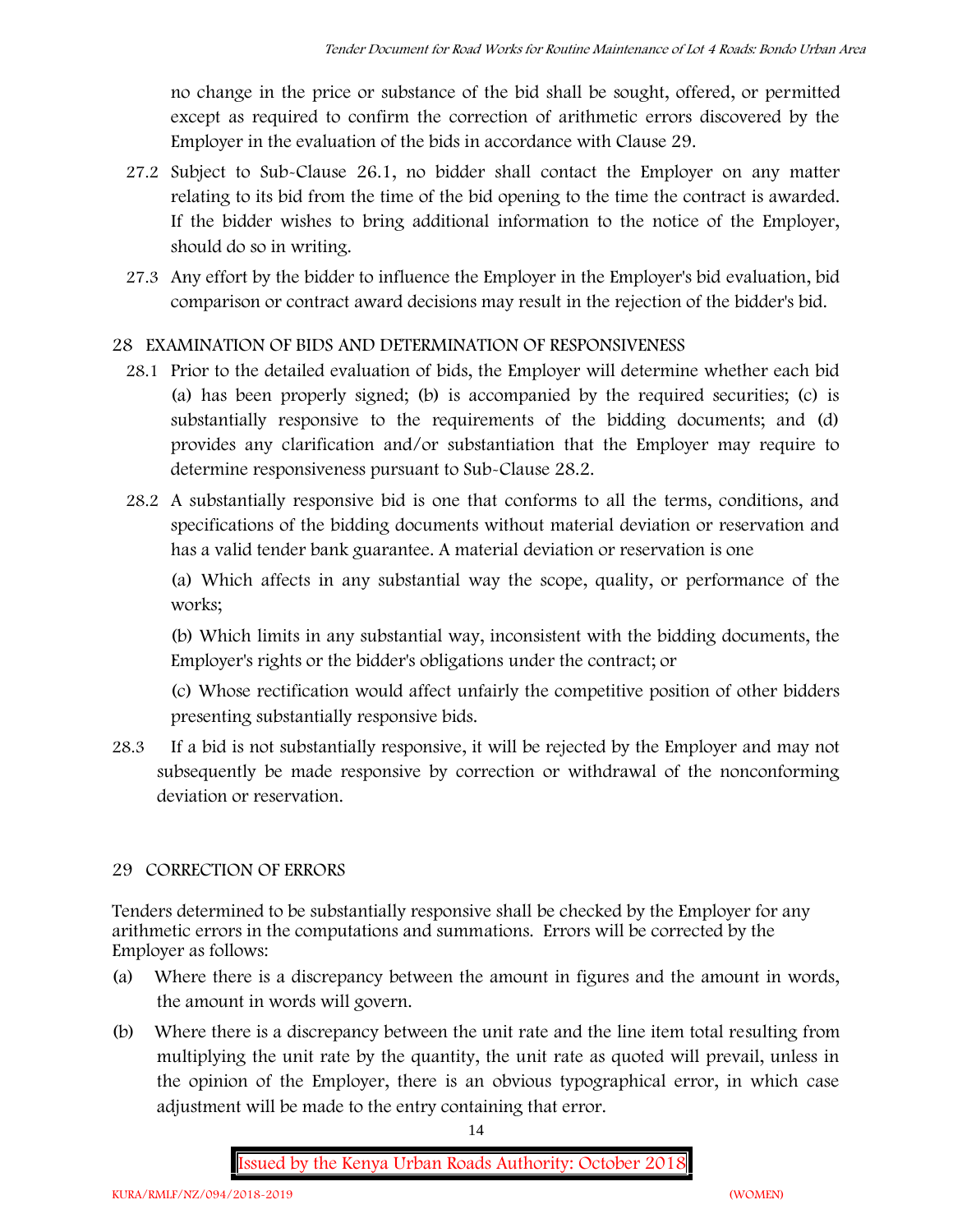- (c) In the event of a discrepancy between the tender amount as stated in the Form of Tender and the corrected tender figure in the main summary of the Bills of Quantities, the amount as stated in the Form of Tender shall prevail.
- (d) The Error Correction Factor shall be computed by expressing the difference between the tender amount and the corrected tender sum as a percentage of the corrected work items (i.e. corrected tender sum less Prime Cost and Provisional Sums.
- (e) The Error Correction Factor shall be applied to all work items (as a rebate or addition as the case may be) for the purposes of valuations for Interim Certificates and valuations of variations.
- (f) The Bidder shall within three (3) days after issuance of the written notice by the Employer, or such further time as the Employer may allow, correct his tender in such a manner as may be agreed or directed by the Employer failing which the tender may be absolutely rejected and the Bid Security forfeited in accordance with Sub-Clause 17.6 .

#### **30 EVALUATION AND COMPARISON OF BIDS**

- 30.1 The Employer will carry out evaluation of details and information provided in post- Qualification Questionnaire and any bidder who does not qualify shall not have his/her bid evaluated further.
- 30.2 The Employer will then evaluate and compare only the bids determined to be substantially responsive in accordance with Clauses 27 and 28.
	- 30.3 The procuring entity may at any time terminate procurement proceedings before contract award and shall not be liable to any person for the termination.
	- 30.4 A tenderer who gives false information in the tender document about its qualification or who refuses to enter into a contract after notification of contract award shall be considered for debarment from participating in future public procurement.

## **31. QUALIFICATION AND EVALUATION CRITERIA**

- 31.1 Post-qualification will be based on meeting all of the following minimum point scale criteria regarding the Applicant's general and particular experience, personnel and equipment capabilities as well as financial position. The Employer reserves the right to waive minor deviations, if they do not materially affect the capacity of an applicant to perform the contract. Subcontractor's experience and resources shall not be taken into account in determining the Applicant's compliance with qualifying criteria.
- **31.2** *General Experience***.**

The Applicant shall meet the following minimum criteria: -

- (a) Average annual turnover for the last 2 years **KShs.10,000,000.00/-.**
- (b) Successful completion as a prime contractor or sub-contractor in the execution of at least three roads rehabilitation/new construction projects of a similar nature and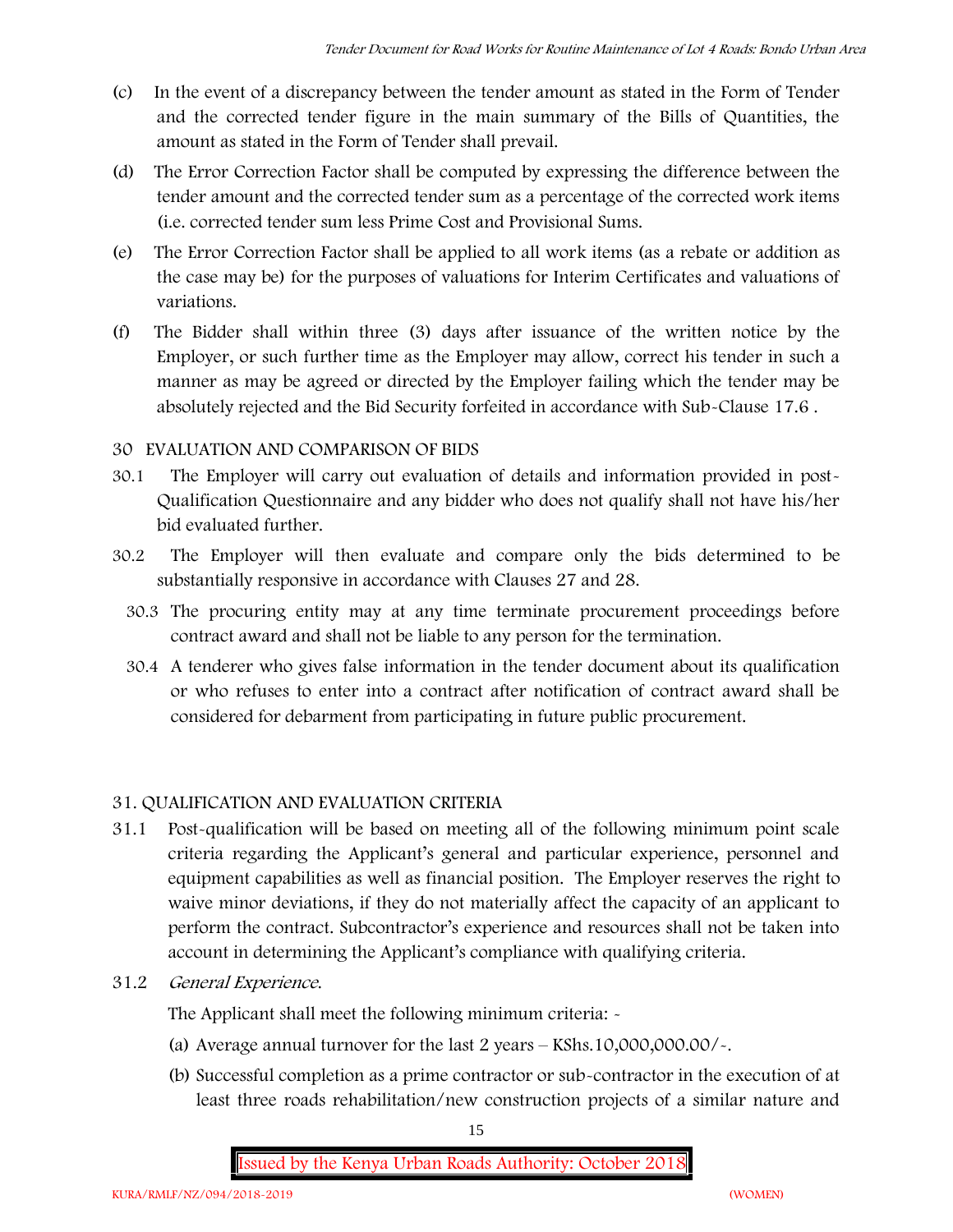comparable in complexity to the proposed contract within the last three years, for which at least one was located in an urban environment in Kenya.

- 31.3 *Personnel Capabilities***.** The Applicant should list down personnel of minimum qualification of HND in Civil Engineering for Site Agent, Ordinary Diploma for the surveyor and other supervisory staff.
- 31.4 *Equipment Capabilities.* The Applicant should list down, the plants and equipment that are in his ownership and the ones proposed for hire which should be suitable for executing contract works. – Applicants must attaché evidence of ownership or hiring arrangements.
- 31.5 *Cash flow statement.* The Applicant should demonstrate that the firm has access to or has available, liquid assets, unencumbered real assets, lines or credit, and other financial means sufficient to meet the construction cash flow for a period of 2 months, estimated at 20% of the estimated tender sum.
- **31.6 Balance Sheets***.* Signed and stamped Audited balance sheets for the last two years should be submitted and must demonstrate the soundness of the Applicant's financial position, availability of working capital and net worth.
- **31.7 Financial position/Ratios.** The applicant's financial information will be assessed in terms of ROCE, current ratio and return on equity, and the point scale criteria on their financial position given on this basis. Where necessary, the Employer may make inquiries with the Applicant's bankers.
- 31.8 *Litigation History.* The Applicant should provide accurate information on any litigation or arbitration resulting from contracts complete or under execution by him over the last five years. A consistent history of litigation against the Applicant may result in failure of the application.
- 31.9 Post-qualification criteria are as provided in the Appendix to instruction to tenderers. The bidders who pass the technical criteria will be subjected to financial evaluation.

#### **F. FINANCIAL EVALUATION**

30.8 Comparison of major rates of items of construction & credibility of tenderers rates

The Employer will compare the tenderers' rates with the Engineer's estimates for major items of construction. If some bids are seriously unbalanced or front loaded in relation to the Engineer's estimates for the major items of work to be performed under the contract, the Employer may require the bidder to produce detailed price analyses for any or all items of the Bills of Quantities, to demonstrate the internal consistency of those prices with the construction methods and schedule proposed. After evaluation of the price analyses, taking into consideration the schedule of estimated contract payments, the Employer may require that the amount of the Performance Security set forth in Clause 35 be increased at the expense of the bidder to a level sufficient to protect the Employer against financial loss in the event of default of the successful bidder under the contract.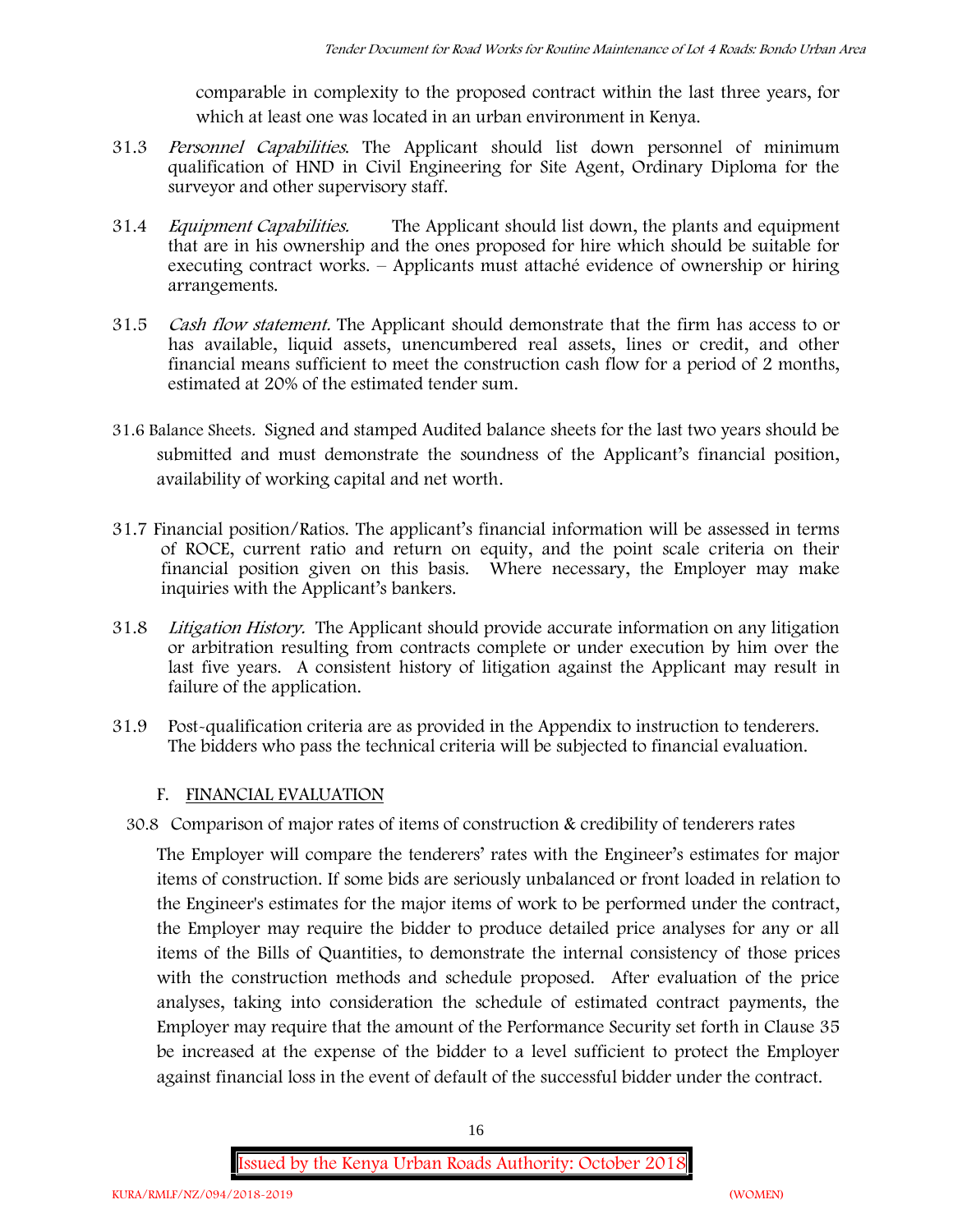#### **G. AWARD OF CONTRACT**

#### **31 AWARD**

31.1 Subject to Clause 32, the Employer will award the contract to the bidder whose bid has been determined to be substantially responsive to the bidding documents and who has offered the lowest Evaluated Bid Price pursuant to Clause 29, provided that such bidder has been determined to be (a) eligible in accordance with the provisions of Sub-Clause 3.1, and (b) qualified in accordance with the provisions of Clause 4.

#### **32 EMPLOYER'S RIGHT TO ACCEPT ANY BID AND TO REJECT ANY OR ALL BIDS**

32.1 The Employer reserves the right to accept or reject any bid, and to annul the bidding process and reject all bids, at any time prior to award of contract, without thereby incurring any liability to the affected bidder or bidders or any obligation to inform the affected bidder or bidders of the grounds for the Employer's action.

#### **33 NOTIFICATION OF AWARD**

- 33.1 Prior to expiration of the period of bid validity prescribed by the Employer, the Employer will notify the successful bidder in writing or by cable confirmed by registered letter that its bid has been accepted. This letter (hereinafter and in the Conditions of Contract called "Letter of Acceptance") shall specify the sum, which the Employer will pay the Contractor in consideration of the execution and completion of the works and the remedying of any defects therein by the Contractor as prescribed by the contract (hereinafter and in the Conditions of Contract called "the Contract Price").
- 33.2 At the same time that the Employer notifies the successful bidder that his bid has been accepted, the Employer shall notify the other bidders that their bids have been unsuccessful and that their bid security will be returned as promptly as possible, in accordance with sub clause 17.4.

#### **34 SIGNING OF AGREEMENT**

34.1 Within 21 days of receipt of the Notification of Award, the successful bidder shall sign the Form of Agreement and return it to the Employer, together with the required performance security.

#### **35 PERFORMANCE SECURITY**

- 35.1 Within 21 days of receipt of the Letter of Acceptance from the Employer, the successful bidder shall furnish to the Employer a performance security in the form stipulated in the Conditions of contract. The form of performance security provided in Section 9 of the bidding documents shall be used.
- 35.2 The successful bidder shall provide a performance security in the form of an Unconditional Bank Guarantee from a reputable bank located in Kenya.
- 35.3 Failure by successful bidder to lodge the required performance Guarantee within 21 days of the receipt of the letter of Acceptance shall constitute sufficient grounds for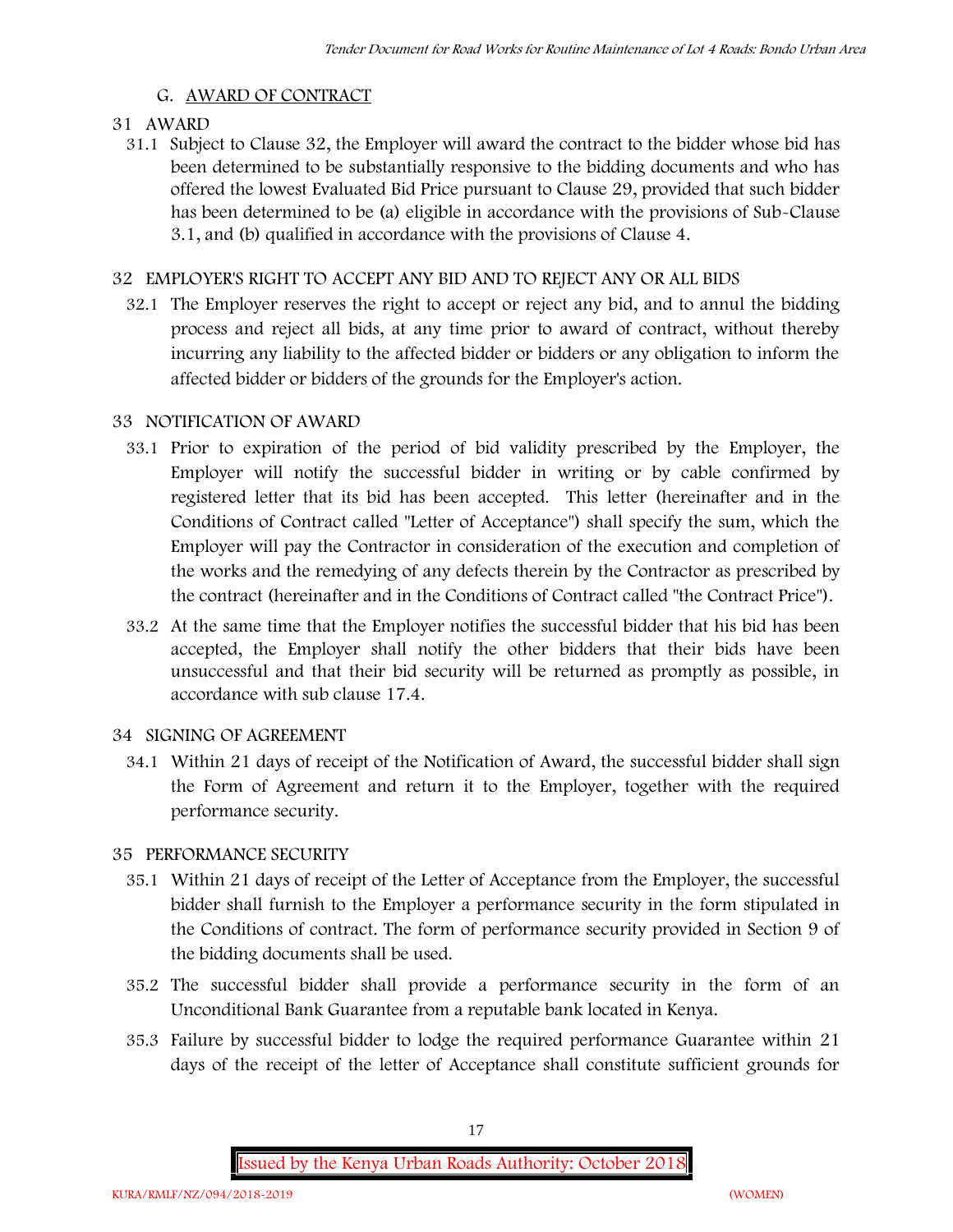annulment of the award and forfeiture of the bid surety; in which event the Employer may make the award to another bidder or call for new bids.

## **36 CONTRACT EFFECTIVENESS**

36.1 The Contract will be effective only upon signature of the Agreement between the Contractor and the Employer.

**Issued by the Kenya Urban Roads Authority: October 2018**

18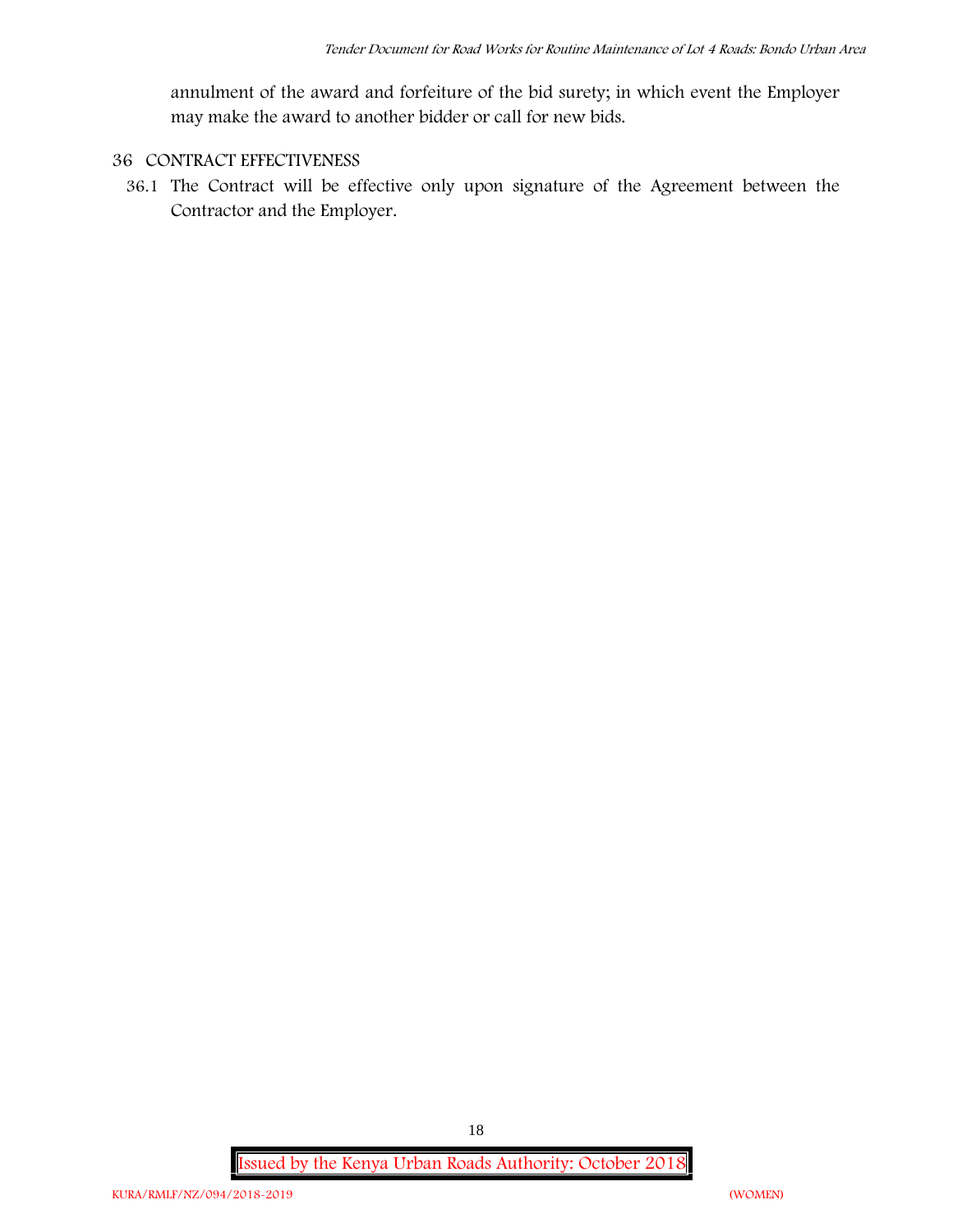# **QUALIFICATION CRITERIA**

This Section contains all the factors, methods and criteria that the Employer shall use to evaluate applications. The information to be provided in relation to each factor and the definitions of the corresponding terms are included in the respective Application Forms.

#### **Contents**

| 7 Schedule Of The Major Items Of Plant To Be Used On The Proposed Contract.  Error! |  |
|-------------------------------------------------------------------------------------|--|
| Bookmark not defined.                                                               |  |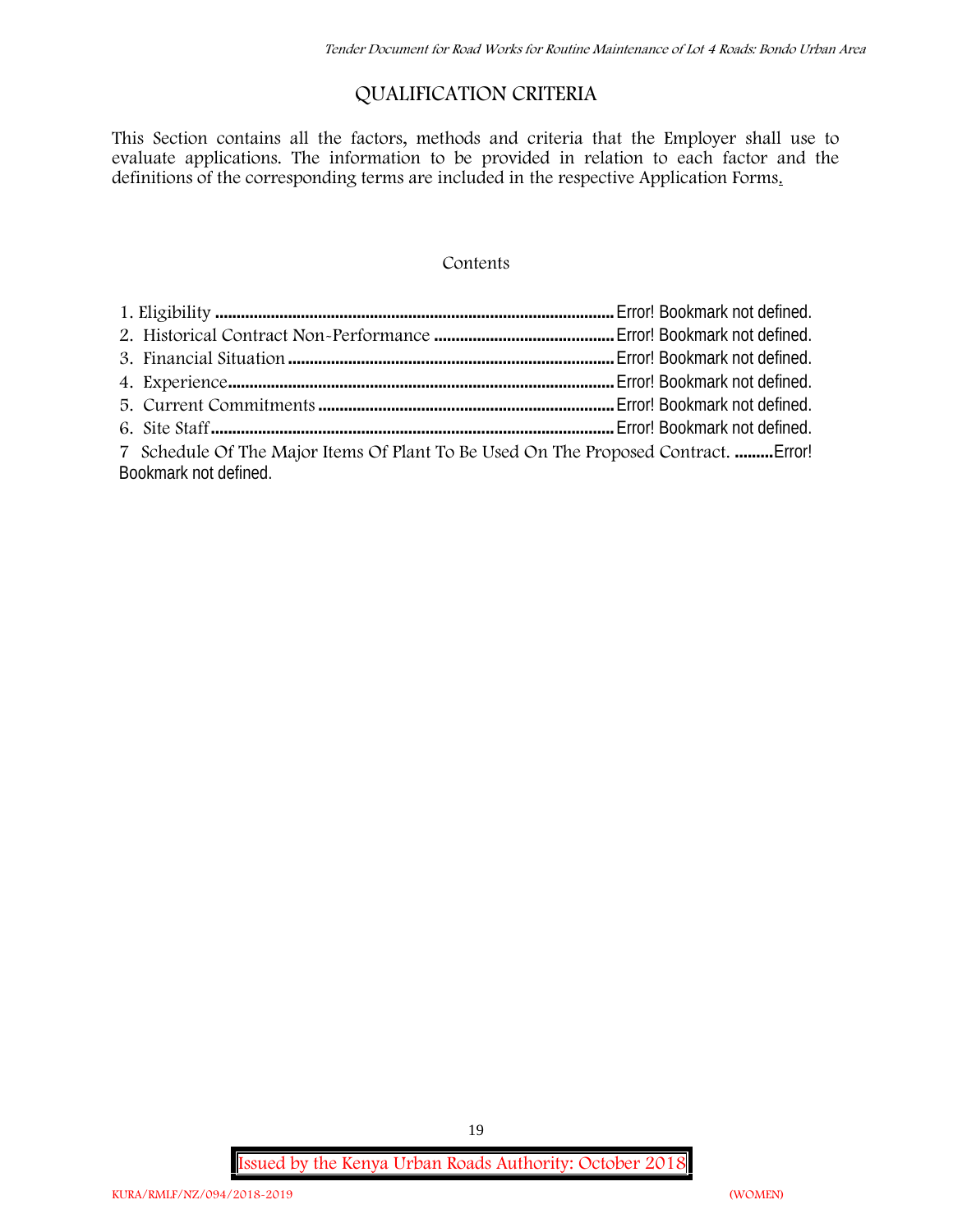| No. | Subject                                    | Requirement                                                                                                                                                                                                                                                                                                                                                                                                                                                                                                                                                           | Bidder                | Submission<br>Requirements |
|-----|--------------------------------------------|-----------------------------------------------------------------------------------------------------------------------------------------------------------------------------------------------------------------------------------------------------------------------------------------------------------------------------------------------------------------------------------------------------------------------------------------------------------------------------------------------------------------------------------------------------------------------|-----------------------|----------------------------|
|     | 1. Eligibility                             |                                                                                                                                                                                                                                                                                                                                                                                                                                                                                                                                                                       |                       |                            |
| 1.1 | Eligibility                                | Nationality in accordance with<br>Sub-Clause 4.1.                                                                                                                                                                                                                                                                                                                                                                                                                                                                                                                     | Must meet requirement | Section 2, Schedule 1      |
| 1.2 | Conflict of Interest                       | No conflicts of interest in Sub-<br>Clause 4.2.                                                                                                                                                                                                                                                                                                                                                                                                                                                                                                                       | Must meet requirement | Section 2, Schedule 1      |
| 1.3 | Debarment                                  | Not having been declared<br>ineligible by the Employer, as<br>described in Sub-Clause 4.3.                                                                                                                                                                                                                                                                                                                                                                                                                                                                            | Must meet requirement | Section 2, Schedule 11     |
| 1.4 | Incorporation &<br>Registration            | Pursuant to sub-clause 4.1 the<br>following shall be provided;<br>- Copy of Certificate of<br>incorporation certified by a<br>Commissioner of Oaths or<br>issuing authority to show that<br>the applicant is a registered<br>company and legally authorised<br>to do business in Kenya<br>- Proof of registration with the<br>National Construction Authority<br>(NCA) in the categories<br>indicated in the tender notice.<br>-Proof of registration with a<br>Certified copy of a valid<br>certificate from National or<br>County Treasury for relevant<br>category | Must meet requirement | Section 2, Schedule 1      |
|     | 2. Historical Contract Non-Performance     |                                                                                                                                                                                                                                                                                                                                                                                                                                                                                                                                                                       |                       |                            |
| 2.1 | History of Non-<br>Performing<br>Contracts | Non-performance of a contract<br>did not occur within the last<br>five (5) years prior to the<br>deadline for application<br>submission based on all<br>information on fully settled<br>disputes or litigation. A fully<br>settled dispute or litigation is<br>one that has been resolved in<br>accordance with the Dispute<br>Resolution Mechanism under<br>the respective contract, and<br>where all appeal instances<br>available to the applicant have<br>been exhausted.                                                                                         | Must meet requirement | Section 2, Schedule 5      |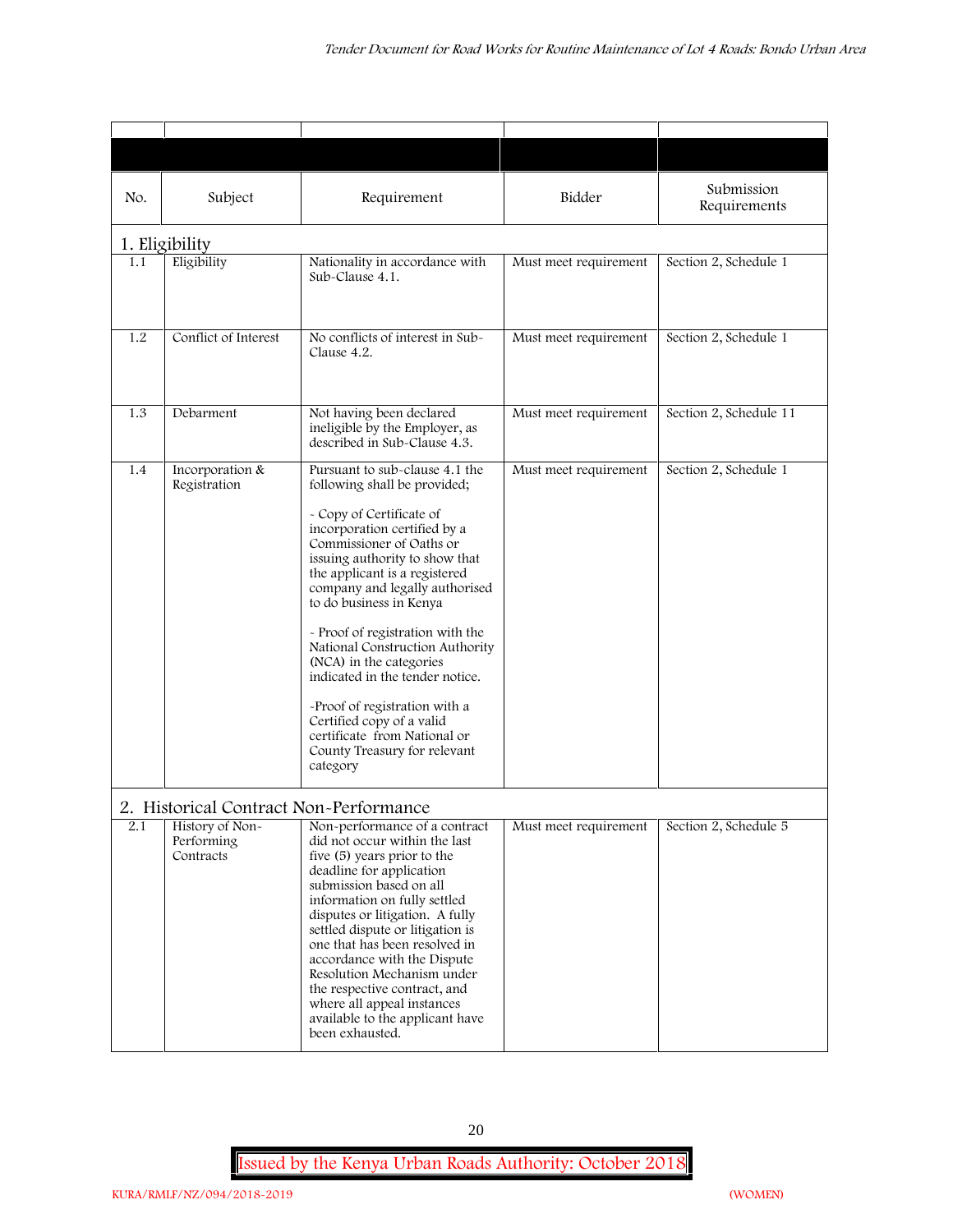| No.    | Subject                                    | Requirement                                                                                                                                                                                                                                                                                                                                                                                                                            | Bidder                                                                                                                              | Submission<br>Requirements                                                                                                                                                                                                                                                                                                                                                                                                                                                              |
|--------|--------------------------------------------|----------------------------------------------------------------------------------------------------------------------------------------------------------------------------------------------------------------------------------------------------------------------------------------------------------------------------------------------------------------------------------------------------------------------------------------|-------------------------------------------------------------------------------------------------------------------------------------|-----------------------------------------------------------------------------------------------------------------------------------------------------------------------------------------------------------------------------------------------------------------------------------------------------------------------------------------------------------------------------------------------------------------------------------------------------------------------------------------|
| 2.2    | Pending Litigation                         | All pending litigation shall in<br>total not represent more than<br>fifty percent (50%)] of the<br>Applicant's net worth and shall<br>be treated as resolved against<br>the Applicant.                                                                                                                                                                                                                                                 | Must meet requirement                                                                                                               | Section 2, Schedule 10                                                                                                                                                                                                                                                                                                                                                                                                                                                                  |
|        | 3. Financial Situation                     |                                                                                                                                                                                                                                                                                                                                                                                                                                        |                                                                                                                                     |                                                                                                                                                                                                                                                                                                                                                                                                                                                                                         |
| 3.1    | Financial<br>Performance                   | (a) Submission of audited<br>balance sheets or other financial<br>statements acceptable to the<br>Employer, for the last two [2]<br>years and authenticated bank<br>statement for the last six (6)<br>months to demonstrate:<br>(b) the current soundness of the<br>applicants financial position<br>and its prospective long term<br>profitability, and<br>(c) capacity to have a cash flow<br>equivalent to 20% of the tender<br>sum | Must submit as<br>required and bidders<br>who meet the<br>requirement are<br>marked YES, those<br>that do not meet are<br>marked NO | Attach evidence on<br>the requirement of<br>Section 2, Schedule 8<br>a) All pages must be<br>initialized and<br>stamped by both a<br>practicing Auditor<br>registered with<br>ICPAK and one of the<br>Directors. Auditor's<br>practicing<br>membership number<br>from ICPAC must be<br>indicated. Non-<br>adherence to this to<br>part a, b and c leads<br>to disqualification.<br>(b) All pages in the<br>bank statement must<br>be initialized and<br>stamped by the<br>issuing bank. |
| 3.2    | Average Annual<br>Construction<br>Turnover | (d) Average annual<br>construction turnover of<br>KShs.10 Million [Ten Million],<br>calculated as total certified<br>payments received for contracts<br>in progress or completed,<br>within the last two $[(2)]$ years                                                                                                                                                                                                                 | Must submit as<br>required and bidders<br>who meet the<br>requirement are<br>marked YES, those<br>that do not meet are<br>marked NO | Section 2, Schedule 8                                                                                                                                                                                                                                                                                                                                                                                                                                                                   |
|        | 4. Experience                              |                                                                                                                                                                                                                                                                                                                                                                                                                                        |                                                                                                                                     |                                                                                                                                                                                                                                                                                                                                                                                                                                                                                         |
| 4.1(a) | General<br>Construction<br>Experience      | Experience under construction<br>contracts in the role as a main<br>contractor or subcontractor for<br>at least the last five [5] years<br>prior to the applications<br>submission deadline                                                                                                                                                                                                                                            | Must submit as<br>required and bidders<br>who meet the<br>requirement are<br>marked YES, those<br>that do not meet are<br>marked NO | Section 2, Schedule 6A                                                                                                                                                                                                                                                                                                                                                                                                                                                                  |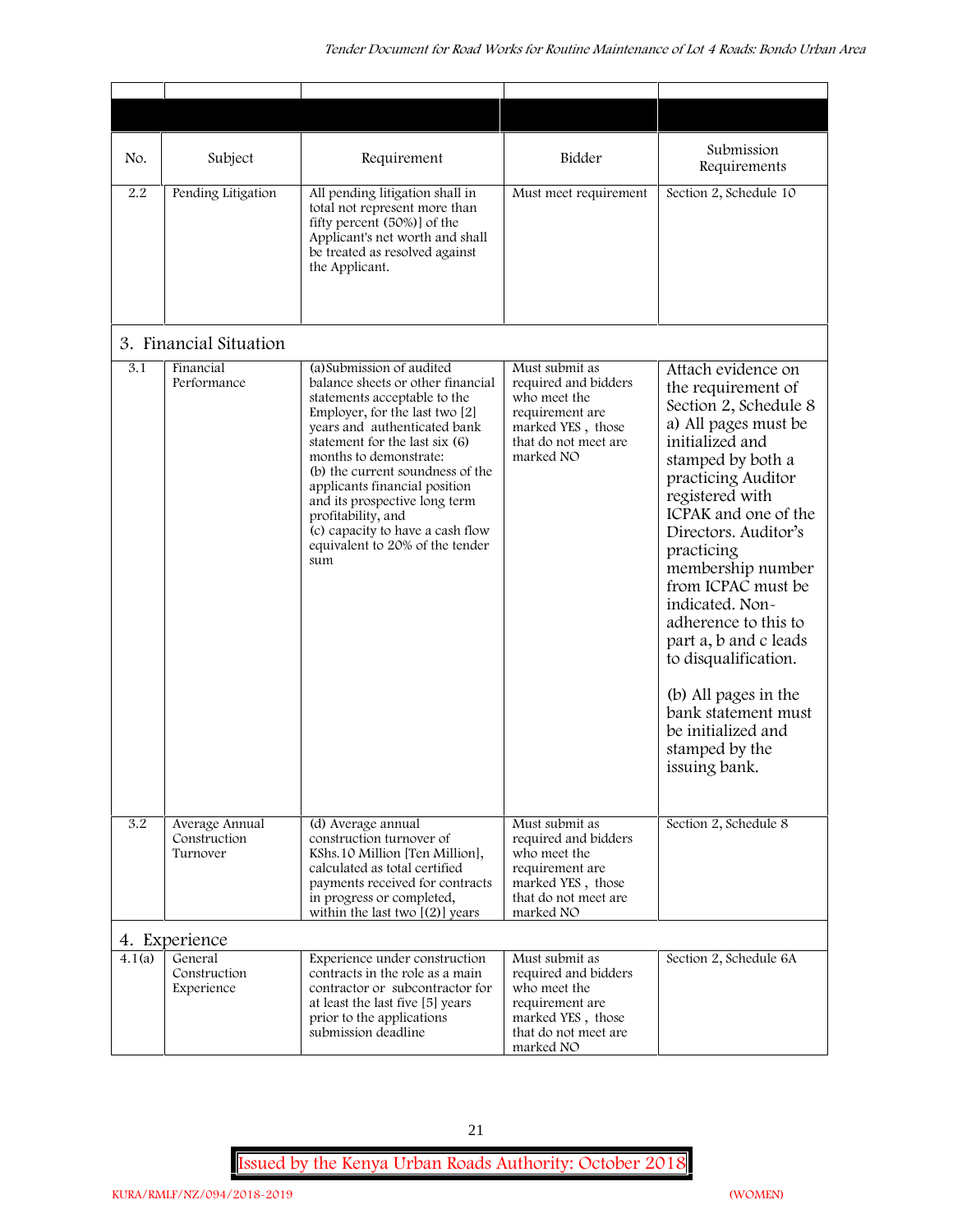| No.    | Subject                                | Requirement                                                                                                                                                                                                                                                                                                                                                                                                                                                                              | Bidder                                                                                                                              | Submission<br>Requirements |
|--------|----------------------------------------|------------------------------------------------------------------------------------------------------------------------------------------------------------------------------------------------------------------------------------------------------------------------------------------------------------------------------------------------------------------------------------------------------------------------------------------------------------------------------------------|-------------------------------------------------------------------------------------------------------------------------------------|----------------------------|
| 4.2(b) | Specific<br>Construction<br>Experience | Participation as a roads<br>contractor, management<br>contractor or subcontractor, in<br>at least three (3) each with a<br>value of at least<br>KShs. 3 Million (Three million),<br>successfully and substantially<br>completed. One (1) of the<br>contracts should be in a City<br>and that are similar to the<br>proposed works. The similarity<br>shall be based on the physical<br>size, complexity,<br>methods/technology or other<br>characteristics as described in<br>Section 2. | Must submit as<br>required and bidders<br>who meet the<br>requirement are<br>marked YES, those<br>that do not meet are<br>marked NO | Section 2, Schedule6A      |
|        | 5. Current Commitments                 |                                                                                                                                                                                                                                                                                                                                                                                                                                                                                          |                                                                                                                                     |                            |
| 5.1    | On-going contracts                     | The total value of outstanding<br>works on the on-going<br>contracts should not exceed the<br>average annual turnover for the<br>last two years.                                                                                                                                                                                                                                                                                                                                         | Must submit as<br>required and bidders<br>who meet the<br>requirement are<br>marked YES, those<br>that do not meet are<br>marked NO | Section 2, Schedule 6B     |
|        | 6. Site Staff                          |                                                                                                                                                                                                                                                                                                                                                                                                                                                                                          |                                                                                                                                     |                            |
|        | HQ Staff                               | The site staff shall posses<br>minimum levels of<br>qualifications set below;<br>Qualification $=$<br>Diploma in Civil<br>Engineering/Building<br>construction                                                                                                                                                                                                                                                                                                                           | Must submit as<br>required and bidders<br>who meet the<br>requirement are<br>marked YES, those                                      | Section 2, Schedule 5      |
|        | Site Agent                             | Qualification $=$<br>Degree in Civil Engineering<br>General Experience<br>Specific Experience                                                                                                                                                                                                                                                                                                                                                                                            | that do not meet are<br>marked NO                                                                                                   |                            |
|        | Foreman                                | Qualification = $Dip$ . Civil<br>Engineering<br>General Experience $=$ 5 yrs                                                                                                                                                                                                                                                                                                                                                                                                             | Must submit as<br>required and bidders<br>who meet the                                                                              |                            |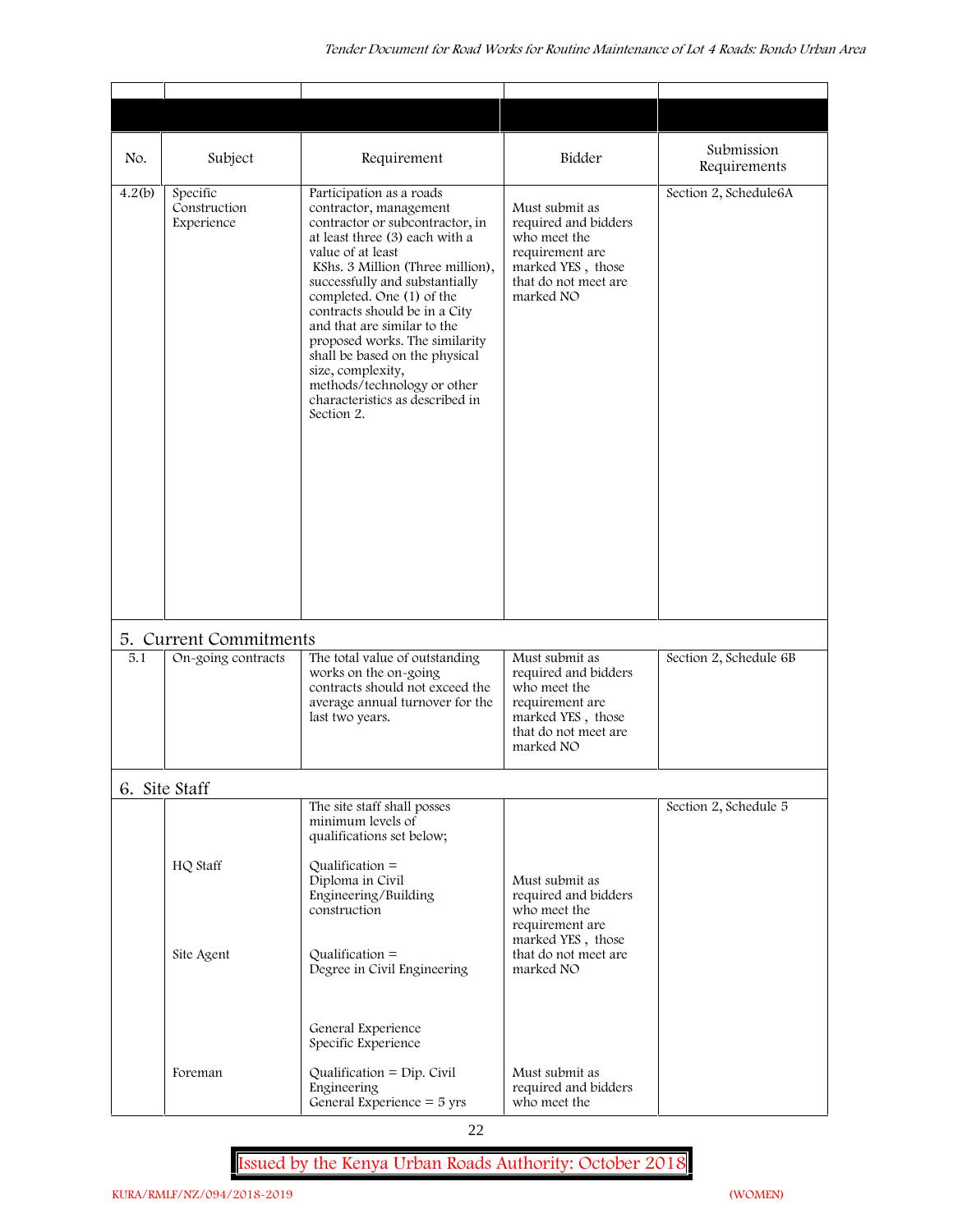| No. | Subject                                | Requirement                                                                                                                            | Bidder                                                                                                                              | Submission<br>Requirements |
|-----|----------------------------------------|----------------------------------------------------------------------------------------------------------------------------------------|-------------------------------------------------------------------------------------------------------------------------------------|----------------------------|
|     | Site Surveyor                          | Specific Experience $=$ 3 Yrs<br>Qualification = Diploma in<br>Survey<br>General Experience $=$ 3 yrs<br>Specific Experience $= 2$ Yrs | requirement are<br>marked YES, those<br>that do not meet are<br>marked NO                                                           |                            |
| 5.  | PLANT AND EQUIPMENT                    |                                                                                                                                        |                                                                                                                                     |                            |
|     | See description<br>below in Schedule 7 |                                                                                                                                        |                                                                                                                                     |                            |
| 6.  | Work Methodology                       | Submission of a brief work<br>methodology in accordance with<br>sub-clause 5.3                                                         | Must submit as<br>required and bidders<br>who meet the<br>requirement are<br>marked YES, those<br>that do not meet are<br>marked NO | Section 2                  |
| 7.  | Business permit and<br>office location | Should have a physical address<br>and Current business Permit                                                                          | Must submit as<br>required and bidders<br>who meet the<br>requirement are<br>marked YES, those<br>that do not meet are<br>marked NO | Section 2, Schedule 1      |
| 8.  | Litigation History                     | The applicant to provide a valid<br>Sworn affidavit for the tender.                                                                    | Must submit as<br>required and bidders<br>who meet the<br>requirement are<br>marked YES, those<br>that do not meet are<br>marked NO | Section 2, Schedule 10     |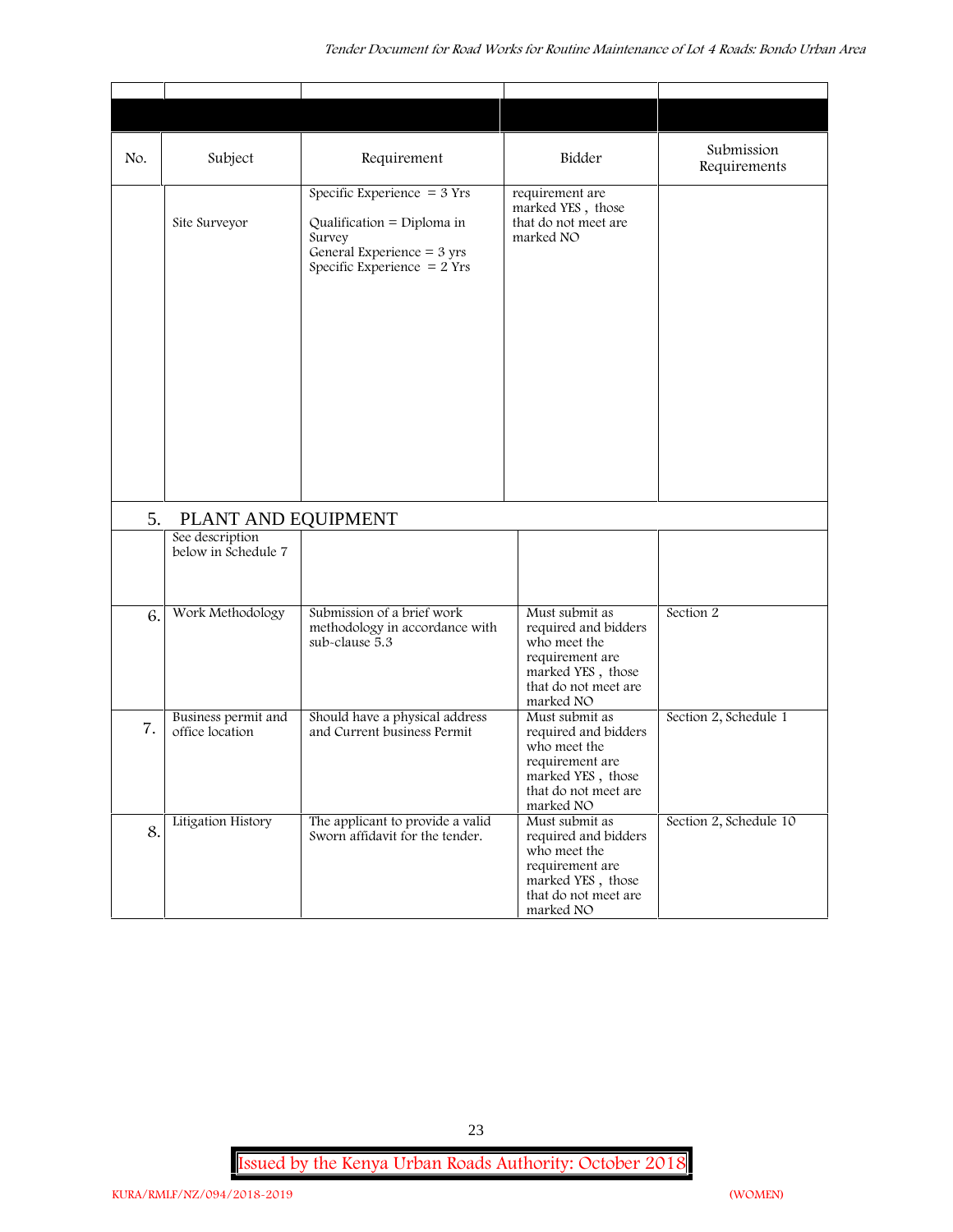**7. Schedule of the Major Items of Plant/Equipment Available for Proposed Contract.**

The Bidder must indicate the core plant and equipment considered by the company to be necessary for undertaking the project together with proof of ownership or lease of the same. The lease must be current i.e. dated from July 2018. Leases which are out dated will not be accepted. (\* Mandatory minimum number of equipment required by the Employer for the execution of the project that the bidder must make available for the Contract).

| Item<br>No.               | Equipment Details                         | *Minimum<br>Number<br>Required<br>for the<br>Contract<br>Execution | Compliance<br>Requirement | No of<br>Equipment<br>Owned by<br>the Bidder | No. of<br>equipment<br>to be<br>hired/<br>purchased<br>by the<br>Bidder | No. of<br>equipment<br>to be made<br>available for<br>the Contract<br>by the<br>Bidder |
|---------------------------|-------------------------------------------|--------------------------------------------------------------------|---------------------------|----------------------------------------------|-------------------------------------------------------------------------|----------------------------------------------------------------------------------------|
| A                         | General Plant                             |                                                                    |                           |                                              |                                                                         |                                                                                        |
|                           | Asphalt Concrete patching<br>plant        | optional                                                           |                           |                                              |                                                                         |                                                                                        |
| $\, {\bf B}$              | Milling Machine                           |                                                                    |                           |                                              |                                                                         |                                                                                        |
|                           | Asphalt Milling Machine                   | optional                                                           |                           |                                              |                                                                         |                                                                                        |
| $\cal C$                  | <b>Bituminous Plants</b>                  |                                                                    |                           |                                              |                                                                         |                                                                                        |
|                           | Bitumen Pressure distributor              | optional                                                           |                           |                                              |                                                                         |                                                                                        |
|                           | Asphalt concrete paver                    | optional                                                           |                           |                                              |                                                                         |                                                                                        |
| $\mathbf D$               | Compactors                                |                                                                    |                           |                                              |                                                                         |                                                                                        |
|                           | Vibrating compaction plate<br>300 mm wide | optional                                                           |                           |                                              |                                                                         |                                                                                        |
|                           | Vibrating compaction plate<br>600 mm wide | optional                                                           |                           |                                              |                                                                         |                                                                                        |
| E                         | Pot hole repair machines                  |                                                                    |                           |                                              |                                                                         |                                                                                        |
|                           | Colas Sprayer                             | $\mathcal{O}$                                                      |                           |                                              |                                                                         |                                                                                        |
|                           | Pavement Cutter Machine                   | $\mathcal{O}$                                                      |                           |                                              |                                                                         |                                                                                        |
|                           | Paver Braker Machine                      | $\mathcal{O}$                                                      |                           |                                              |                                                                         |                                                                                        |
|                           | Pedestrian Roller                         | $\mathcal{O}$                                                      |                           |                                              |                                                                         |                                                                                        |
| $\boldsymbol{\mathrm{F}}$ |                                           |                                                                    |                           |                                              |                                                                         |                                                                                        |
|                           | Concrete Equipment                        |                                                                    |                           |                                              |                                                                         |                                                                                        |
|                           | Mobile concrete mixers                    | $\mathbf{1}$                                                       | Yes/no                    |                                              |                                                                         |                                                                                        |
|                           | Concrete vibrators                        | $\mathbf{1}$                                                       | Yes/no                    |                                              |                                                                         |                                                                                        |
|                           |                                           |                                                                    |                           |                                              |                                                                         |                                                                                        |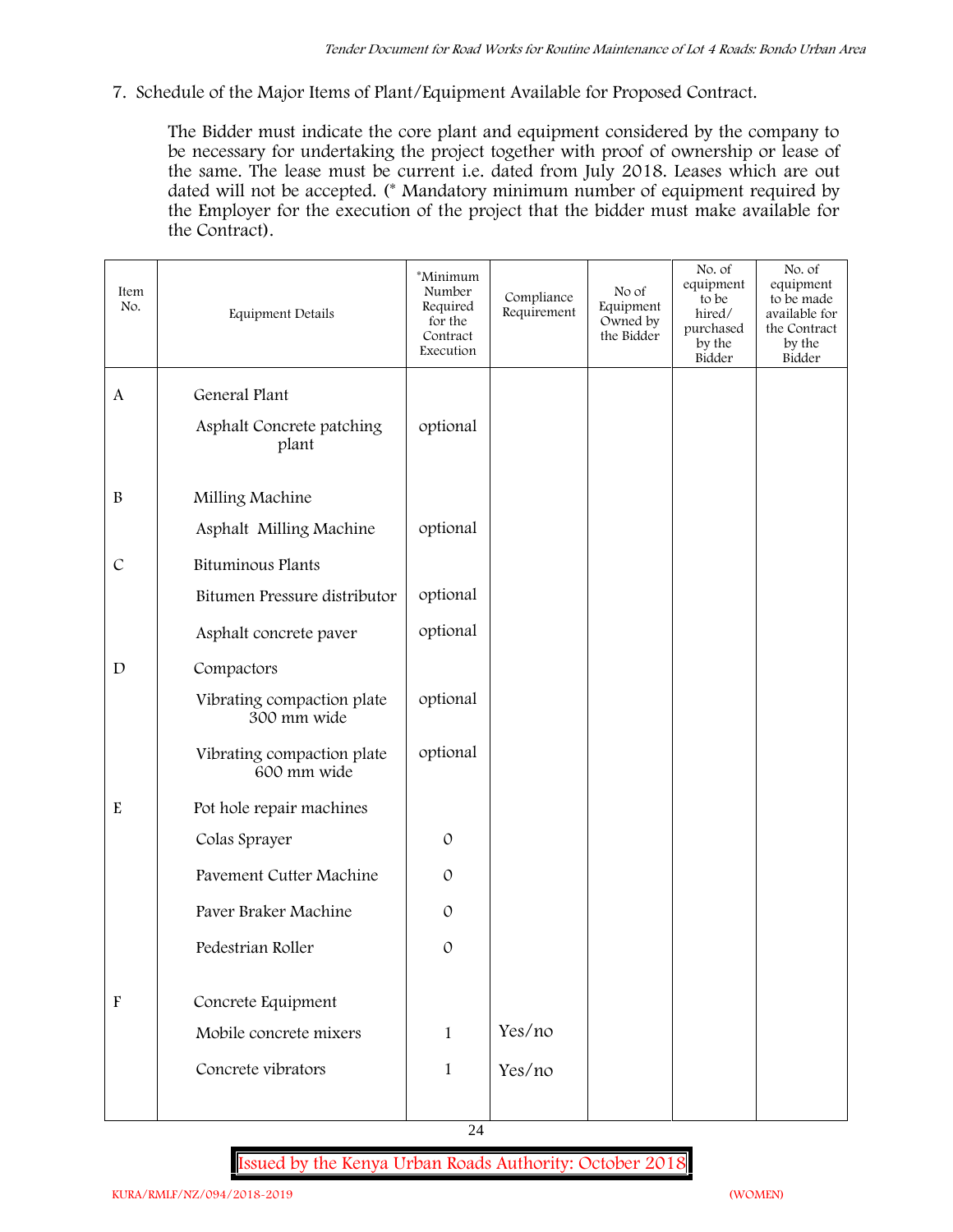| Item<br>No.  | <b>Equipment Details</b>                                                                          | *Minimum<br>Number<br>Required<br>for the<br>Contract<br>Execution | Compliance<br>Requirement | No of<br>Equipment<br>Owned by<br>the Bidder | No. of<br>equipment<br>to be<br>hired/<br>purchased<br>by the<br>Bidder | No. of<br>equipment<br>to be made<br>available for<br>the Contract<br>by the<br>Bidder |
|--------------|---------------------------------------------------------------------------------------------------|--------------------------------------------------------------------|---------------------------|----------------------------------------------|-------------------------------------------------------------------------|----------------------------------------------------------------------------------------|
| $\mathsf{G}$ | Transport (Tippers,<br>dumpers, water tankers)                                                    |                                                                    |                           |                                              |                                                                         |                                                                                        |
|              | $4X2$ tippers payload $7 - 12$<br>tonnes                                                          |                                                                    |                           |                                              |                                                                         |                                                                                        |
|              | 6X4 tippers payload $16 - 20$<br>tonnes                                                           |                                                                    |                           |                                              |                                                                         |                                                                                        |
|              | 8X4 tippers payload $16 - 20$<br>tonnes                                                           |                                                                    |                           |                                              |                                                                         |                                                                                        |
|              | Flat bed lorries                                                                                  |                                                                    |                           |                                              |                                                                         |                                                                                        |
|              | Subtotal for $G$ – tippers &<br>dumpers                                                           | 3                                                                  | Yes/no                    |                                              |                                                                         |                                                                                        |
|              | Water tankers $(18,000 -$<br>20,000 litres<br>capacity)                                           | optional                                                           |                           |                                              |                                                                         |                                                                                        |
| H            | Earth – Moving Equipment                                                                          |                                                                    |                           |                                              |                                                                         |                                                                                        |
|              | Wheeled loaders                                                                                   |                                                                    |                           |                                              |                                                                         |                                                                                        |
|              | Motor graders (93 -<br>205kW)                                                                     |                                                                    |                           |                                              |                                                                         |                                                                                        |
|              | Trench excavator                                                                                  |                                                                    |                           |                                              |                                                                         |                                                                                        |
|              | Subtotal for $H$ – Earth<br>moving equipment                                                      | $\mathbf{1}$                                                       | Yes/no                    |                                              |                                                                         |                                                                                        |
|              |                                                                                                   |                                                                    |                           |                                              |                                                                         |                                                                                        |
|              |                                                                                                   |                                                                    |                           |                                              |                                                                         |                                                                                        |
| I            |                                                                                                   |                                                                    |                           |                                              |                                                                         |                                                                                        |
|              | Excavators                                                                                        |                                                                    |                           |                                              |                                                                         |                                                                                        |
|              | Hydraulic crawler mounted<br>$(7 - 10 \text{ tonnes}) - 0.25 - 0.4$<br>m <sup>3</sup> SAE bucket. |                                                                    |                           |                                              |                                                                         |                                                                                        |
|              | Hydraulic crawler mounted<br>$(10 - 16 \text{ tonnes}) - 0.40$<br>0.60 m <sup>3</sup> SAE bucket. |                                                                    |                           |                                              |                                                                         |                                                                                        |
|              | Hydraulic wheel mounted<br>$(7 - 10 \text{ tonnes}) - 0.25 - 0.4$                                 |                                                                    |                           |                                              |                                                                         |                                                                                        |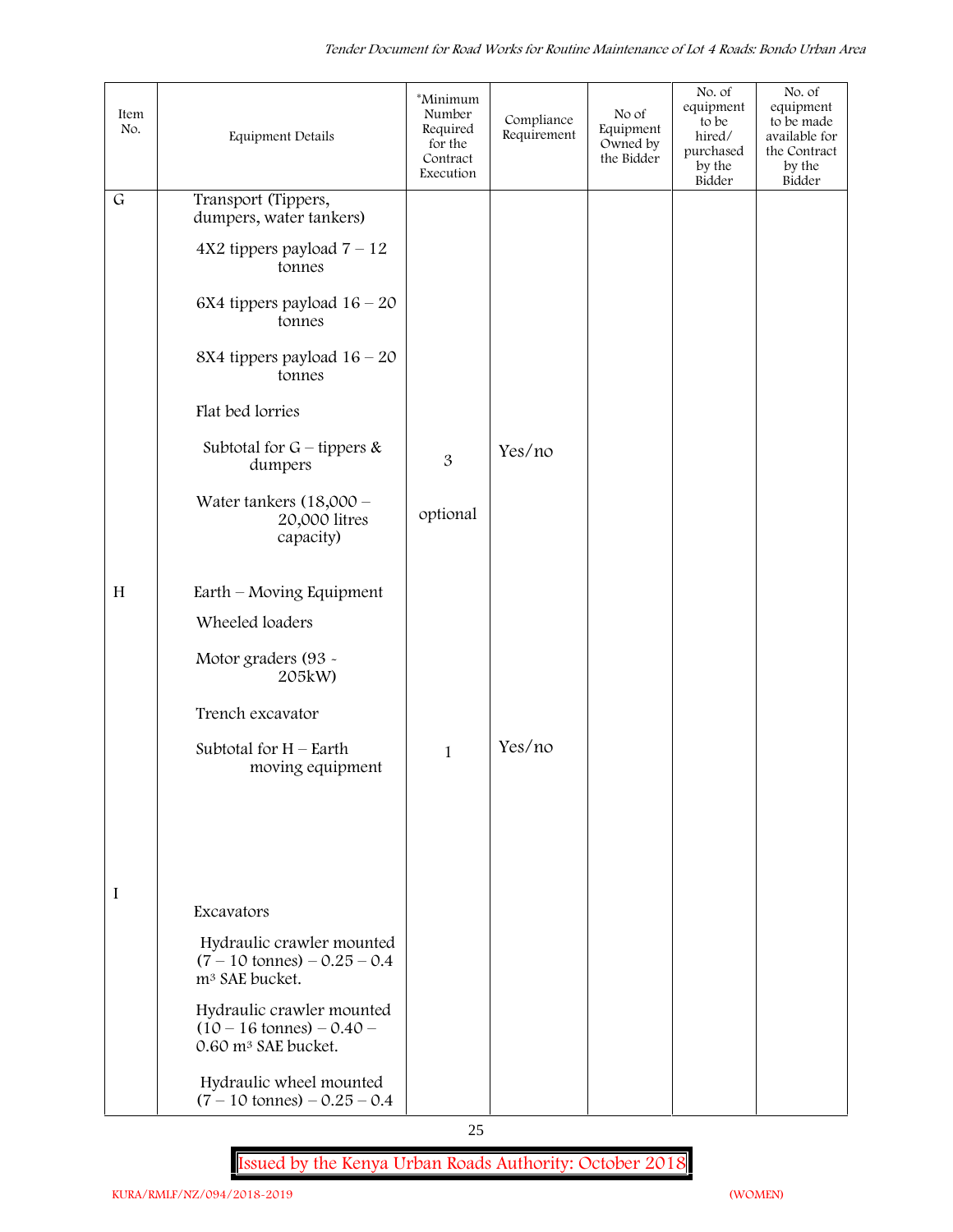| Item<br>No. | <b>Equipment Details</b>                                                                                    | *Minimum<br>Number<br>Required<br>for the<br>Contract<br>Execution | Compliance<br>Requirement | No of<br>Equipment<br>Owned by<br>the Bidder | No. of<br>equipment<br>to be<br>hired/<br>purchased<br>by the<br>Bidder | No. of<br>equipment<br>to be made<br>available for<br>the Contract<br>by the<br>Bidder |
|-------------|-------------------------------------------------------------------------------------------------------------|--------------------------------------------------------------------|---------------------------|----------------------------------------------|-------------------------------------------------------------------------|----------------------------------------------------------------------------------------|
|             | m <sup>3</sup> SAE bucket.                                                                                  |                                                                    |                           |                                              |                                                                         |                                                                                        |
|             | Hydraulic wheel mounted<br>$(10 - 16 \text{ tonnes}) - 0.40 -$<br>0.6 m <sup>3</sup> SAE bucket.            |                                                                    |                           |                                              |                                                                         |                                                                                        |
|             | Hydraulic wheel mounted<br>backloader $(7 - 10 \text{ tonnes})$<br>$-0.25 - 0.4$ m <sup>3</sup> SAE bucket. |                                                                    | Yes/no                    |                                              |                                                                         |                                                                                        |
|             | Subtotal for I (Excavators)                                                                                 | $\mathbf{1}$                                                       |                           |                                              |                                                                         |                                                                                        |
| J           | Rollers                                                                                                     |                                                                    |                           |                                              |                                                                         |                                                                                        |
|             | Self-propelled single drum<br>vibrating (various types)                                                     | $\mathbf{1}$                                                       | Yes/no                    |                                              |                                                                         |                                                                                        |
|             | Pneumatic rubber tyre (1-2)<br>tonnes/wheel)                                                                | $\mathbf{1}$                                                       | Yes/no                    |                                              |                                                                         |                                                                                        |
|             | Double drum vibrating<br>pedestrian roller                                                                  | Optional                                                           |                           |                                              |                                                                         |                                                                                        |
|             |                                                                                                             |                                                                    |                           |                                              |                                                                         |                                                                                        |
|             |                                                                                                             |                                                                    |                           |                                              |                                                                         |                                                                                        |
|             |                                                                                                             |                                                                    |                           |                                              |                                                                         |                                                                                        |

26

 $\overline{\phantom{a}}$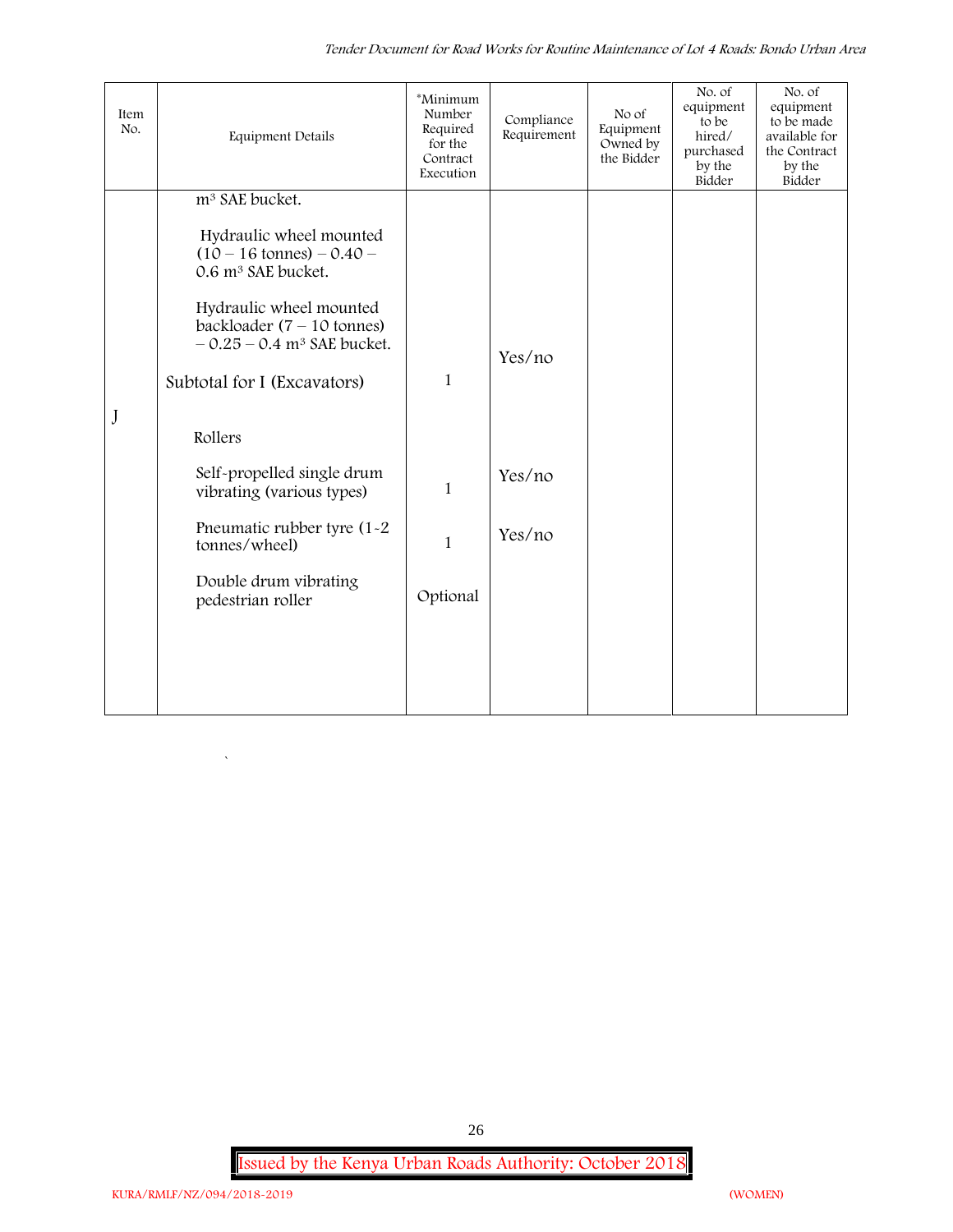# **Appendix to Instruction to Tenderers**

# **Table 1: Pre- Qualification Checklist for Completeness and Responsiveness.**

| S/No. | Completeness and<br>Responsiveness<br>Criteria                | References                                   | Requirement                                                                                                                                |  |
|-------|---------------------------------------------------------------|----------------------------------------------|--------------------------------------------------------------------------------------------------------------------------------------------|--|
| 1.    | Form of Bid                                                   | Section II<br>Clause 20.2                    | Amount must be indicated<br>Properly stamped, filled and signed<br>$\tilde{\phantom{a}}$                                                   |  |
| 2.    | Appendix to Form of<br>Bid                                    | Section II<br>Clause 20.2                    | Properly stamped, filled and signed                                                                                                        |  |
| 3.    | <b>Bid Security</b>                                           | Section II<br>Clause 17                      | - The bidder must fill the Bid Securing<br>Declaration Form                                                                                |  |
| 4.    | <b>Confidential Business</b><br>Questionnaire                 | Section IX;<br>Schedule 1                    | Properly filled, stamped and signed<br>$\tilde{\phantom{a}}$<br>Provide all required information<br>$\tilde{\phantom{a}}$                  |  |
| 5.    | Form of Power of<br>Attorney                                  | Section IX;<br>Schedule 2<br>Clause $5.1(a)$ | Properly filled, stamped and signed                                                                                                        |  |
| 6.    | Tax Compliance<br>Certificate                                 | Tender notice                                | - Provide valid tax compliance certificate                                                                                                 |  |
| 7.    | Registration with<br>National Construction<br>Authority (NCA) | Tender notice<br>Item 1.4 of QC              | - Copy of valid certificate and practicing<br>license                                                                                      |  |
| 8.    | Certificate of<br>Incorporation                               | Tender notice<br>Item 1.4 of QC              | Copy of certificate Certified by<br>Commissioner for Oaths                                                                                 |  |
| 9.    | Certificate of<br>Registration in a<br>target group           | Tender notice                                | - Certified copy of a valid certificate from<br>National or County Treasury for<br>relevant category                                       |  |
| 10.   | Priced Bill of<br>Quantities                                  | Clause 14.1<br>Section IX                    | Fill all rates, prices and amounts and<br>$\tilde{\phantom{a}}$<br>counter sign any alteration(s)<br>Stamp and initial all pages of BOQ's  |  |
|       | Eligibility                                                   | Section II;<br>Schedule 1<br>Clause 4.1      | - Legible copies of National ID or passport<br>for all directors<br>System generated Form CR12 (12<br>$\widetilde{\phantom{m}}$<br>months) |  |
| 11.   | Conflict of interest                                          | Section II;<br>Schedule 1<br>Clause 4.2      | - to state explicitly                                                                                                                      |  |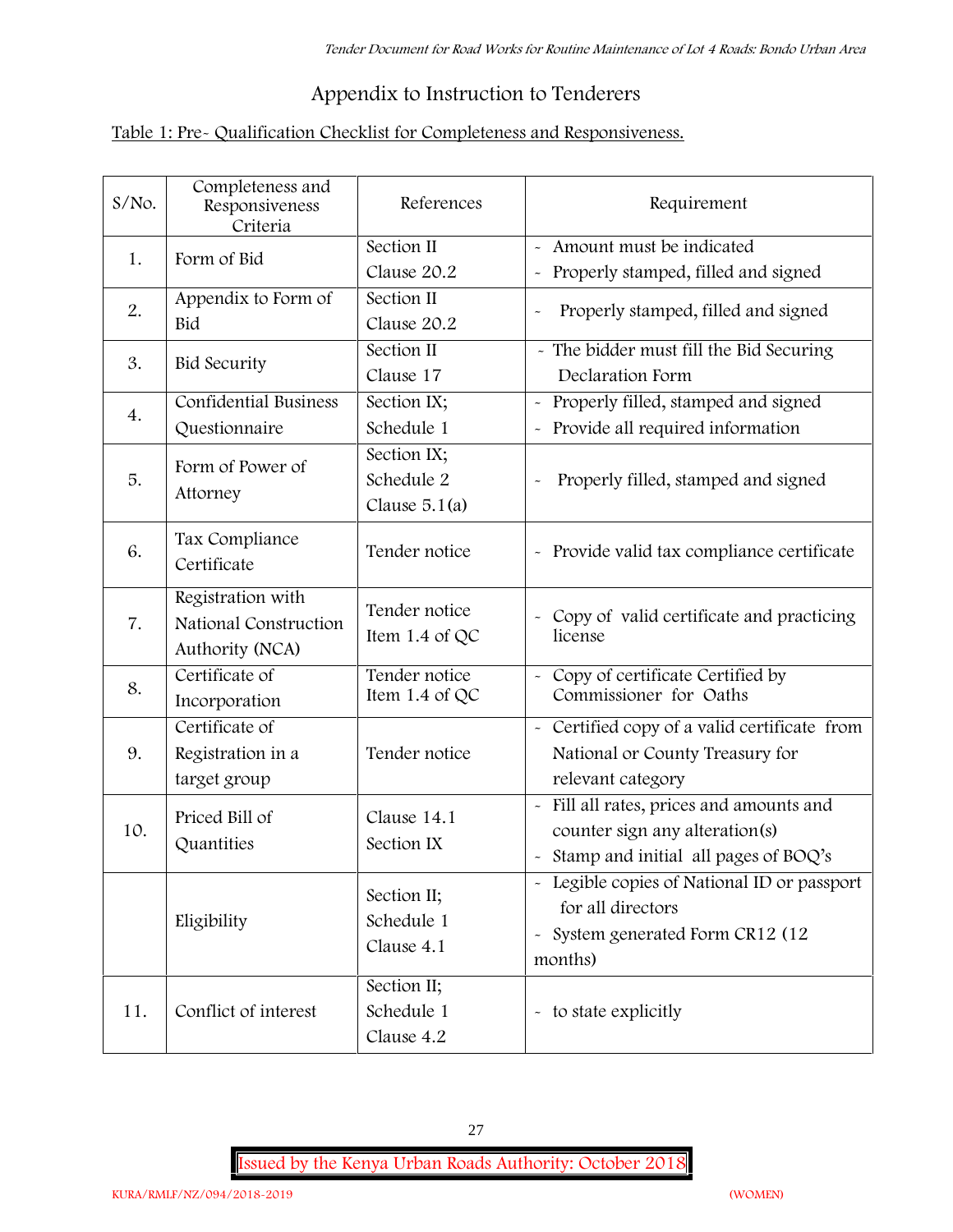| 12.            | Debarment                                                                         | Section II<br>Clause 30.4;<br>Schedule 11<br>Item $1.3$ of QC | Properly filled, stamped and signed                                                                                                                                                                                                                                                                                                     |
|----------------|-----------------------------------------------------------------------------------|---------------------------------------------------------------|-----------------------------------------------------------------------------------------------------------------------------------------------------------------------------------------------------------------------------------------------------------------------------------------------------------------------------------------|
| 13.            | Pending Litigation                                                                | Item $2.2$ of QC                                              | Provide original sworn affidavit for the<br>specific tender                                                                                                                                                                                                                                                                             |
| 14.            | Litigation History                                                                | Section II Clause<br>31.8; Schedule 10                        | Properly filled, stamped and signed                                                                                                                                                                                                                                                                                                     |
| 15.            | History of Non<br>performance                                                     | Schedule 6B<br>Item $2.1$ of QC                               | - Fill information on non-completed<br>works                                                                                                                                                                                                                                                                                            |
| 16.            | Certificate of<br>Tenderers Visit to Site                                         | Section II;<br>Clause 8.3                                     | Attend pre-bid meeting/visit<br>Certificate must be signed and stamped<br>by the Employer's representative                                                                                                                                                                                                                              |
| 17.            | Schedule of Major<br>Items of Plant                                               | Section XI<br>Item 5 of QC;<br>Schedule 7                     | Properly filled, stamped and signed                                                                                                                                                                                                                                                                                                     |
| 18.            | Schedule of Key<br>Personnel                                                      | Section XI<br>Item 6 of QC;<br>Schedule 5                     | Properly filled, stamped and signed                                                                                                                                                                                                                                                                                                     |
| 19.            | Roadwork Completed<br>Satisfactorily                                              | Section XI;<br>Item 4 of QC<br>Schedule 6A                    | Properly filled, stamped and signed<br>$\tilde{\phantom{a}}$                                                                                                                                                                                                                                                                            |
| 20.            | Schedule of Ongoing<br>Projects                                                   | Section XI;<br>Item 5.1 of QC<br>Schedule 7                   | Properly filled, stamped and signed                                                                                                                                                                                                                                                                                                     |
| $2\sqrt{1}$    | Schedule of other<br>Supplementary<br>Information /<br><b>Financial Standings</b> | Section XI;<br>Item $5.1$ of QC<br>Schedule 9                 | Properly filled, stamped and signed                                                                                                                                                                                                                                                                                                     |
| 22             | Declaration form for<br>bankrupt or insolvent                                     | Schedule 11                                                   | Properly filled, stamped and signed                                                                                                                                                                                                                                                                                                     |
| 23             | Anti-corruption form                                                              | Schedule 12                                                   | Properly filled, stamped and signed                                                                                                                                                                                                                                                                                                     |
| 24.            | Copy of Bid Document                                                              | Clause 20.1                                                   | Replica of the original                                                                                                                                                                                                                                                                                                                 |
| 25.            | Bid documents must<br>be serialized                                               | <b>PPDA 2015</b>                                              | -All pages of the tender documents must<br>be serialized. (either the bidder serializes<br>from the first page of the tender<br>documents or serializes as continuity from<br>the KURA tender documents i.e. if the<br>KURA tender documents ends at page 200<br>then the next document of the bidder<br>should continue as $201, 2012$ |
| <b>REMARKS</b> |                                                                                   | Clause 13.1/20.2                                              | Bid document to be complete, properly<br>$\sim$<br>filled and signed.                                                                                                                                                                                                                                                                   |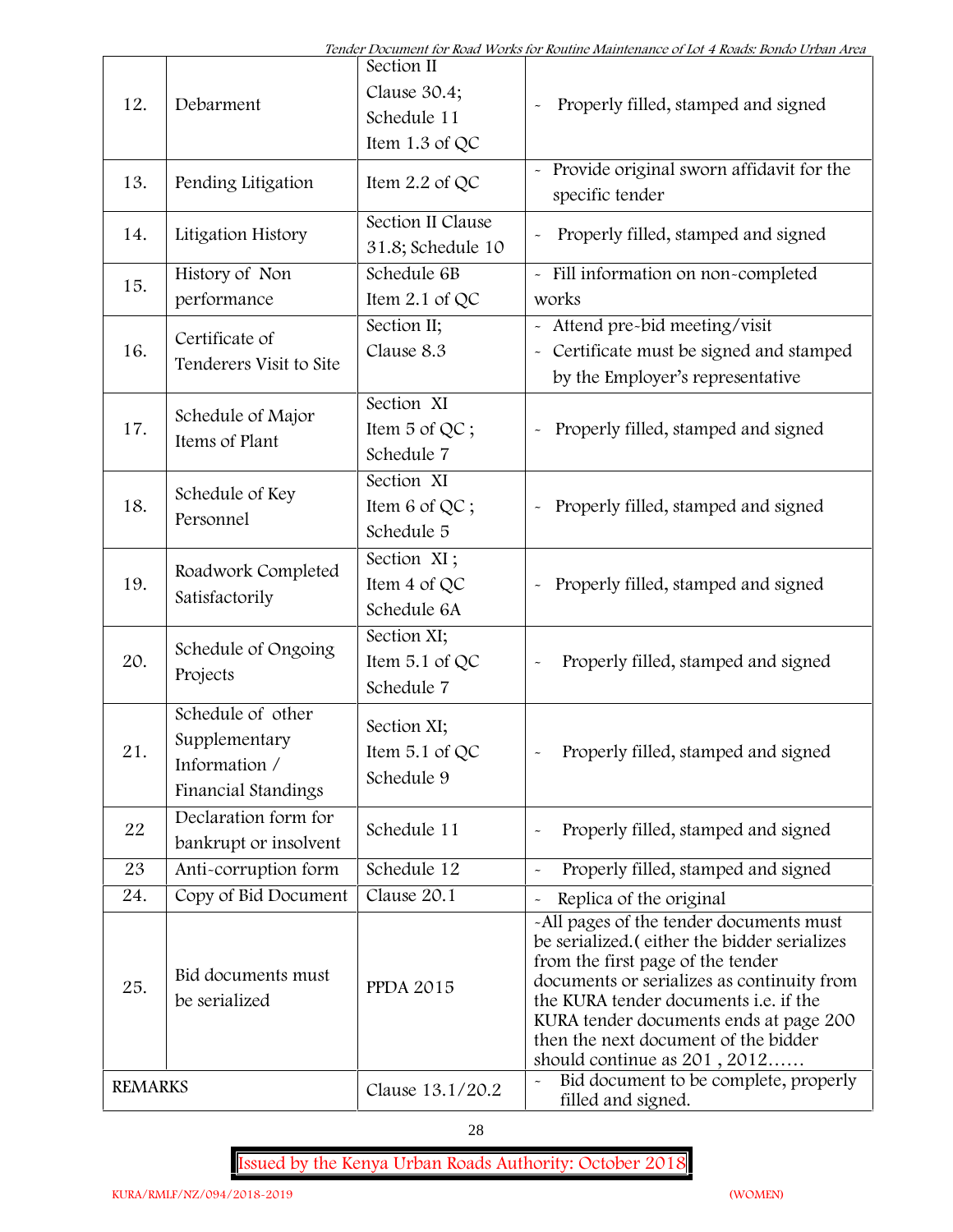# **Key:** QC – Qualification Criteria

## **Table 2: Post- qualification Score**

| <b>ITEM</b>    |               | <b>DESCRIPTION</b>                   | <b>MUST</b>     | <b>MEET</b> |
|----------------|---------------|--------------------------------------|-----------------|-------------|
|                |               |                                      | <b>CRITERIA</b> |             |
| 1              |               | <b>FINANCIAL CAPACITY</b>            |                 |             |
|                | a             | <b>Audited Statements</b>            | YES/NO          |             |
|                | b             | Cash flow statement (forecasts)      | YES/NO          |             |
|                | $\mathcal{C}$ | Financial position/Ratios            | YES/NO          |             |
|                | d             | Turnover                             | YES/NO          |             |
| $\overline{2}$ |               | <b>EXPERIENCE</b>                    |                 |             |
|                |               | General Experience                   | YES/NO          |             |
|                |               | Specific experience in related works | YES/NO          |             |
| 3              |               | <b>CURRENT COMMITMENTS</b>           |                 |             |
|                |               | On-going works                       | YES/NO          |             |
| $\overline{4}$ |               | <b>KEY PERSONNEL</b>                 |                 |             |
|                |               | HQ Staff                             | YES/NO          |             |
|                |               | Site Agent                           | YES/NO          |             |
|                |               | Surveyor                             | YES/NO          |             |
|                |               | Foreman                              | YES/NO          |             |
| 5              |               | PLANT AND EQUIPMENT                  |                 |             |
|                |               | Equipment capabilities               | YES/NO          |             |
| 6              |               | WORK METHODOLOGY                     | YES/NO          |             |
| $\overline{7}$ |               | LITIGATION HISTORY                   | YES/NO          |             |
| 8              |               | Business permit and office location  | YES/NO          |             |
|                |               | <b>REMARKS</b>                       | YES/NO          |             |

- Bidders must achieve YES in all the measured parameters to qualify.
- The bidders who pass the technical criteria will be subjected to financial evaluation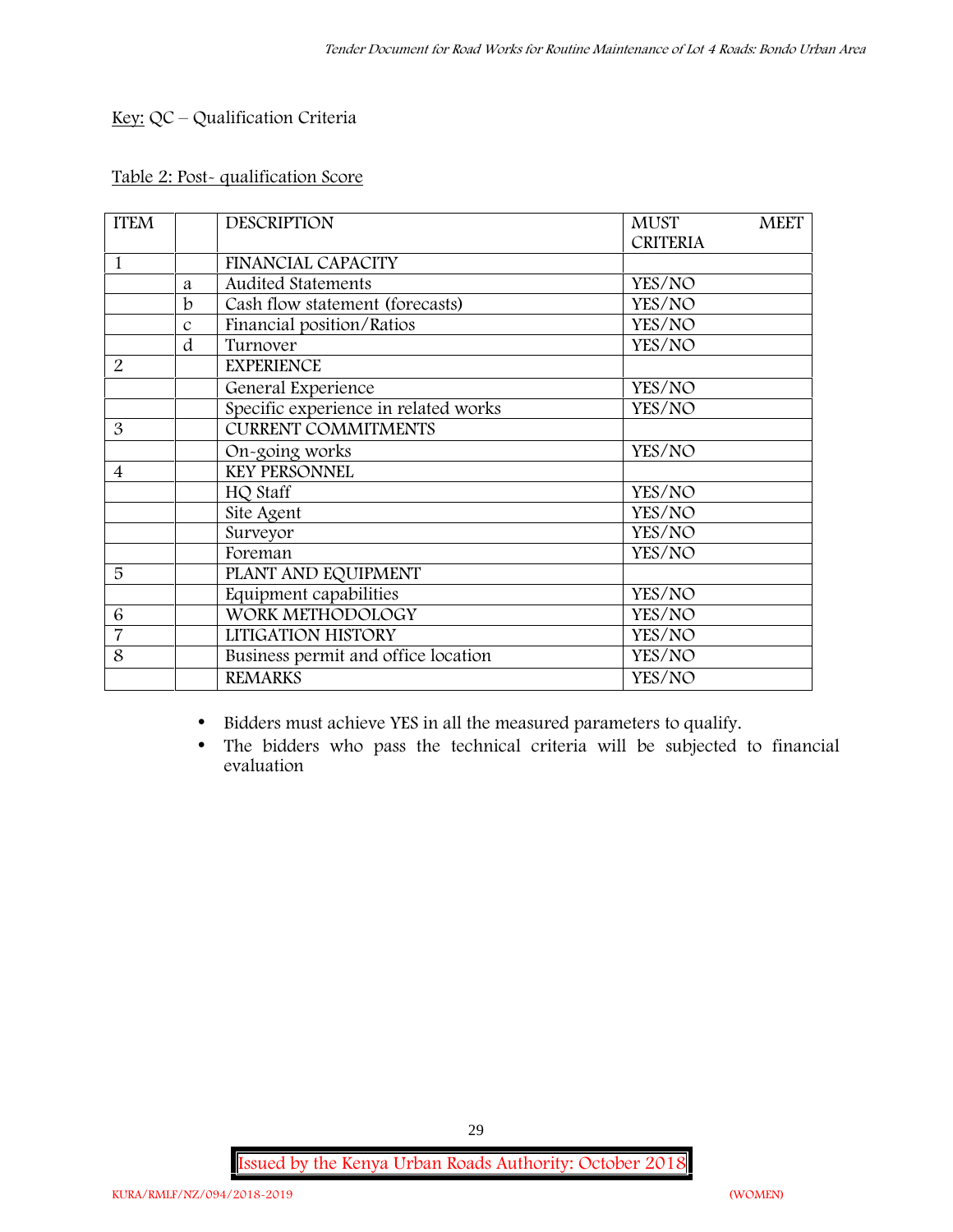# **SECTION IV: CONDITIONS OF CONTRACT**

# **PART I: GENERAL CONDITIONS OF CONTRACT**

The Conditions Of Contract Part 1 – General Conditions shall be those forming Part 1 of the Conditions Of Contract for works of Civil engineering construction Fourth Edition 1987, reprinted in 1992 with further amendments, prepared by the Federation Internationale des Ingenieurs Conseils (FIDIC)

Copies of the FIDIC Conditions of Contract can be obtained from:

FIDIC Secretariat P.O.Box 86 1000 Lausanne 12 **Switzerland** Fax: 41 21 653 5432<br>Telephone: 41 21 653 5003 Telephone: 41 21 653 5003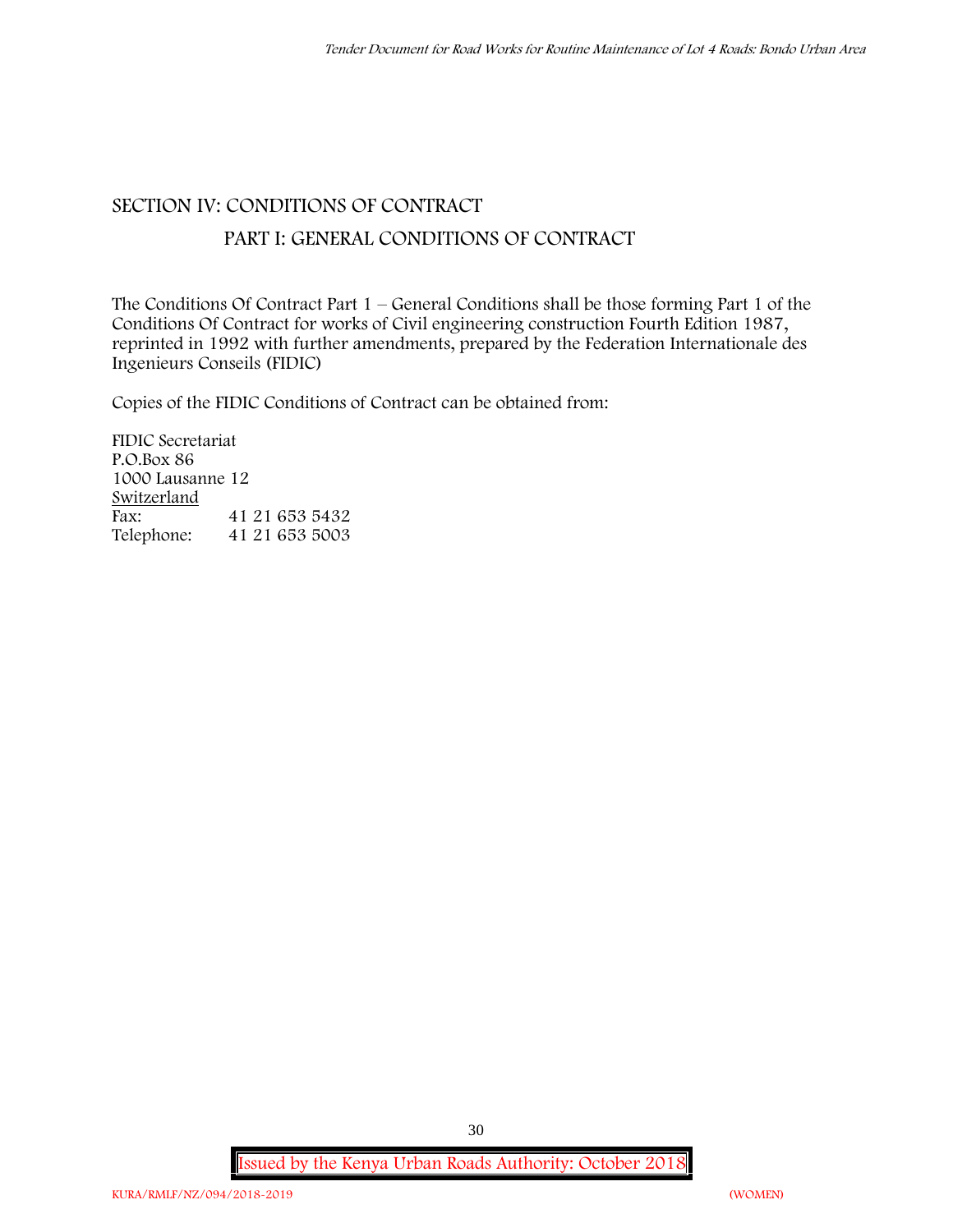# **PART II: CONDITIONS OF PARTICULAR APPLICATION**

The following Conditions of Particular Application shall supplement the General Conditions of Contract. Whenever there is a conflict, the provisions herein shall prevail over those in the General Conditions of Contract. The Particular Condition is preceded by the corresponding clause number of the General Conditions to which it relates.

**Issued by the Kenya Urban Roads Authority: October 2018**

31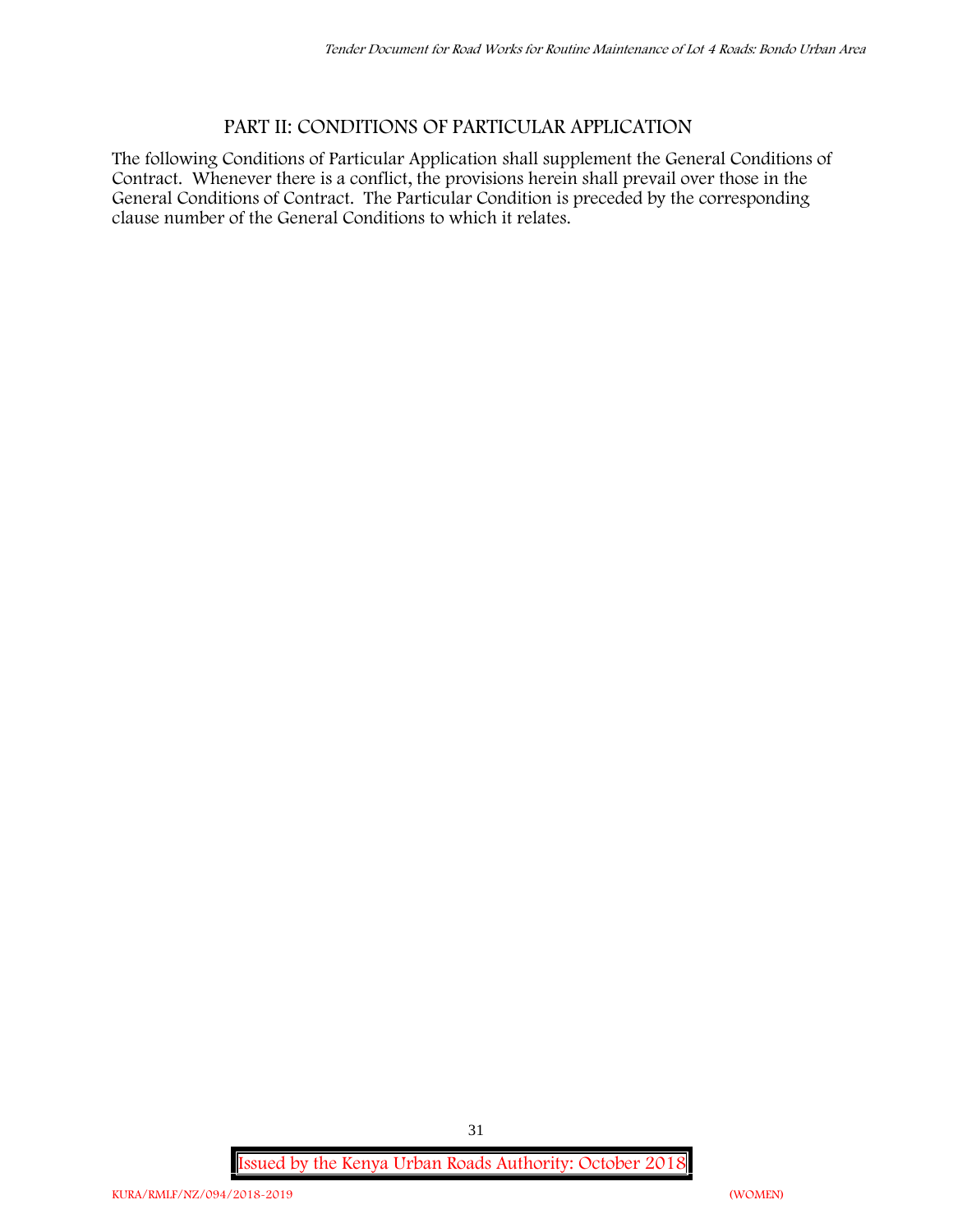#### **CONTENTS**

| SUBCLAUSE 8.2 - SITE OPERATIONS AND METHODS OF CONSTRUCTION 35             |  |
|----------------------------------------------------------------------------|--|
|                                                                            |  |
|                                                                            |  |
|                                                                            |  |
|                                                                            |  |
|                                                                            |  |
|                                                                            |  |
|                                                                            |  |
|                                                                            |  |
| SUBCLAUSE 15.2~ LANGUAGE ABILITY AND QUALIFICATIONS OF CONTRACTOR'S        |  |
|                                                                            |  |
|                                                                            |  |
| SUBCLAUSE 16.3~ QUALIFICATION AND LANGUAGE ABILITY OF SUPERINTENDING STAFF |  |
|                                                                            |  |
| SUBCLAUSE 19.1 - SAFETY, SECURITY AND PROTECTION OF THE ENVIRONMENT 38     |  |
|                                                                            |  |
| SUBCLAUSE 21.1 - INSURANCE OF WORKS AND CONTRACTOR 'S EQUIPMENT 39         |  |
|                                                                            |  |
|                                                                            |  |
|                                                                            |  |
|                                                                            |  |
|                                                                            |  |
|                                                                            |  |
|                                                                            |  |
| SUBCLAUSE 29.2 - REINSTATEMENT AND COMPENSATION FOR DAMAGES TO PERSONS     |  |
|                                                                            |  |
|                                                                            |  |
|                                                                            |  |
|                                                                            |  |
|                                                                            |  |
|                                                                            |  |
|                                                                            |  |
|                                                                            |  |
|                                                                            |  |
|                                                                            |  |
|                                                                            |  |
|                                                                            |  |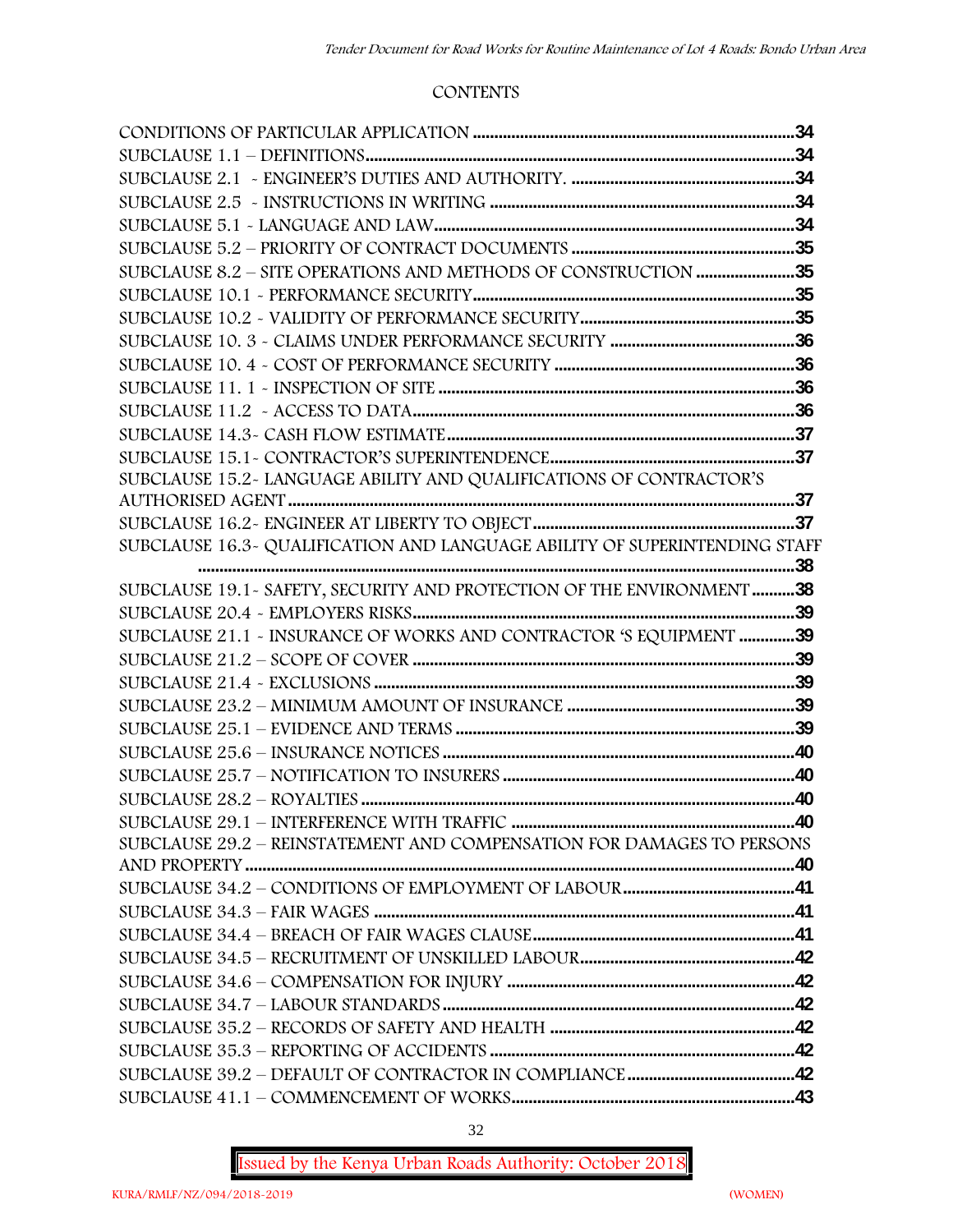| SUBCLAUSE 54.1 - CONTROCTOR'S EQUIPMENT, TEMPORARY WORKS AND MATERIALS |  |
|------------------------------------------------------------------------|--|
|                                                                        |  |
|                                                                        |  |
|                                                                        |  |
|                                                                        |  |
|                                                                        |  |
| SUBCLAUSE 60.3 - RETENTION MONEY AND PAYMENT OF RETENTION MONEY45      |  |
|                                                                        |  |
|                                                                        |  |
|                                                                        |  |
|                                                                        |  |
|                                                                        |  |
|                                                                        |  |
|                                                                        |  |
|                                                                        |  |
|                                                                        |  |
|                                                                        |  |
|                                                                        |  |
|                                                                        |  |
|                                                                        |  |
|                                                                        |  |
|                                                                        |  |
|                                                                        |  |
|                                                                        |  |
|                                                                        |  |
|                                                                        |  |
|                                                                        |  |
|                                                                        |  |
|                                                                        |  |
|                                                                        |  |
|                                                                        |  |
|                                                                        |  |
|                                                                        |  |
|                                                                        |  |

33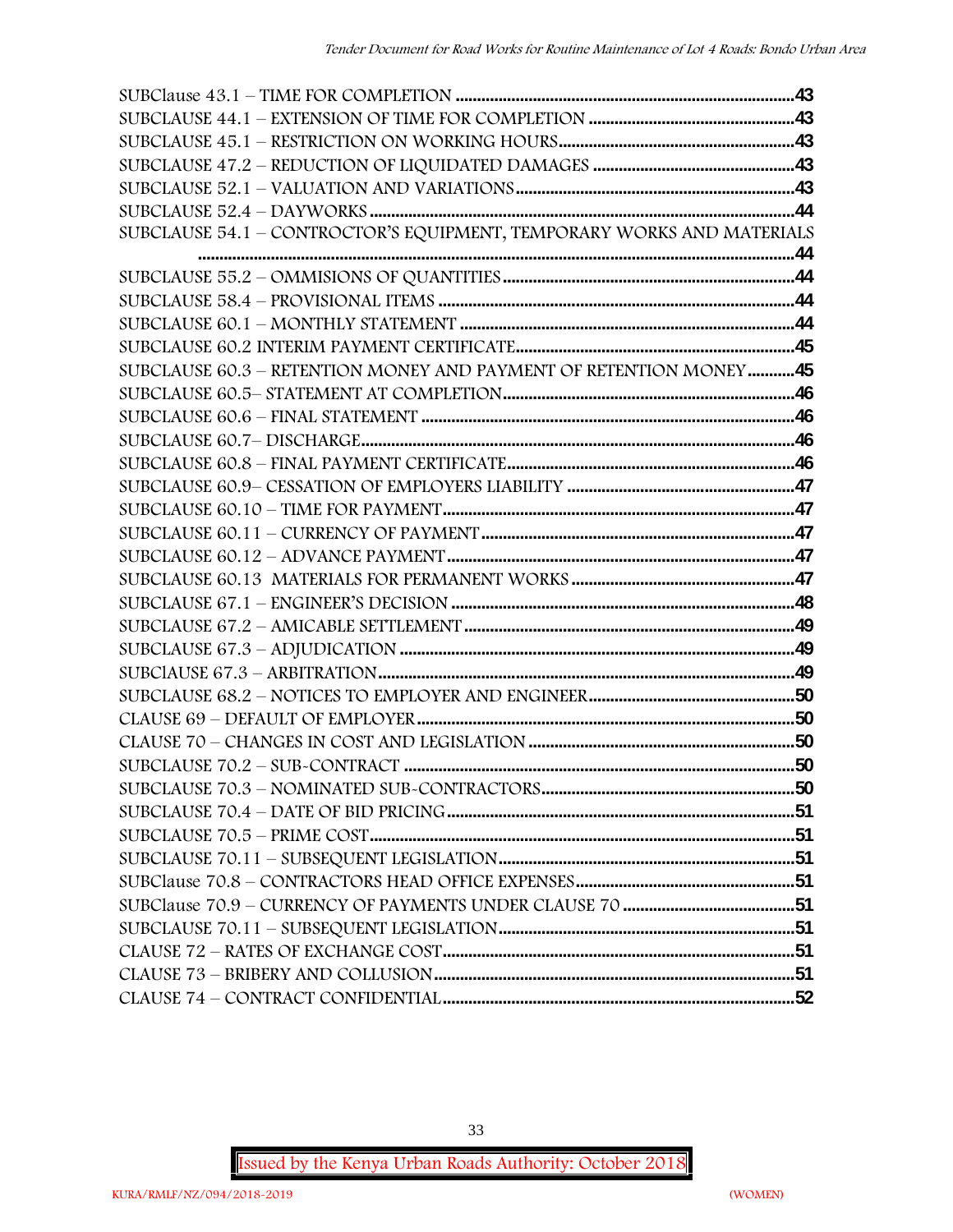#### CONDITIONS OF PARTICULAR APPLICATION

#### SUBCLAUSE 1.1 – DEFINITIONS

Amend this sub-clause as follows:

(a) (i) The "Employer" is the Kenya Urban Roads Authority, represented by the Director General - Kenya Urban Roads Authority.

(ii) The "Engineer" is the Director (Road Asset and Corridor Management) - Kenya Urban Roads Authority.

.(b) (i) Insert in line 2 after the Bills Of Quantities", the following, "the rates entered by the Contractor (whether or not such rate be employed in computation of the Contract Price),"

Amend subparagraph (b) (v) of Sub-Clause 1.1 by adding the following words at the end: The word "BID" is synonymous with "bid" and the word "Appendix to BID" with "Appendix to Bid" and the word "BID documents" with "bidding documents".

Add the following at the end of this sub-clause:

(h) "Materials" means materials and other things intended to form or forming part of the Permanent Works.

(i) "Quantified site instructions" means Site instructions from the Engineer or his representative to the Contractor instructing him to carry out quantified works drawn from the contract to be carried out within a specified period.

SUBCLAUSE 2.1 - ENGINEER'S DUTIES AND AUTHORITY.

With reference to Sub-Clause 2.1 (b), the following shall also apply: The Engineer shall obtain the specific approval of the Employer before taking any of the following actions specified in Part 1:

(a) Consenting to the subletting of any part of the works under Clause 4;

(b) Certifying additional cost determined under Clause 12;

(c) Determining an extension of time under Clause 44;

(d) Issuing a variation under Clause 51;

(e) Fixing rates or prices under Clause 52

#### SUBCLAUSE 2.5 - INSTRUCTIONS IN WRITING

Add at the end of sub-clause 2.5 the following: "The site instructions shall be in the form of quantiffied site instructions and the contractor shall commence execution of the site instructions within three (3) days and complete within the completion period as stipulated in the instructions.

#### SUBCLAUSE 5.1 - LANGUAGE AND LAW

The Contract document shall be drawn up in the ENGLISH LANGUAGE. Communication between the Contractor and the Engineer's Representative shall be in this given language.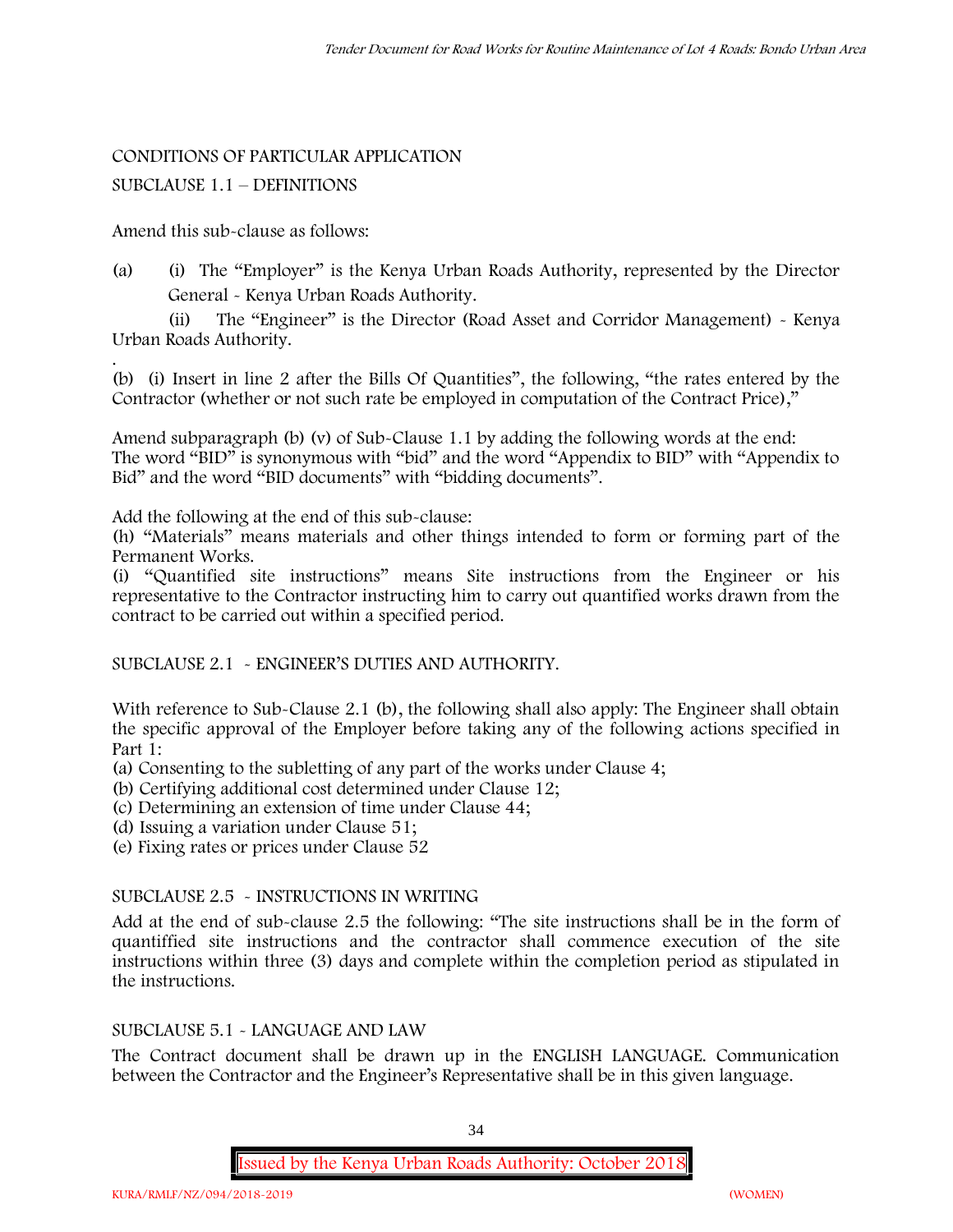The Laws applicable to this Contract shall be the Laws of the Republic of Kenya.

SUBCLAUSE 5.2 – PRIORITY OF CONTRACT DOCUMENTS

Delete the documents listed 1-6 and substitute:

- (1) The Contract Agreement (if completed)
- (2) The Letter Of Acceptance;
- (3) The Bid and Appendix to Bid;
- (4) The Conditions of Contract Part II;
- (5) The Conditions of Contract Part I;
- (6) The Special Specifications;
- (7) The Standard Specification for Road and Bridge Construction, 1986;
- (8) The Drawings;
- (9) The priced Bills of Quantities
- (10) Other documents as listed in the Appendix to form of Bid

#### SUBCLAUSE 8.2 – SITE OPERATIONS AND METHODS OF CONSTRUCTION

Add sub- clause 8.2(b) at the end as follows:

"The Contractor shall submit to the Engineer Works Methodology not later than 14 days from the date of award of the contract and general description of his proposed arrangements and methods for the execution of the Works. This shall include inter-alia temporary office, buildings, access roads, construction plant and its intended production output, working shift arrangements, labour strength, skilled and unskilled, and supervision arrangements, power supply arrangements, supply of materials including a materials utilisation programme, stone crushing, aggregate production and storage, cement handling, concrete mixing and handling, methods of excavation, dealing with water, testing methods and facilities."

SUBCLAUSE 10.1 - PERFORMANCE SECURITY

Replace the text of Sub-clause 10.1 with the following:

"The Contractor shall provide security for his proper performance of the Contract within 28 days after receipt of the Letter of Acceptance. The Performance Security shall be in the form of a bank guarantee as stipulated by the Employer in the Appendix to Bid. The Performance Security shall be issued by a bank incorporated in Kenya. The Contractor shall notify the Engineer when providing the Performance Security to the Employer.

"Without limitation to the provisions of the preceding paragraph, whenever the Engineer determines an addition to the Contract Price as a result of a change in cost, the Contractor, at the Engineers written request, shall promptly increase the value of the Performance Security by an equal percentage.

SUBCLAUSE 10.2 - VALIDITY OF PERFORMANCE SECURITY

The Performance Security shall be valid until a date 28 days after the date of issue of the Defects Liability Certificate. The security shall be returned to the Contractor within 14 days of expiration.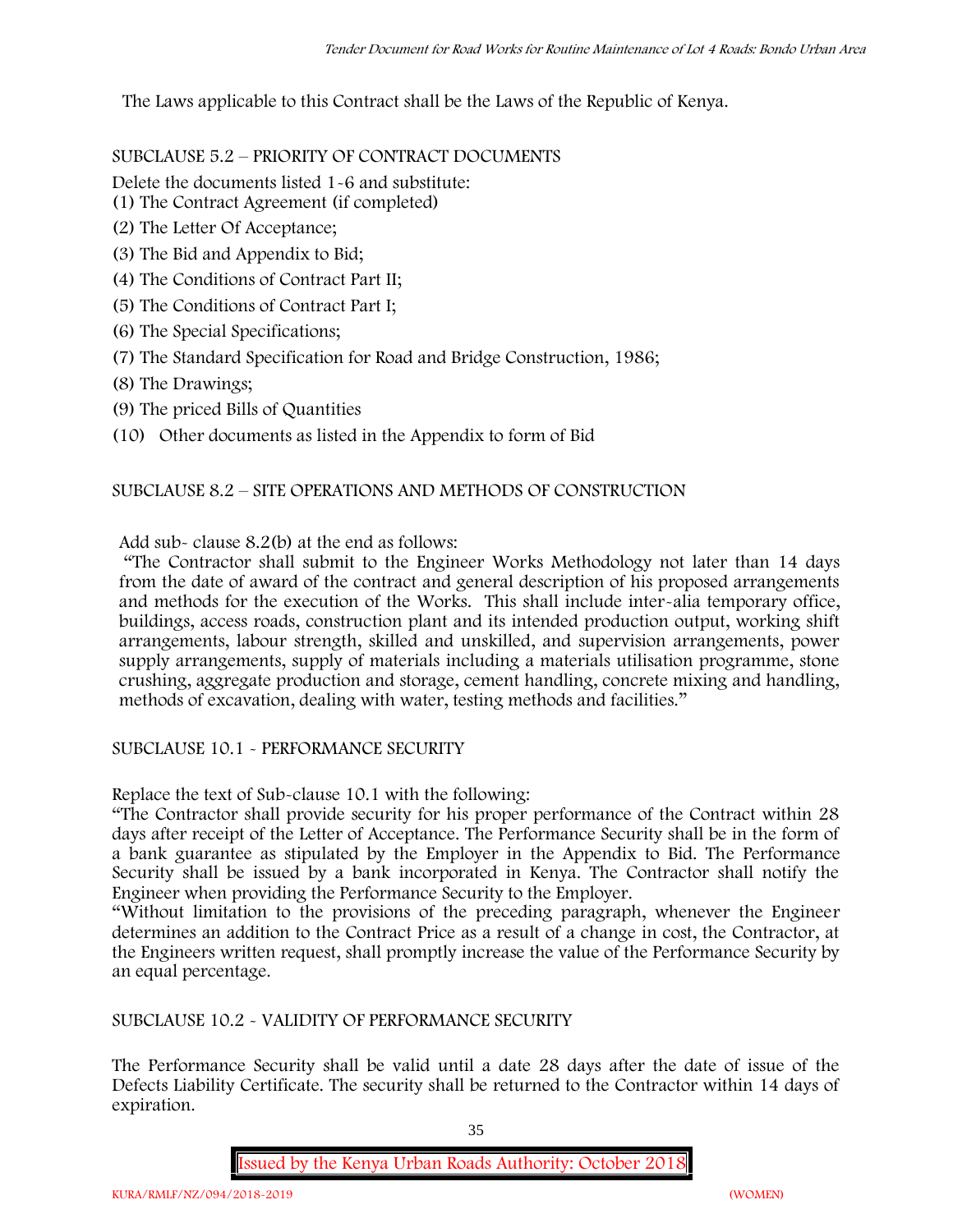# SUBCLAUSE 10. 3 - CLAIMS UNDER PERFORMANCE SECURITY

Delete the entire sub-clause 10.3.

# SUBCLAUSE 10. 4 - COST OF PERFORMANCE SECURITY

The cost of complying with the requirements of this clause shall be borne by the Contractor.

SUBCLAUSE 11. 1 - INSPECTION OF SITE

# In line 17 after "affect his BID" add

"and the Contractor shall be deemed to have based his BID on all the aforementioned" Delete the last paragraph completely and replace with the following:

"The Employer in no way guarantees completeness nor accuracy of the soil, materials, subsurface and hydrological information made available to the Contractor at the time of BIDing or at any other time during the period of the Contract, and the Contractor shall be responsible for ascertaining for himself all information as aforesaid for the execution of works and his BID shall be deemed to have been priced accordingly.

SUBCLAUSE 11.2 - ACCESS TO DATA

Data made available by the Employer in accordance with Clause 11.1 shall be deemed to include data listed elsewhere in the Contract as open for inspection at the address stipulated in the Appendix to Bid.

# SUBCLAUSE 14.1 PROGRAM TO BE SUBMITTED

The time within which the program shall be submitted shall be fourteen (14) days from the issuance of order to commence**.**

The programme shall be in the form of a Critical Path Method Network (CPM network) showing the order of procedure and description of the construction methods and arrangements by which he proposes to carry out the works. It should also be supplemented by a time – bar chart of the same programme.

The programme shall be coordinated with climatic, groundwater and other conditions to provide for the completion of the Works in the instruction and by the time specified. The programme shall be revised on demand by the Engineer or his representative.

During the execution of the works, the Contractor shall submit to the Engineer full and detailed particulars of any proposed amendments to the arrangements and methods submitted in accordance with the foregoing. If details of the Contractor's proposals for Temporary Works are required by the Engineer for his own information the Contractor shall submit such details within seven days of being requested to do so.

The various operations pertaining to the works shall be carried out in such a progressive sequence as will achieve a continuous and consecutive output of fully completed road works inclusive of all bridge works and culverts within the time limits specified in the Contract and

36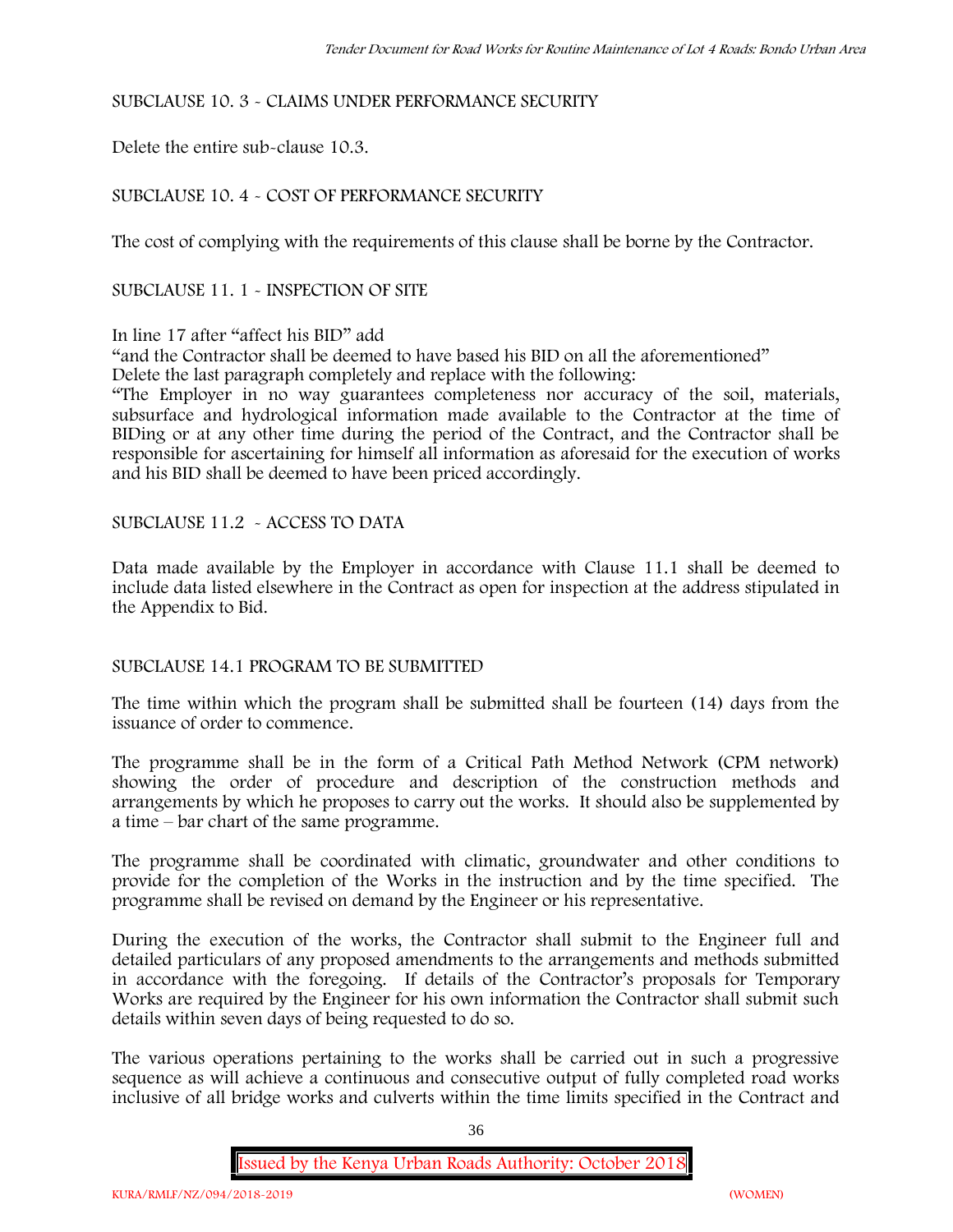the instructions. Generally, the Contractor shall carry out works within the sections stated in the instructions.

The Contractor shall allow in his programme for the following 10 public holidays per calendar year in Kenya.

- New Year's Day (1<sup>st</sup> January)
- Good Friday
- Easter Monday
- Labour day (1<sup>st</sup> May)
- Madaraka Day (1<sup>st</sup> June)
- Idd Ul Fitr
- Mashujaa Day (20<sup>th</sup> October)
- $\bullet$  Jamhuri day (12<sup>th</sup> December)
- $\bullet$  Christmas Day (25<sup>th</sup> December)
- Boxing day (26<sup>th</sup> December)

The Contractor should also allow per calendar year for a further 2 unspecified public holidays which may be announced by the Government of Kenya with no prior notification.

Add the following at the end of this sub-clause: -

The Employer shall have the right to withhold payment at any time if the contractor fails to submit the programme or revised programme due to his negligence, failure or omission.

# SUBCLAUSE 14.3- CASH FLOW ESTIMATE

The cash flow estimates shall be submitted together with the works programme.

# SUBCLAUSE 15.1- CONTRACTOR'S SUPERINTENDENCE

Add the following at the end of the first paragraph of sub-clause 15.1:

"The Contractor shall, within seven (7) days of receipt of the Engineer's order to commence the works inform the Engineer in writing the name of the Contractor's Representative and the anticipated date of his/her arrival on site."

Add the following Sub-clause 15.2

# SUBCLAUSE 15.2- LANGUAGE ABILITY AND QUALIFICATIONS OF CONTRACTOR'S AUTHORISED AGENT

The Contractor's Agent or Representative on the site shall have as a minimum an ordinary diploma in civil Engineering or building construction or have equivalent status approved by the Engineer and shall be able to read and write English fluently.

The Contractor's Agent or Representative shall have at least 3 years related experience.

# SUBCLAUSE 16.2- ENGINEER AT LIBERTY TO OBJECT

At the end of this Clause add

"by a competent substitute approved by the Engineer and at the Contractors own expense." Add the following Sub-Clauses 16.3 and 16.4:

37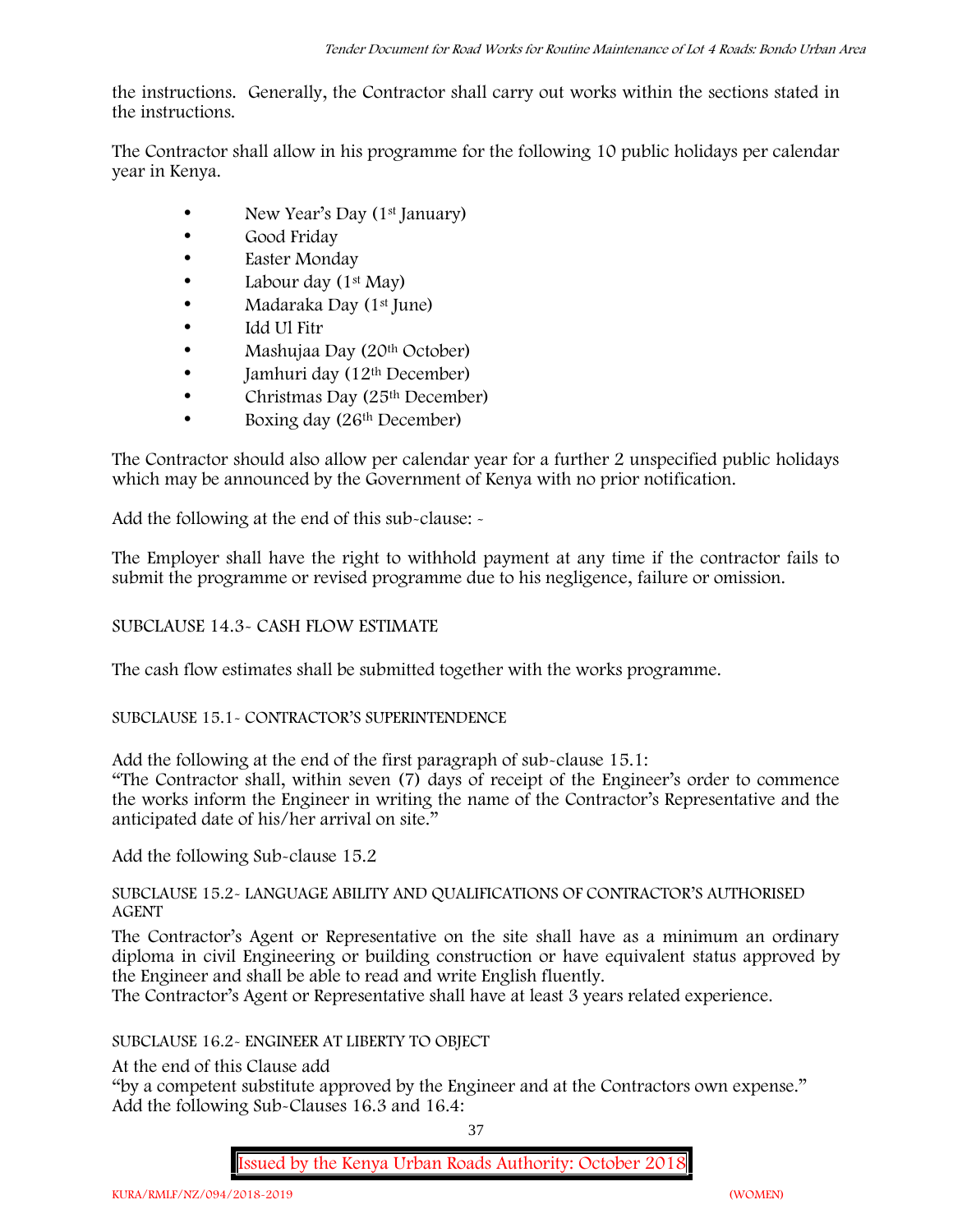# SUBCLAUSE 16.3- QUALIFICATION AND LANGUAGE ABILITY OF SUPERINTENDING STAFF

The Contractor's superintending staff shall meet the following minimum qualifications: Should have a working knowledge of English or Kiswahili. Should any of the superintending staff not be able to meet this condition, the Contractor shall propose to the Engineer arrangements for provision of a sufficient number of interpreters of approved qualifications. The Engineer, at his discretion, may amend, approve or reject such arrangements or reject deployment of superintending staff not meeting the language requirements. The Engineer may at any time during the duration of the Contract amend any approved arrangements made for interpreters, which shall be implemented at the Contractors expense.

The key staff listed below must have academic qualifications from government-recognised institutions or equivalent institutions of the levels set out in Section 5, Part 6.

- Site Agent
- Site Engineer
- Site Surveyor
- Foremen

The key staff listed below must have minimum experience set out in Section 5, Part 6:

- Site Agent
- Site Engineer
- Site Surveyor
- Foremen

Qualifications as above shall be subject to verification and approval on site by the Engineer or his representative on site before commencement of the said works.

SUBCLAUSE 19.1- SAFETY, SECURITY AND PROTECTION OF THE ENVIRONMENT

Add Sub-Clause-paragraph (d) of Sub-Clause 19 as follows:

Notwithstanding the Contractor's obligation under Sub-Clause-paragraph (a), (b) and 9(c) of Sub-Clause 19.1 of the Conditions Of Contract, the Contractor shall observe the following measures with a view to reducing or elimination adverse environmental effects by the site works:

- (i) All quarries and borrow pits shall be filled and landscaped to their original state after extraction of construction material
- (ii) Soil erosion due to surface runoff or water from culverts or other drainage structures should be avoided by putting in place proper erosion control measures that shall include, but are not limited to grassing and planting if trees
- (iii) Long traffic diversion roads shall be avoided so as to minimize the effect of dust on the surrounding environment. In any case all diversions shall be kept damp and dust free
- (iv) Spillage of oils, fuels and lubricants shall be avoided and if spilt, shall be collected and disposed off in such a way as not to adversely affect the environment
- (v) Rock blasting near settlement areas shall be properly coordinated with the relevant officers of the Government so as to minimize noise pollution and community interference.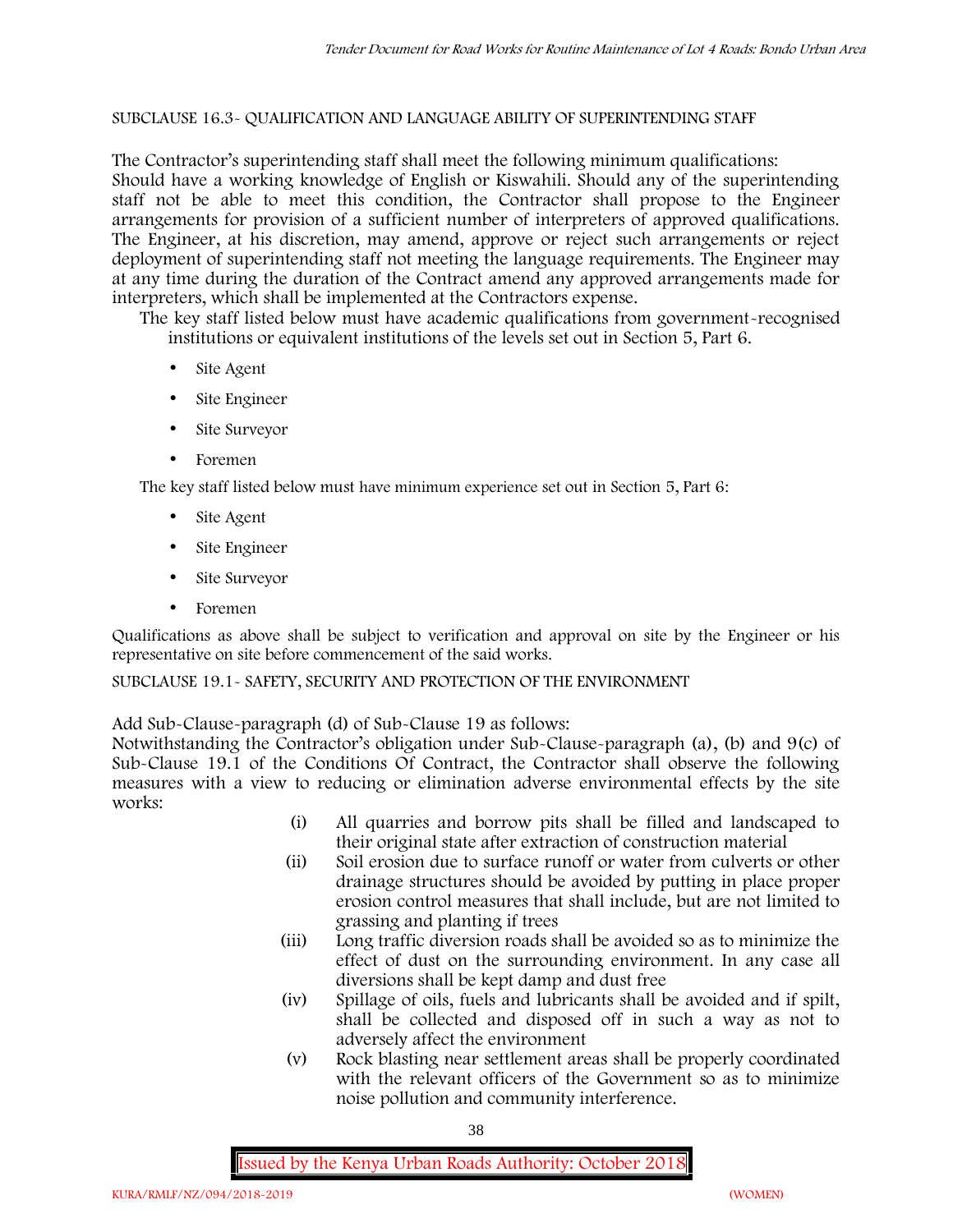# SUBCLAUSE 20.4 - EMPLOYERS RISKS

Delete Sub-Clause (h) and substitute with;

- (h) any operation of the forces of nature (insofar as it occurs on site) which an experienced contractor:
	- (i) could not have reasonably foreseen, or
	- (ii) could reasonably have foreseen, but against which he could not reasonably have taken at least one of the following measures:
		- (A) prevent loss or damage to physical property from occurring by taking appropriate measures or
		- (B) insure against such loss or damage

SUBCLAUSE 21.1 - INSURANCE OF WORKS AND CONTRACTOR 'S EQUIPMENT

Add the following words at the end of Sub-paragraph (a) and immediately before the last word of Sub-paragraph (b) of Sub-Clause 21.1:

"It being understood that such insurance shall provide for compensation to be payable in the types and proportions of currencies required to rectify the loss or damage incurred"

Delete the first sentence of this Clause and replace with he following:

"prior to commencement of the Works the Contractor shall, without limiting his or the Employer's obligations and responsibilities under Clause 20, insure to the satisfaction of the Employer:"

### SUBCLAUSE 21.2 – SCOPE OF COVER

Amend sub-paragraph (a) of Sub-Clause 21.2 as follows:

Delete words "from the start of work at the site" and substitute the words "from the first working day after the Commencement Date"

Add the following as Sub-Clause (c) under Sub-Clause-Clause 21.2

(c ) It shall be the responsibility of the Contractor to notify the insurance company of any change in the nature and extent of the Works and to ensure the adequacy of the insurance coverage at all times during the period of the Contract.

SUBCLAUSE 21.4 - EXCLUSIONS

Amend Sub-Clause 21.4 to read as follows:

"There shall be no obligation for the insurances in Sub-Clause 21.1 to include loss or damage caused by the risks listed under Sub-Clause 20.4 sub-paragraph (a) (i) to(iv) of the Conditions of Particular Application."

SUBCLAUSE 23.2 – MINIMUM AMOUNT OF INSURANCE

Add the following at the end of this Clause: "... with no limits to the number of occurrences".

SUBCLAUSE 25.1 – EVIDENCE AND TERMS

Amend Sub-Claus OF INSURANCE 25.1 as follows: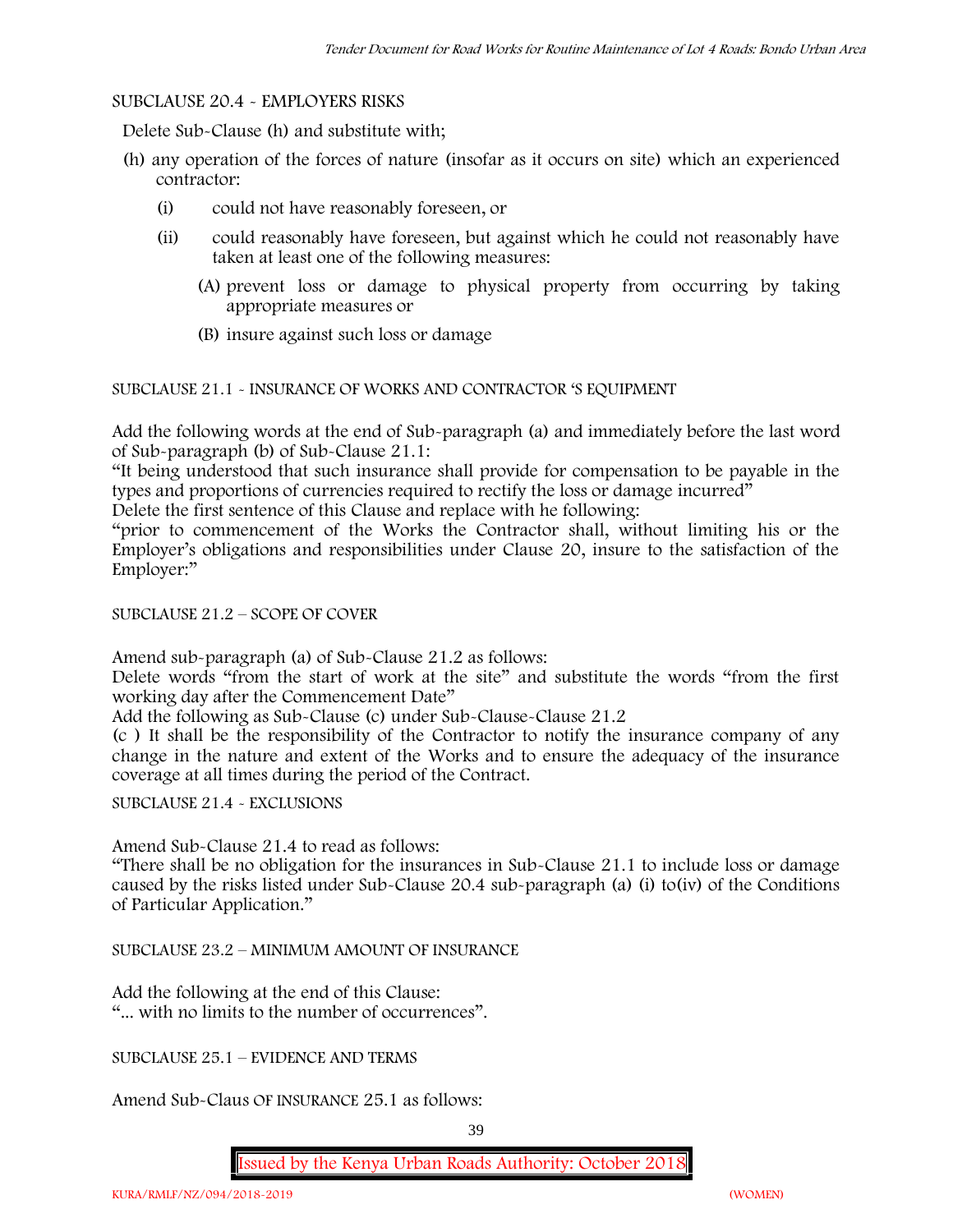Insert the words "as soon as practicable after the respective insurances have been taken out but in any case" before the words "prior to the start of work at the site" Add the following Sub-Clauses 25.6, 25.7

# SUBCLAUSE 25.6 – INSURANCE NOTICES

Each policy of insurance effected by the Contractor for purposes of the Contract shall include a provision to the effect that the Insurer shall have a duty to give notice in writing to the Contractor and Employer of the date when a premium becomes payable. This shall not be more than thirty (30) days before that date and the policy shall remain in force until thirty (30) days after the giving of such notice.

# SUBCLAUSE 25.7 – NOTIFICATION TO INSURERS

It shall be the responsibility of the Contractor to notify insurers under any of the insurance referred to in the preceding clauses 21, 23 and 24 on any matter or event, which by the terms of such insurance are required to be so notified. The Contractor shall indemnify and keep indemnified the Employer against all losses, claims, demands, proceedings, costs, charges and expenses whatsoever arising out of or in consequence of any default by the Contractor in complying with the requirements of this Sub-Clause whether as a result of avoidance of such insurance or otherwise.

# SUBCLAUSE 28.2 – ROYALTIES

Add at the end of this Sub-Clause the following sentence:

"The Contractor shall also be liable for all payments or compensation if any that are levied in connection with the dumping of part or all of any such material."

# SUBCLAUSE 29.1 – INTERFERENCE WITH TRAFFIC

Supplement Sub-Clause 29.1 by adding the following sentence at the end:

"The Contractor will be permitted to use existing public roads for access to the site. The Contractor shall pay vehicle license tax and road maintenance duty in accordance with relevant regulations and shall obtain any necessary permits or licenses from relevant authorities for transporting his equipment."

Add the following subclause 29.2:

# SUBCLAUSE 29.2 – REINSTATEMENT AND COMPENSATION FOR DAMAGES TO PERSONS AND **PROPERTY**

The Contractor shall reinstate all properties whether public or private which are damaged in consequence of the construction and, maintenance of the works to a condition as specified and at least equal to that prevailing before his first entry on them.

If in the opinion of the Engineer the Contractor shall have failed to take reasonable and prompt action to discharge his obligations in the matter of reinstatement, the Engineer will inform the Contractor in writing of his opinion, in which circumstances the Employer reserves the right to employ others to do the necessary work of reinstatement and to deduct the cost thereof from any money due or which shall become due to the Contractor.

The Contractor shall refer to the Employer without delay all claims which may be considered to fall within the provisions of Clause 22.1.

Add the following Sub-Clause 34.2 to 34.8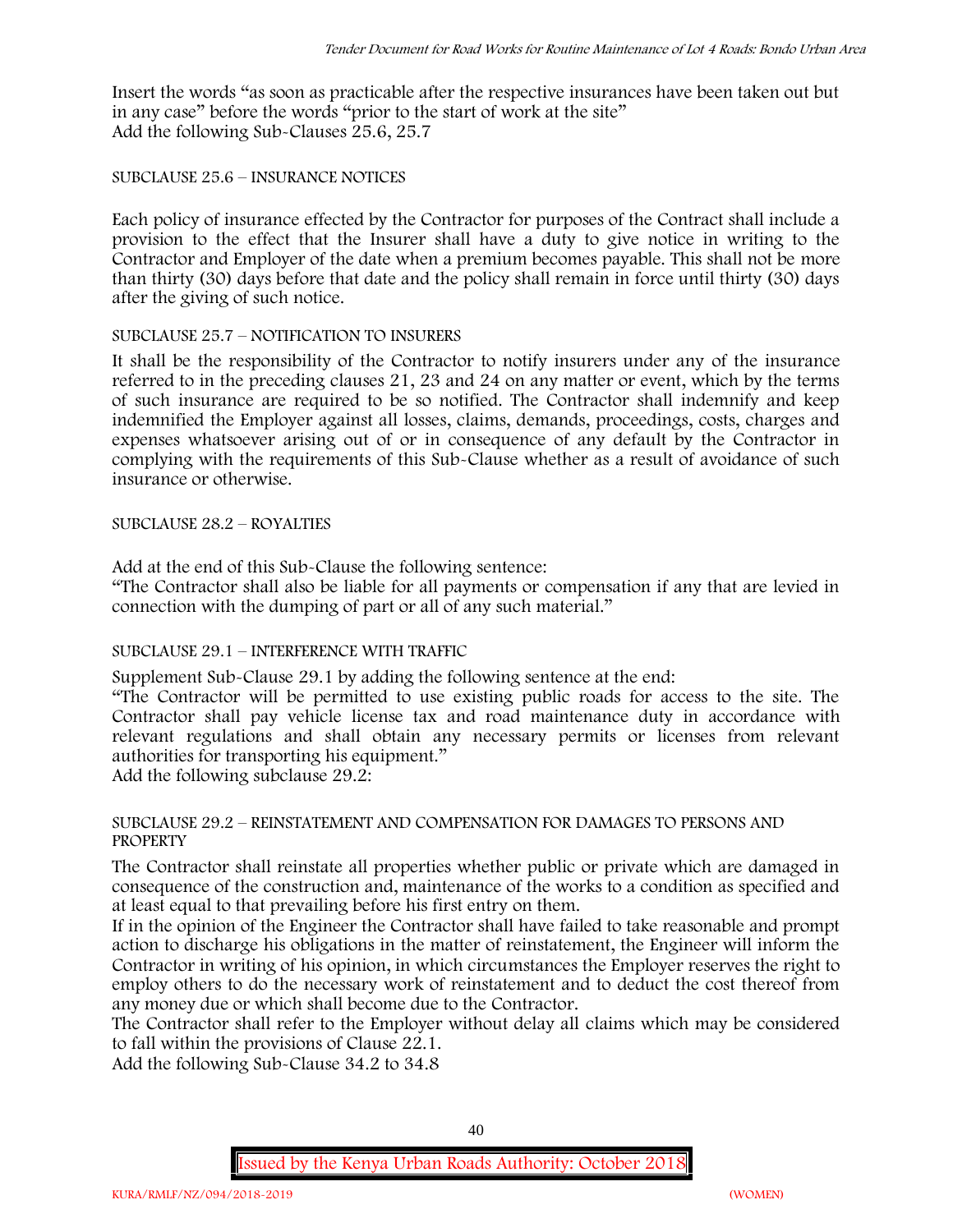# SUBCLAUSE 34.2 – CONDITIONS OF EMPLOYMENT OF LABOUR

The Contractor shall be responsible for making all arrangements for and shall bear all costs relating to recruitment, obtaining of all necessary visas, permits or other official permission for movements of staff and labour.

# SUBCLAUSE 34.3 – FAIR WAGES

The Contractor shall, in respect of all persons employed anywhere by him in the execution of the Contract, and further in respect of all persons employed by him otherwise than in the execution of the Contract in every factory, Workshop or place occupied or used by him for the execution of the Contract, observe and fulfil the following conditions:

(a) The Contractor shall pay rates of wages, observe hours of labour and provide conditions of labour, housing, amenities and facilities not less favourable than those required by the latest Regulation of Wages (Building and Construction Industry) Order as of the time of bid submission, and subsequent amendments thereto, or in any wage scales, hours of work or conditions agreed by the Ministry of Labour or other Government Department in consultation with the appropriate wage fixing authority and generally recognized by other employees in the district whose general circumstances in the trade or industry in which the Contractor is engaged are similar.

(b) In the absence of any rates of wages, hours or conditions of labour so established the Contractor shall pay rates of wages and observe hours and conditions of labour which are not less favourable than the general level of wages, hours and conditions observed by other Employers whose general circumstances in the trade or industry in which the Contractor is engaged are similar.

(c) Where the absence of established rates of wages, hours and conditions of labour or the dissimilarity of the general circumstances in the trade of industry in which the Contractor is engaged prevent the Contractor from observing rates of wages, hours and conditions of labour ascertained under sub-paragraph (a) and (b) above the Contractor in fixing the rates of wages, hours and conditions of labour of his employees shall be guided by the advice of the Labour Department.

(d) The Contractor shall recognize the freedom of his employees to be members of trade unions.

(e) The Contractor shall maintain records in English of the time worked by, and the wages paid to, his employees. The Contractor shall furnish to the Engineer or Employer, if called upon to do so, such particulars of the rates, wages and conditions of labour as the Employer or Engineer may direct.

(f) The Contractor shall at all times during the continuance of the contract display, for the information of his employees in every factory, workshop or place occupied or used by him for the execution of the Contract, a copy of this clause together with a notice setting out the general rates of wages, hours and conditions of labour of his employees.

(g) The Contractor shall be responsible for the observance of this clause by sub-Contractors employed in the execution of the works.

# SUBCLAUSE 34.4 – BREACH OF FAIR WAGES CLAUSE

Any Contractor or Sub-Contractor who is found to be in breach of Fair Wages Clause shall cease to be approved as a Contractor or Sub-Contractor for such period as the Permanent Secretary for the Ministry of Roads may determine.

Should a claim be made to the Employer alleging the Contractor's default in payment of Fair Wages of any workman employed on the Contract and if proof thereof satisfactory to the Employer is furnished by the Labour Authority, the Employer may, failing payment by the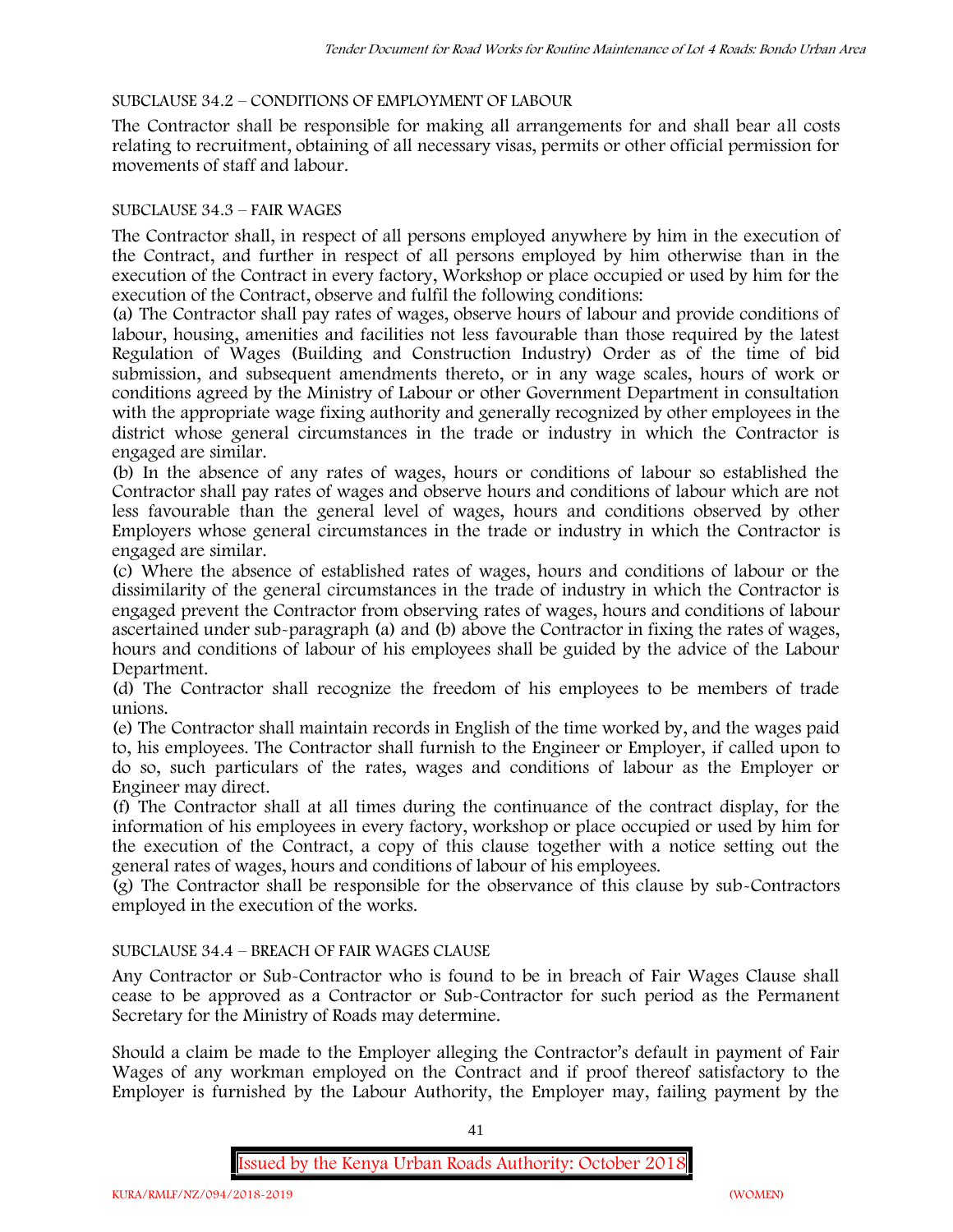Contractor, pay the claims out of any monies due or which may become due to the Contractor under the Contract.

# SUBCLAUSE 34.5 – RECRUITMENT OF UNSKILLED LABOUR

Any additional unskilled labour which is required by the Contractor for the works and which is not in his employment at the time of the acceptance of the BID shall be recruited by the Contractor from the Labour Exchange or Exchange or Exchanges nearest to the site or sites of the work.

### SUBCLAUSE 34.6 – COMPENSATION FOR INJURY

The Contractor shall in accordance with the Workmen's Compensation Act of the Laws of Kenya and any other regulations in force from time to time pay compensation for loss or damage suffered in consequence of any accident or injury or disease resulting from his work to any workman or other person in the employment of the Contractor or any Subcontractor.

### SUBCLAUSE 34.7 – LABOUR STANDARDS

(a) the Contractor shall comply with the existing local labour laws, regulations and labour standards

(b) the Contractor shall formulate and enforce an adequate safety program with respect to all work under his contract, whether performed by the Contractor or subcontractor. The Contractor has assurance from the Employer of cooperation where the implementation of these safety measures requires joint cooperation.

(c) Upon written request of the Employer the Contractor shall remove or replace any of his employees employed under this Contract.

Add the following Sub-Clause 35.2 and 35.3.

SUBCLAUSE 35.2 – RECORDS OF SAFETY AND HEALTH

The Contractor shall maintain such records and make such reports concerning safety, health and welfare of persons and damage to property as the Engineer may from time to time prescribe.

SUBCLAUSE 35.3 – REPORTING OF ACCIDENTS

The Contractor shall report to the Engineer details of any accident as soon as possible after its occurrence. In the case of any fatality or serious accident, the Contractor shall, in addition, notify the Engineer immediately by the quickest available means. The Contractor shall also notify the relevant authority whenever the Laws of Kenya require such a report.

# SUBCLAUSE 39.2 – DEFAULT OF CONTRACTOR IN COMPLIANCE

Add at the end of Sub-Clause 39.2 the following: "Where the contractor has no pending payments with the employer and the retention funds are less than the value of works to be carried out by the employer, the employer shall apply funds as per clause 10.3". The contract shall then stand determined clause 63 not withstanding.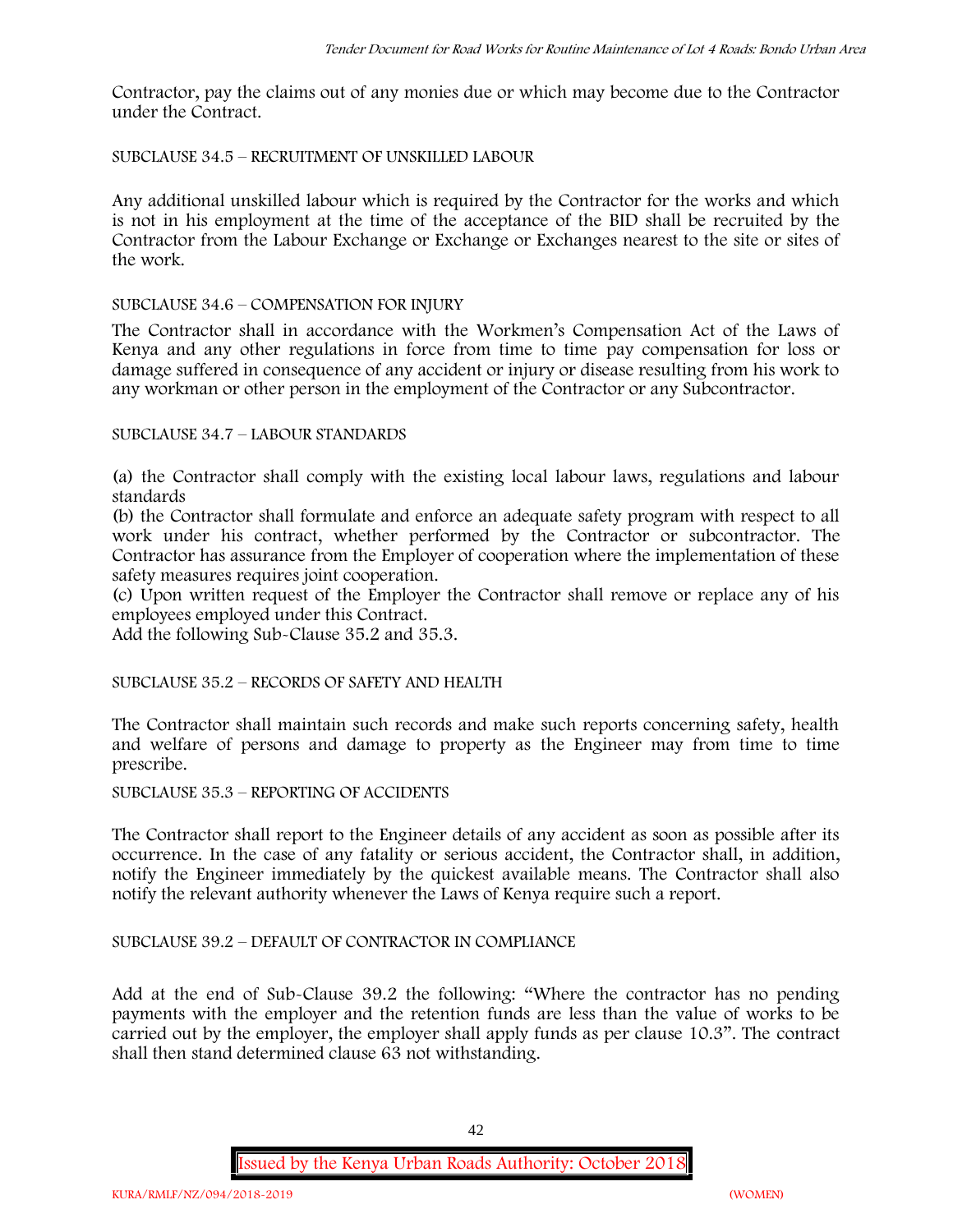### SUBCLAUSE 41.1 – COMMENCEMENT OF WORKS

#### Amend Sub-Clause 41.1 as follows:

Delete the words "as soon as is reasonably possible" in the first sentence and replace with "within the period stated in the Appendix to Bid".

For the purposes of this clause the quantified site instructions shall be treated as the works and delay in commencement in the instructed works shall constitute breach of contract that will lead to institution of remedies under clause 63 of these conditions.

### SUBCLAUSE 43.1 – TIME FOR COMPLETION

Amend Sub-Clause 43.1 as follows:

Delete the words "within the time" to "such extended time" and substitute "by the date or dates stated or implied in Clause 14 of these Conditions of Particular Application.

### SUBCLAUSE 44.1 – EXTENSION OF TIME FOR COMPLETION

Add at the end of Sub-Clause 44.1 the following:

"Neither rains falling within the rainy seasons as occurs in Kenya nor floods caused by such rains shall be deemed exceptional weather conditions such as may fairly entitle the Contractor to an extension of time for the completion of the work."

### SUBCLAUSE 45.1 – RESTRICTION ON WORKING HOURS

Add at the end of Sub-Clause 45.1 the following:

"If the Contractor requests permission to work by night as well as by day, then if the Engineer shall grant such permission the Contractor shall not be entitled to any additional payments for so doing. All such work at night shall be carried out without unreasonable noise or other disturbance and the Contractor shall indemnify the Employer from and against any liability for damages on account of noise or other disturbance created while or in carrying out night work and from and against all claims, demands, proceedings, costs, charges and expenses whatsoever in regard or in relation to such liability.

"In addition the Contractor will be required to provide, for any work carried out at night or recognized days of rest, adequate lighting and other facilities so that the work is carried out safely and properly.

"In the event of the Engineer granting permission to the Contractor to work double or rotary shifts or on Sundays, the Contractor shall be required to meet any additional costs to the Employer in the administration and supervision of the Contract arising from the granting of this permission."

#### SUBCLAUSE 47.2 – REDUCTION OF LIQUIDATED DAMAGES

Add the following paragraphs at the end of this Sub-Clause:

"There shall be no reduction in the amount of liquidated damages in the event that a part or a section of the Works within the Contract is certified as completed before the whole of the Works comprising that Contract.

The Employer shall pay no bonus for early completion of the Works to the Contractor.

SUBCLAUSE 52.1 – VALUATION AND VARIATIONS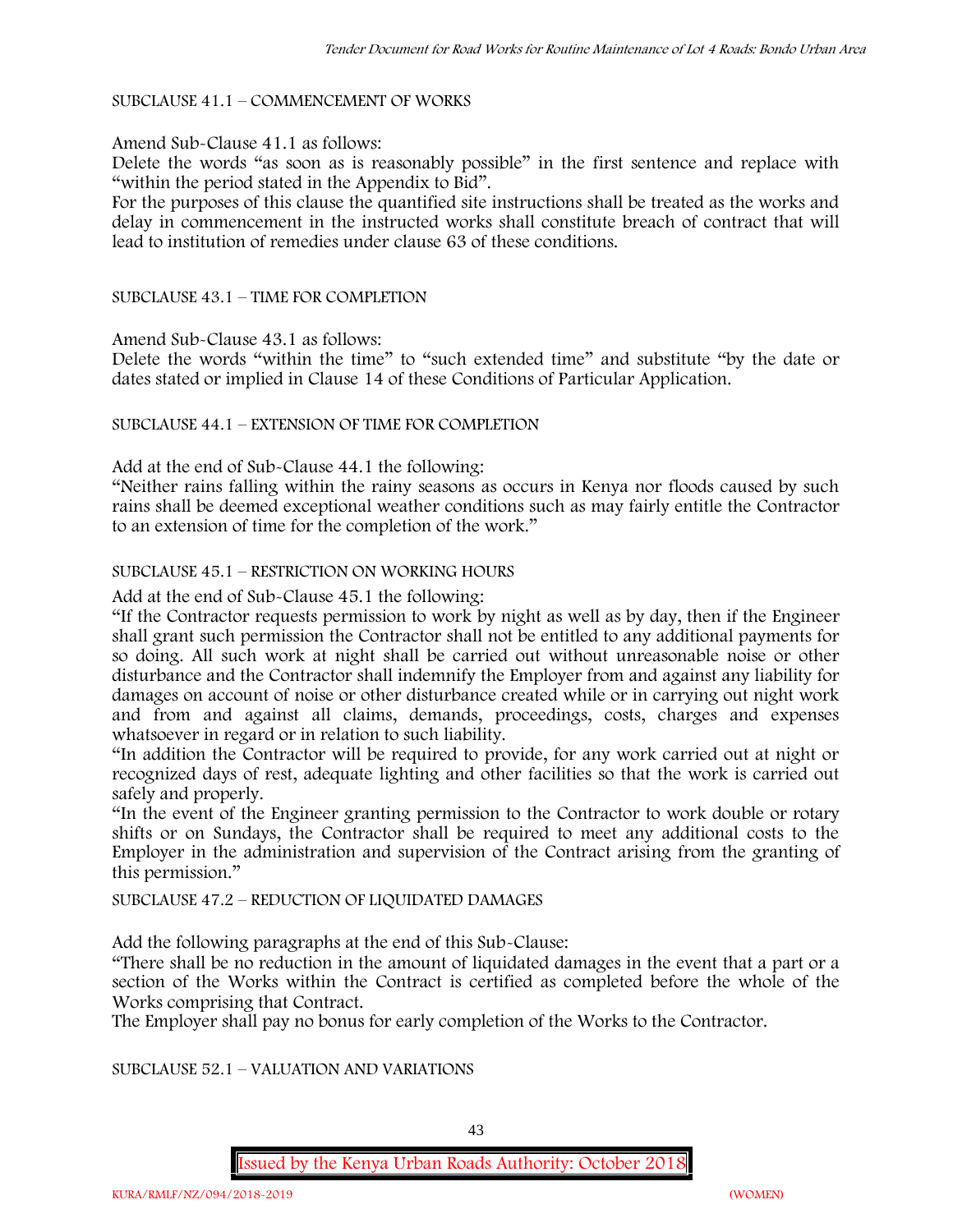Add new Clause 52.2(c )

No change in the unit rates or prices quoted shall be considered for items included in the schedule of Dayworks rates, or Provisional Sums and items, or for any item in the BOQ.

SUBCLAUSE 52.4 – DAYWORKS

Add the following at the end of Sub-Clause 52.4:

The work so ordered shall immediately become part of the works under the contract. The Contractor shall, as soon as practicable after receiving the Dayworks order from the Engineer undertake the necessary steps for due execution such work. Prior to commencement of any work to be done on a Dayworks basis, the Contractor shall give an advance notice to the Engineer stating the exact time of such commencement.

# SUBCLAUSE 54.1 – CONTROCTOR'S EQUIPMENT, TEMPORARY WORKS AND MATERIALS : Exclusive use for the works

Amend Sub-Clause 54.1 as follows: Line 5: add "written" between "the" and "consent". Delete Sub-Clauses 54.2 and 54.5.

SUBCLAUSE 55.2 – OMMISIONS OF QUANTITIES

Items of Works described in the Bills of Quantities for which no rate or price has been entered in the Contract shall be considered as included in other rates and prices in the Contract and will not be paid for separately by the Employer.

Add the following Sub-Clause 58:

Add the words "or Engineer's representative" where the word "Engineer" appears in clause 58.

SUBCLAUSE 58.4 – PROVISIONAL ITEMS

Provisional items shall be read as Provisional Sums and shall be operated as such in accordance with Sub-Clauses 58.1 to 58.3.

Clause 60 of the General Conditions is deleted and substituted with the following:-

SUBCLAUSE 60.1 – MONTHLY STATEMENT

The Contractor shall submit a statement to the Engineer at the end of each month, in a tabulated form approved by the Engineer, showing the amounts to which the Contractor considers himself to be entitled. The statement shall include the following items, as applicable;

- the value of the Permanent Work executed up to the end of previous month

- such amount as the Engineer may consider fair and reasonable for any Temporary Works for which separate amounts are provided in the Bill of Quantities

- any amount to be withheld under retention provisions of Sub-clause 60.3

- any other sum to which the Contractor may be entitled under the Contract

If the Engineer disagrees with or cannot verify any part of the statement, the Contractor shall submit such further information as the Engineer may reasonably require and shall make such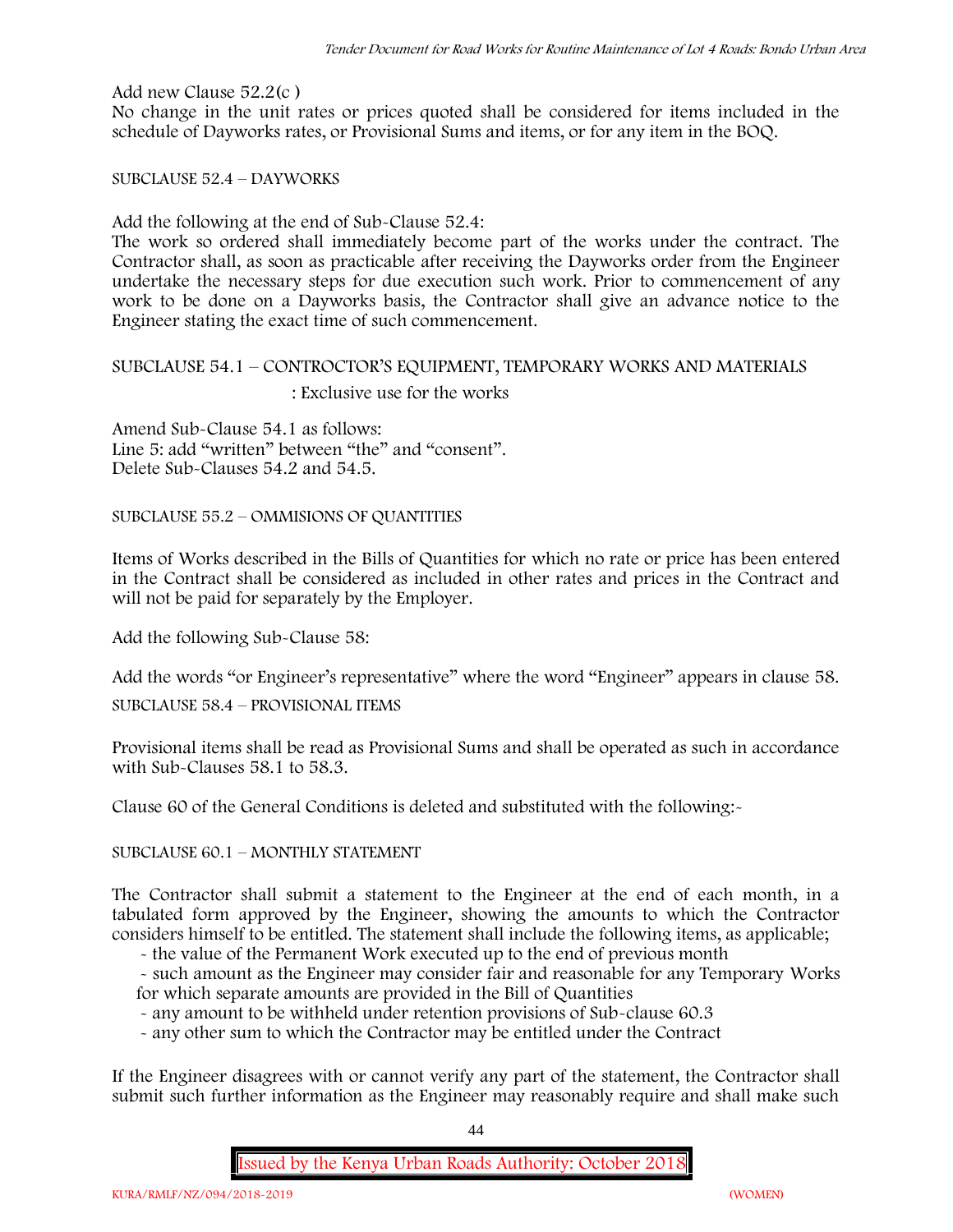changes and corrections in the statement as may be directed by the Engineer. In cases where there is difference in opinion as to the value of any item, the Engineer's view shall prevail.

# SUBCLAUSE 60.2 INTERIM PAYMENT CERTIFICATE

The Contractor shall forward to the Engineer an Interim Payment Certificate based on the statement as corrected above and, should it be necessary in the Engineers opinion, shall promptly make any further amendments and corrections to the Interim Payment Certificate.

The Engineer shall not unreasonably withhold certifying an Interim Payment Certificate and in case of likely delay in establishing the value of an item, such item may be set aside and the remainder certified for payment.

Within 14 days after receipt of the Interim Payment Certificate and subject to the Contractor having made such further amendments and corrections as the Engineer may require, the Engineer will forward to the Employer the certified Interim Payment Certificate.

Provided that the Engineer shall not be bound to certify any payment under this Clause if the net amount thereof, after all retentions and deductions, would be less than the minimum amount of Interim Payment Certificate's stated in the Appendix to Form of Bid. However in such a case, the uncertified amount will be added to the next interim payment, and the cumulative unpaid certified amount will be compared to the minimum amount of interim payment.

SUBCLAUSE 60.3 – RETENTION MONEY AND PAYMENT OF RETENTION MONEY

A retention amounting to the percentage stipulated in the Appendix to Bid shall be made by the Engineer in the first and following Interim Payment Certificates until the amount retained shall reach the "Limit of Retention Money" named in the Appendix to Form of BID.

Upon the issue of the Taking-Over Certificate, with respect to the whole of the works one half of the retention money shall become due and shall be paid to the Contractor when the Engineer shall certify in writing that the last section of the whole works has been substantially completed.

Upon expiration of the Defects Liability Period for the works, the other half of the Retention Money shall be certified by the Engineer for payment to the Contractor.

Provided that in the event of different Defects Liability Periods being applicable to different Sections of the Permanent Works pursuant to Clause 48, the expression "expiration of the Defects Liability Period " shall, for the purpose of this sub-clause, be deemed to mean the expiration of the latest of such periods.

Provided also that if at such time, there remain to be executed by the Contractor any work instructed, pursuant to Clause 49 and 50, in respect of the works, the Engineer shall be entitled to withhold certification until completion of any such work or so much of the balance of the Retention money as shall in the opinion of the Engineer, represents the cost of the remaining work to be executed.

SUBCLAUSE 60.4– CORRECTION OF CERTIFICATES

The Engineer may in any Interim Payment Certificate make any correction or modification to any previous Interim Payment Certificate signed by him and shall have authority, if any work is not being carried out to his satisfaction to omit or reduce the value of such work in any Interim Payment Certificate.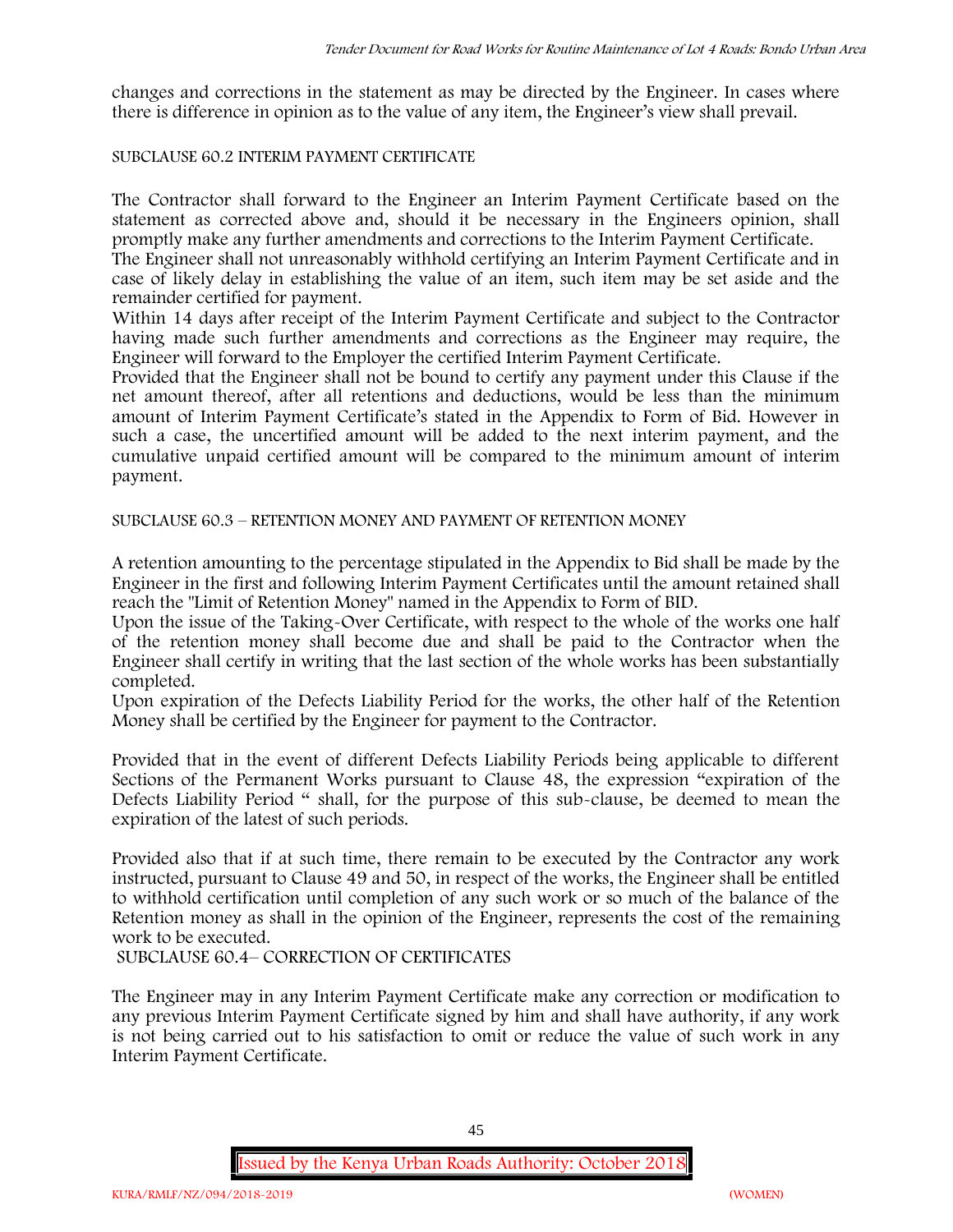### SUBCLAUSE 60.5– STATEMENT AT COMPLETION

Not later than 84 days after the issue of the Taking-Over Certificate in respect of the whole of the works, the Contractor shall submit to the Engineer a statement at completion showing in detail, in a form approved by the Engineer;

The final value of all work done in accordance with the Contract up to the date stated in such Taking-Over Certificate.

Any further sums which the Contractor considers to be due; and

An estimate of amounts that the Contractor considers will become due to him under the Contract.

Estimate amounts shall be shown separately in the Statement at Completion. The Contractor shall amend and correct the Statement as directed by the Engineer and submit a Certificate at Completion to be processed as in Sub-Clause 60.2.

### SUBCLAUSE 60.6 – FINAL STATEMENT

Not later than 56 days after the issue of the Defects Liability Certificate pursuant to Sub-Clause 62.1, the Contractor shall submit to the Engineer for consideration a draft final statement with supporting documents showing in detail, in the form approved by the Engineer;

The final value of all work done in accordance with the Contract;

Any further sums which the Contractor considers to be due to him.

If the Engineer disagrees with or cannot verify any part of the draft final statement, the Contractor shall submit such further information as the Engineer may reasonable require and shall make such changes in the draft as may be required.

# SUBCLAUSE 60.7– DISCHARGE

Upon submission of the Final Statement, the Contractor shall give to the Employer, with a copy to the Engineer, a written discharge confirming that the total of the Final statement represents full and final settlement of all monies due to the Contractor arising out of or in respect of the Contract. Provided that such discharge shall become effective only after payment under the Final Payment Certificate issued pursuant to Sub-Clause 60.8 has been made and the Performance Security referred to in Sub-Clause 10.1 has been returned to the Contractor.

# SUBCLAUSE 60.8 – FINAL PAYMENT CERTIFICATE

Upon acceptance of the Final Statement as given in Sub-Clause 60.6, the Engineer shall prepare a Final Payment Certificate which shall be delivered to the Contractor's authorized agent or representative for his signature. The Final Payment Certificate shall state:

The final value of all work done in accordance with the Contract;

After giving credit to the Employer for all amounts previously paid by the Employer, the balance, if any, due from the Employer to the Contractor or the Contractor to the Employer.

Final Certificate shall be issued for any sum due to the Contractor even if such is less than the sum named in the Appendix to the Form of BID.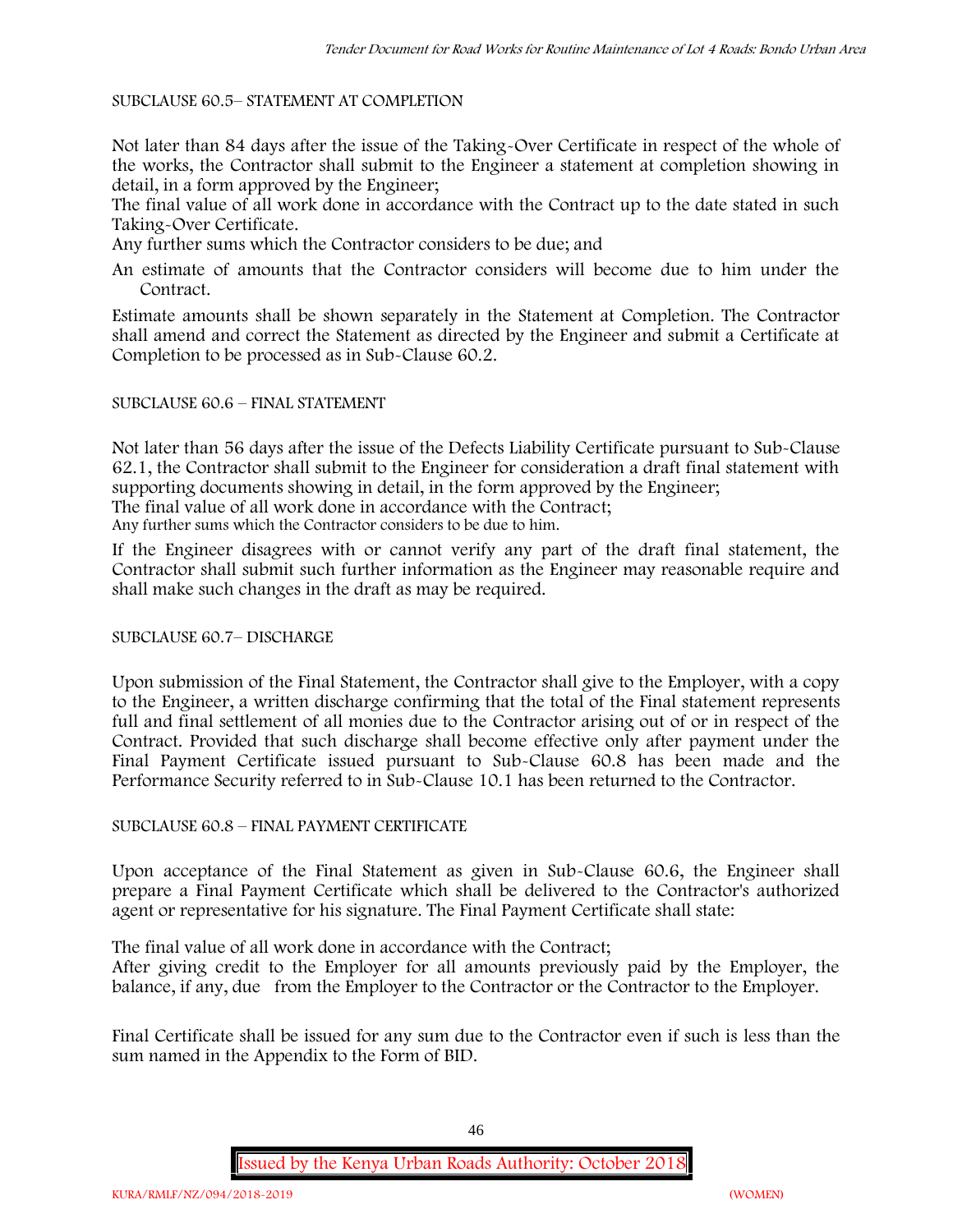# SUBCLAUSE 60.9– CESSATION OF EMPLOYERS LIABILITY

unless the Contractor notifies the Engineer of his objection to the Final Certificate within fourteen days of delivery thereof he shall be deemed to have agreed that he accepts the total Contract Price as set out in the Final Certificate as full settlement for all Work Done under the Contract including any variations and omissions thereof but excluding any variations and claims previously made in writing.

# SUBCLAUSE 60.10 – TIME FOR PAYMENT

The amount due to the Contractor under any Interim Payment Certificate or Final Payment Certificate issued pursuant to this Clause or to any other term of the Contract, shall, subject to Clause 47, be paid by the Employer to the Contractor as follows:

- (i) In the case of Interim Payment Certificate, within the time stated in the Appendix to Form of Bid, after the Engineer has signed the Interim Payment Certificate.
- (i) In the case of the Final Payment Certificate pursuant to Sub clause 60.8, within the time stated in the Appendix to Form Of Bid, after the Engineer has signed the Final Payment Certificate.
- (ii) In the event of the failure of the Employer to make payment within the times stated, the Employer shall make payment to the Contractor of simple interest at a rate equal to two percentage points above the averaged Base Lending Rate of three leading banks namely Kenya Commercial Bank, Standard Chartered Bank and Barclays Bank for the time being or as shall be the case from the time to time obtained from the Central Bank of Kenya. The provisions of this Sub clause are without prejudice to the Contractor's entitlements under Clause 69 or otherwise.

# SUBCLAUSE 60.11 – CURRENCY OF PAYMENT

The Contract Price shall be designated in Kenyan Currency.

All work performed by the Contractor under the Contract shall be valued in Kenya Shillings using the rates and prices entered in the Bills of Quantities together with such other increases to the Contract Price, except for variation of price payments in accordance with Clause 70.1.

SUBCLAUSE 60.12 – ADVANCE PAYMENT

Advance payment shall not be offered in this Contract.

# SUBCLAUSE 60.13 MATERIALS FOR PERMANENT WORKS

With respect to materials brought by the Contractor to the site for incorporation into the permanent works, the Contractor shall,

-Receive a credit in the month in which these materials are brought to site,

-Be charged a debit in the month in which these materials are incorporated in the permanent works.

Both such credit and debit to be determined by the Engineer in accordance with the following provisions.

No credit shall be given unless the following conditions shall have been met to the Engineers satisfaction

- The materials are in accordance with the specifications for the works;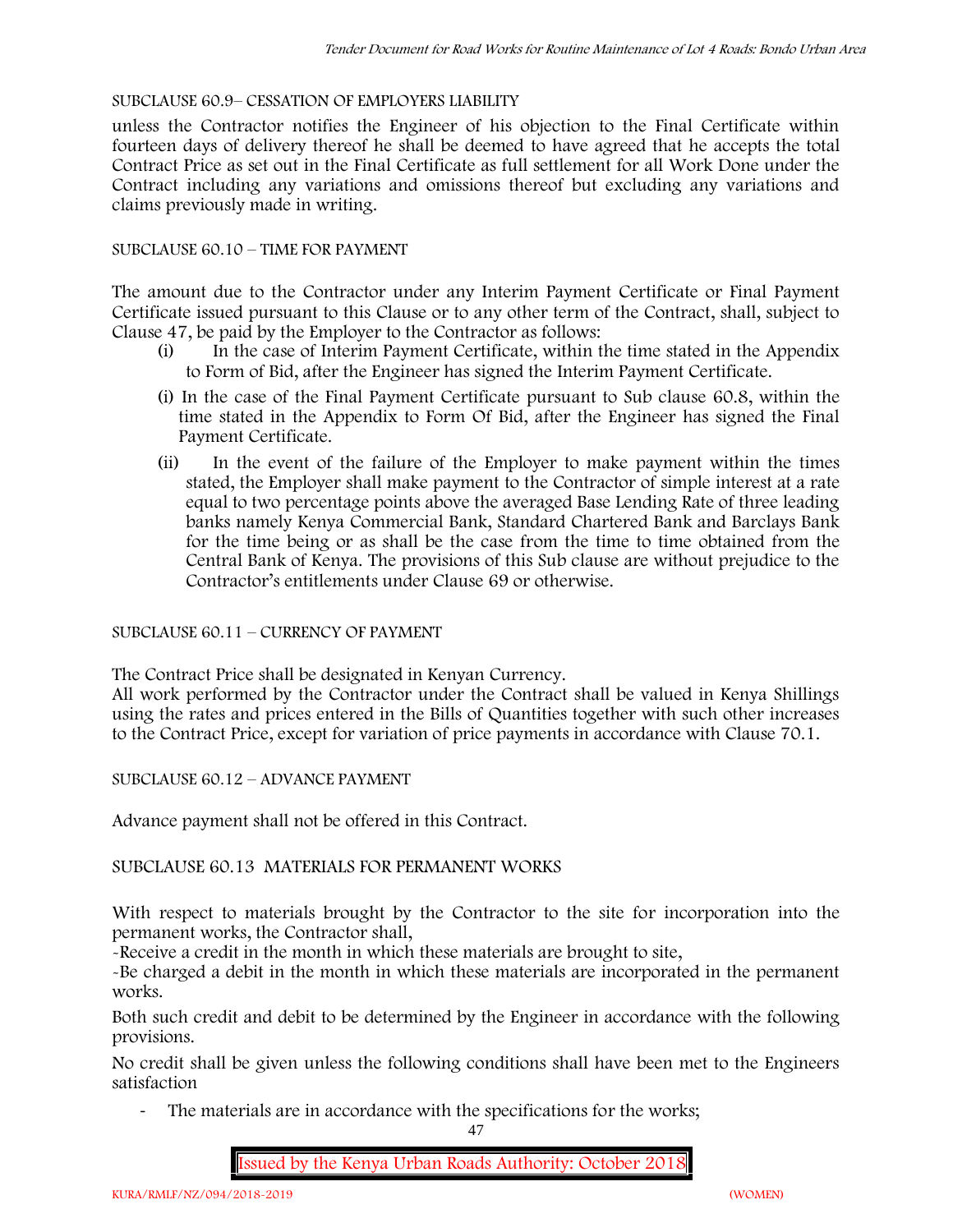- The materials have been delivered to site and are properly stored and protected against loss, damage or deterioration;
- The Contractors record of the requirements, orders receipts and use of materials are kept in a form approved by the Engineer, and such records are available for inspection by the Engineer;
- The Contractor has submitted a statement of his cost of acquiring and delivering the materials and plant to the Site, together with such documents as may be required for the purpose of evidencing such cost;
- The materials are to be used within a reasonable time.
- The amount to be credited to the Contractor shall not be more than 75% of the Contractor's reasonable cost of the materials delivered to site, as determined by the Engineer after review of the documents listed in subparagraphs (a) (iv) above;
- The amount to be debited to the Contractor for any materials incorporated into the works shall be equivalent to the credit previously granted to the Contractor for such materials pursuant to Clause (b) above as determined by the Engineer.

# SUBCLAUSE 63.1 – DEFAULT OF THE CONTRACTOR

# SUBCLAUSE 67.1 – ENGINEER'S DECISION

Delete the entire Sub clause 67.1 and add the following;

"If a dispute of any kind whatsoever arises between the Employer and the Contractor in any connection with, or arising out of, the Contract or the execution of the works, whether during the execution of the works or after their completion and whether before or after repudiation or other termination of the Contract including any dispute as to any opinion, instruction, determination, certificate or valuation of the Engineer, the matter in dispute shall, in the first place, be referred in writing to the Engineer, with a copy to the other party. Such reference shall state it is made pursuant to this clause. No later than 28 (twenty eight) day after the day on which he received such reference the Engineer shall give notice of his decision to the Employer and the Contractor. Such decision shall state it is made pursuant to this clause.

Unless the Contract has already been repudiated or terminated, the Contractor shall, in every case, continue to proceed with the works with all due diligence and the Contractor and the Employer shall give effect forthwith to every such decision of the Engineer unless and until the same shall be revised, as hereinafter provided, in an Amicable Settlement, Adjudicator's or Arbitrator's award.

If either the Employer or the Contractor be dissatisfied with the any decision of the Engineer, or if the Engineer fails to give notice of his decision on or before the 28th (twenty eighth) after the day on which he received the reference, then either the Employer or the Contractor may, on or before the 28th (twenty eighth) day after the day the day on which he received notice of such decision, or on or before the 28th (twenty eighth) day after the day the day on which the said period of 28 days expired, as the case may be, give notice to the other party, with a copy for information to the Engineer, of his intention to commence Adjudication, as hereinafter provided, as to the matter in dispute. Such notice shall establish the entitlement of the party giving the same to commence Adjudication, as hereinafter provided, as to such dispute; no adjudication in respect thereof may be commenced unless such notice is given.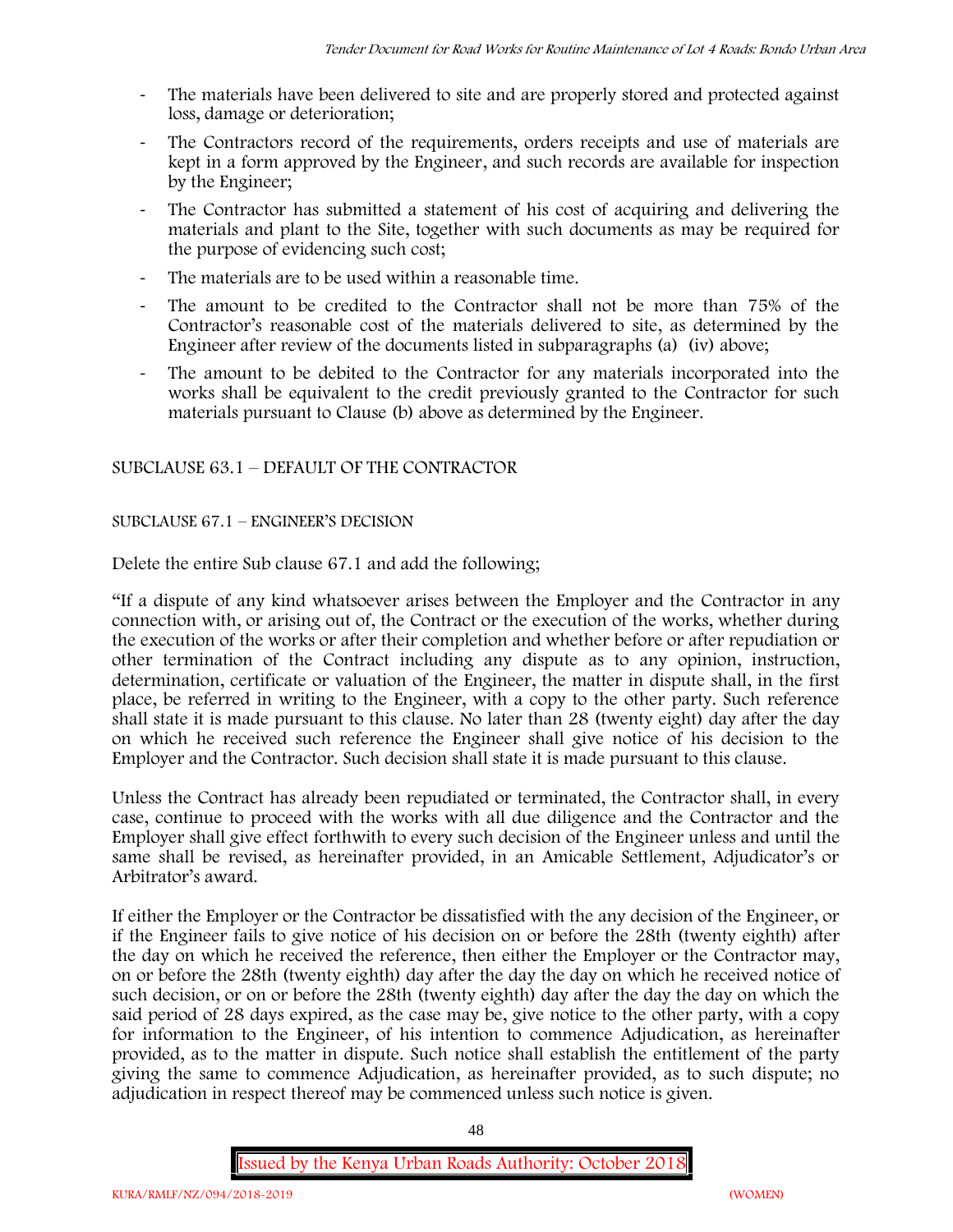If the Engineer has given notice of his decision as to a matter in dispute to the Employer and the Contractor and no notice of intention to commence adjudication as to such dispute has been given by either the Employer or the Contractor on or before the twenty eighth day after the day on which the parties received notice as to such decision from the Engineer, the said decision shall become final and binding upon the Employer and the Contractor. "

# SUBCLAUSE 67.2 – AMICABLE SETTLEMENT

Delete the entire subclause 67.2 and add the following;

"Where notice to of intention to commence adjudication as to a dispute has been in accordance with subclause 67.1, the parties shall attempt to settle such dispute in amicably before the commencement of Adjudication; provided that, unless the parties otherwise agree, Adjudication may be commenced on or after the 14th (fourteenth) day after the day on which notice of intention to commence adjudication of such dispute was given, even if an attempt at amicable settlement thereto has been made."

# SUBCLAUSE 67.3 – ADJUDICATION

Delete the entire subclause 67.3 and add the following;

"The Adjudicator shall be appointed by the Chartered Institute of Arbitrators (Kenya) unless the appointment is agreed by the parties within 7 (seven) days of the notice to adjudication.

The adjudication process shall be conducted according to the Laws of Kenya and the Rules of the Chartered Institute of Arbitrators (Kenya)."

SUBCLAUSE 67.3 – ARBITRATION

Delete the entire subclause 67.3 and add the following;

"Any dispute in respect of which:

The decision, if any, of the Adjudicator has not become final and binding pursuant to subclause 67.1, and Amicable settlement has not been reached within the period stated in subclause 67.2,

shall be finally settled, under the Laws of Kenya and the Arbitration Rules of the Chartered Institute of Arbitrators (Kenya Branch) by one or more arbitrators appointed by the Chartered Institute of Arbitrators (Kenya Branch).

Neither party shall be limited in the in the proceedings before such arbitrator/s to the evidence or arguments put before the Adjudicator for the purpose of obtaining his said decision pursuant to subclause 67.1.

Arbitration may be commenced prior to or after completion of the works, provided that the obligations of the Employer, the Engineer and the Contractor shall not be altered by reason of the arbitration being conducted during the progress of the works.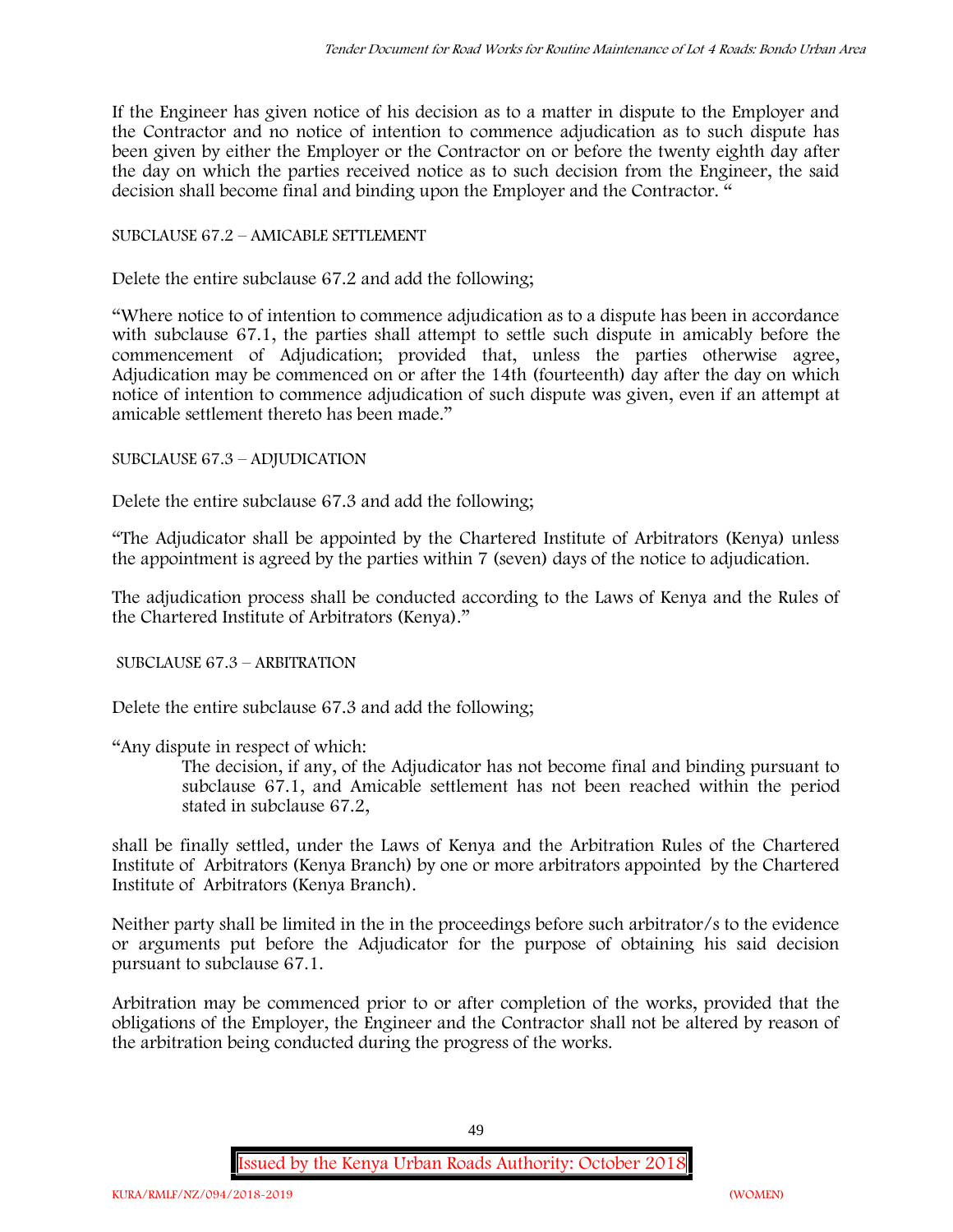### SUBCLAUSE 68.2 – NOTICES TO EMPLOYER AND ENGINEER

Delete in Sub-Clause 68.2 the words "nominated for that purpose in Part II of these conditions".

- a. The Employer's address is: The Director General, Kenya Urban Roads Authority (KURA), P.O. Box 41727 - 00100 **NAIROBI**
- b. The Engineer's address is: Director (Road Asset and Corridor Management), Kenya Urban Roads Authority (KURA), P.O. Box 41727 - 00100 **NAIROBI**

SUBCLAUSE 68.4 – All letters and notices from the Contractor to the Employer and/Engineer must be signed by the Managing Director or the person given written power of Attorney.

CLAUSE 69 – DEFAULT OF EMPLOYER

Delete Sub-Clause 69.1 (c)

In Sub-Clause 69.4 add at the end of first paragraph the following "the period of such suspension shall be as agreed upon by both parties and in any case not more than six (6) months".

In Subclause 69.4 of General Conditions of Contract Part I, insert at the end -----"The amounts of such costs which shall be added to the Contrct Price shall exclude any cost due to idle time for equipment, plant and labour."

CLAUSE 70 – CHANGES IN COST AND LEGISLATION

There shall be no claims of payments for Variation of Prices (VOP) or changes in cost for legislation.

SUBCLAUSE 70.2 – SUB-CONTRACT

(a) If the Contractor shall decide subject to Clause 4 thereof to sub-let any portion of the work he shall incorporate in the sub-contract provisions to the like effect as those contained in sub clause (1) of this Clause;

(b) If the price payable under a sub-contract as aforesaid is increased above or decreased below the price in such sub-contract by reason of the operation of the incorporated provisions of sub- clause (1) of this clause then the net amount of such increase or decrease shall as the case may be, be paid to or allowed by the Contractor under this contract.

SUBCLAUSE 70.3 – NOMINATED SUB-CONTRACTORS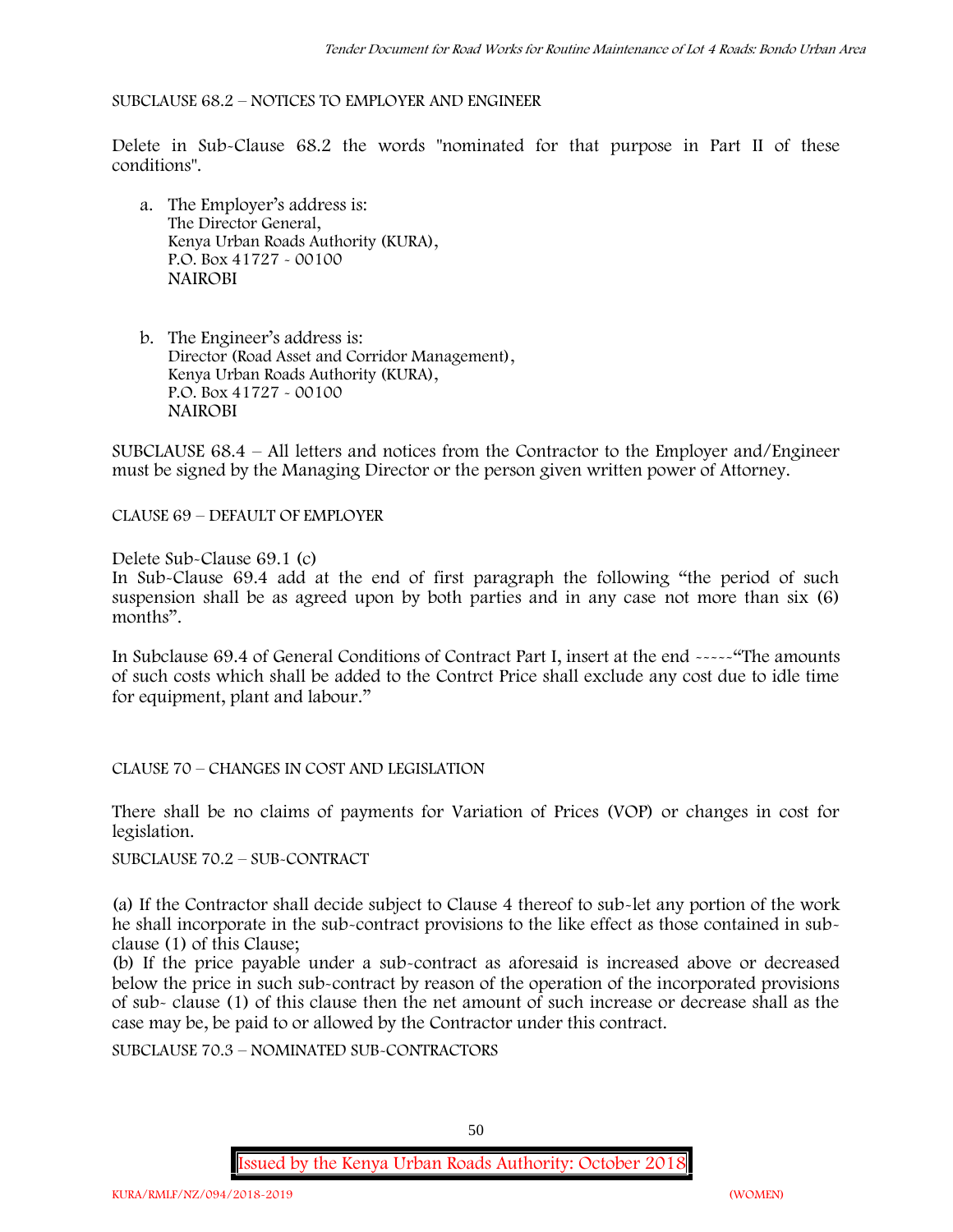This clause shall not apply in respect of work executed by any nominated sub-Contractor (fluctuation in relation to nominated sub-Contractors shall be dealt with under provisions in relation thereto which may be included in the appropriate sub-contract or contract of sale).

SUBCLAUSE 70.4 – DATE OF BID PRICING

The expression "the date of BID pricing" as used in this Clause means the date 30 days prior to the final date for submission of BIDs as determined by the Employer in the BID documents

SUBCLAUSE 70.5 – PRIME COST

For imported materials, the supplier's/ manufacturer's Prime costs shall be C.I.F. cost at point of entry by the same means of transport as determined by the Contractor's Basic Rate. For locally produced materials, the supplier's or manufacturer's prime costs shall be at their nearest depot or the nearest railway station relevant to the works.

For materials that are subject to Government Price Control, payments for price variations will be determined from the difference between the control price in force at a date 30 days prior to the final date for submission of BIDs and the price in force on the date of purchase.

SUBCLAUSE 70.11 – SUBSEQUENT LEGISLATION

No payment shall be paid for changes in the prices of the materials and labour.

SUBCLAUSE 70.8 – CONTRACTORS HEAD OFFICE EXPENSES

No payments will be made for price variation related to expenses incurred by the Contractor in his Head Office in Kenya, or overseas.

SUBCLAUSE 70.9 – CURRENCY OF PAYMENTS UNDER CLAUSE 70

All payments made pursuant to Clause 70 shall be in Kenya Shillings.

SUBCLAUSE 70.11 – SUBSEQUENT LEGISLATION

Renumber sub-clause 70(2) of part I as sub-clause 70.11 and add the following:

"Notwithstanding the foregoing, such additional or reduced cost shall not be separately paid or credited as aforesaid if the same shall already have been taken into account in accordance with the provisions of sub-clause 70.1 through 70.10 of this clause.

CLAUSE 72 – RATES OF EXCHANGE COST

Delete clause 72 in its entirety and substitute the following: The currency of BID and payment is Kenya Shillings and rates of exchange requirements are not applicable.

CLAUSE 73 – BRIBERY AND COLLUSION

Add new Clause 73.1:

"The Contractor shall not: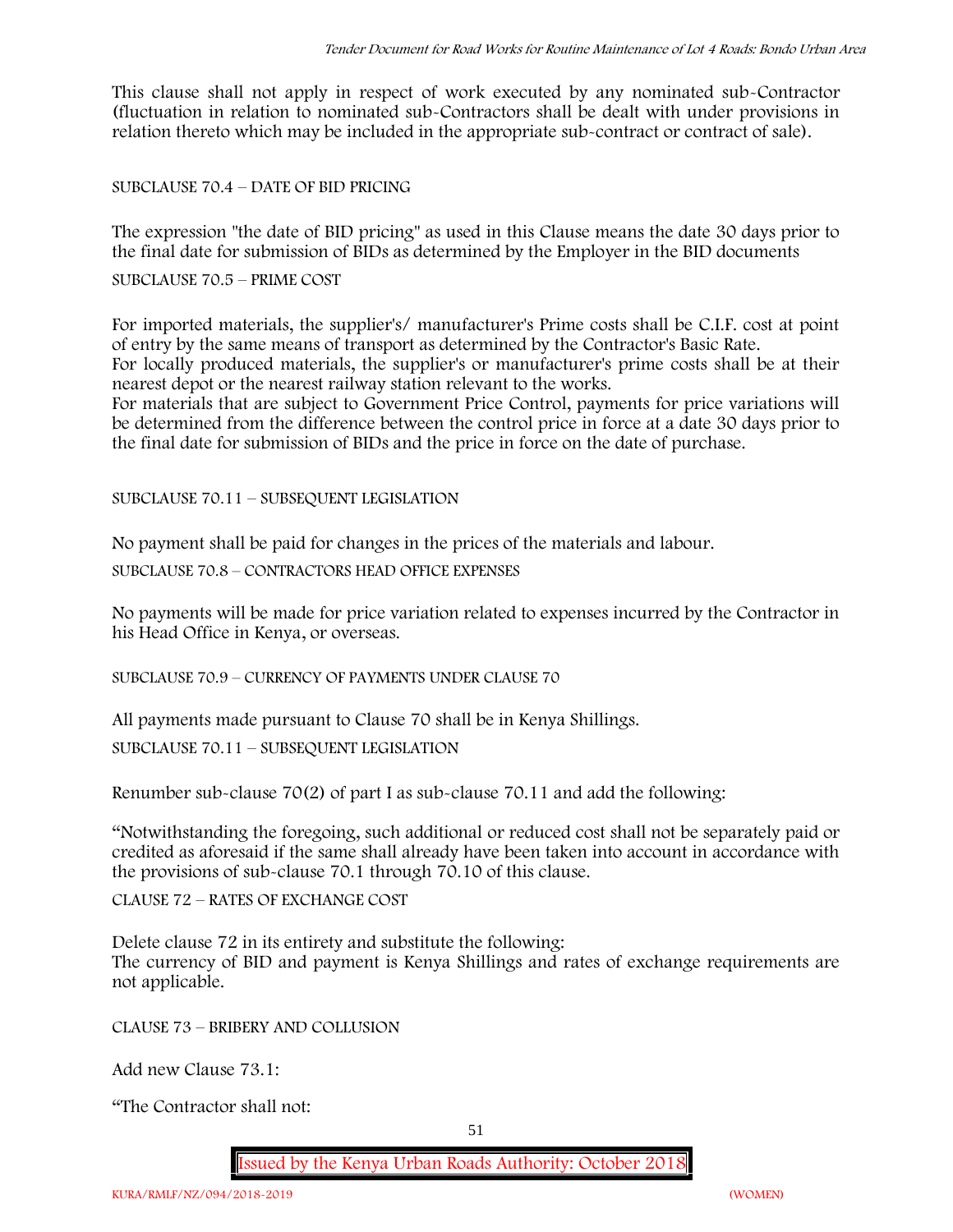(a) Offer or give or agree to give to any person in the service of the Government of Kenya any gift or consideration or any kind as an inducement or reward for doing or forbearing to do or for having done or forborne to do any act in relation to the obtaining or execution of this or any other contract to which the Government of Kenya is a party or for showing or forbearing to show favour or disfavour to any person in relation to this or any other contract for the Government of Kenya.

(b) Enter into this or any other contract with the Government of Kenya in connection with which commission has been paid or agreed to be paid by or on his behalf or to his knowledge, unless before the contract is made particulars of any such commission and of the terms and conditions of any agreement for the payment thereof have been disclosed in writing to the Employer.

Any breach of this condition by the Contractor or by anyone employed by him or acting on his behalf (whether with or without the knowledge of the Contractor) or the commission of any offence by the Contractor or by anyone employed by him or acting on his behalf in relation to this or any other contract to which the Government of Kenya is a party shall entitle the Employer to determine the Contract (See Condition 63 hereof) and/ or to recover from the Contractor the amount or value of any such gift, consideration or commission.

Any dispute or difference of opinion arising in respect of either the interpretation, effect or application of this condition or of the amount recoverable hereunder by the Employer from the Contractor shall be decided by the Employer, whose decision shall be final and conclusive.

CLAUSE 74 – CONTRACT CONFIDENTIAL

Add new Clause 74.1:

The Contractor shall treat the details of this Contract as Private and Confidential and shall not publish or disclose the same or any particulars thereof in any trade or technical paper or elsewhere (save in so far as may be necessary for the purpose thereof) without the previous consent in writing of the Government. If any dispute arises as to the necessity of any publication or disclosures for the purposes of this Contract the same shall be referred to the decision of the Engineer mentioned in the said Conditions of Contract whose award shall be final.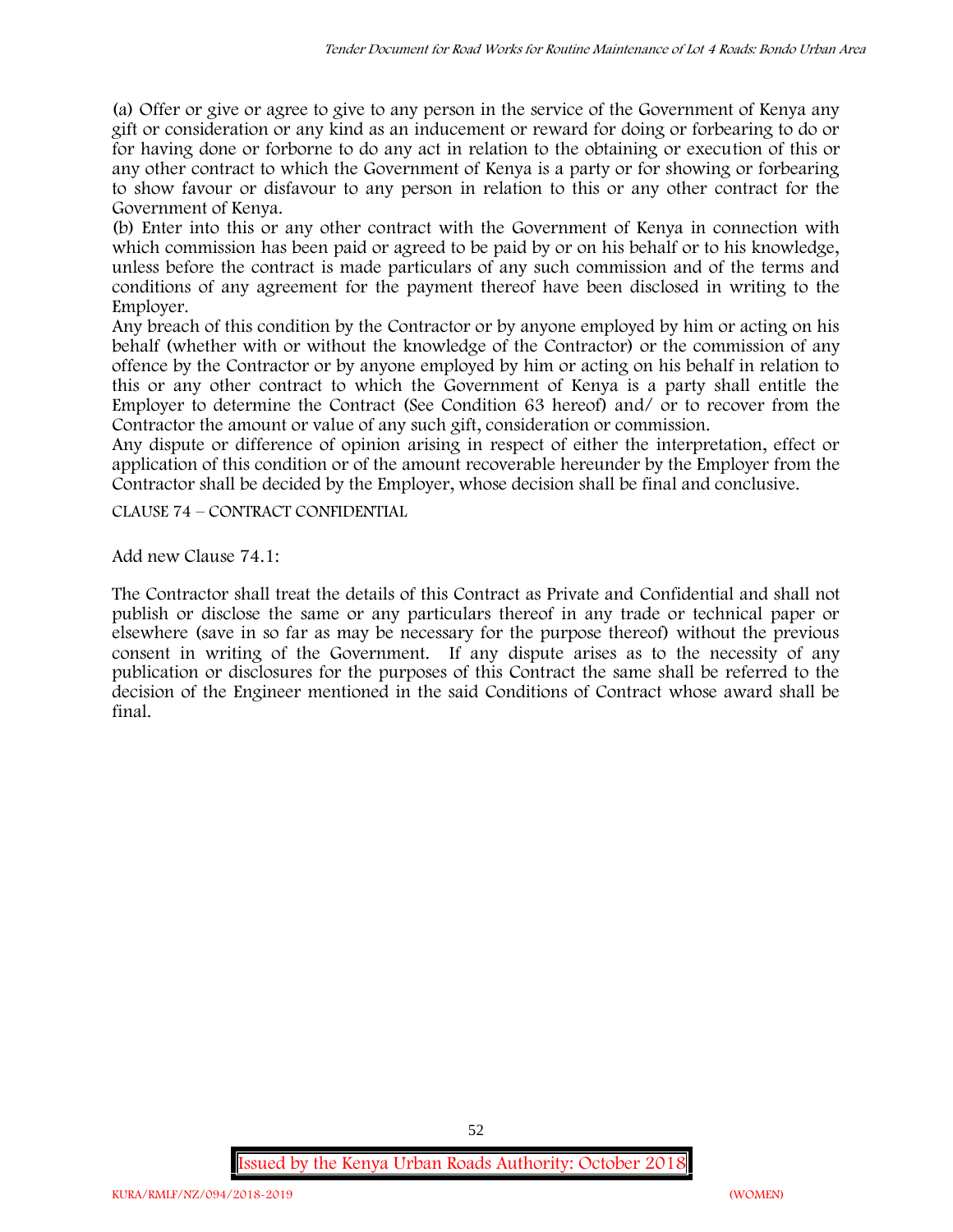# **SECTION V: SPECIFICATIONS**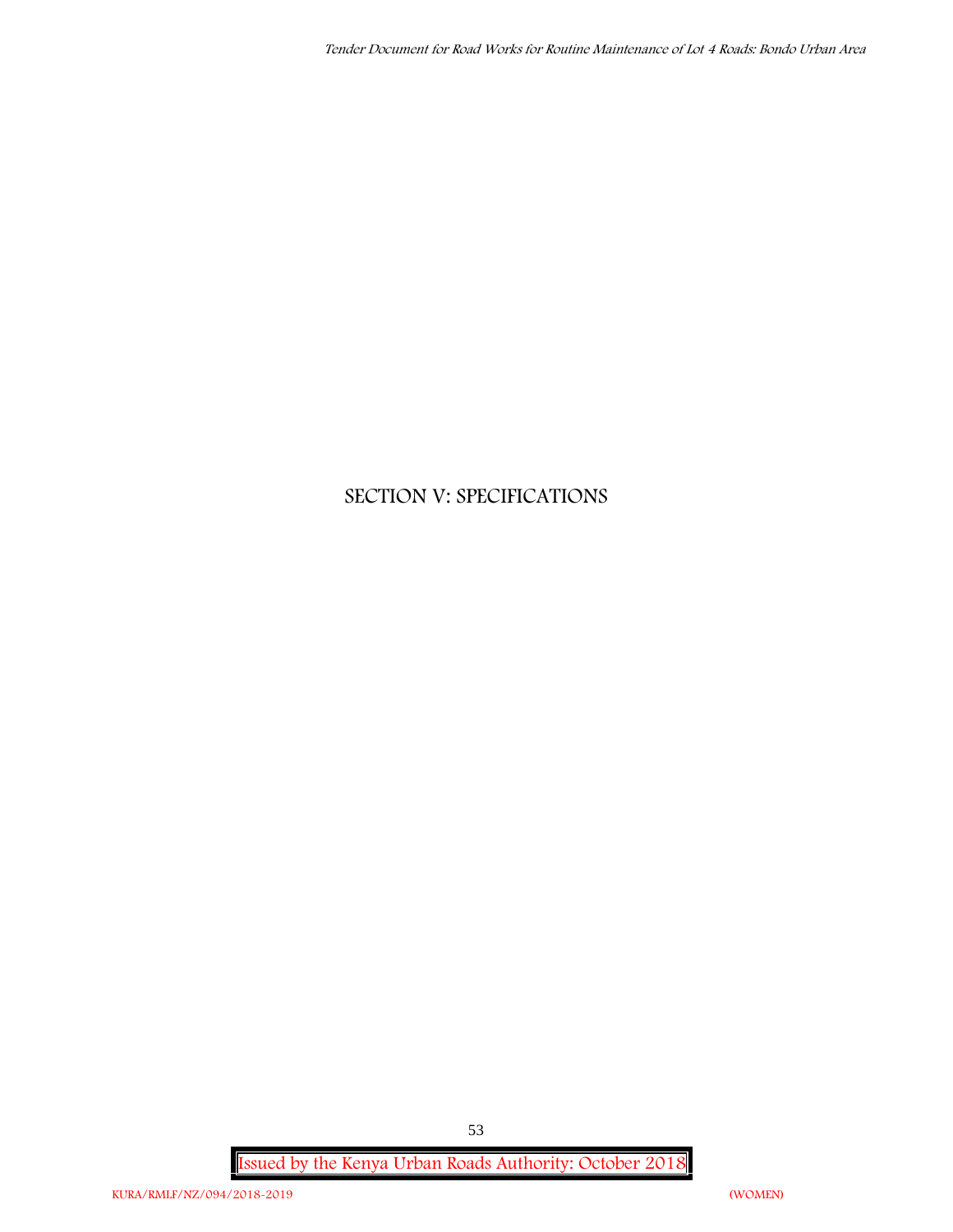### **PART I: STANDARD SPECIFICATIONS**

Standard Specifications refers to the Standard Specifications for Road and Bridge Construction, 1986 Edition.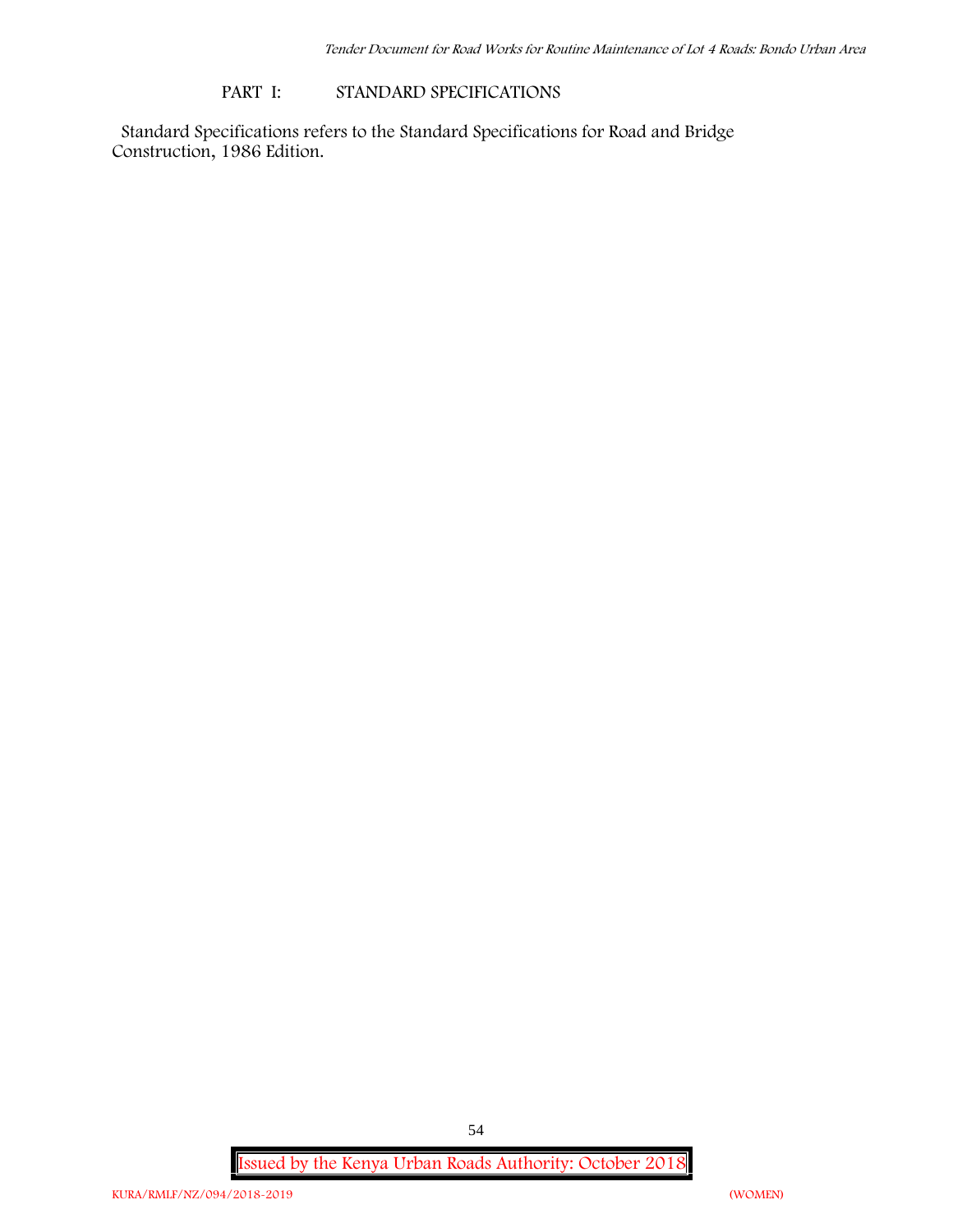#### **PART II: SPECIAL SPECIFICATIONS**

**SECTION 1 – GENERAL**

# **101 SPECIAL SPECIFICATIONS**

Special specification is supplementary to the Standard Specifications and the two must be read in conjunction. In any case where there appears to be conflict between the two then the Special Specifications will take precedence.

# **102 LOCATION OF CONTRACT.**

The works are located in Nyanza Region within Bondo Urban Area.

| S/N <sub>O</sub> | Road                              | Length (Km) |
|------------------|-----------------------------------|-------------|
|                  | Uloma Kodero Ecd - Nyamira        | 5.60        |
| 2                | Mitiro Secondary School - Nyamira | 5.80        |
| 3                | Nyamira - Bondo                   | 1.50        |
| $\overline{4}$   | Nyawita Ecd - Ndira               | 5.10        |
| 5                | Ndira Ndira - Opoda               | 3.90        |
|                  | Total                             | 21.90       |

The roads contained in Lot 4 are as detailed below:

# **103 EXTENT OF CONTRACT**

The works to be executed under the Contract comprise mainly of but not limited to the following: -

- **1. Road Works**
- Light bush clearing
- Light grading
- Spot gravelling with watering and compaction
- Base repairs using hand pack stones
- Spraying MC30 as prime coat to hand packed repaired areas
- Spraying K160 as tack coat to repaired areas
- Repair of failed areas and Pothole patching using hot mix

 $\bullet$ 

- **2. Drainage Works**
- Culvert cleaning
- Culvert installation
- Ditch excavation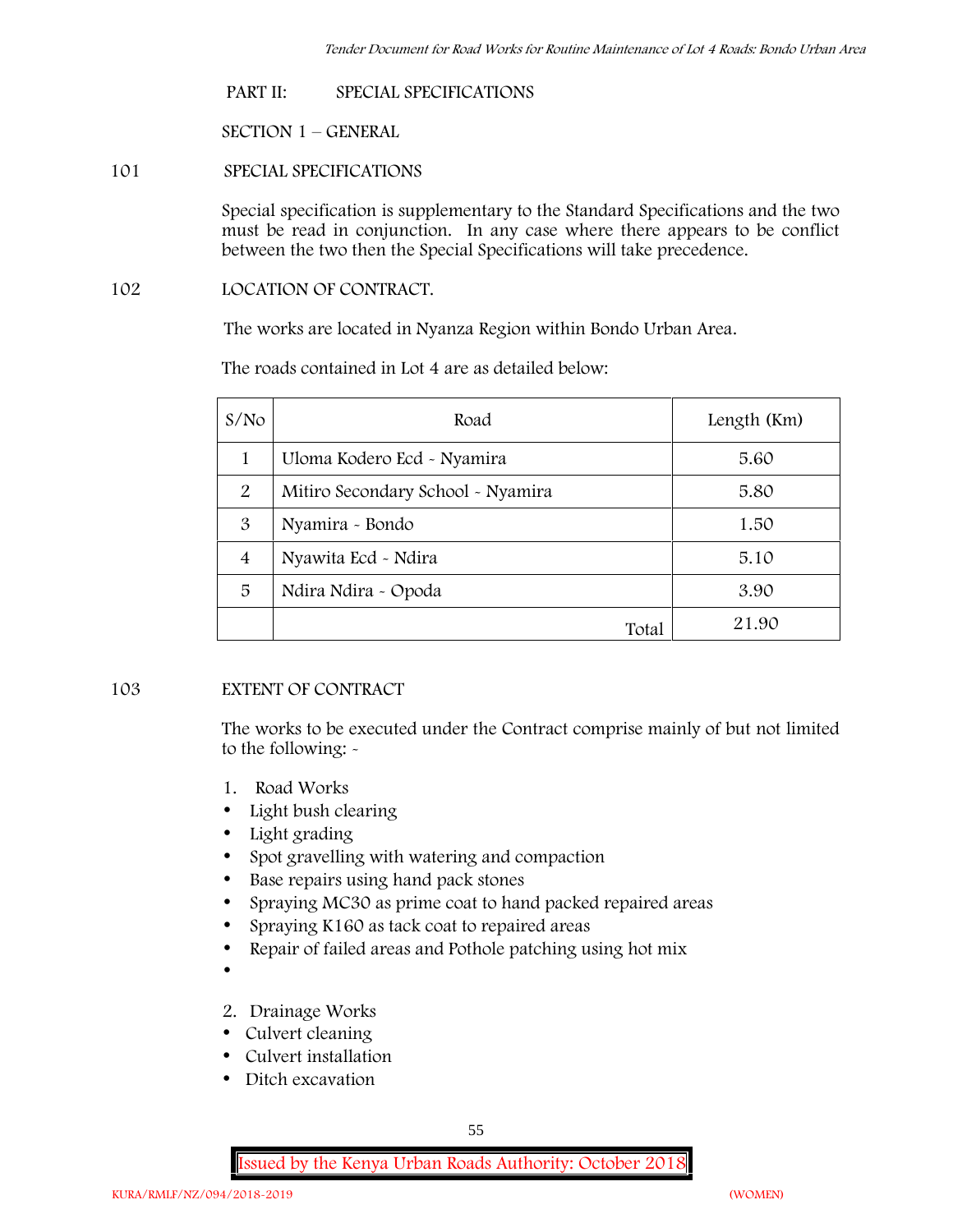- **3. Maintenance of passage of traffic through and around the works.**
- **4. Relocation of services.**
- **5. Maintenance of works during Contract Period – Defect Liability Period shall be 1 month.**

Any other activity not listed above in either category but deemed to be necessary by the Engineer, shall be subject to the Engineer's formal instructions within the mode of payment stipulated either by day works or on a measured basis.

### **105 ORDER OF EXECUTION OF WORKS**

In addition to Clause 105 of the Standard Specification the Contractor shall carry out the Works such that a continuous and consecutive output of fully completed work is achieved.

# **107 TAKING OVER CERTIFICATE**

The minimum length of the road for which a certificate will be issued under clause 48 of the conditions of Contract shall be the whole length of each section of the road substantially completed.

### **109 NOTICE OF OPERATIONS**

Add the following sub- Clause.

#### Notification Terms

It shall be the Contractor's responsibility to notify the Engineer when any item of works scheduled are completed and ready for approval, and the contractor shall give sufficient notice to allow control tests to be performed.

Explosive and Blasting

- (a) The requirements of the Laws of Kenya governing explosives and other requirements and regulations of Government of Kenya and other authorities shall be complied with.
- (b) No explosives of any kind shall be used without prior written consent of the Engineer.

The Contractor shall be solely responsible for the provision, handling, storage and transporting of all explosives, ancillary materials and all other items of related kind whatsoever required for blasting.

# **120 PROTECTION OF EXISTING WORKS AND SERVICES**

The Contractor shall acquaint himself with the position of all existing services such as sewers, water drains, cables for electricity and telephone, lighting and telephone poles, water mains, etc., before commencing any excavation or other work likely to affect the existing services.

The cost of all plant, equipment and materials, labour, technical and professional staff, transport and the like necessary for determining the locations of existing services, including the making good of any damage caused to such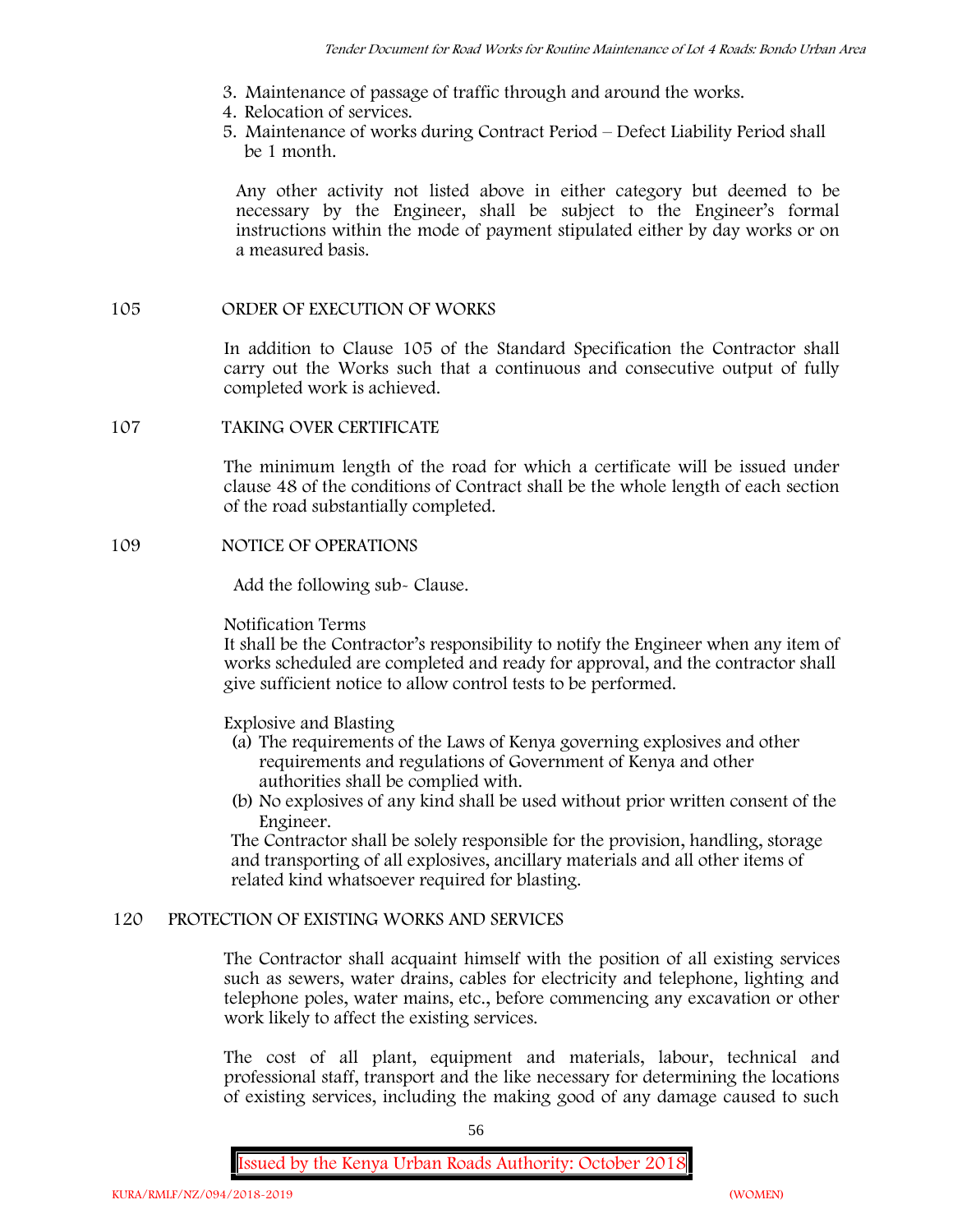services all to the satisfaction of the Engineer, shall be deemed to be included in the tender rates. No other payment shall be made for the costs of such operations, nor for the making good of damage caused thereby to the existing services.

The Contractor shall be held responsible for injury to existing structures, works or services and shall indemnify and keep indemnified the Employer against any claims in this respect (including consequential damages).

# **121 DIVERSION OF SERVICES**

- (a) The Contractor shall acquaint himself with the location of all existing services such as telephone lines, electricity cables, water pipes, sewers etc., before execution of any works that may affect the services. The cost of determining the location of the existing services together with making good or repairing of any damage caused all to the satisfaction of the Engineer shall be included in the BID rates.
- (b) Subject to the agreement with the Engineer, the Contractor shall be responsible for removal of alteration and relocation of existing services.
- (c) The Contractor shall indemnify the Employer against claims originating from damage to existing services or works.

# **123 LIAISON WITH GOVERNMENT AND POLICE OFFICIALS**

The Contractor shall keep in close touch with the Police and the other Government officials of the area regarding their requirements in the control of traffic or other matters, and shall provide all assistance or facilities, which may be required by such officials in the execution of their duties.

# **124 LAND FOR ALL CAMPS SITES AND FOR THE CONTRACTOR'S OWN PURPOSES, INCLUDING TEMPORARY WORKS.**

Notwithstanding Clause 124 of the Standard Specification all requirements of land for temporary works and construction purposes shall be to the approval of the Engineer but the Contractor will make all necessary arrangements with the property owners concerned and pay all charges arising therefrom. On or before completion of the Contract, the Contractor shall remove all temporary works and shall restore all such land to the condition in which it was immediately prior to the occupation thereof as far as is reasonable and practicable. No separate payment will be made to the Contractor on account of these items and the Contractor must make due allowance for them in his rates.

Notwithstanding Clause 120 of the Standard Specifications, the Contractor shall be required to appoint competent surveyors who will liaise with the Engineer on matters related to the demarcation of the existing road reserve, site measurements, removal and reinstatement of existing services.

# **128 STORAGE OF MATERIALS**

All materials shall be stored on Site in a manner approved by the Engineer and the Contractor shall carefully protect from the weather all work and materials which may be affected thereby.

57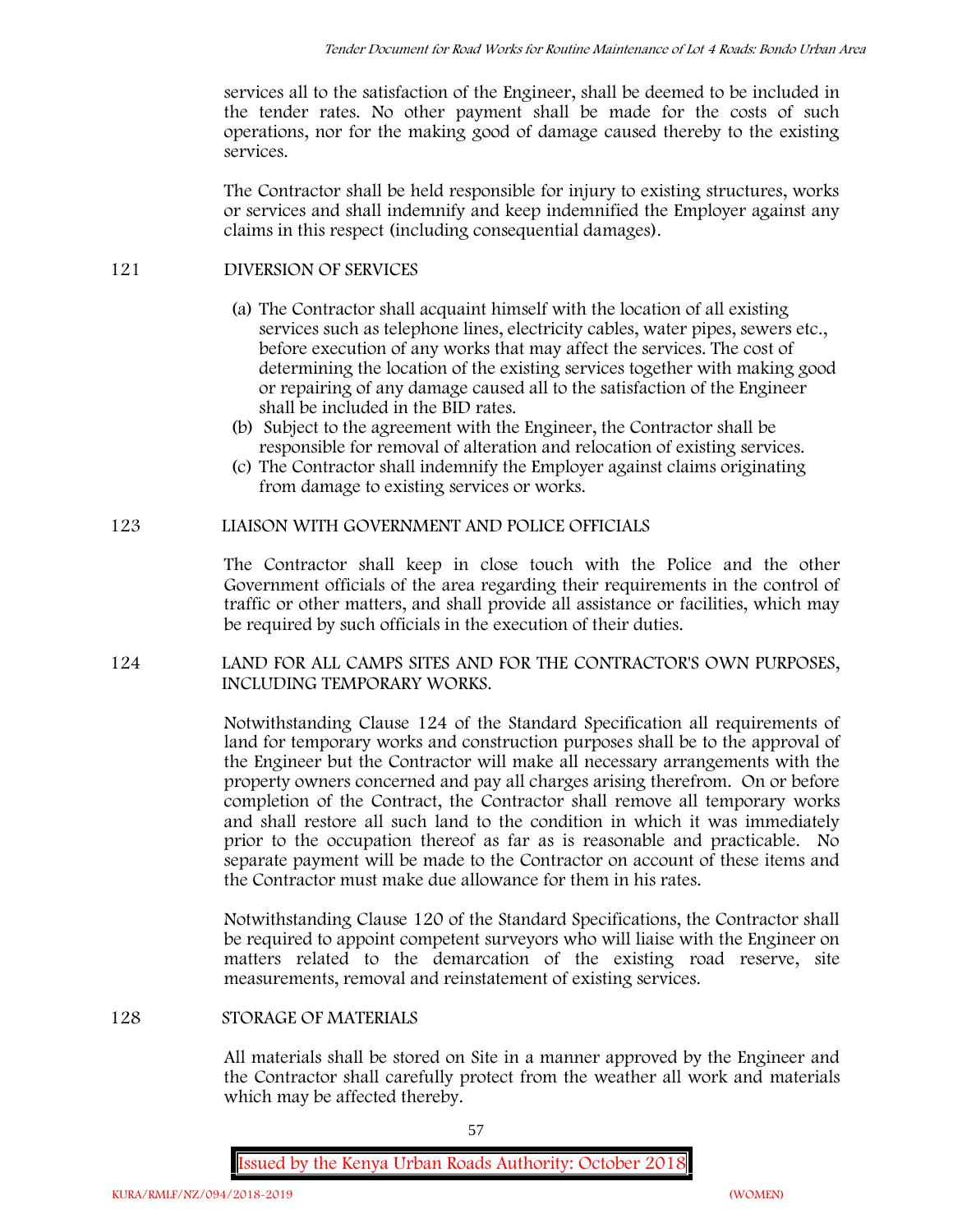### **129 TEST CERTIFICATES**

When instructed by the Engineer the Contractor shall submit certificates of test from the suppliers of materials and goods required in connection with the works as the Engineer may require.

Such certificates shall certify that the materials or goods concerned have been tested in accordance with the requirements of the specifications and shall give the results of all the tests carried out. The Contractor shall provide adequate means of identifying the materials and goods delivered to the site with the corresponding certificates.

### **131 SIGNBOARDS**

The Contractor shall provide and erect two (2) publicity signs on the site as directed. The Engineer shall, as shown in the Drawings, direct the minimum dimensions and thickness of the steel framework and sheet. The framework and sheet shall be prepared and painted black, while the ring at the top of the supporting frames shall be painted white. The wordings and KURA's logo shall be printed on backlit sticker paper resistant to the effects of weather using reflectorised paint or material approved by the Engineer. The sticker shall be placed on both sides of the board. The colours, fonts and heights of the letters shall be as indicated on the typical drawings and as directed by the Engineer.

### **132 OFFICE FOR THE RESIDENT ENGINEER, SURVEY EQUIPMENT AND FURNITURE**

# **132.1 ENGINEER'S REPRESENTATIVE OFFICE**

The contractor, when instructed, shall for the duration of the Contract, furnish and equip Resident engineer's office located at the KURA's Regional offices. The room to be occupied by the Engineer's Representative and its front office shall be provided with a floor carpet to be approved by the Engineer. The windows shall be fitted with curtains and blinders.

A telephone shall also be provided for the Resident Engineer's office for his exclusive use. All the charges and fees related to the installation and maintenance of the telephone shall be deemed to have been included in the rates for providing and maintaining the Office. The Contractor will be reimbursed, separately, the cost of operating the telephone under appropriate bill item in the BoQ.

The offices shall be provided with day and night watchmen and security lights, the cost of which shall be deemed to have been included in the rates for the offices.

The Contractor may be instructed by the Engineer under clause 58 of the General Conditions of Contract to make payments of general receipted accounts for such items as stationery, stores, furniture and equipment, claims and allowances for supervision personnel and any miscellaneous claims or the Engineer may direct the Contractor to purchase or pay for the above. The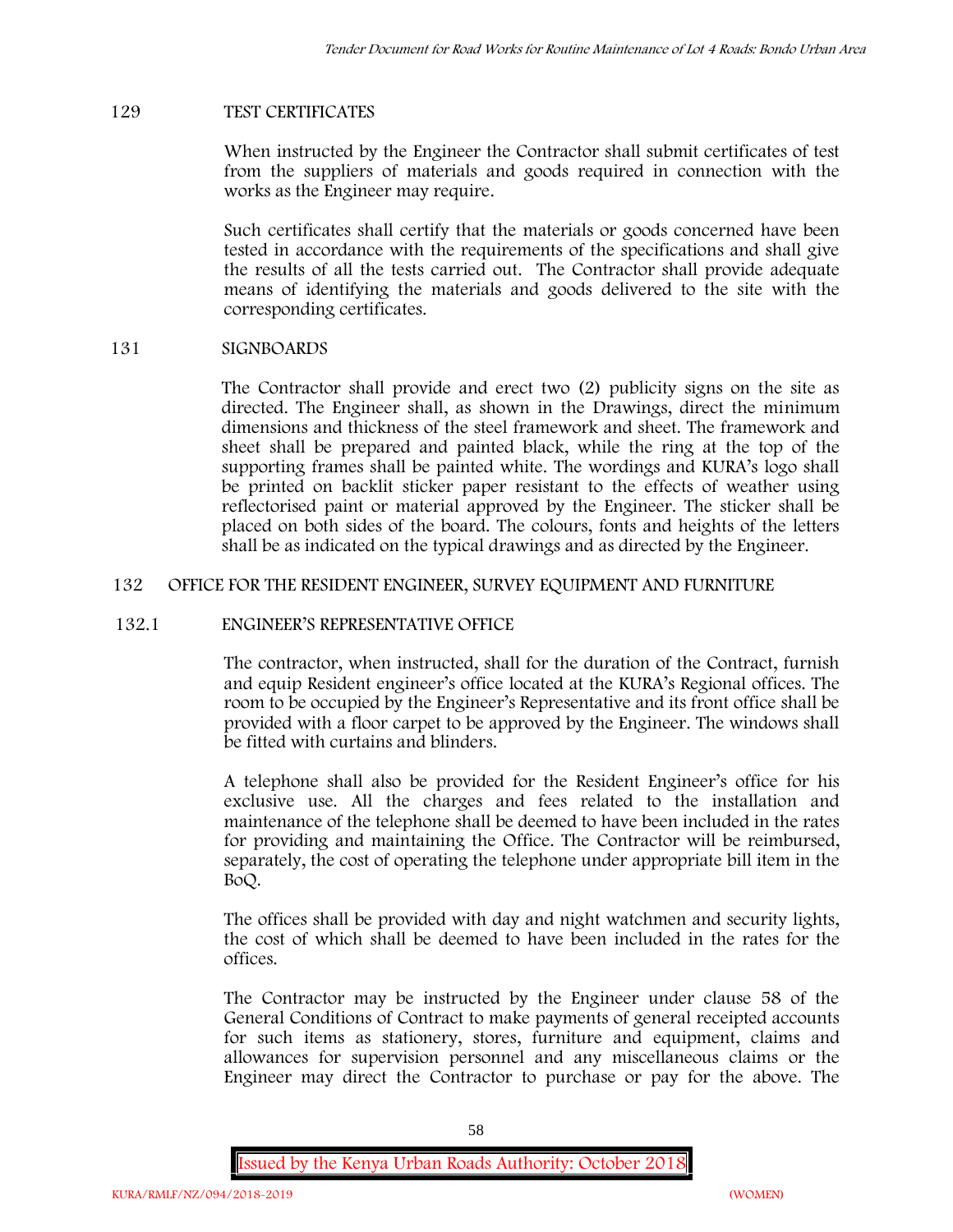Contractor will, on provision of receipts, be paid under appropriate bill items in the BoQ.

| The survey equipment to be provided would include:                                                                                                            |                 |
|---------------------------------------------------------------------------------------------------------------------------------------------------------------|-----------------|
| 1. Engineer's automatic level Wild NAK 2 or similar                                                                                                           | 2N <sub>O</sub> |
| 2. Total station reading 1" with tripod and setting on                                                                                                        |                 |
| pole with datalogger and survey software to match<br>Total Station Datalogger. Include data transfer program,<br>and plotting modes, setting out calculations |                 |
| and Cogo facilities                                                                                                                                           | 1No             |
| 3. Levelling staff 5m. with levelling bubble Wild GNLE                                                                                                        |                 |
| or similar                                                                                                                                                    | 4No             |
| 4. 50m. steel band measuring tape                                                                                                                             | 2N <sub>O</sub> |
| 5. 30m. linen measuring tape                                                                                                                                  | 2No.            |
| 6. 3m. aluminium straight edge                                                                                                                                | 2N <sub>O</sub> |
| 7. 1m. stainless steel straight edge                                                                                                                          | 1No             |
| 8. 100m. steel band tape                                                                                                                                      | 2No.            |
| 9. Draughtsman's stool                                                                                                                                        | 3No.            |
| 10. Complete set of highway curves                                                                                                                            | 1N <sub>o</sub> |
| 11. Programmable scientific calculators FX 880P or                                                                                                            |                 |
| equivalent                                                                                                                                                    | 4No             |
| 12. Survey umbrella                                                                                                                                           | 2No.            |
| 13. Roll of tracing paper                                                                                                                                     | 10No            |
| 14. Protractor 360                                                                                                                                            | 2N <sub>O</sub> |
| 15. Graph paper A3 size                                                                                                                                       | 100No           |
| 16. Drawing table                                                                                                                                             | 2No.            |
| 17. Erasing shield                                                                                                                                            | 4No.            |
| 18. 3m. ranging rods                                                                                                                                          | 9N <sub>o</sub> |
| 19. Marker pens                                                                                                                                               | 30No.           |

The contractor may be directed to pay for stationery, equipment or reagents that are foresaid and also pay for servicing and repair of the laboratory equipment being used on the project.

The Contractor shall provide, install and maintain in a good state of repair, such as survey and other equipment as listed for the duration of the contract.

Such equipment shall be of approved manufacture and shall be made available to the Engineer for the Engineer's exclusive use throughout the Contract, not later than three (3) weeks after the Engineer's order to supply. All equipment shall be ready to use and complete to perform the tests. The equipment shall revert to the Employer on completion of the Contract.

Any delays to the Contractor or the Contractor's activities caused by the Engineer being unable to perform survey work, field or laboratory tests due to the contractor's failure to supply and/or maintain the said equipment shall be deemed to have been caused entirely by the Contractors own actions, and any consequences of such delays shall be interpreted as such.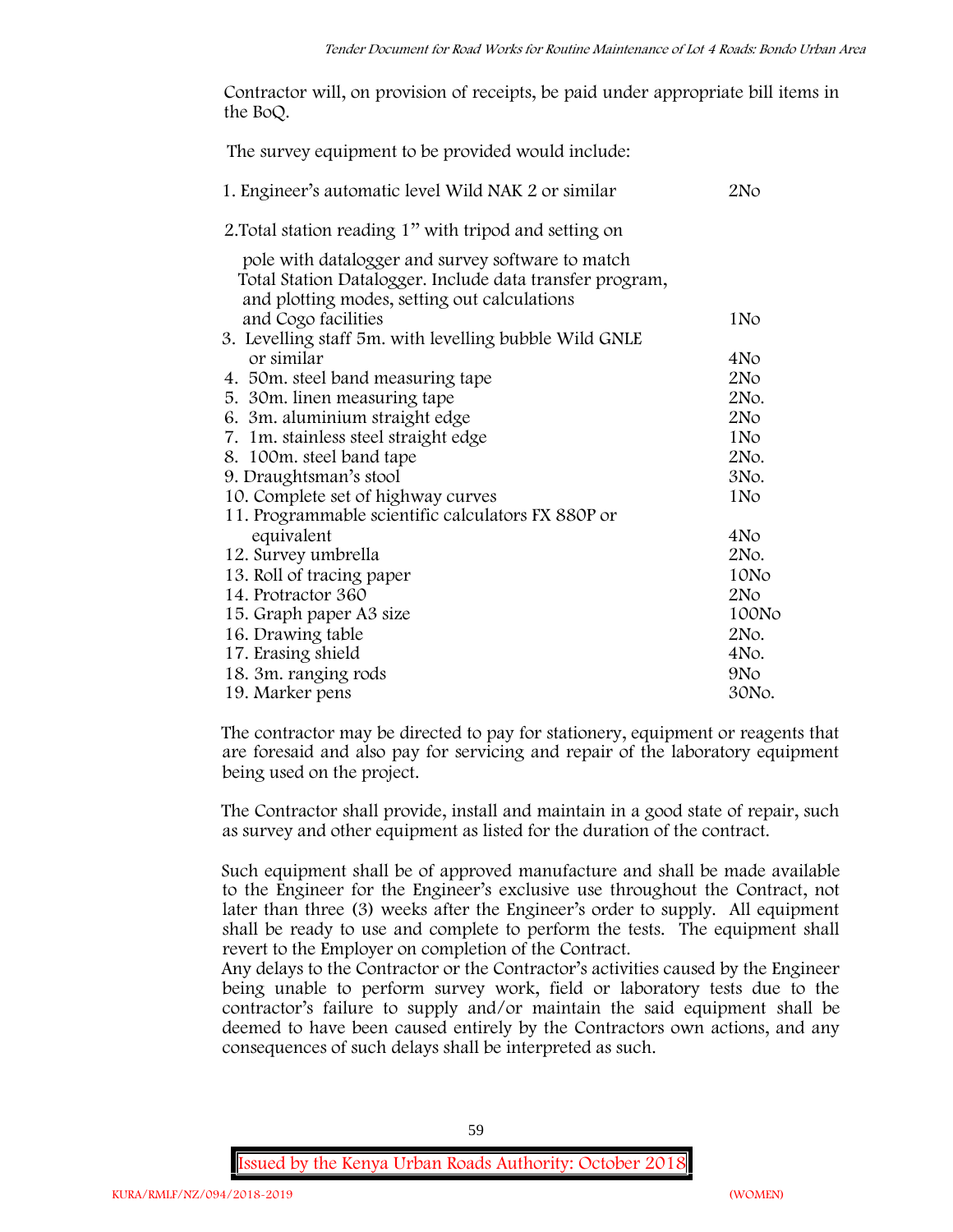The payment to comply with this requirement is provided in the Bill of Quantities and ownership of all equipment paid for as instructed above shall revert to the Employer after the completion of the Works.

Failure by the Contractor to provide or maintain the equipment shall make him responsible to bear all costs that may be incurred as a result of the Engineer's staff using alternative means of communication, including delays in supervision and approval of Works by the Engineer.

**(a) Mobile phones**

# **132.3 COMMUNICATION FOR THE ENGINEEER**

The Contractor shall provide, connect and maintain mobile phones for the exclusive use by the Engineer for the duration of the contract. The Contractor shall include for the cost of providing the mobile units complete with charger unit, "hands free" headset for each unit, connection to the network and all service charges applicable all as directed by the Engineer. The Contractor shall provide air-time with each mobile phone which shall be paid for under prime cost sum allowed for in the bills of quantities. The mobile telephones shall be WAP enabled with e-mail capabilities and integrated camera of a minimum of 3.0 mega pixels. Payment for these mobiles and associated costs is included in the Bill of Quantities, and ownership of mobile phones will revert to the Employer after completion of the Works.

# **(b) Internet and e-mail services**

Where directed, the contractor shall provide 24 hours terrestrial or wireless internet connectivity with minimum throughput speed of 128kilobytes per second for the exclusive use by the Engineer, including all accessories and Terminal Equipment and pay for all associated installation, maintenance and usage charges throughout the duration of the contract.

The contractor shall allow for the provision and maintenance of internet connectivity and associated costs as per Appendix to item 1.17 of the Bills of Quantities.

# **137 ATTENDANCE UPON THE ENGINEER AND HIS STAFF**

In addition to the staff stated in Clause 135, the following staff will be provided for the supervision of work: 1No. Artisans, 2No. Labourers, 1No. Office assistants, 2No. Lab attendants. Additional attendant staff, as required by the Engineer, shall be paid for under Item 01-80-030 of the Bill of Quantities.

# **138 VEHICLES AND DRIVERS FOR THE ENGINEER AND HIS STAFF AND METHOD OF PAYMENT**

In addition to provisions of the Clause 138 of the Standard Specification, the Contractor shall when instructed, provide and maintain in good working condition for the exclusive use of the Engineer and his staff throughout the Contract, the following types and numbers of brand new vehicles or as specified. The Engineer shall approve the type of vehicles and confirm the number of each type to be provided. The Contractor shall insure the vehicles comprehensively for any licensed drivers and shall provide competent drivers during normal working hours and whenever required by the Engineer. The cost of provision of the vehicle shall be inclusive of the first 4,000 kilometers travelled in any month.

.Should any vehicle supplied not be in roadworthy condition, the Contractor shall provide an acceptable equivalent replacement vehicle until such a time as the original vehicle is repaired to the satisfaction of the Engineer and returned for use.

60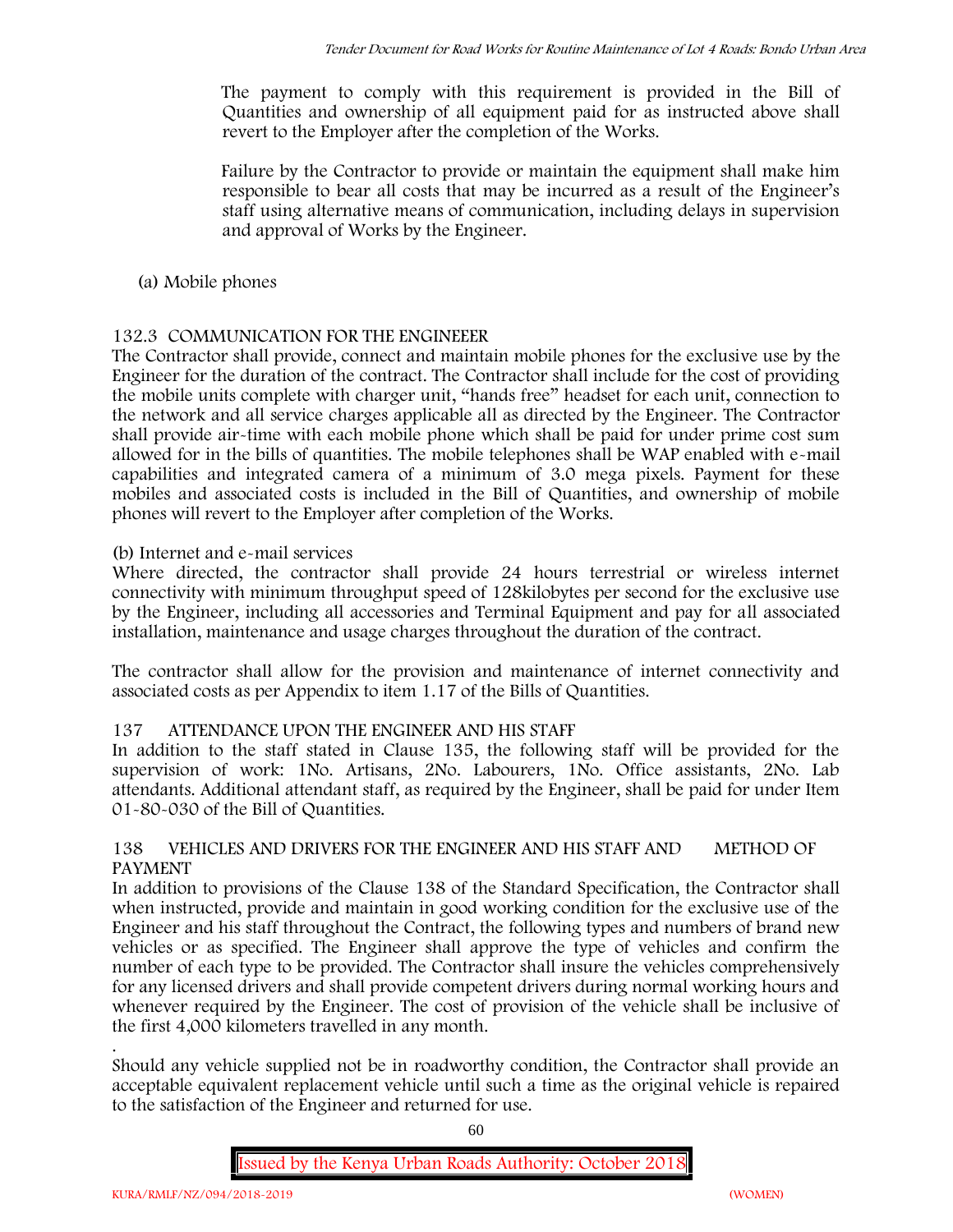# **(a) Type 1 Vehicles (Double Cabin 4WD Pick up)**

Type 1 Vehicles should be four Wheel Drive (4WD), with power assisted steering, Double wishbone independent suspension at front axle and rigid axle with leaf springs at rear, diesel propelled engine maximum 2,500 cc. The starting mileage of the vehicles shall not exceed 60,000km odometer reading. The vehicles should be fitted with other accessories below:

- (a) Spare tyre and wheel jack;
- (b) FM radio and CD player;
- (c) Power Windows;
- (d) Full Air-conditioning;
- (e) Immobilizer and antitheft security system;
- (e) Driver and passenger SRS Airbags;
- (f) Canvas cover over the carrying deck at the back.

At the end of the contract, all type 1 vehicles shall revert to the Contractor.

# **(c) Type 2 Vehicles (station wagon/saloon)**

Specifications for Type 2 Vehicles shall be station wagon/saloon vehicles; petrol propelled engine maximum 1,800 cc. The starting mileage of the vehicles shall not exceed 60,000km odometer reading and shall in addition be fitted with a fibre glass body or similar and two columns of sitting benches on the carting deck at the back.

The Contractor shall insure comprehensively the vehicles for any licensed drivers and shall provide competent drivers during normal working hours and whenever required by the Engineer.

At the end of the contract, all type 2 vehicles shall revert to the Contractor.

Payment of vehicle shall be per vehicle month in item 01-80-017/18 of the BOQ.

# **139 MISCELLANEOUS ACCOUNTS**

The Contractor maybe instructed by the Engineer to make payments of general miscellaneous accounts for such items as stationary, stores and equipment and miscellaneous supervision personnel and claims or the Engineer may direct the Contractor to purchase or pay for the above. The Contractor will be paid on a prime cost basis plus a percentage for overheads and profits under appropriate items in the Bills of Quantities.

# **142 ENVIRONMENTAL PROTECTION**

The Contractor shall comply with the Statutory Regulations in force in Kenya regarding environmental protection and waste disposal and shall liaise with the National Environmental Management Agency (NEMA).

The Contractor shall ensure so far as is reasonably practicable and to the satisfaction of the Engineer; that the impact of the construction on the environment shall be kept to a minimum and that appropriate measures are taken to mitigate any adverse effects during the construction.

(a) The Contractor shall exercise care to preserve the natural landscape and shall conduct his construction operations so as to prevent any unnecessary destruction, scarring, or defacing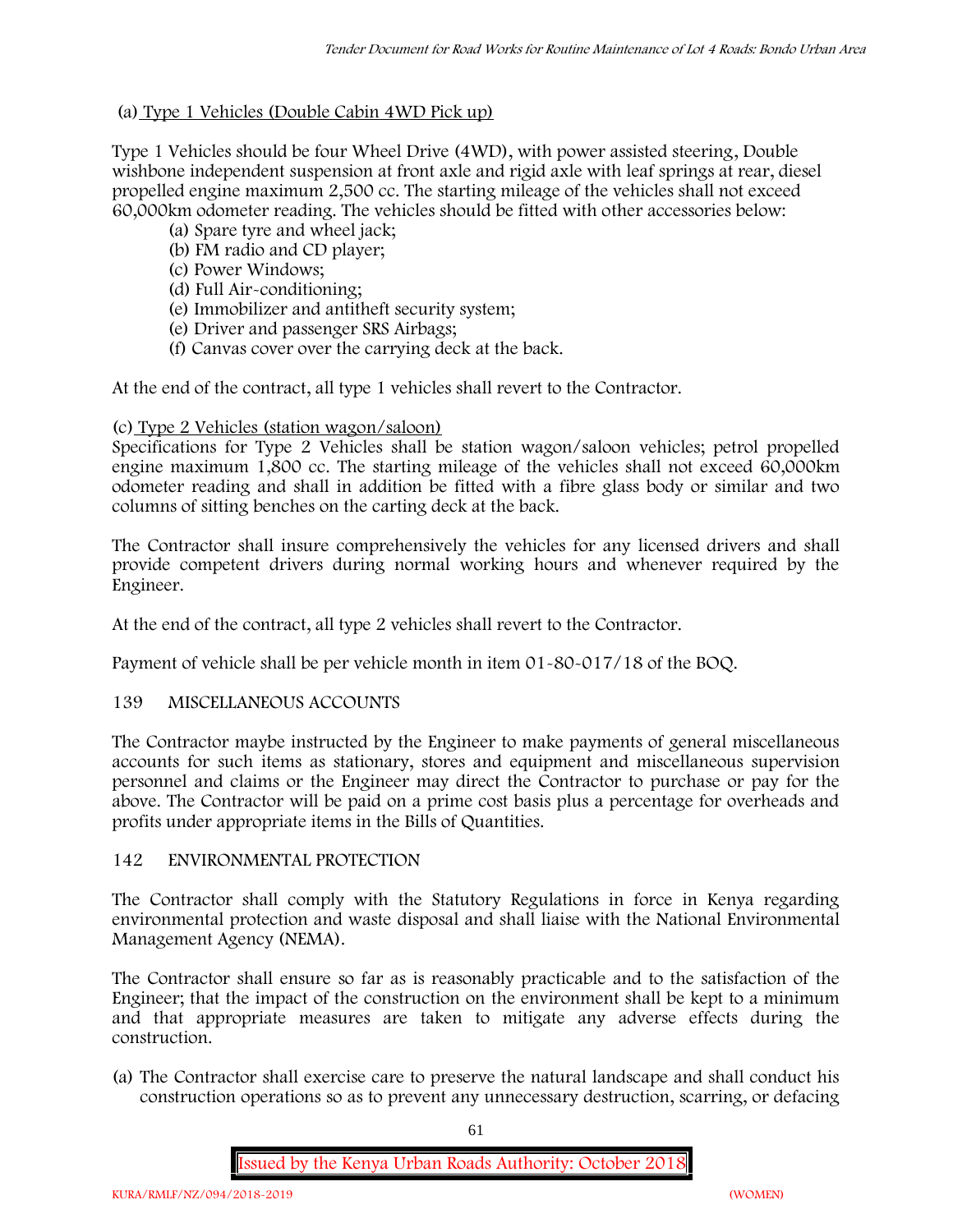of the natural surroundings in the vicinity of the work. Except where clearing is required for permanent works, all trees, native shrubbery, and vegetation shall be preserved and shall be protected from damage by the Contractor's construction operations and equipment. All unnecessary destruction, scarring, damage or defacing resulting from the Contractor's operations shall be repaired, replanted, reseeded or otherwise corrected as directed by the Engineer, and at the Contractor's expense.

- (b) The Contractor shall ensure that measures are in place to control soil erosion and water pollution, by use of berms, dykes, silt fences, brush barriers, dams, sediment basins, filter mats, netting, gravel, mulches, grasses, slope drains, contour banks, and other erosion control devices and methods. Temporary erosion control provisions shall be coordinated with permanent erosion control features to assure economical, effective and continuous measures throughout the period of the works. The Contractor's attention is drawn to the requirements of Clause 502, in that works need to be progressively finished so that permanent vegetation can establish quickly to mitigate soil erosion and erosion of drains.
- (c) The Contractor shall provide all the labour, equipment, materials, and means required and shall carry out proper and efficient measures wherever and as often as necessary to minimise the dust nuisance.
- (d) The Contractor shall comply with all applicable Kenyan laws, orders and regulations concerning the prevention, control and abatement of excessive noise. Blasting, use of jackhammers, pile driving, rock crushing, or any other activities producing high-intensity impact noise may be performed at night only upon approval of the Engineer.
- (e) Immediately after extraction of materials, all borrows pits shall be backfilled to the satisfaction of the Engineer. In particular borrow pits near the project road shall be backfilled in such a way that no water collects in them.
- (f) Spilling of bitumen fuels Oils and other pollutants shall be cleared up.

(g) The Contractor's attention is drawn to the requirements of the Standard Specification in regard to the environment and in particular to the following clauses: Clause 115: Construction Generally

| Clause 115: Construction Generally                                  |
|---------------------------------------------------------------------|
| Clause 116: Protection from Water                                   |
| Clause 136: Removal of Camps                                        |
| Clause 605: Safety and Public Health Requirements Clause            |
| Clause 607: Site Clearance and Removal of Topsoil and<br>Overburden |

(h) No additional payment will be made to the Contractor to cover costs arising from the requirements for this Clause and the Contractor must include these costs in the rates inserted into the Bills of Quantities.

# **143 STAFF TRAINING**

The Contractor shall allow for training of engineers, technicians and other support staff as may be instructed by the Engineer.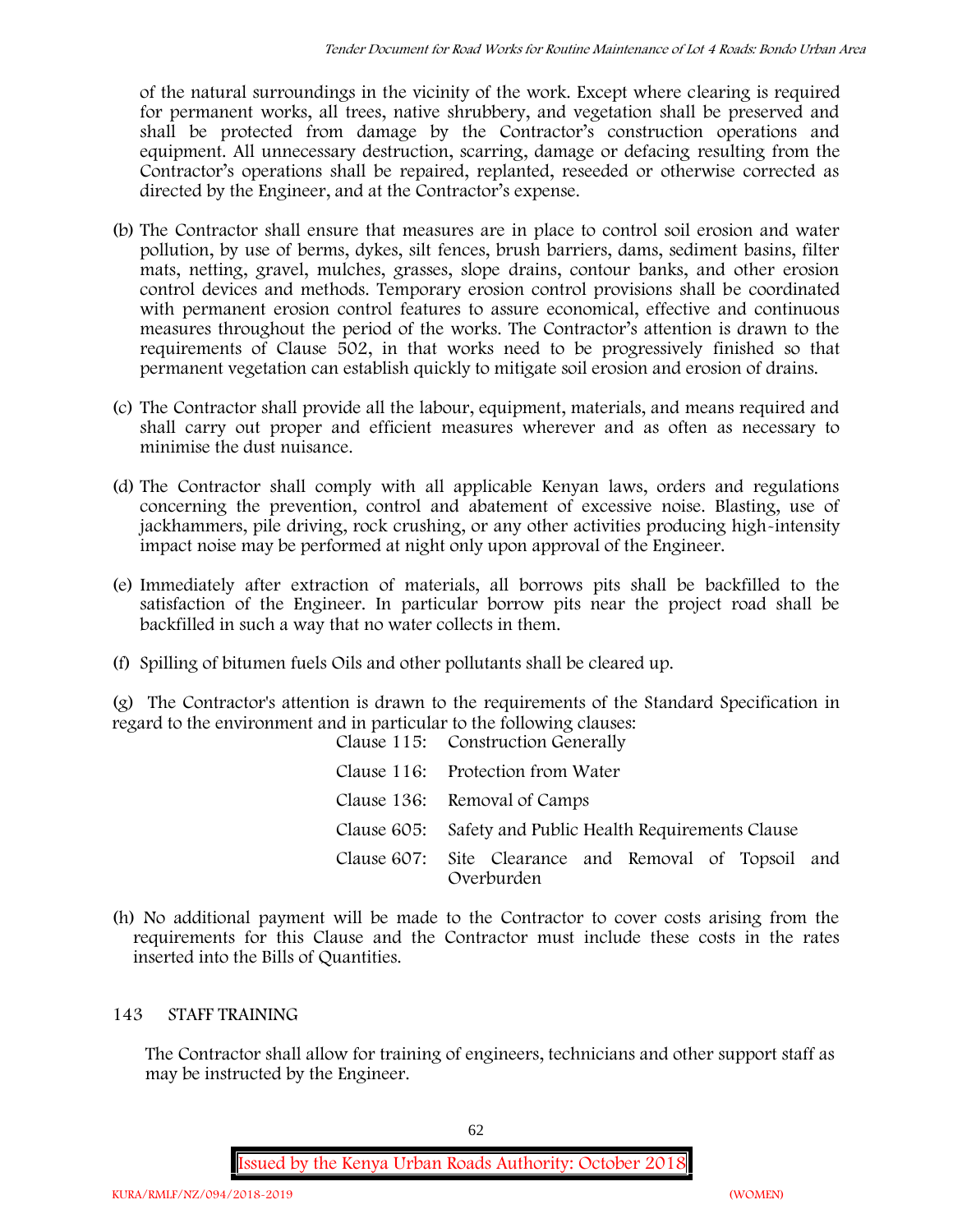The payment of the allowances of such staff shall be made as instructed by the Engineer under the relevant provisions in the Bills of Quantities.

**Issued by the Kenya Urban Roads Authority: October 2018**

63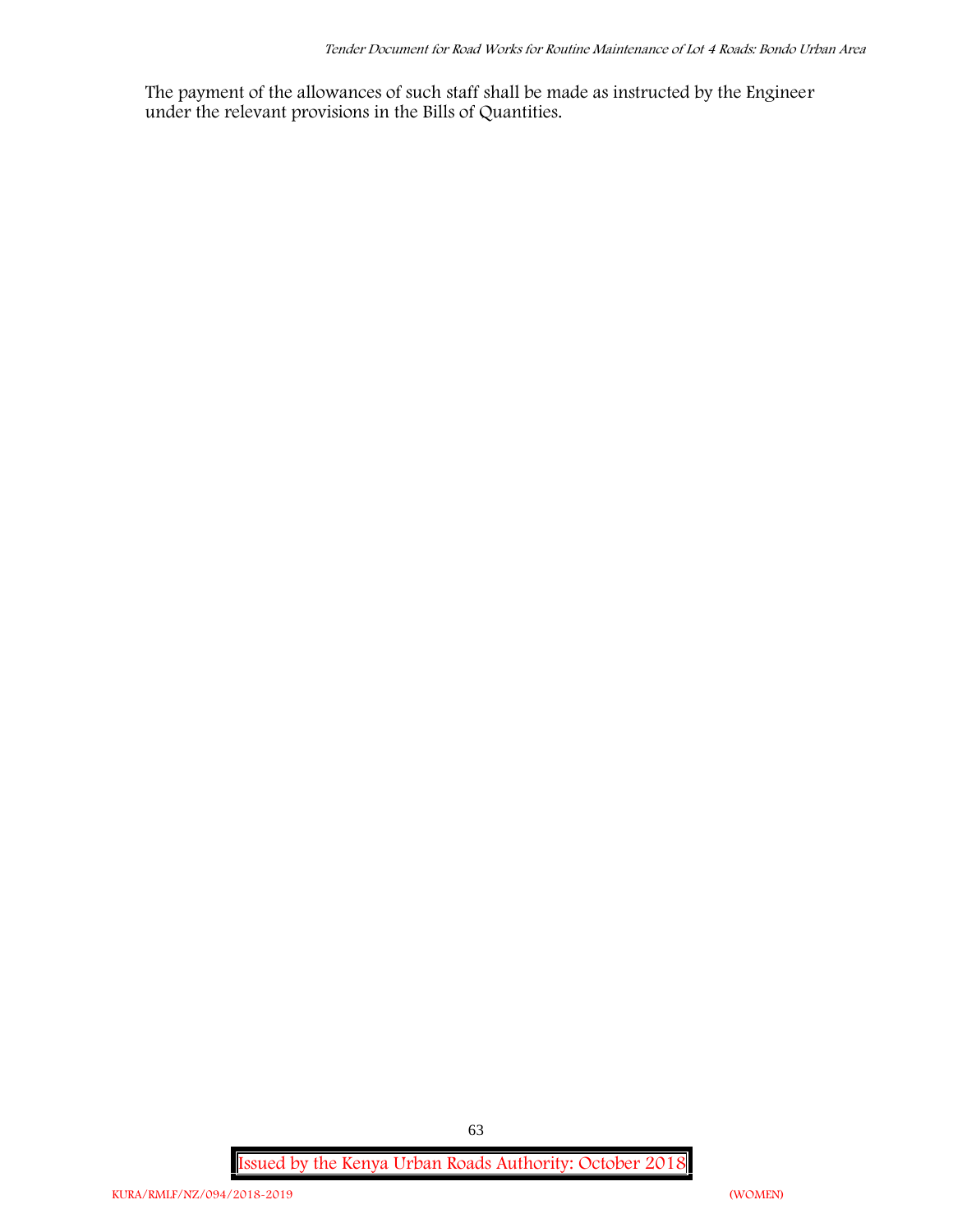### **SECTION 2 - MATERIALS AND TESTING OF MATERIALS**

All materials testing shall be in accordance with Section 2 of the Standard Specifications.

#### **SECTION 3 - SETTING OUT & TOLERANCES**

- **301 SETTING OUT**
	- a) In addition to the provisions of clause 3.01(a) if the traverse points to be used for the setting out are close to the existing carriageway and interfere with construction works then the Contractor will have to relocate them to a location where they will not be disturbed. The co ordinates and heights of all traverse points so located shall be listed and provided to the Engineer for checking and/or approval. Contractor shall also monument the new centreline every 200m along straight and all salient points along curves by a pin in the concrete beacon before commencement of any works.

The road reserve boundary posts shall have 12mm diameter steel pins embedded in concrete, 200mm long with 25mm exposed to the air, sticking out form its top surface. This pin shall be co-ordinated and heighted and result of the same shall be provided to the Engineer for approval. Cost of these works shall be included in the rates as no separate item has been provided.

Commencement of the works shall not be permitted until this basic survey data has been provided and approved by the Engineer for at least 2 Kms of the road.

b) Detailed Setting Out

Reference pegs shall be 50mm by 50mm in section 600mm long driven 400mm firmly into ground and painted white above the ground. The offset from centre line shall be indicated by small nail 20mm to 25mm long with its head driven flush with the top of the peg.

Chainages, offset and reference elevation shall be clearly indicated to the sides of the peg to the satisfaction of the Engineer.

After cutting of benches and prior to commencement of earthworks or subgrade works, Contractor shall take cross-sections again and submit the copy of the same to Engineer for agreement. These cross-sections shall then be used as basis of measurement for all subsequent layers, unless otherwise stated.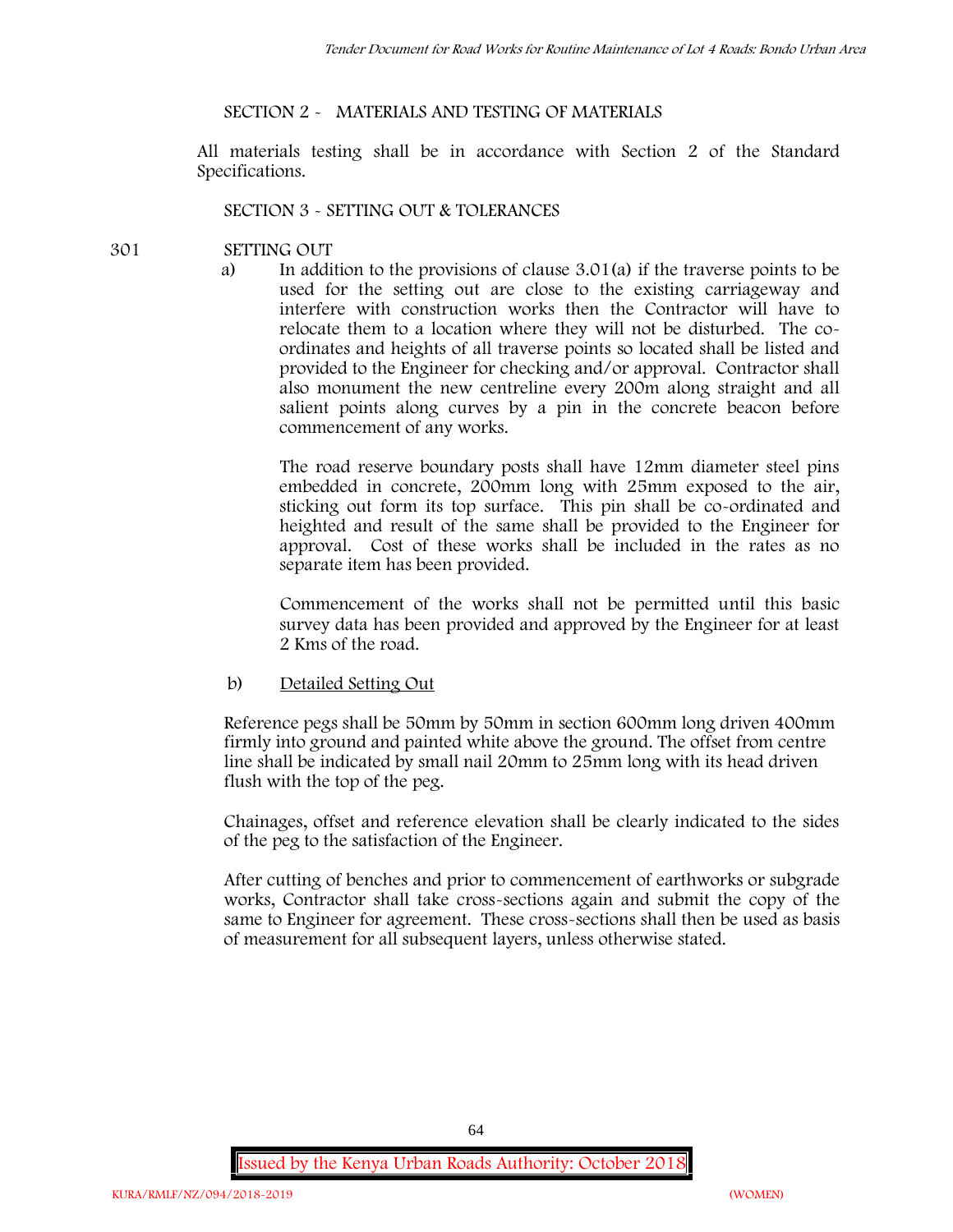#### **SECTION 4- SITE CLEARANCE AND TOP SOIL STRIPPING**

#### **401 SITE CLEARANCE**

Site Clearance shall be carried out as directed by the Engineer.

**402 REMOVAL OF TOPSOIL**

Topsoil shall include up to 200mm depth of any unsuitable material encountered in existing or newly constructed drains, drainage channels, and accesses.

**403 REMOVAL OF STRUCTURES, FENCES AND OBSTRUCTIONS**

When instructed by the Engineer, the Contractor shall demolish or remove any structure and payment for this shall be made on day works basis.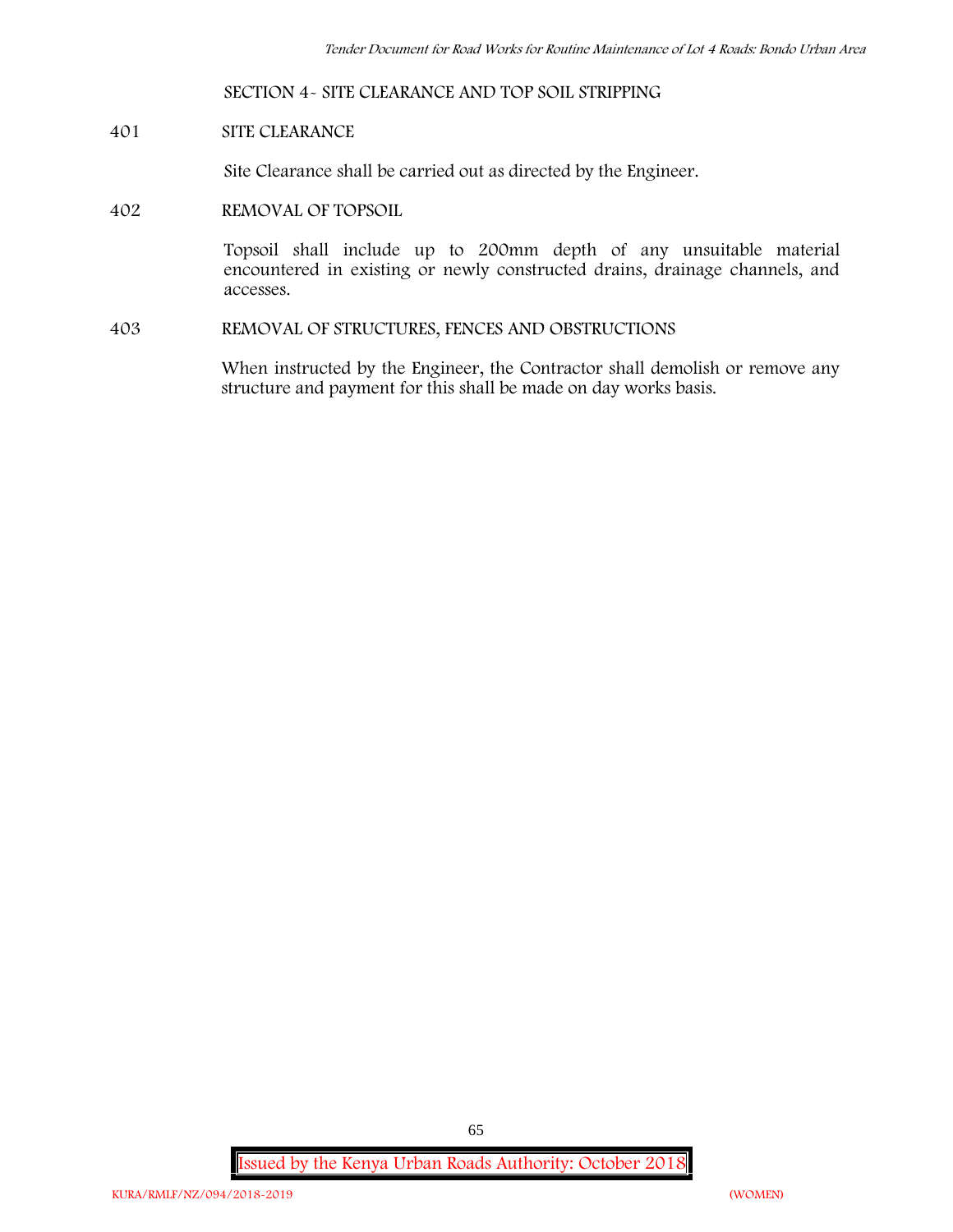#### **SECTION 5 - EARTHWORKS**

### **504 PREPARATION PRIOR TO FORMING EMBANKMENT**

Where benching is required for existing pavement to accommodate earthworks subgrade or subbase for widening the road, the rate for compaction of existing ground shall be deemed to cover this activity.

Excavation in the pavement of the existing road shall be kept dry. In the event of water penetrating the underlying layer, construction of the subsequent layers shall be postponed until the underlying layers are dry enough to accommodate the construction plant without deforming or otherwise showing distress.

Step construction shall be carried out per layer at the joint where excavating both vertically and perpendicular to the direction of the travel. The step shall be 500mm perpendicular to the direction of the travel and 150mm vertical unless otherwise instructed by the Engineer.

Special care shall be taken when compacting the new material at the joint ensuring that specified density is achieved.

#### **505 CONSTRUCTION OF EMBANKMENTS**

Only material approved by the Engineer shall be used for fill in embankments. Material with high swelling characteristics or high organic matter content and any other undesirable material shall not be used, unless specifically directed by the Engineer. Unsuitable material shall include:

- (i) All material containing more than 5% by weight or organic matter (such as topsoil, material from swamps, mud, logs, stumps and other perishable material)
- (ii) All material with a swell of more than 3% (such as black cotton soil)
- (iii) All clay of plasticity index exceeding 50.
- (iv) All material having moisture content greater than 105% of optimum moisture content (Standard Compaction)

Subgrade: Shall mean upper 300mm of earthworks either insitu or in fill and subgrade shall be provided for as part of earthworks operation and payment shall be made as "fill". The material for subgrade shall have a CBR of not less than 8% measured after a 4 day soak in a laboratory mix compacted to a dry density of 100% MDD (AASHTO T99) and a swell of less than 1%.

Subgrade repair: Where directed by the Engineer, any localized failure in the subgrade shall be repaired by filling in selected soft, hard or natural of minimum CBR 30% and compacted in accordance with clauses in the specifications applying to normal subgrade.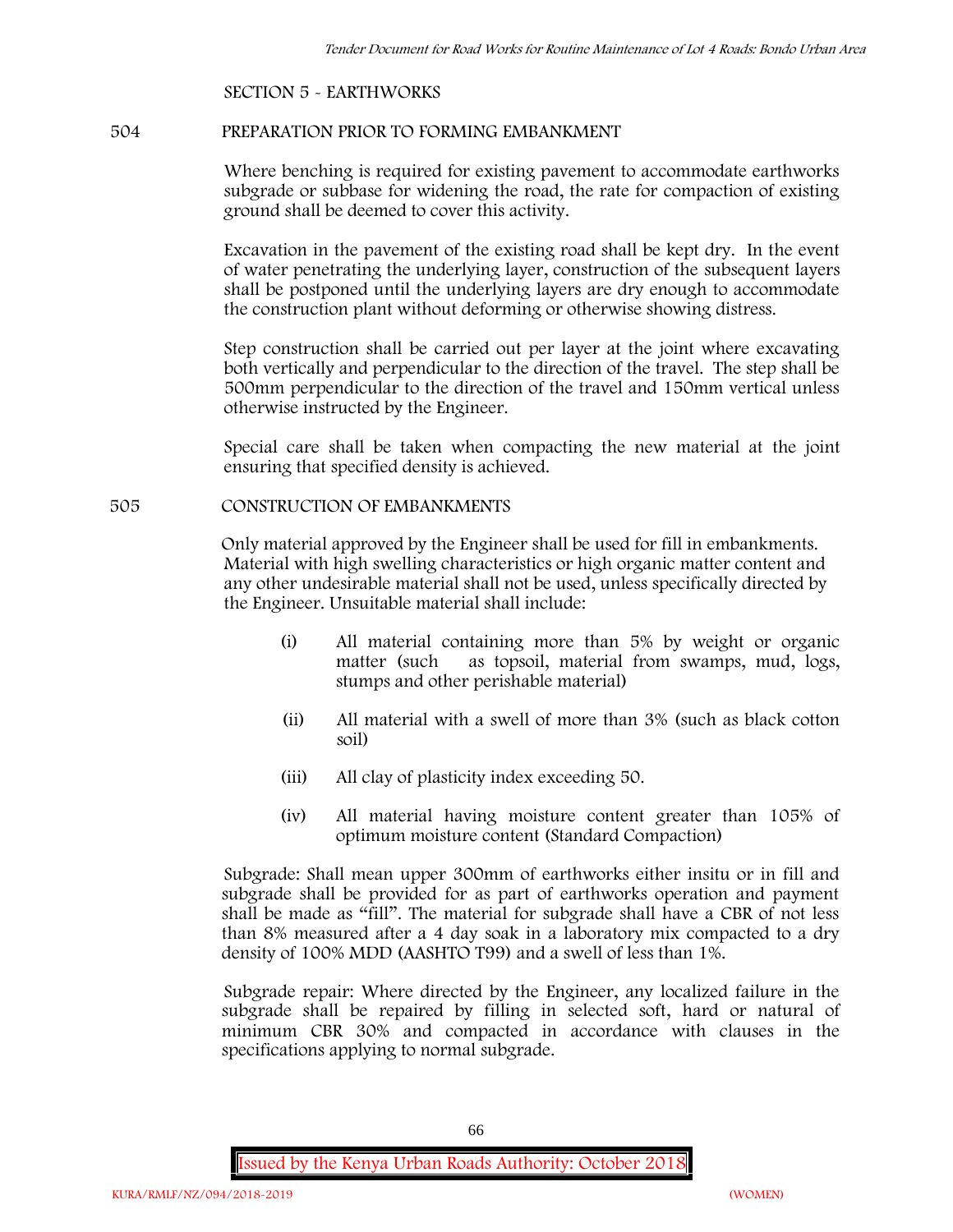Embankment repair: Where directed by the Engineer, any localized filling in soft, hard or natural; selected material requirements shall be executed in accordance with Clause 505.

#### **508 COMPACTION OF EARTHWORKS**

At pipe culverts, all fill above ground level around the culverts shall be compacted to density of 100% MDD (AASHTO T.99) up to the level of the top of the pipes or top of the surround(s), if any and for a width equal to the internal diameter of the pipe on either side of the pipe(s) or surround(s) as applicable.

At locations adjacent to structures, all fill above ground level upto the underside of the subgrade shall be compacted to density of 105% MDD (AASHTO T.99). In case of fill around box culverts this should be carried out for the full width of the fill and for a length bounded by the vertical plane passing through the ends of the wingwalls.

Notwithstanding the provision of clause 503 of the standard Specification, Compaction of subgrade material (i.e. material immediately below formation) in cut areas shall not be carried out by the contractor in areas where the formation is formed in hard material, unless specific instructions to the contrary are issued by the Engineer.

Where improved sub-grade material shall be required, this shall be compacted and finished to the same standards and tolerances as those required for normal subgrade and clauses in the specifications applying to normal subgrade shall also apply.

#### **511 BORROW PITS**

The first part of the Standard Specification is amended as follows:

Fill material which is required in addition to that provided by excavation shall be obtained from borrow pits to be located and provided by the Contractor but to the approval of the Engineer contrary to what has been stated.

# **517 MEASUREMENT AND PAYMENT**

Notwithstanding the provisions of clause 517 of the standard specifications, the rate for compaction of fill in soft material shall allow for the requirements of clause 508 of the special specification and no extra payment shall be made for compaction around pipe culverts (100% MDD AASHTO T.99).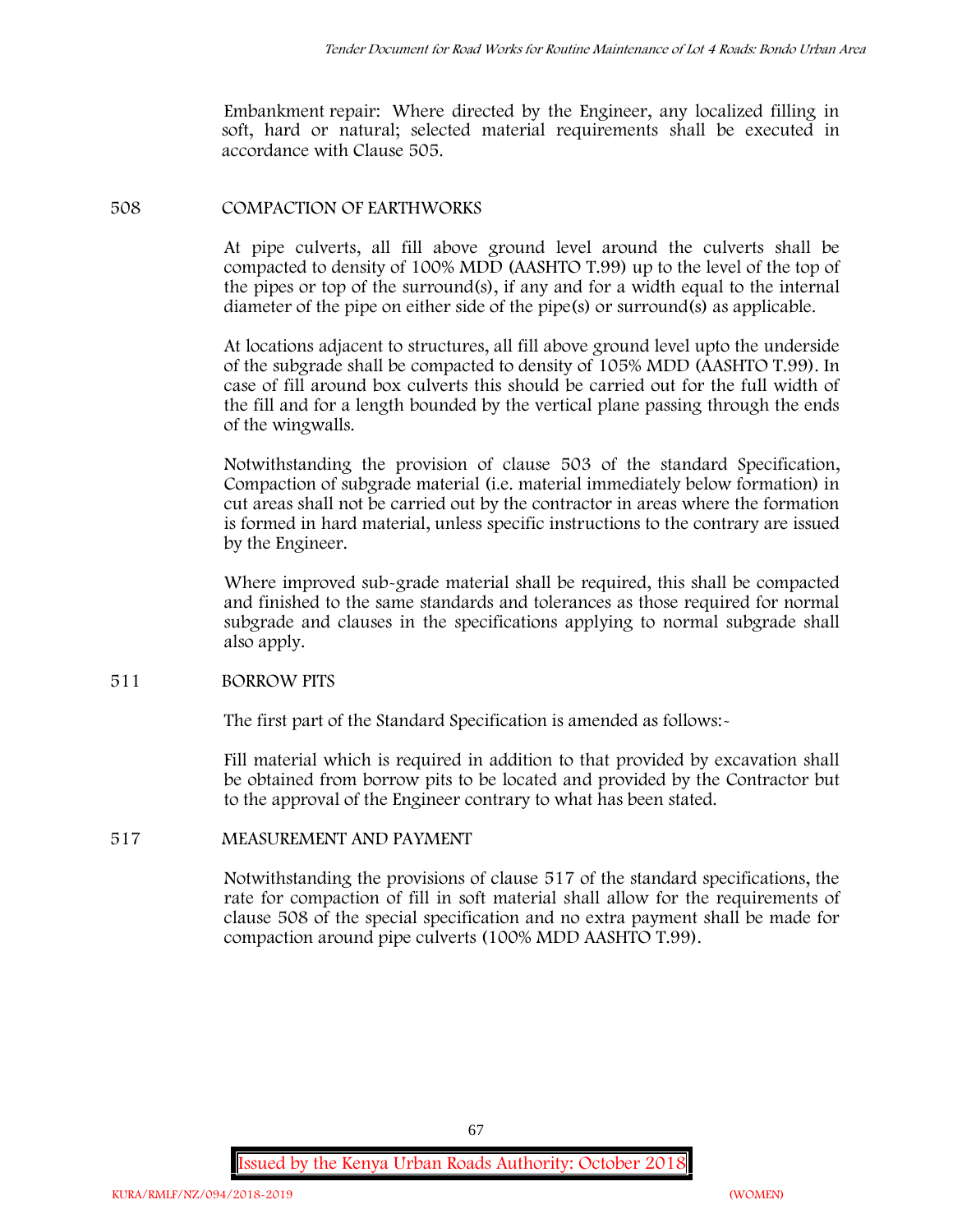#### **SECTION 6 - QUARRIES, BORROW PITS, STOCKPILES AND SPOIL AREAS**

#### **601 GENERAL**

Notwithstanding any indications to the contrary in the Standard specification the Engineer will not make available to the Contractor any land for quarries, borrow pits, stockpiles and spoil areas, except for those areas in road reserves specifically approved by him.

The contractor will be entirely responsible for locating suitable sources of materials complying with the Standard and Special Specifications, and for the procurement, Wining, haulage to site of these materials and all costs involved therein. Similarly the contractor will be responsible for the provision and costs involved in providing suitable areas for stockpiling materials and spoil dumps. Should there be suitable sites for spoil dumps or stockpiles within the road reserve forming the site of the works the Contractor may utilise these subject to the approval of the Engineer.

No additional payment will be made to the Contractor to cover costs arising from the requirements for this Clause and the Contractor must include these costs in the rates inserted into the Bills of Quantities.

### **602 MATERIAL SITES**

The information on possible material sites is given for the general guidance of bidders. Bidders are however advised to conduct their own investigation as the information contained therein is neither guaranteed nor warranted

#### **603 PROVISION OF LAND**

Notwithstanding any indications to the contrary in the Standard specification the Engineer will not make available to the Contractor any land for quarries, borrow pits, stockpiles and spoil areas, except for those areas in road reserves specifically approved by him.

The contractor will be entirely responsible for locating suitable sources of materials complying with the Standard and Special Specifications, and for the procurement, Wining, haulage to site of these materials and all costs involved therein. Similarly the contractor will be responsible for the provision and costs involved in providing suitable areas for stockpiling materials and spoil dumps. Should there be suitable sites for spoil dumps or stockpiles within the road reserve forming the site of the works the Contractor may utilise these subject to the approval of the Engineer.

No additional payment will be made to the Contractor to cover costs arising from the requirements for this Clause and the Contractor must include these costs in the rates inserted into the Bills of Quantities.

#### **605 SAFETY AND PUBLIC HEALTH REQUIREMENTS**

In addition to clause 605, the contractor shall allow for professionals to conduct lectures to the workers regarding the spread of HIV/Aids.

68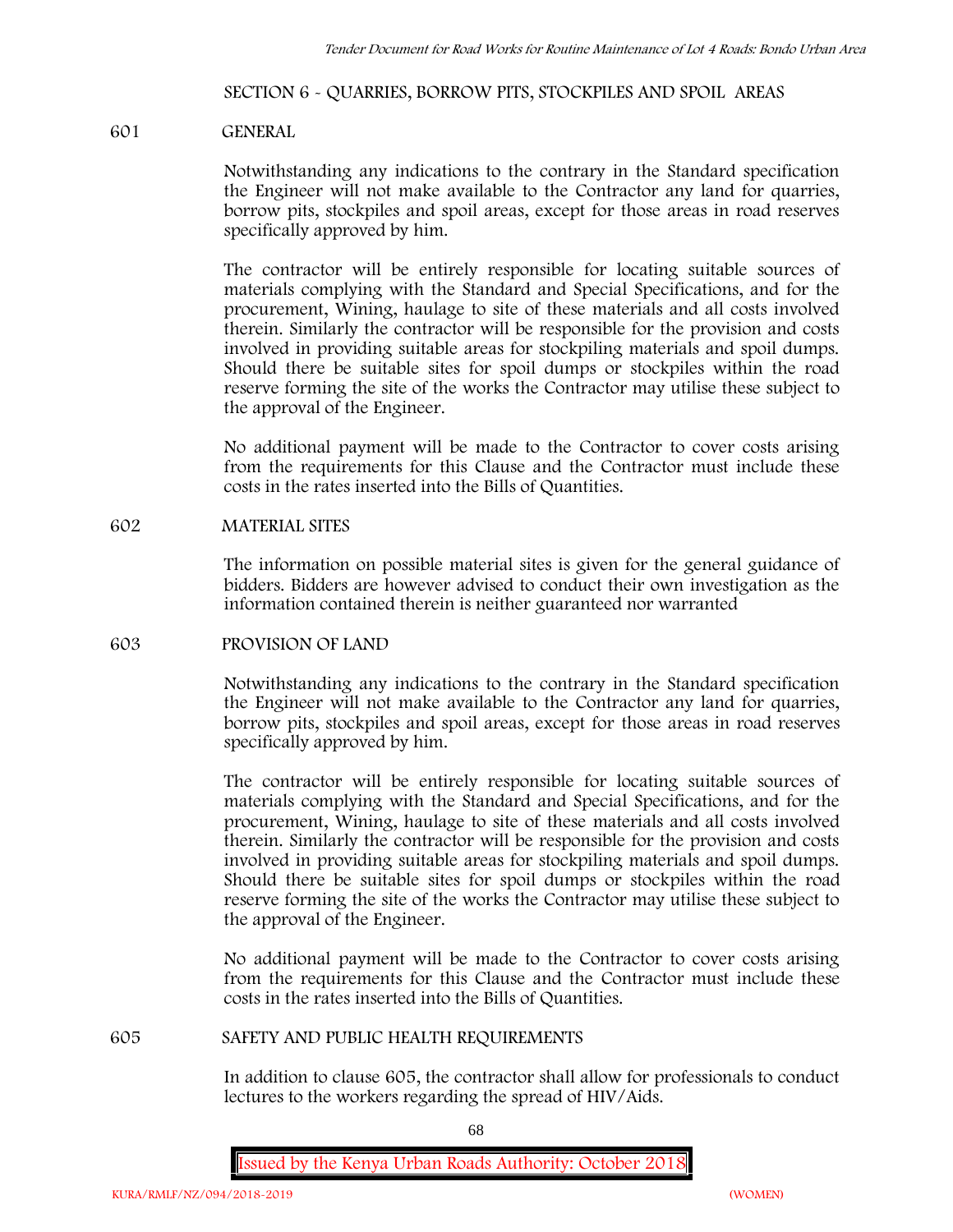#### **SECTION 7 - EXCAVATION AND FILLING FOR STRUCTURES**

#### **703 EXCAVATION OF FOUNDATIONS FOR STRUCTURES**

Unless otherwise instructed by the Engineer, all excavated surfaces in material other than hard material, on which foundations for structures shall be placed, shall be compacted to 100% MDD (AASHTO T.99) immediately before structures are constructed.

Paragraph 4, last line: - Replace "95%" with "100%".

### **707 BACKFILLING FOR STRUCTURES**

Unless otherwise instructed by the Engineer, all backfilling material shall be compacted to a minimum of 100% MDD (AASHTO T.99).

#### **709 EXCAVATIONS FOR RIVER TRAINING AND NEW WATER COURSES**

Payments for river training and establishment of new watercourses shall only be made where such work constitute permanent works. Works done for road deviation or other temporary works shall not qualify for payment.

#### **710 STONE PITCHING**

Stone pitching to drains, inlets and outlets of culverts to embankments and around structure shall consist of sound unweathered rock approved by the Engineer.

The stone as dressed shall be roughly cubical in shape with minimum dimensions of 150 x 150mm for normal thickness of stone pitching.

The surface to receive the pitching shall be compacted and trimmed to slope and the stone laid, interlocked and rammed into the material to give an even finished surface.

In areas where stone pitching has been damaged, the Contractor shall identify such areas and notify the Engineer for his agreement of the extent of the Works required and his approval and instructions to proceed with the Works. Stone Pitching Repair and Reconstruction shall be carried out in accordance with Clause 710 of the Standard Specifications.

The Works shall involve removal of the damaged stone pitching and reconstruction of the said areas in accordance with Clause 710 of the Standard Specifications by use of the sound salvaged material together with any necessary additional material where all such materials shall comply with Section 7 of the Standard Specifications.

Contrary to clause 713 of the standard specifications, the rates inserted for stone pitching shall allow for grouting.

**711 GABIONS**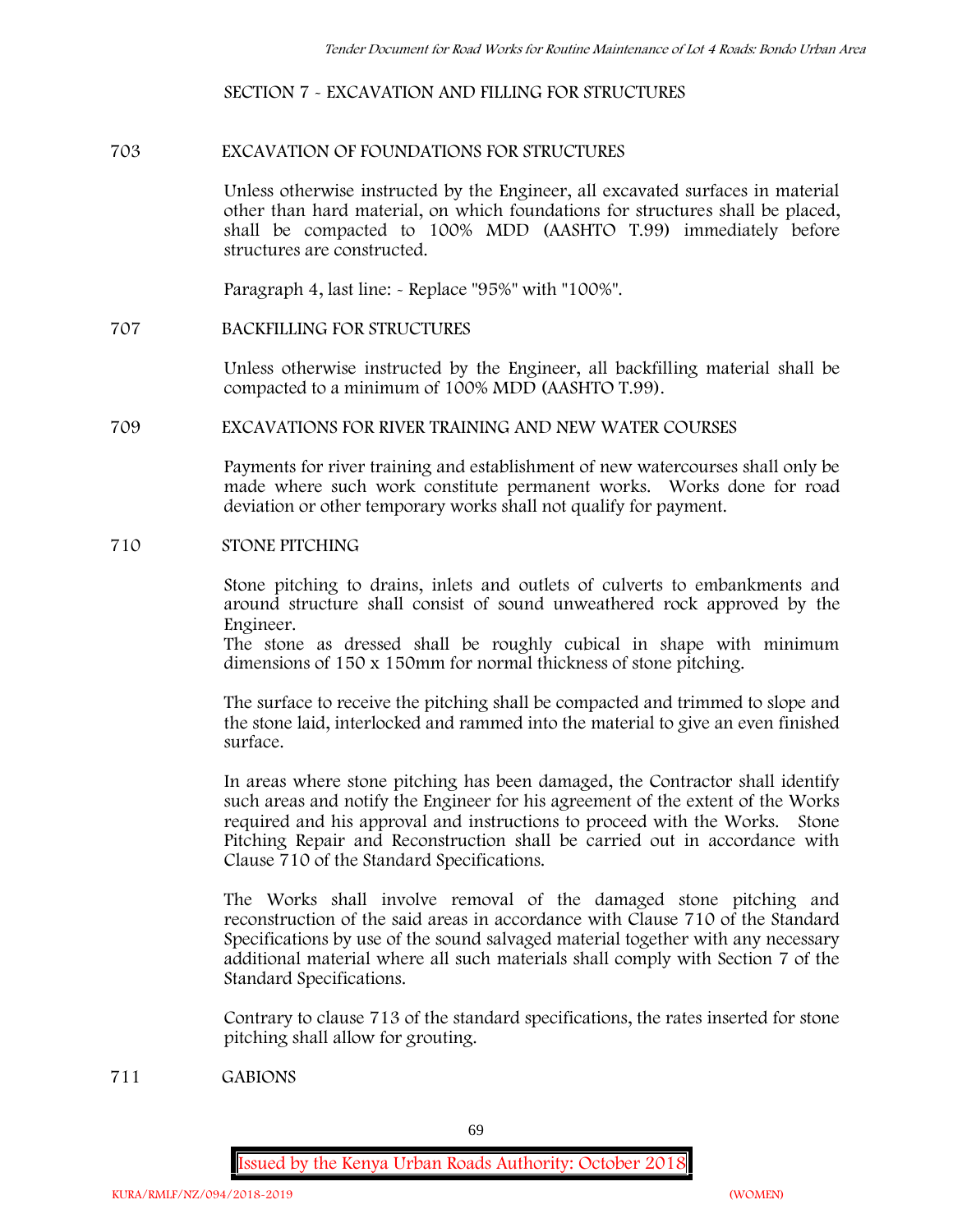Where instructed by the Engineer the Contractor will install gabions as protection works to washout areas or bridge Piers and or Abutments. Gabions shall be constructed in accordance with Clause 711 of the Standard Specification.

I n cases where existing gabions have been damaged, the Contractor shall identify them and notify the Engineer for his agreement of the extent of the Work required and his approval and instructions to proceed with the Works.

The Works shall involve removal of the damaged gabions / rocks, excavation to the correct levels and grades as directed by the Engineer, and in accordance with Clause 711 of the Standard Specifications and reconstruction with new gabions and other necessary materials as necessary. The damaged gabions shall be recovered and transported to the nearest KURA'S Yard or M.O. R &P.W Department depot.

# **712 RIP-RAP PROTECTION WORK**

Quarry waste or similar approved material shall be used to backfill scoured and eroded side, outfall and cut-off drain. The material shall be compacted to form a flat or curved surface preparatory to stone [pitching of drainage channels, existing and new scour checks as directed by the Engineer.

The surface to receive the pitching shall be compacted and trimmed to slope and the stone hand laid, interlocked and rammed into the material to give an even finished surface. The interstices of the Pitching shall be rammed with insitu material. The insitu material immediately behind the pitching shall be compacted to minimum density of 100% MDD compaction (AASHTO T.99)

# **714 BACKFILL BELOW STRUCTRURES**

Where instructed this shall be carried out in compliance with the requirements of Clause 507 and 804 of the Standard Specification.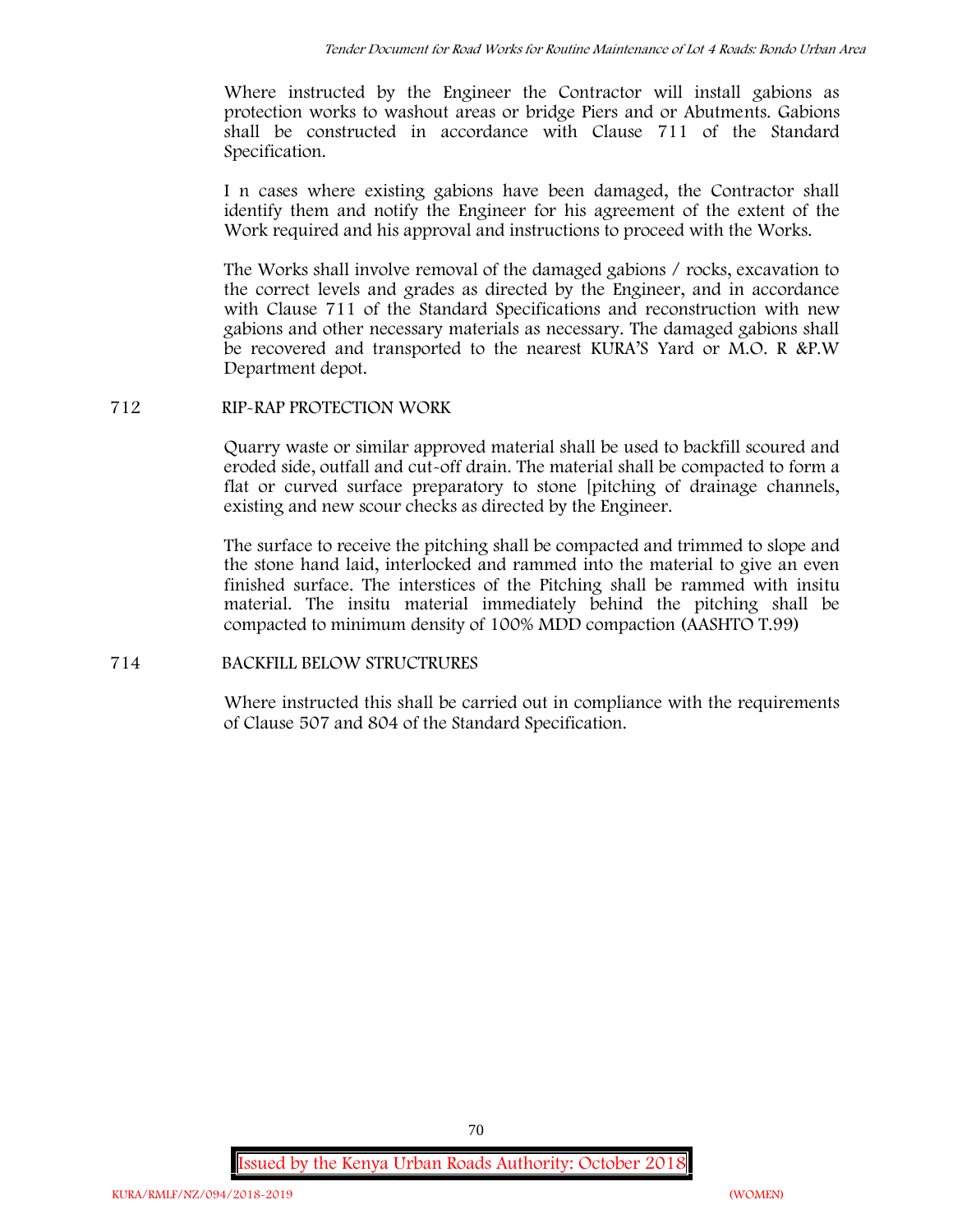#### **SECTION 8 - CULVERTS AND DRAINAGE WORKS**

#### **801 SCOPE OF SECTION**

The operations specified in this section apply to the installation of drainage works and reinstatement and improvement of the same.

In addition, this Section covers: -

- Extending of existing 450mm, 600mm and 900mm diameter pipes to be compatible with the increased road width or access.
- Desilting and cleaning of existing pipes and outfall drains to make them free flowing.

#### **804 EXCAVATION FOR CULVERTS AND DRAINAGE WORKS**

In the Standard Specifications, make the following amendments: -

- (a) In paragraph 6, line 3, and in paragraph 7, line 5 and in paragraph 11, line 6, delete "95%" and insert "100%".
- (b) Removal of Existing Pipe Culverts

Where instructed by the Engineer, the Contractor shall excavate and remove all existing blocked or collapsed culvert pipes of 450mm, 600mm and 900mm diameter including concrete surround, bedding, inlet and outlet structure.

The void left after removal of culvert pipes shall be widened as necessary to accommodate new concrete bedding, pipe and haunching. The payment of this work shall be per linear metre of pipes removed, and the volume in m<sup>3</sup> of inlet/outlet structure removed. The void left by removal of these pipes shall be carefully preserved in order to accommodate replacement of 450mm, 600mm or 900mm diameter pipe culverts as shall be directed by the Engineer.

- (c) Removal of Other Existing Drainage Structures When instructed by the Engineer, the Contractor shall demolish or remove any other structure and payment for this shall be made on day work basis.
- (d) Excavation for Culverts and Drainage Works The Contractor shall carry out all excavations for new culverts and drainage works to the lines, levels, inclinations, and dimensions shown on the drawings or as instructed by the Engineer.

#### **805 EXCAVATION IN HARD MATERIAL**

In the Standard Specifications, Sub-clauses 805(a) and 805 (b) delete "95%" and insert "100%".

In sub-clause 809(a), paragraph 1, line 1, substitute "95%" with "100%".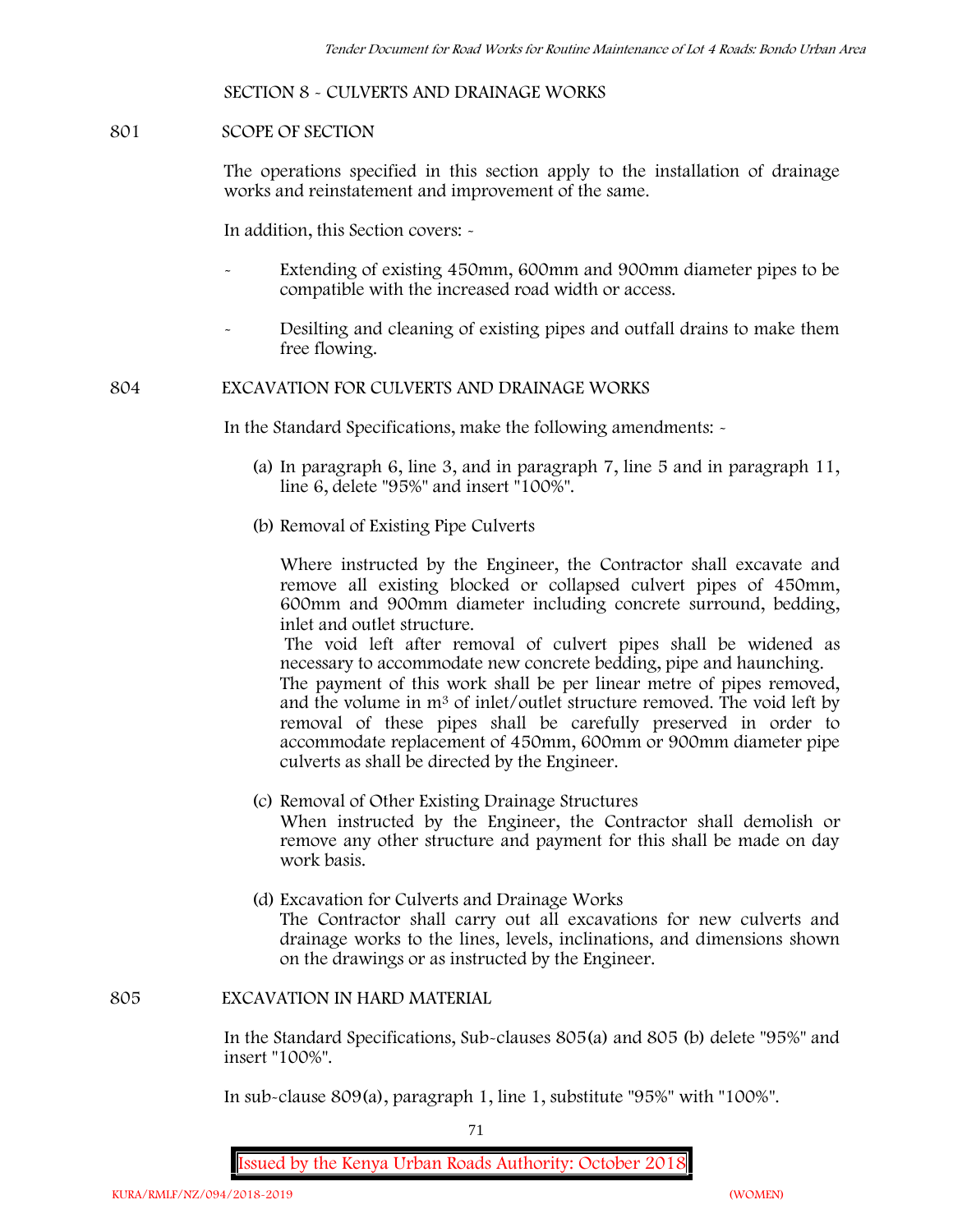In sub-clause 809(c), paragraph 2, line 4, between the words "compacted" and "and shaped" insert the words "to 100% MDD (AASHTO T.99)".

Hard material is material that can be excavated only after blasting with explosives or barring and wedging or the use of a mechanical breaker fitted with a rock point in good condition and operated correctly. Boulders of more than 0.2m<sup>3</sup> occurring in soft material shall be classified as hard material.

### **809 BEDDING AND LAYING OF PIPE CULVERTS**

Concrete pipes shall be laid on a 150mm thick concrete bed of class 15/20 and the pipes shall be bedded on a 1:3 cement: sand mortar at least 50mm thick, 150mm wide and extending the full length of the barrel.

The rates inserted shall allow for compaction of the bottom of excavation to 100% MDD (AASHTO T.99).

### **810 JOINTING CONCRETE PIPES**

The concrete pipes for the culverts shall have ogee joints and will be jointed by 1:2 cement: sand mortar and provided with fillets on the outside as described in clause 810 of the Standard Specification.

## **812 BACKFILLING OVER PIPE CULVERTS**

In the Standard Specifications, clause 812

a) Wherever the expression "dry density of 95% MDD (AASHTO T. 99)" occurs delete and replace with "dry density of 100% MDD (AASHTO T.99)".

The rates entered for laying of pipe culverts shall allow for backfilling to pipe culverts and compacting to 100% MDD (AASHTO T.99) and these works shall not be measured and paid for separately.

**814 SUBSOIL DRAINS**

In the event of excavation for repairs exposing local seepage, springs or unacceptably high water table, the Engineer may instruct the provision of counter fort or French drains.

These drains shall consist of a trench excavated to the alignment, width, depth and gradient instructed by the Engineer, and backfilled with approved compacted clean hard crushed rock material as specified in clause 815 of the standard specification. Where these drains lie within the carriageway the carriageway shall be reinstated with compacted stabilised gravel and surfaced with hot asphalt or a surface dressing as instructed by the Engineer.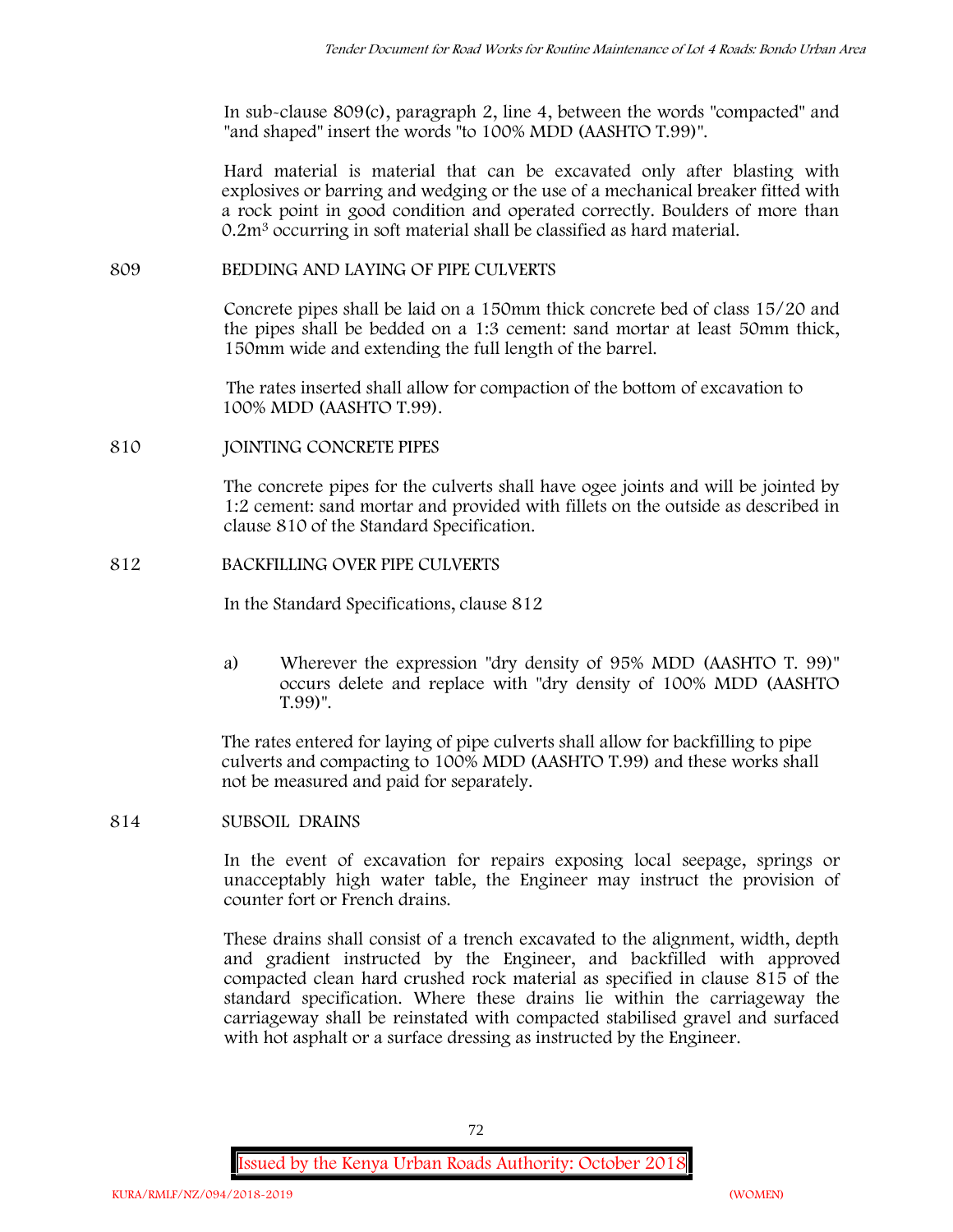# **815 INVERT BLOCK DRAINS AND HALF ROUND CHANNELS**

Invert Block Drains and Half Round Channels shall be constructed as shown in the drawings provided in accordance with the Standard Specifications where directed by the Engineer.

- **817 REPAIRS TO DRAINS**
- **817.1 Cleaning and Repair of Existing Drains**

In areas of existing side drains, mitre or outfall drains where such are blocked, the Engineer shall instruct the Contractor to clean and clear the drains to free flowing condition.

The work shall consist of:

- (a) Stripping and removal of any extraneous material to spoil including vegetation and roots in the drains to the satisfaction of the engineer.
- (b) Spreading of any spoil to the satisfaction of the Engineer.

Shaping the drains to free flowing condition as directed by the Engineer. Removing any broken side slabs for inverted block drains and replacing with a new removing any broken inverted block drains and replacing with a new one well jointed.

Measurement and Payment for cleaning drains shall be by linear metre of drain cleaned measured as the product of plan area and vertical depth of extraneous material instructed to be removed. No extra payment will be made for removal of vegetation and roots.

**817.2 Channels**

The Engineer may instruct that the Contractor provides open channels in place of existing subdrains where the latter may be damaged or in any other place. The rates entered by the Contractor in the bills of quantities must include for removal and disposal of any subdrain material, excavation to line and level, backfilling and compaction as directed by the engineer. The channels shall be constructed of precast class 20/20 concrete of minimum 80mm thickness and lengths or widths not exceeding 1000mm. Joints shall be at least 15mm wide filled with 1:2 cement sand mortar.

**817.3 Rubble fills for protection work**

Quarry waste or similar approved material shall be used to back fill scoured and eroded side, outfall and cut-off drains. The material shall be compacted to form a flat or curved surface preparatory to stone pitching of drainage channels, existing and new scour checks as directed by the Engineer.

**817.4 Stone Pitching**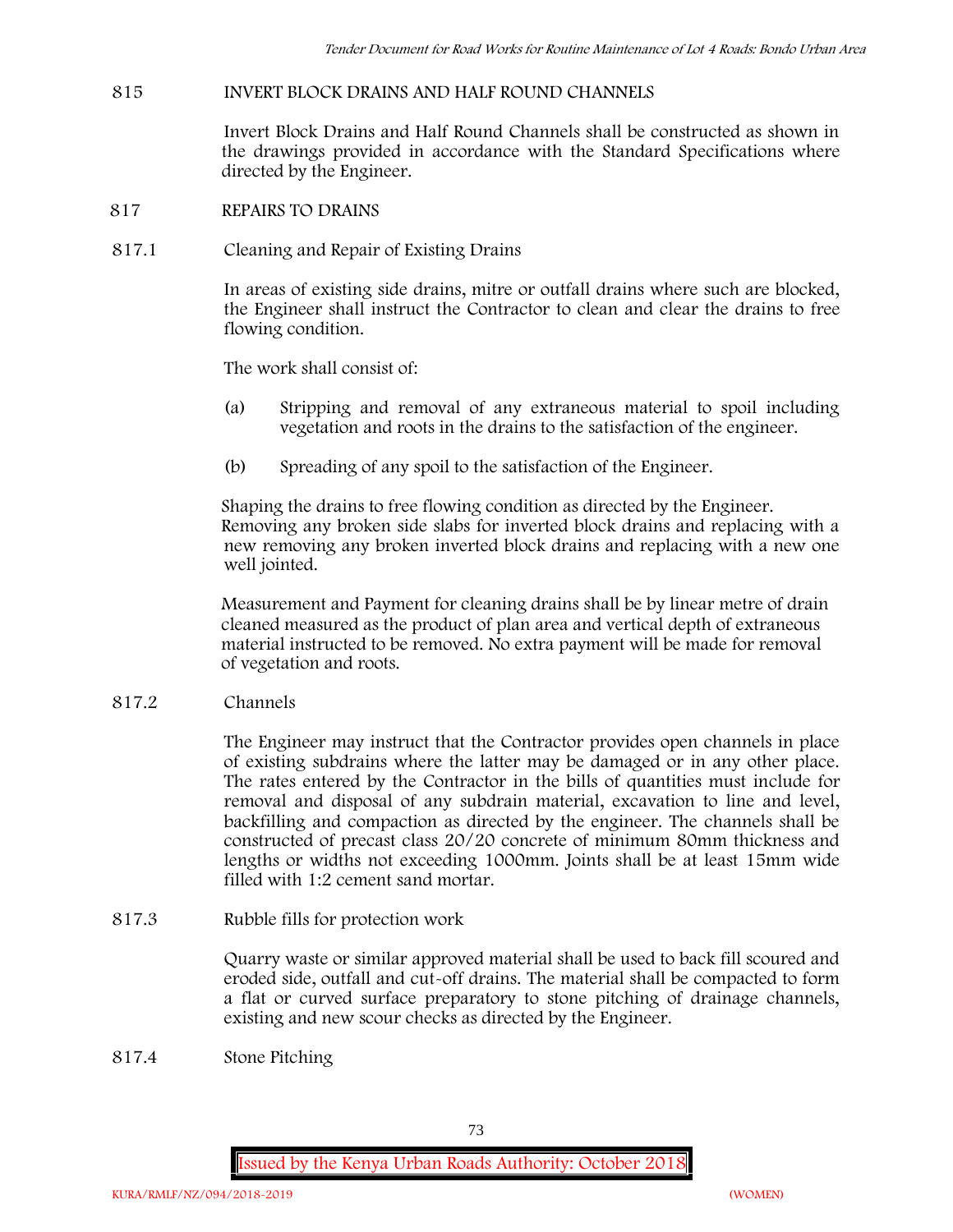Stone pitching shall be constructed in accordance with clause 710 of the standard Specification.

#### **817.5 Gabions**

Gabions shall be constructed in accordance with clause 711 of the standard Specification.

#### **817.6 Spoil Material**

The Contractor shall be responsible for removal from site of all materials excavated in the course of undertaking works in this section of the specifications, unless suitable for re-use, and deposit of the material in a spoil dump to be approved by the Engineer.

#### **818 SCOUR CHECKS**

Scour checks are to be constructed in mass concrete in accordance with clause 818 of the standard Specifications and the drawings as shall be provided.

#### **819 CLEANING AND MAINTENANCE**

### **819.1 Desilting of Pipe Culverts**

Where instructed, Contractor shall desilt the existing pipe culverts by removing all the material from the pipe to make them clean and free flowing.

Measurement and payment shall be by the linear metres of pipes de-silted, regardless of diameter size.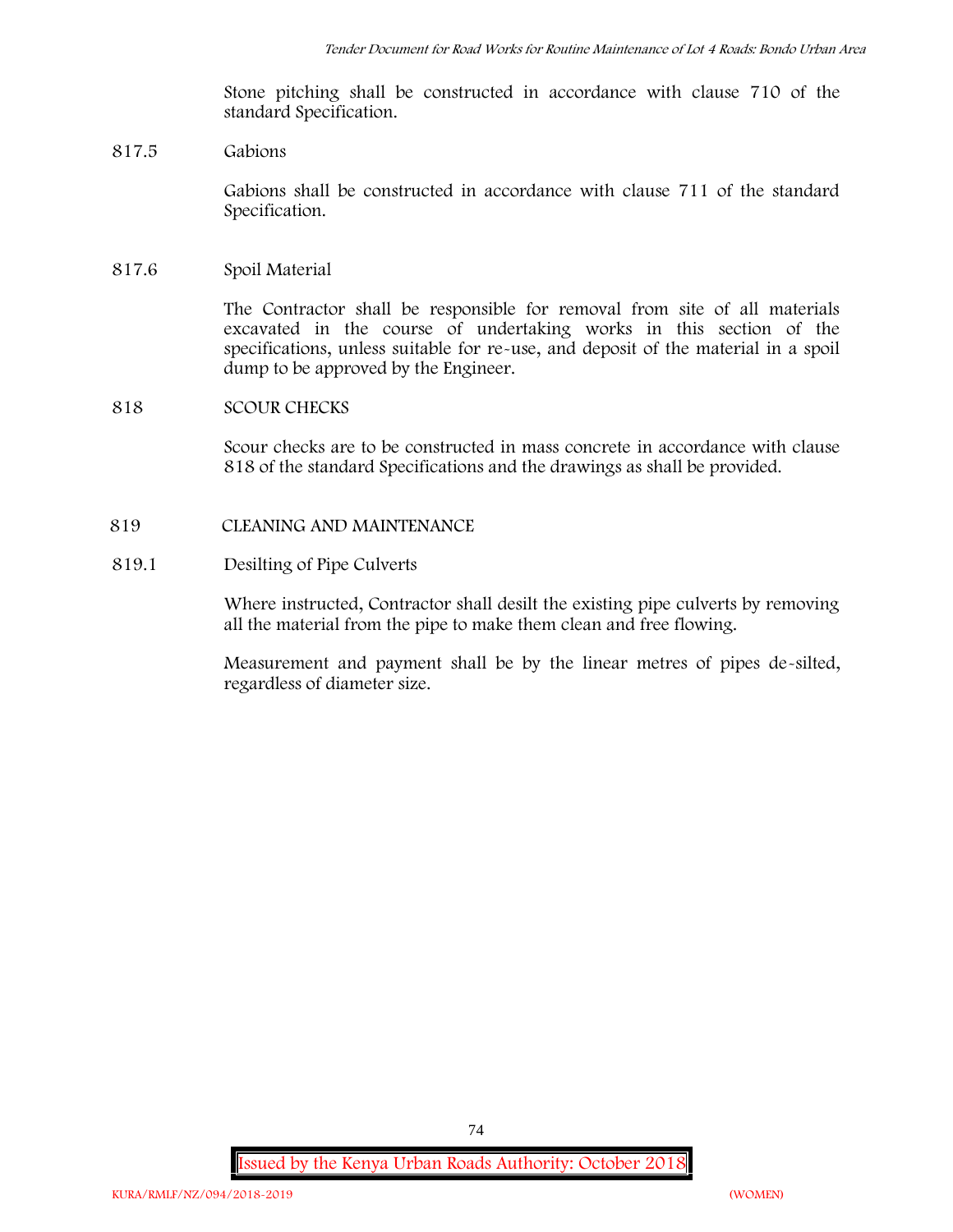#### **SECTION 9 - PASSAGE OF TRAFFIC**

#### **901 SCOPE OF THE SECTION**

The Contractor shall so arrange his work to ensure the safe passage of the Traffic at all times and if necessary construct and maintain an adequate diversion for traffic complete with all the necessary road traffic signs.

The contractor shall provide to the satisfaction of the Engineer adequate warning signs, temporary restriction signs, advance warning signs, barriers, temporary bumps and any other device and personnel equipped with two way radios to ensure the safe passage of traffic through the works.

When carrying out the Works the Contractor shall have full regard for the safety of all road users.

The Contractor shall also provide sign posts and maintain to the satisfaction of the Engineer all deviations necessary to complete the works. The contractor should allow for the costs of complying with the requirements of this clause in his rates.

The contractor will be deemed to have inspected the site and satisfied himself as to the adequacy of his bid for these works and no additional payments will be made to the contractor for any expenditure on traffic control or the provision of deviations. The employer shall not be liable for inadequate prior investigations of this nature by the contractor.

## **903 MAINTENANCE OF EXISTING ROADS**

The Contractor shall when instructed, maintain the existing project road ahead of works using compacted asphalt concrete type I in accordance with the provisions in clause 1601B – 1607B of the Special Specifications or gravel material depending on the nature of the wearing course surface.

#### **904 CONSTRUCTION OF DEVIATIONS**

(a) **General**

In addition to requirement of this clause, the Contractor shall when instructed construct and complete deviations to the satisfaction of the Engineer before commencing any permanent work on the existing road. Also during these works the contractor is supposed to provide a detour of adequate pipe culverts for pedestrian and traffic crossing where there is bridge works.

Subject to the approval by the Employer, the Contractor may maintain and use existing roads for deviation. Payment for this, made in accordance with clause 912 (a) (i), shall be by the Kilometre used depending on the type of road used, whether bituminous or earth/gravel. The rates shall include for the provision of materials and the works involved.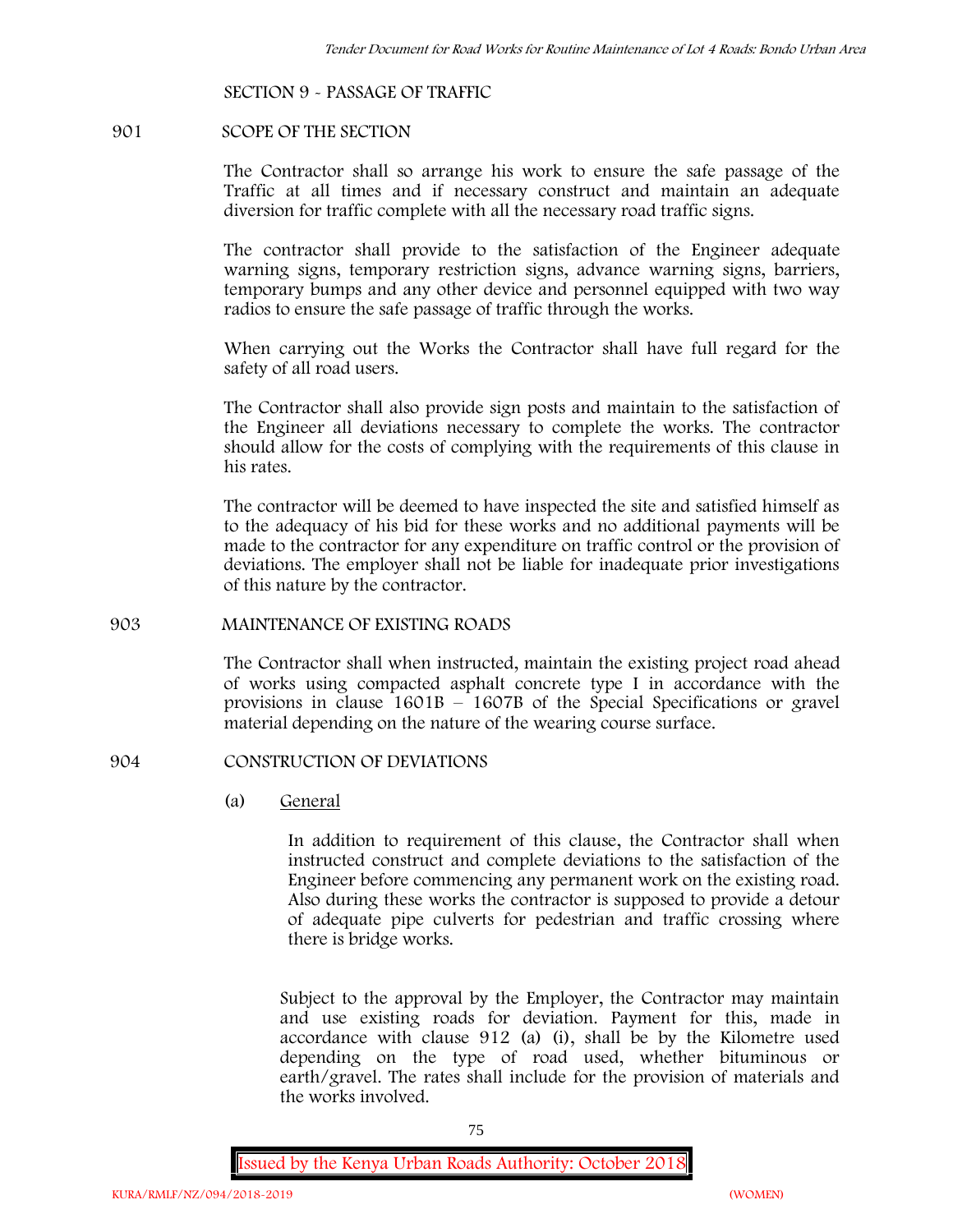b) **Geometry**

The carriageway width of the deviations shall not be less than 6m wide and suitable for 2-way lorry traffic unless otherwise specified.

c) **Construction**

Unless otherwise instructed gravel wearing course for the deviation shall be 150mm compacted thickness complying with section 10 of the Standard Specification. The Contractor shall allow in his rate for removal of any unsuitable material before placing of gravel wearing course, as this will not be paid for separately.

In addition to provision of this clause, Contractor is required to sprinkle water at least 4 times a day at the rate of  $1$  to  $1.4$  litres/ $M<sup>2</sup>$  in regular interval to minimise the effects of dust. Latest sprinkling time shall be one hour before the sunset.

Where existing neighbouring roads are used as deviation, Contractor shall carry out repairs and maintenance in parent materials used for the existing base and surfacing of the road being used.

**906 PASSAGE OF TRAFFIC THROUGH THE WORKS**

The Contractor shall arrange for passage of traffic through the works during construction whenever it is not practicable to make deviations.

Any damage caused by passing traffic through the works shall be made good at the contractor's own cost.

**907 SIGNS, BARRIERS AND LIGHTS**

Contractor shall provide signs, barriers and lights as shown in the drawing in Book of Drawings at the locations where the traffic is being carried off the existing road to the deviation and back again to existing road. The Contractor shall provide ramps and carry out any other measures as instructed by the Engineer to safely carry traffic from the road to deviation.

Contrary to what has been specified in this clause the road signs provided shall be fully reflectorised and in conformity with clause 9.1 of the "Manual for Traffic Signs in Kenya Part II".

**909 ASSISTANCE TO PUBLIC**

In addition to provision of clause 909, Contractor shall maintain close liaison with the relevant authorities to clear any broken down or accident vehicles from the deviations and the main road, in order to maintain smooth and safe flow of the traffic. Further, the Contractor shall provide a traffic management plan to be approved by the Engineer before the commencement of any construction works and execute the same, to the satisfaction of the Engineer, during the entire period of project implementation. A draft traffic management plan shall be submitted with Bid.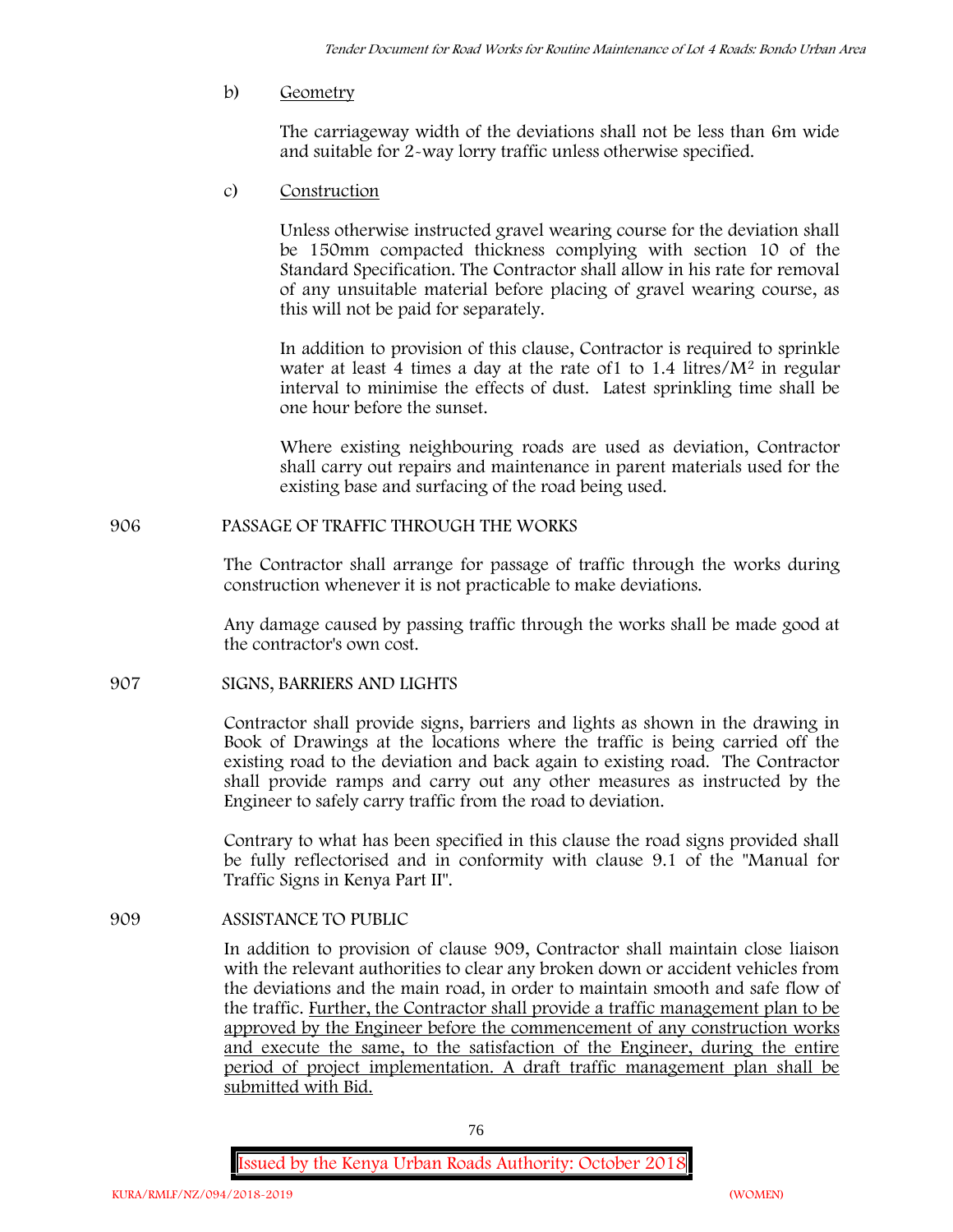#### **912 MEASUREMENT AND PAYMENT**

#### **Construct Deviation**

#### **Road Deviation**

The Contractor shall be paid only 50% of the rate for this when he completes deviation road to the satisfaction of the Engineer. The balance shall be paid in equal monthly instalments over the contract period, as he satisfactorily maintains the deviation (as per clause 904 and 905 above) when it is in operation.

Where existing neighbouring road has been used as deviation, payment shall be by the kilometre rate and shall include the cost of repairs and maintenance of the road carried out in parent base and subbase materials.

#### **Deviation using Pipe Culverts**

The Contractor shall be paid only 50% of the rate for this when he completes deviation to the satisfaction of the Engineer. The balance shall be paid in equal monthly instalments over the contract period, as he satisfactorily maintains the deviation when it is in operation. The Contractor shall be paid full amount when the bridge under construction will be in use.

### **Maintain existing road**

Asphalt Concrete or gravel for maintaining the existing road shall be measured by the cubic metre placed and compacted upon the road

### **Passage of traffic through the works**

Payment shall be made on Lump Sum basis.

#### **Assistance to Public**

The Contractor will be deemed to have included cost of this item in other items and no separate payment shall be made.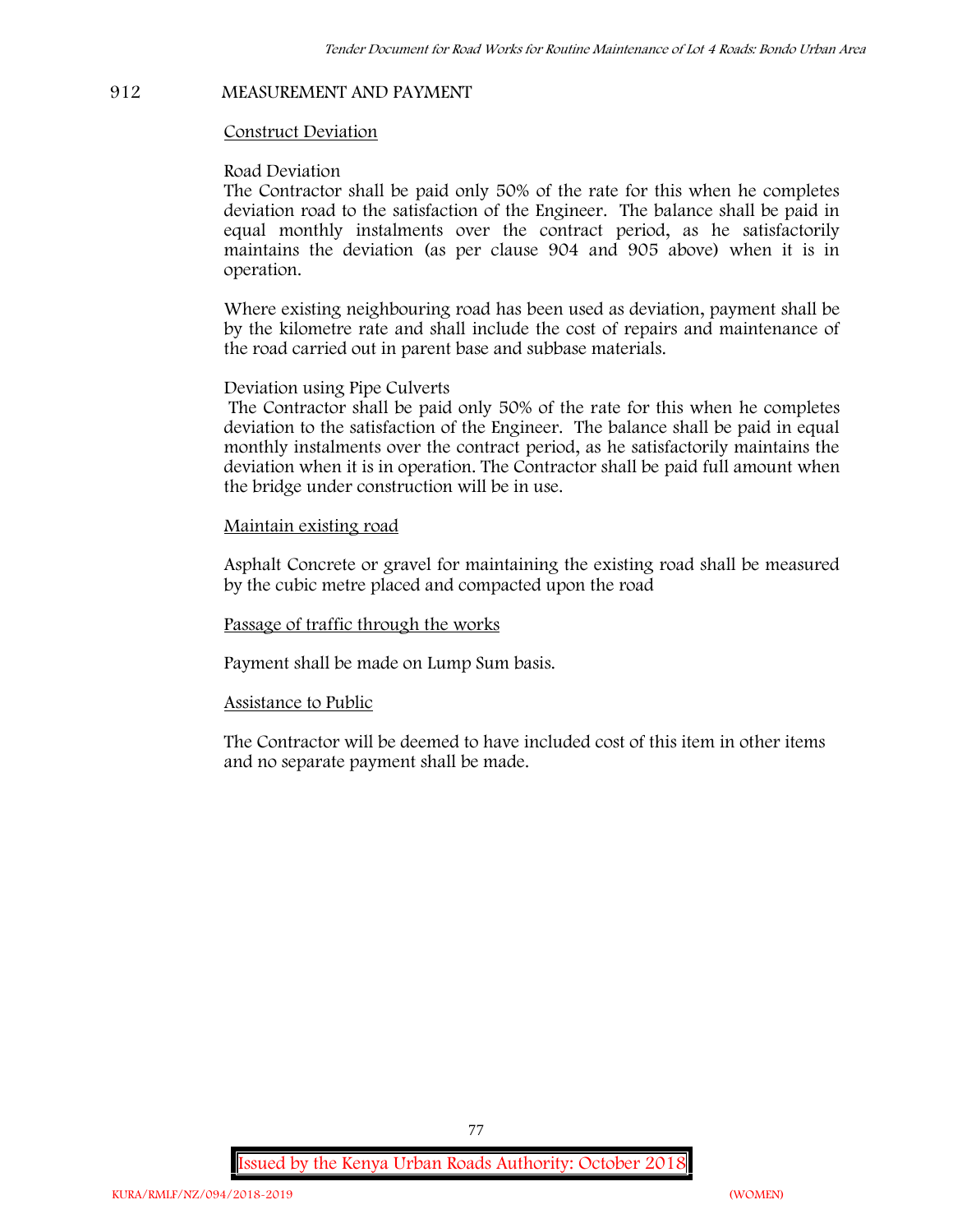## **SECTION 10 – GRADING AND GRAVELLING**

### **1001 GENERAL**

Grading covers the works involved in the reinstatement of the road carriageway to the camber by removing the high points and filling up gullies, corrugations and wheel ruts to restore smooth running surface. Gravelling consists of excavation, loading, hauling, spreading, watering and compaction of gravel or soft stone wearing course material on the formation of the road carriageway.

#### Ditch and Shoulder grading

The activity consists of cutting of a  $V$  – ditch and reinstating or reforming of the shoulders of road using either Towed or Motor grader.

### Carriageway grading

### **(i) Light grading**

This consists of trimming of the carriageway to control roughness and corrugations using either a towed grader or a motorized grader.

## **(ii) Heavy grading**

This consists of scarifying the existing carriageway surface, cutting high spots and moving materials to fill potholes, corrugations and wheel ruts and reshaping of the surface to the specified camber, using either a towed grader or a motorized grader. All loose rocks, roots, grasses shall be removed and disposed well clear off the drains.

Heavy grading will be considered if 70% of the road has potholes, corrugations and wheel ruts of over 200mm deep.

The material shall be bladed toward the centre of the road starting from both edges until the specified camber is achieved.

## **1002 MATERIALS**

Gravel shall include lateritic gravel, quarzitic gravel, calcareous gravel, decomposed rock, soft stone/quarry waste material, clayey sand and crushed rock.

## **1003 MATERIAL REQUIREMENTS**

Gravel material shall conform to the requirements given below: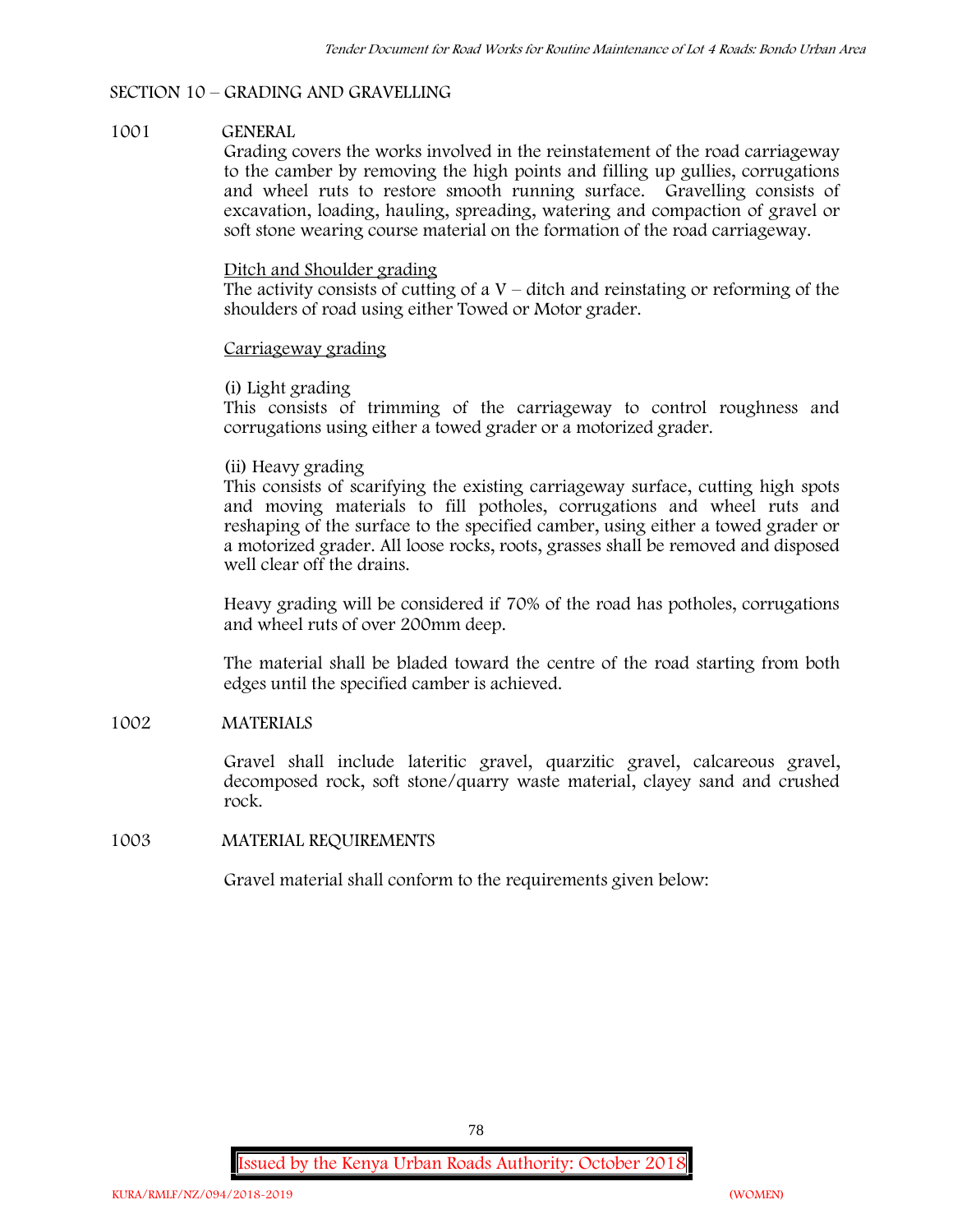| <b>GRADING REQUIREMENTS</b>      |                         |     |  |
|----------------------------------|-------------------------|-----|--|
|                                  | <b>AFTER COMPACTION</b> |     |  |
| Sieve                            | % by weight             |     |  |
| (mm)                             | passing                 |     |  |
| 40                               | 100                     |     |  |
| 28                               | $95 - 100$              |     |  |
| 20                               | $85 - 100$              |     |  |
| 14                               | $65 - 100$              |     |  |
| 10                               | $55 - 100$              |     |  |
| 5                                | $35 - 92$               |     |  |
| $\overline{2}$                   | $23 - 77$               |     |  |
| 1                                | $18 - 62$               |     |  |
| 0.425                            | $14 - 50$               |     |  |
| 0.075                            | $10 - 40$               |     |  |
| PLASTICITY INDEX REQUIREMENTS PI |                         |     |  |
| Zone                             | Min                     | Max |  |
| WET                              | 5                       | 15  |  |
| DRY                              | 10                      | 25  |  |

| BEARING STRENGTH REQUIREMENTS                   |                                    |                |  |  |
|-------------------------------------------------|------------------------------------|----------------|--|--|
| Traffic                                         | CBR                                | DCP Equivalent |  |  |
| Commercial                                      |                                    | mm/Blow        |  |  |
| VPD                                             |                                    |                |  |  |
| Greater than                                    | 20                                 | 11             |  |  |
| 15                                              |                                    |                |  |  |
| Less than 15                                    | 15                                 | 14             |  |  |
| CBR at 95% at MDD, Modified AASHTO and 4        |                                    |                |  |  |
| days soak                                       |                                    |                |  |  |
| Lower quality material (CBR 15) may be accepted |                                    |                |  |  |
|                                                 | if no better material can be found |                |  |  |

NB: Wet Zone – mean annual rainfall greater than 500mm Dry Zone – mean annual rainfall less than 500mm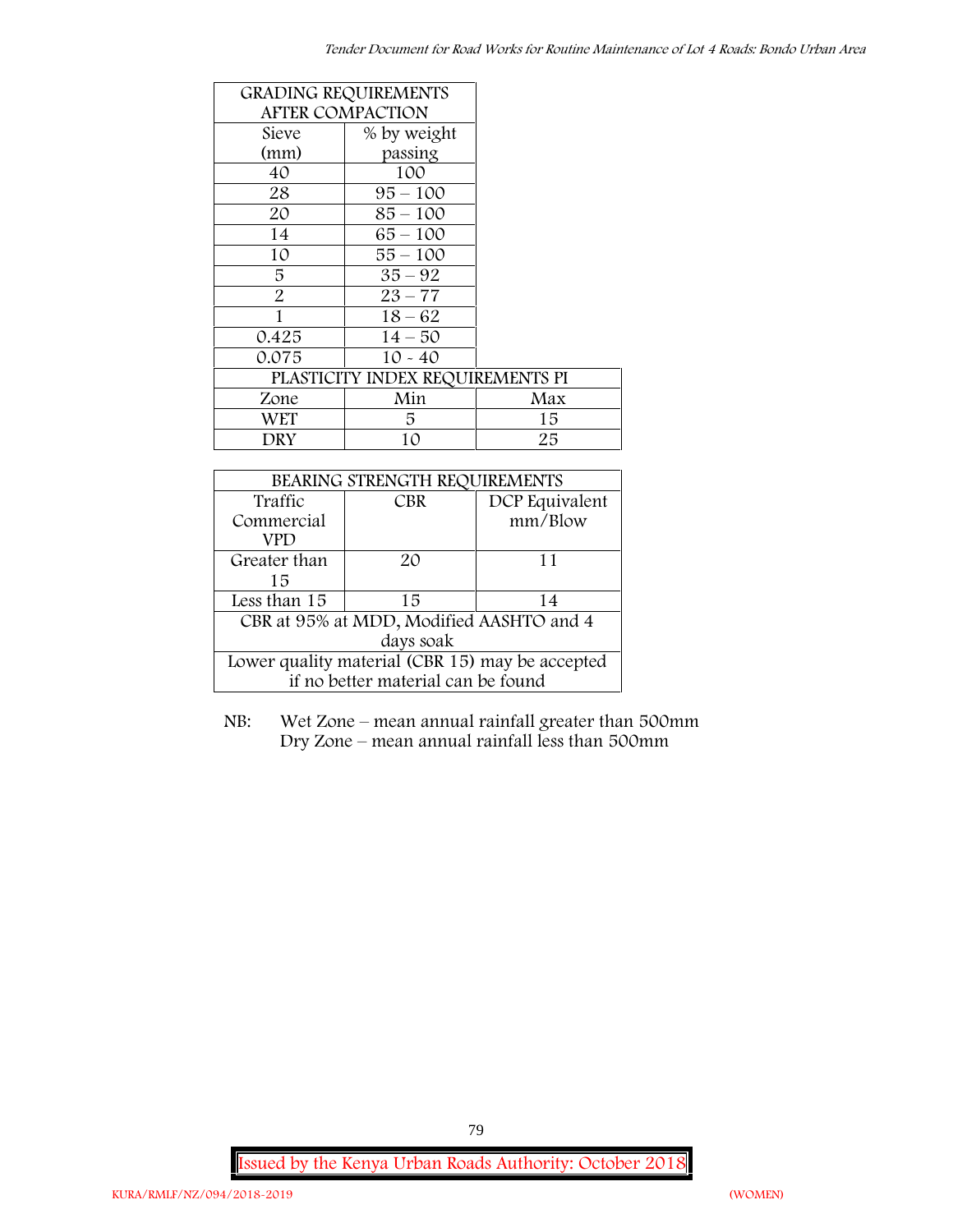#### **SECTION 11 – SHOULDERS TO PAVEMENT**

#### **1101 GENERAL**

Shoulders shall be constructed in accordance with guidelines given in 1102 and as directed by the Engineer.

For sections where shoulders are extremely low and requires fill material before the shoulder is reconstructed, the construction of fill embankment shall be in accordance with Section 5 of this specification.

### **1102 MATERIAL FOR CONSTRUCTION OF SHOULDERS**

The shoulders shall be 1.0m wide both sides and shall be formed of 150mm thick well compacted soft stone material and topsoiled with red coffee soil and planted with grass.

Low shoulder shall be reconstructed by cutting benches, filling and compacting approved fill material to form the formation to the shoulders.

Shoulder reconstruction shall be same in all sections including the slip roads.

## **1105 SURFACE TREATMENT OF SHOULDERS**

The shoulders shall be planted with creeping type kikuyu grass.

#### **1106 MEASUREMENT AND PAYMENT**

Payment for shoulder construction shall be in accordance with the relevant clauses in sections 11, 12, 14, 15 and 23 of the relevant Specifications. Payment for fill material on shoulder shall be in accordance with Section 5 of this specification.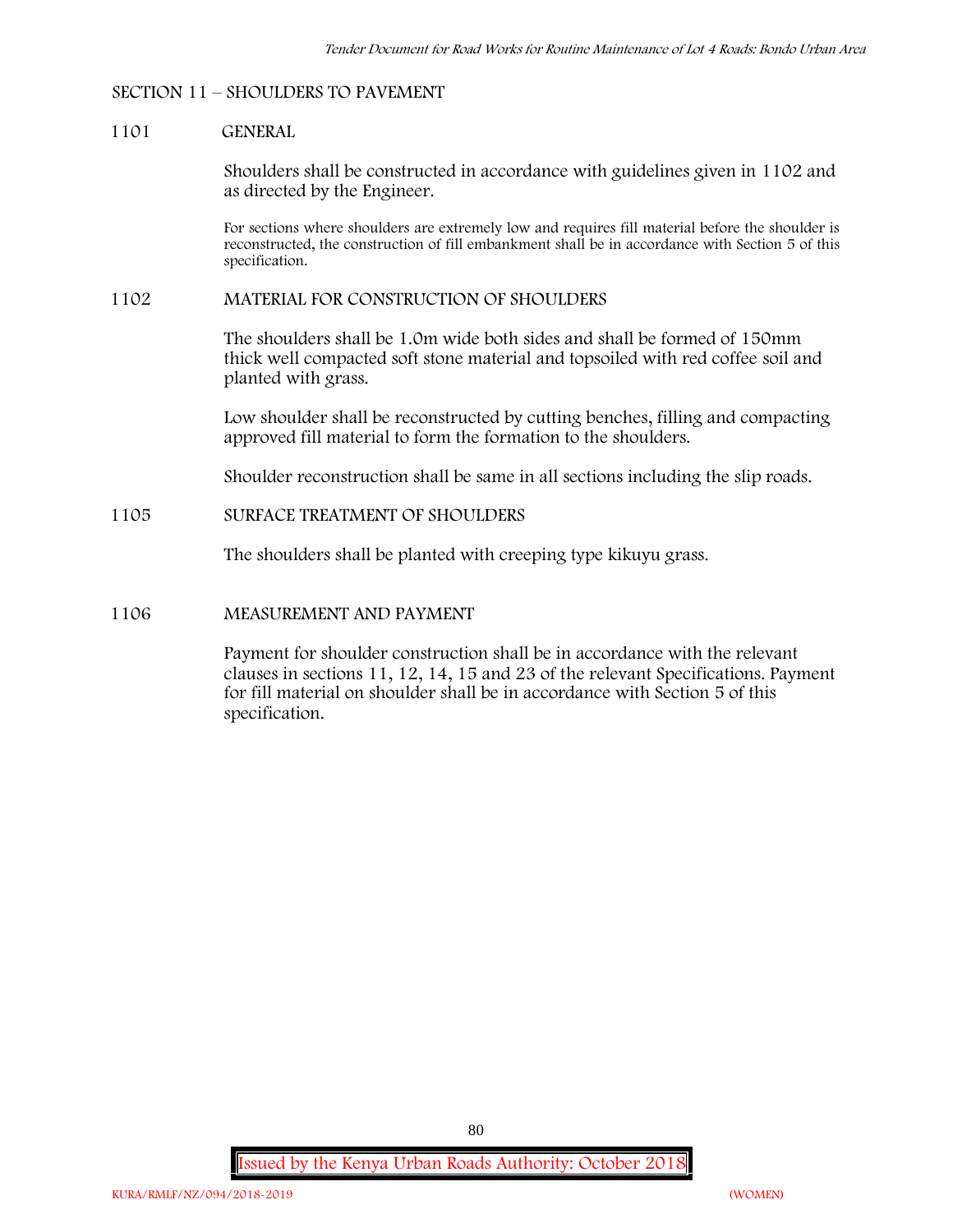#### **SECTION 12 - NATURAL MATERIAL SUBBASE AND BASE**

#### **1201 GENERAL**

Where instructed by the Engineer, the Contractor shall undertake repairs, widening and reprocessing to the existing carriageway and shoulders in accordance with sections 12 and 14 of the Special Specifications.

**a) Areas to be scarified and reprocessed**

The contractor will scarify, add new material and reprocess sections as determined by the Engineer.

**b) Pavement repairs**

The Contractor will carry out repairs to base and subbase as directed by the Engineer and according to Specifications given in Sections 12 and 14 of the Standard Specifications.

**c) Pavement widening**

The Contractor shall, as directed by the Engineer, bench and compact the subgrade to 100% MDD (AASHTO T99), provide lay and compact material for subbase and base as directed by the Engineer and in accordance with Sections 5 and 12 of the Standard Specifications.

#### **1203 MATERIAL REQUIREMENTS**

Natural materials for base and subbase shall conform to the specifications given in Section 12 of the Standard Specifications for Road and Bridge Construction for cement and lime improved base and subbase.

#### **1209 MEASUREMENT AND PAYMENT**

Natural material for subbase and base shall be measured by the cubic metre placed and compacted upon the road calculated as the product of the compacted sectional area laid and the length.

## **1210 HAND PACKED STONE**

Hand packed stone base is a layer of hand laid stone of defined size and durable in nature, laid in a manner such that when proof rolled and compacted it forms a stable and dense matrix as a road base.

#### **a) Material for Hand Packed Stone Base**

This shall consist of durable stone with nominal base dimensions of 75 mm square and minimum height of 150 mm or when compacted to give a layer of 150 mm. The stone shall be class C with the following requirements: **LAA 45 max ACV 32 max**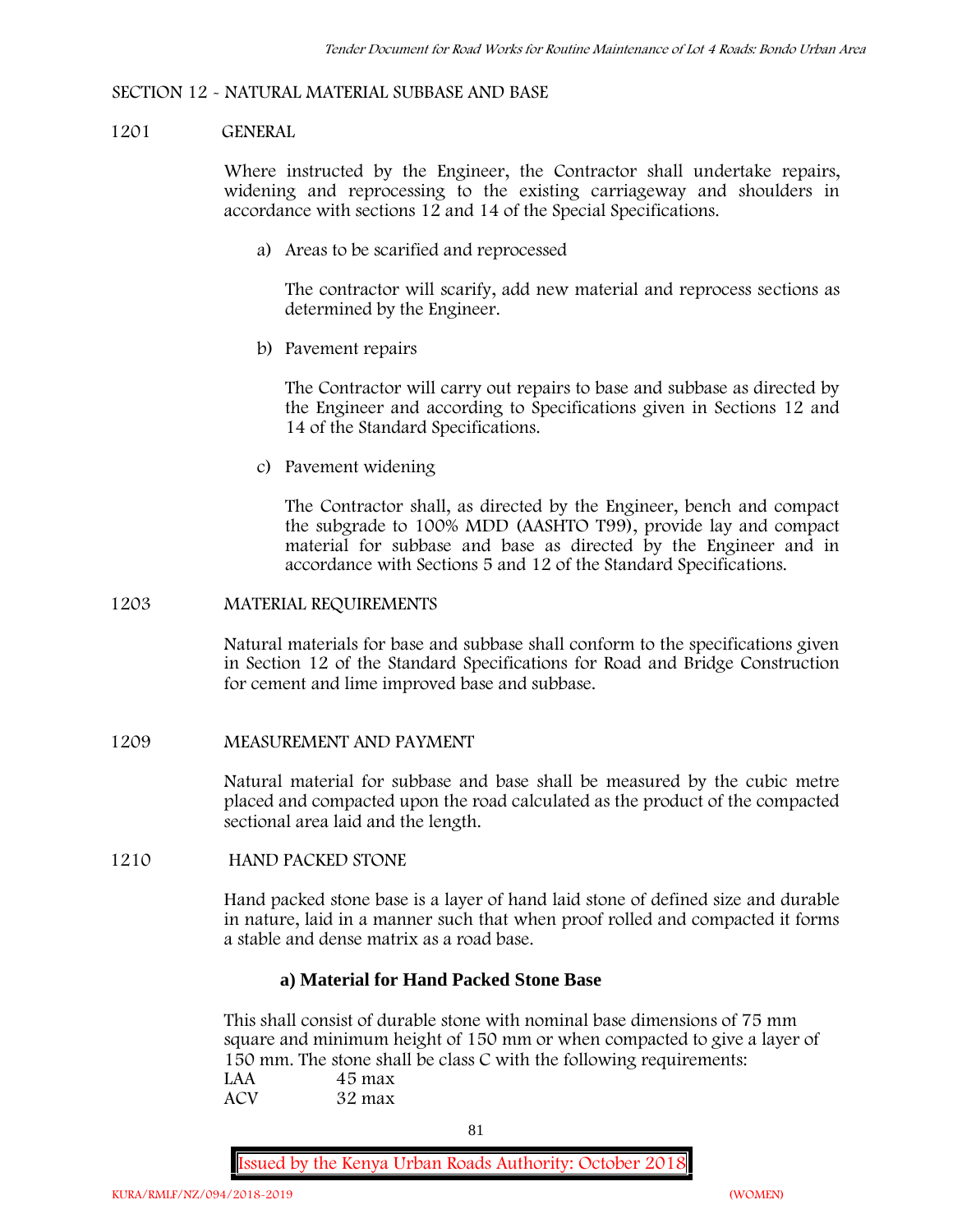| <b>SSS</b> | 12 max  |
|------------|---------|
| <b>FI</b>  | 30 max  |
| CR.        | 60 min. |

It shall be free from foreign matter. The fines passing 0.425 mm sieve shall be **NONPLASTIC**

# **b) Laying**

The stone shall be laid by hand closely together. The stone shall be carefully bedded and tightly wedged with suitable spalls. The base of the stone shall alternate with the apex in all directions or as directed by the Engineer. The layer shall be proof rolled with a loaded scrapper or truck with a minimum axle load of 8 tonnes in the presence of the Engineer who shall approve of its stability before compaction.

# **c) Compaction**

This shall be by a steel wheeled roller of at least five tonnes per metre width of roll. It shall consist of four static runs or until there is no movement under the roller. There shall follow vibratory compaction until an average dry density of 85% minimum of specific gravity of stone has been achieved. No result shall be below 82% of specific gravity. The surface of the compacted layer shall then be levelled by quarry dust (0/6 mm). The dust shall have the following specifications:

| <b>Grading</b>    |            |  |  |  |
|-------------------|------------|--|--|--|
| <b>Sieve Size</b> | % Passing  |  |  |  |
| 10                | 100        |  |  |  |
| 6.3               | $90 - 100$ |  |  |  |
| 4                 | 75-95      |  |  |  |
| $\overline{2}$    | $50 - 70$  |  |  |  |
|                   | $33 - 50$  |  |  |  |
| 0.425             | 20-33      |  |  |  |
| 0.300             | $16 - 28$  |  |  |  |
| 0.150             | $10 - 20$  |  |  |  |
| 0.075             | $6 - 12$   |  |  |  |

The stone shall be class C

The dust shall be free from foreign matter and fines passing 0.425 mm sieve shall be **NON-PLASTIC**. The maximum layer shall be 40 mm or as directed by the Engineer

# **d) Measurement and Payment**

Payment shall be by the cubic metre laid  $(m^3)$ . Measurement of volume shall be determined as the product of length and compacted thickness laid. The rate quoted for this item should include the cost for laying the levelling quarry dust layer, as no extra payment shall be made for this layer.

# **1211 REPROCESSING EXISTING PAVEMENT LAYERS**

**(b) General**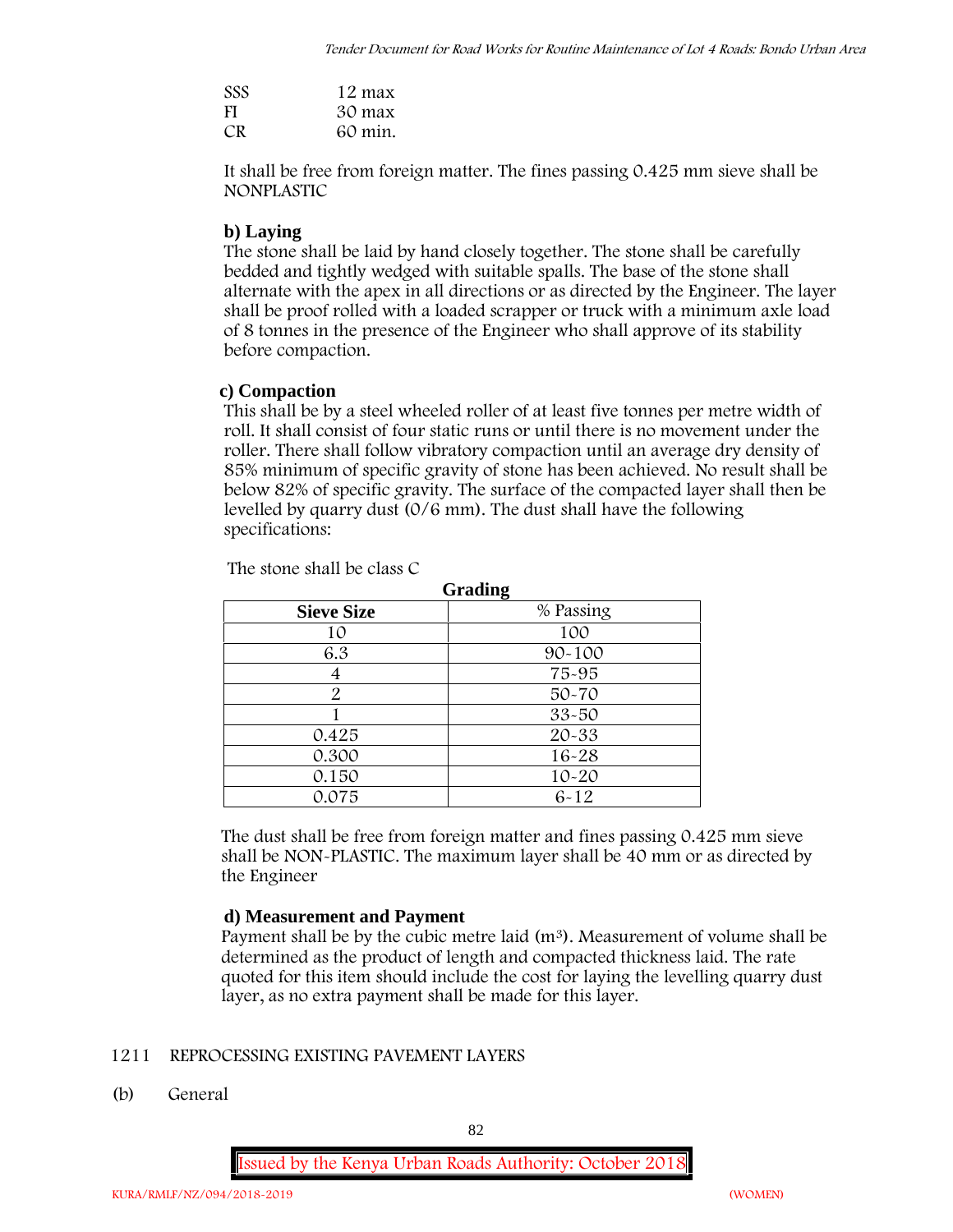The existing surfacing and the base shall be reprocessed with additional material and the composite mixture shall be compacted to form the subbase layer.

Before commencement of the work the Contractor shall propose plants and equipments he proposes to use for this activity.

The Contractor after approval of his proposal shall carry out test section in accordance with Section 3 of the Standard Specifications.

- (c) The existing surfacing and base course shall be broken up to specified depth and reprocessed in place, where required. The underlying layers shall not be damaged, and material from one layer may normally not be mixed with that of another layer. Where unauthorized mixing occurs or where the material is contaminated in any way by the actions of the Contractor, and the contaminated material does not meet the specified requirements of for the particular layer, he shall remove such material and replace it with other approved material, all at his own expense.
- (d) Any mixture composition of the new layer must not contain more than 30% of the bituminous material by volume. The mixture must not contain pieces of bound bituminous material larger than 37.5mm, and any such material shall be removed at the Contractor's cost.
- (e) The requirements for imported material used in the respective pavement layers shall comply with the limitations, norms, sizes and strengths specified in the Standard Specifications clause 1203(b) and (d) and shall be worked as per Section 14 of the Standard Specification.
- (f) Material reworked in-situ or that obtained from existing pavement is not expected to comply with the material requirements but the reworking should achieve the specified requirements.
- (g) Where the thickness of any existing pavement layer requires to be supplemented within reprocessing and the thickness of the additional material after compaction will be less than 100mm, the existing layer shall be scarified to a depth that will give a layer thickness of at least 100mm after compacting the loosened existing and the additional material.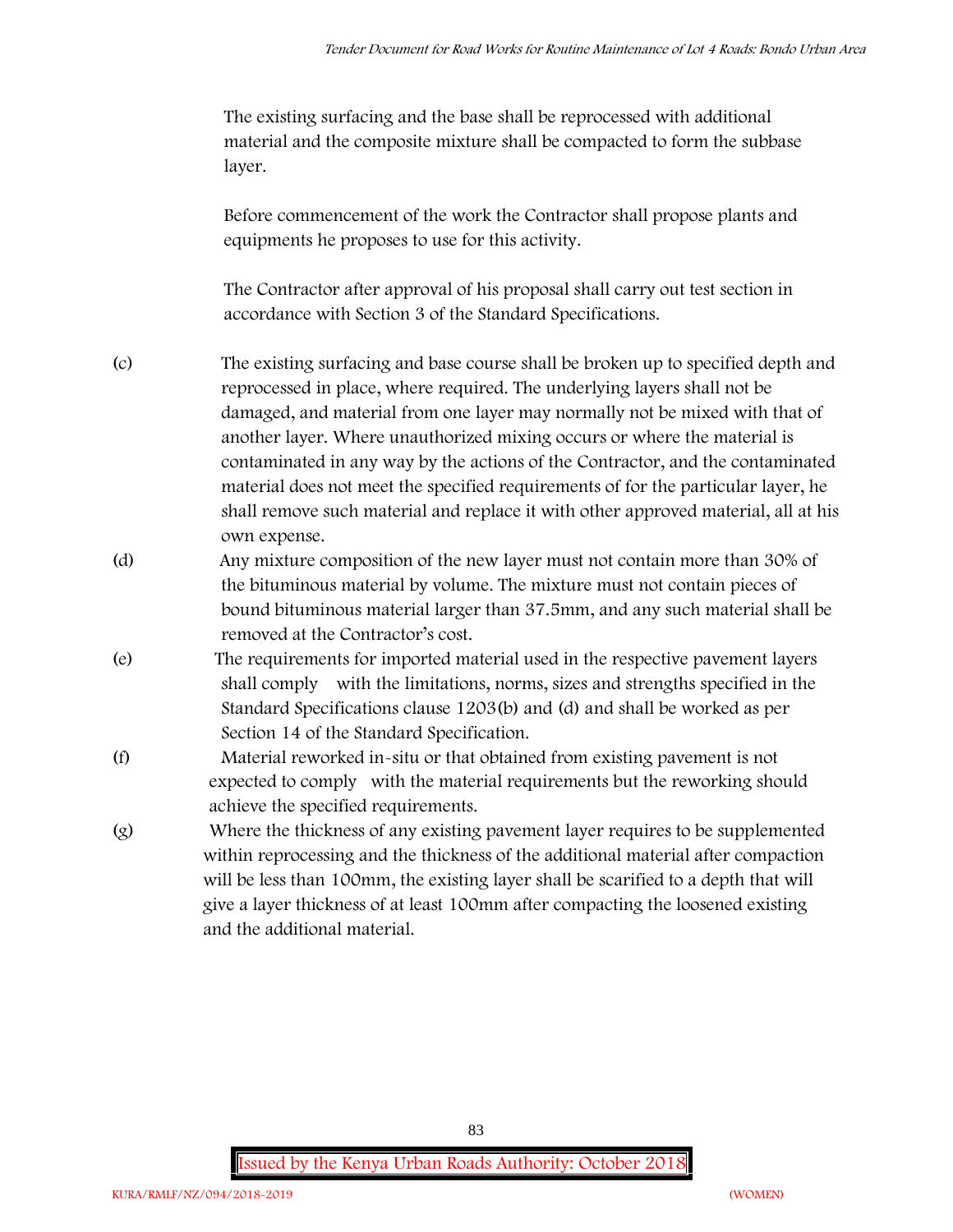**Controlling the Reworked Depth**

The Contractor shall submit a proven method to method to control the depth of excavation, or layer to be reworked, to the Engineer for approval. The Engineer may order a trial section to be reprocessed before any major length of the road is rehabilitated.

**Excavations**

Excavations in the pavement shall be kept dry. In the event of water penetrating the underlying layers, construction of the consecutive layers shall be postponed until the underlying layers are dry enough to accommodate the construction plant without deforming or otherwise showing distress.

Step construction shall be carried out per layer at the joint when excavating, both longitudinally (if appropriate) and perpendicular to the direction of travel. The step width shall be 500mm perpendicular to the direction of travel, and 150mm long longitudinally, unless otherwise instructed by the Engineer.

Special care shall be taken when compacting the new material at the joint, ensuring that the specified density is achieved.

**Measurement and Payment**

(a) Item: In-situ reprocessing of existing pavement layers as subbase compacted to specified density (95% MDD AASHTO T180) and thickness.

Unit: M<sup>3</sup>

The tendered rate shall include full compensation for breaking up the existing pavement layer to specified depth, breaking down and preparing the material and the spreading and mixing in of any additional material

(b)Item: The addition of extra gravel to subbase.

Unit: M<sup>3</sup>

The tendered rate shall include full compensation for procuring and addition of the material to the in-situ scarified layers and the transportation of the material over unlimited free-haul distance. The tendered rates will also include full compensation for prospecting for materials and any payments necessary to acquire the specified quality material.

(c) Excavation of existing bituminous pavement materials including unlimited free-haul.

Unit:  $M^3$ 

The tendered rates shall include full compensation for excavating the existing bituminous material from the pavement layers and for loading, transporting the material for unlimited free-haul, off-loading and disposing of the materials as specified.

(d) Excavation of the existing pavement

Unit: M<sup>3</sup>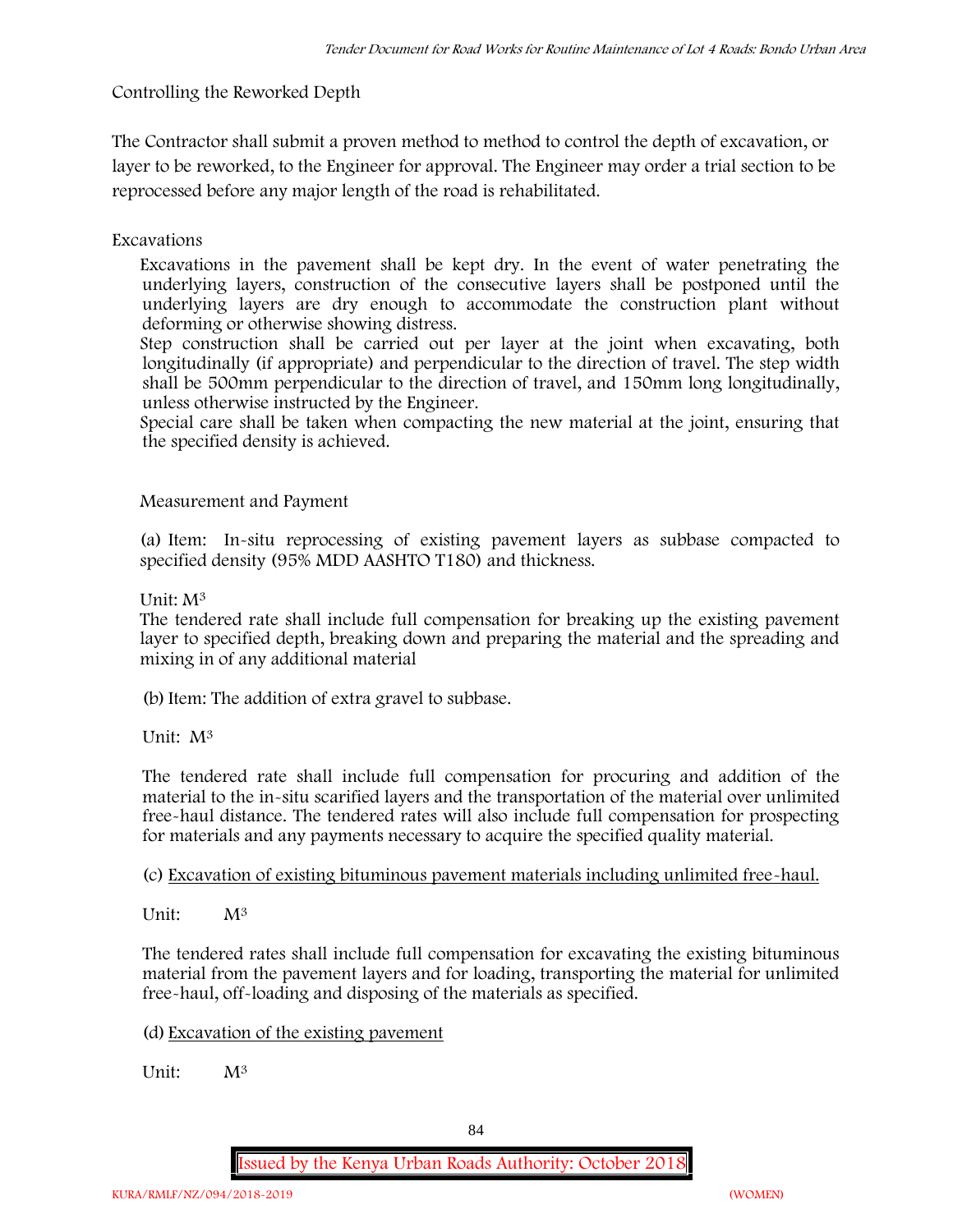The tendered rate shall include full compensation for excavating the existing material from the pavement layers and for loading, transporting the material for unlimited free-haul distance, off-loading and disposing of the material as specified.

Payment will only be made for breaking up and excavating existing pavement layers to the specified depth if the material is to be removed to spoil.

# **SECTION 15 - BITUMINOUS SURFACE TREATMENTS**

## **1501B PREPARATION OF SURFACE**

In addition to requirements of Clause 1503B of the Standard Specifications, the contractor shall prepare and Repair Cracks, Edges, Potholes and Other Failures as follows: **-**

a) **Cracks 3.0mm or less in width**

The entire crack area shall be cleaned by brushing with a wire brush and then blowing with a compressed air jet and the crack sealed with 80/100 cutback bitumen using a pouring pot or pressure lance and hand squeegee. The surface shall then de dusted with sand or crushed dust.

b) **Cracks greater than 3.0mm in width**

Before these cracks are filled a steel wire brush or router shall be used to clean them and then a compressed air jet shall be used to clean and remove any foreign or lose material in the crack until the entire crack area is clean.

When the crack and surrounding area have been thoroughly cleaned, dry sand shall be forced into the crack until it is sealed in the manner specified for cracks less than 3.0mm width.

c) **Potholes, edges and other repair areas**

Where instructed, the Contractor shall prepare areas for the repair of potholes, road edges and other repair areas by excavating off unsuitable or failed material and debris, trimming off excavated edges, cleaning and compacting the resulting surfaces and applying MC 30 or MC 70 cut-back bitumen prime coat at a rate of 0.8-1.2 litres/m2, all as directed by the Engineer. Measurement and payment shall be made under the relevant item of Bill No 15. Where the surface repair on potholes and edges are to be carried out, Asphalt Concrete Type I (0/14gradation) shall be used. Bituminous material for repair of failures and other repair areas shall be paid for under the relevant item of Bill No 16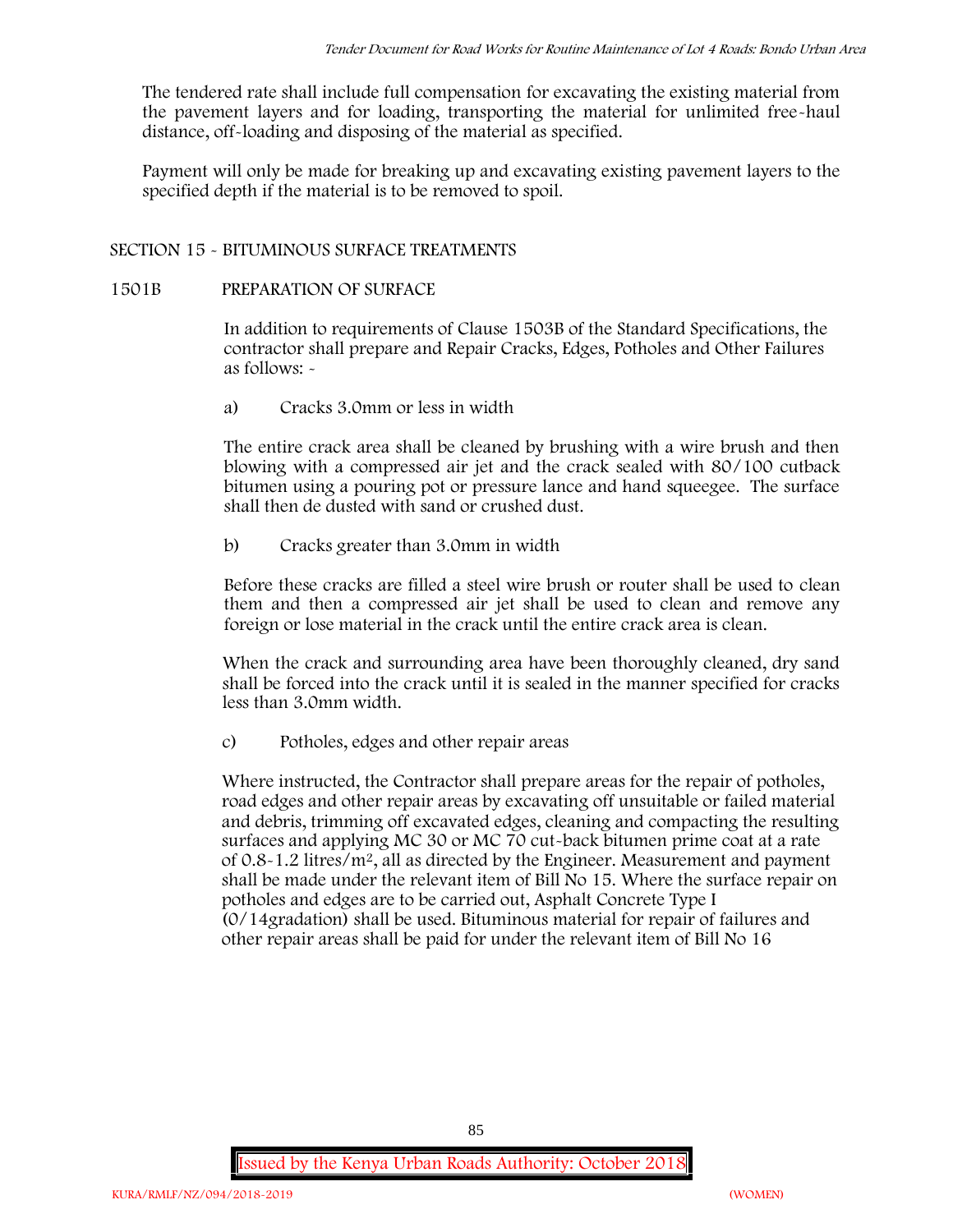#### **PART B - PRIME COAT**

## **1502B MATERIALS FOR PRIME COAT AND TACK COAT.**

For prime coat, the binder shall be a medium-curing cutback MC 70 unless otherwise directed by the Engineer.

The rate of spray of bituminous prime coat refers to the gross volume of the cutback bitumen, that is to say the volume of the bitumen plus dilatants.

Prime coat shall be applied to gravel areas that are to receive bituminous mixes as directed by the Engineer.

The tack coat shall consist of bitumen emulsion KI-60 unless otherwise directed by the Engineer.

The rates of spray of the binder shall be as instructed by the Engineer and shall generally be within the range 0.8-1.2 litres/square metre.

## **1511C MEASUREMENT AND PAYMENT**

(a) Seal coat

Seal coats shall be measured by the litre, for each type of bituminous binder for each seal coat, calculated as the product of the area in square metres sprayed and the rate of application in litres/square metres, corrected to 15.6  $\circ$  C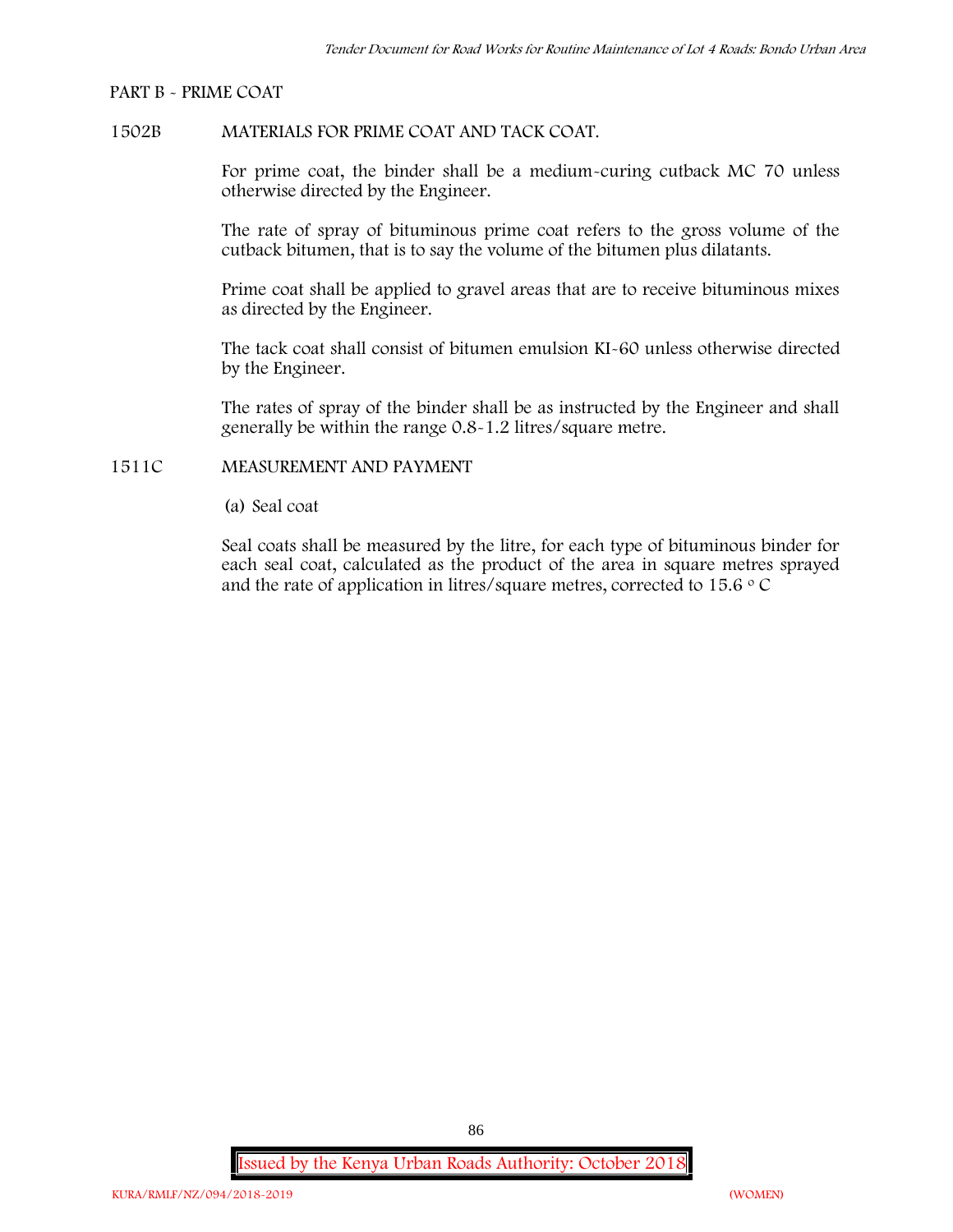**SECTION 16 - BITUMINOUS MIX BASES, BINDER COURSES AND WEARING COURSES**

This section covers different types of bituminous mixes for base and surface (wearing and binder courses) and is divided into the following parts: -

Part A General

Part B Asphalt Concrete for carriageway

# **PART A –GENERAL**

## **1601A SCOPE OF PART A**

Part A comprises all the general requirements for bituminous mixes, which apply to Part B as well.

## **1602A REQUIREMENTS FROM OTHER SECTIONS**

The following sections of this Specification apply to Part B of this section and shall be read in conjunction therewith: -

| Section 2  | Materials and Testing of Materials                 |
|------------|----------------------------------------------------|
| Section 3  | Setting Out and Tolerances                         |
| Section 6  | Quarries, Borrow Pits, Stockpile and Spoil Areas   |
| Section 15 | Bituminous Surface Treatments and Surface Dressing |

**1603A CONSTRUCTION PLANT**

(a) **General**

The Contractor shall submit to the Engineer in accordance with Section 1 of its Specification, full details of the construction plant he proposes to use and the procedures he proposes to adopt for carrying out the permanent Works.

The Engineer shall have access at all times to construction plant for the purposes of inspection. The Contractor shall carry out regular calibration checks in the presence of the Engineer and shall correct forthwith any faults that are found.

All construction plant used in the mixing, laying and compacting of bituminous mixes shall be of adequate rated capacity, in good working condition, and shall be acceptable to the Engineer. Obsolete or worn-out plant will not be allowed on the work.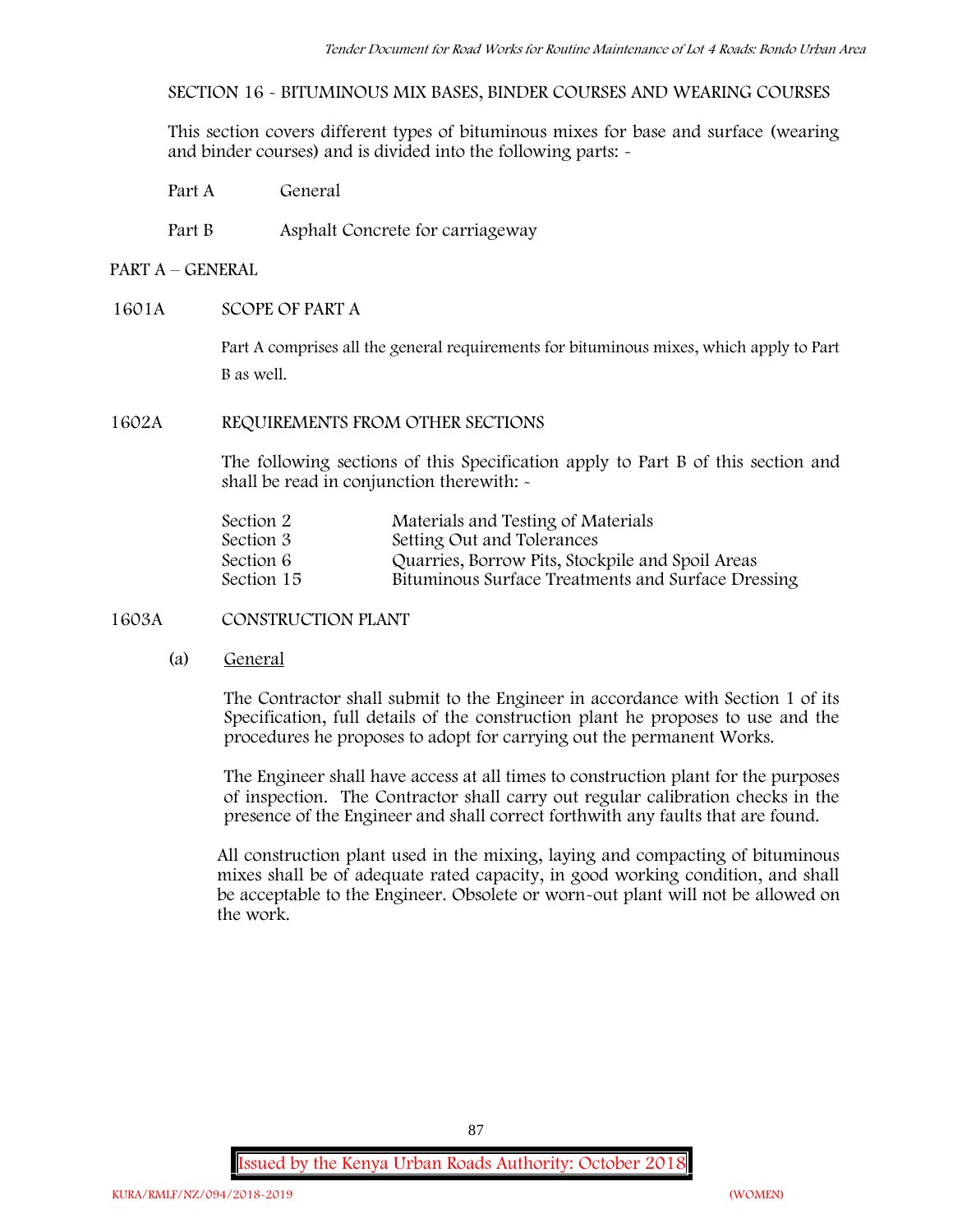## (b) **Mixing Plant**

Bituminous materials shall be mixed in a plant complying with ASTM Designation D995 and shall be located on the Site unless otherwise agreed by the Engineer. It shall be equipped with at least three bins for the storage of heated aggregates and a separate bin for filler. All bins shall be covered to prevent the ingress of moisture.

The plant may be either the batch-mix type or the continuous-mix type and shall be capable of regulating the composition of the mixture to within the tolerances specified in Clause 1614A of this Specification.

The bitumen tank shall be capable of maintaining its contents at the specified temperature within a tolerance of  $5^{\circ}$ C and a fixed thermometer easily read from outside the tank. Any bitumen that has been heated above 180°C or has suffered carbonisation from prolonged heating shall be removed from the plant and disposed of.

# (c) **Laying Plant**

Bituminous materials shall be laid by a self-propelled spreader finisher equipped with a hopper, delivery augers and a heated adjustable vibrating screed. It shall be capable of laying bituminous materials with no segregation, dragging, burning or other defects and within the specified level and surface regularity tolerance. Delivery augers shall terminate not more than 200mm from the edge plates.

## (d) **Compaction Plant**

The Contractor shall provide sufficient rollers of adequate size and weight to achieve the specified compaction. Prior to commencing the laying of bituminous mixes in the permanent Works the Contractor shall carry out site trials in accordance with Section 2 of this Specification to demonstrate the adequacy of his plant and to determine the optimum method of use and sequence of operation of the rollers.

It is important to achieve as high a density as possible at the time of construction and it is expected that vibrating rollers will be required to produce the best results. However, it is essential that thorough pre-construction trials are carried out to ensure that:-

- (a) The roller is set up to have the optimum amplitude and frequency of vibration for the particular material being laid
- (b) That the roller does not cause breakdown of the aggregate particles.
- (c) That the optimum compaction temperatures are established which allow compaction without causing ripple effects or other distortions of the surfacing.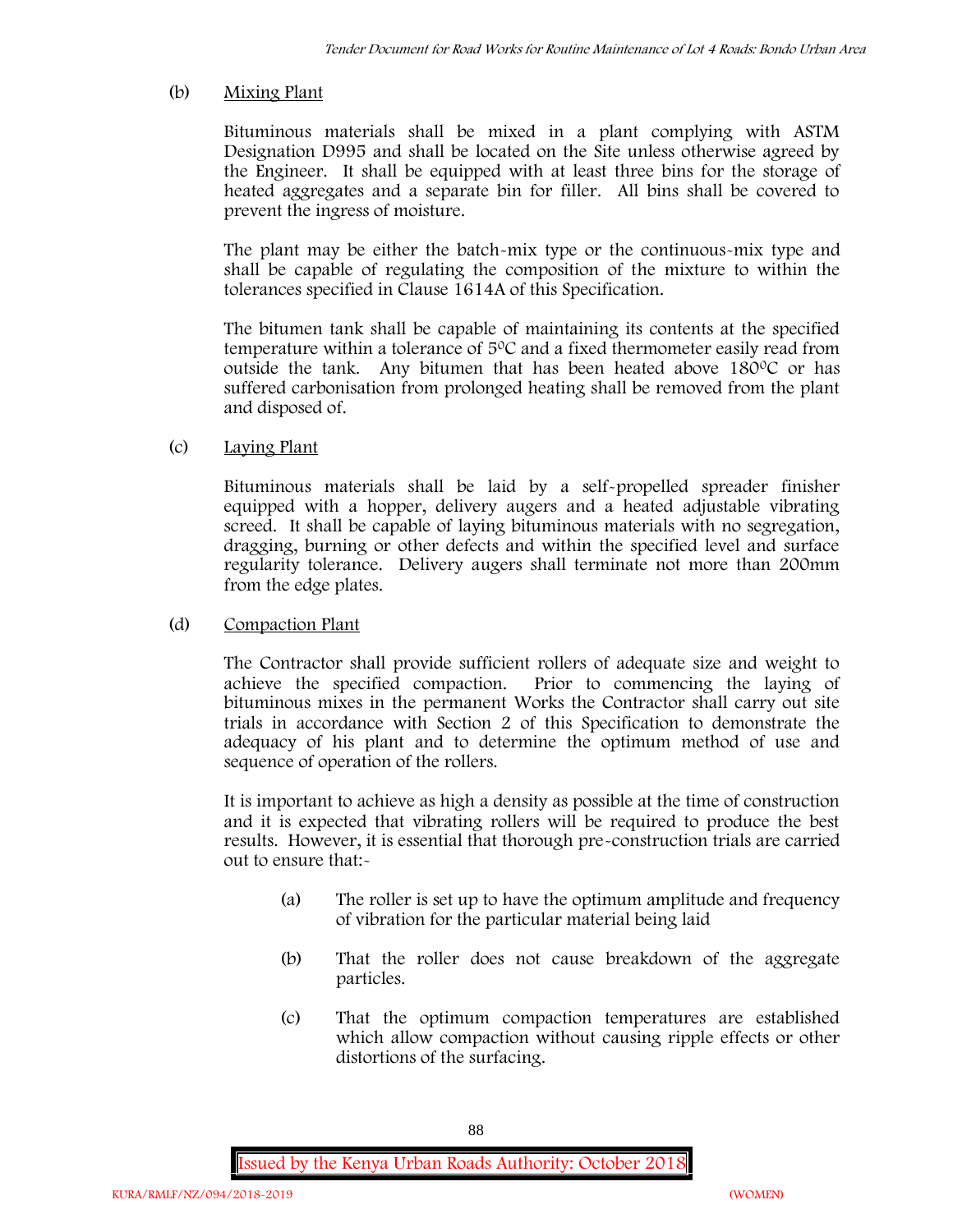#### **1604A PREPARATION OF SURFACE**

Immediately before placing the bituminous mix in the pavement, the existing surface shall be cleaned of all material and foreign matter with mechanical brooms or by other approved methods. The debris shall be deposited well clear of the surface to be covered.

Any defect of the surface shall be made good and no bituminous mix shall be laid until the Engineer has approved the surface.

A tack coat shall be applied in accordance with Section 15 of this Specification. If the Engineer considers a tack coat is required prior to laying the bituminous mix or between layers of the bituminous mix, due solely to the

Contractor's method of working, then such tack coat shall be at the Contractor's expense.

### **1605A DESIGN AND WORKING MIXES**

At least two months prior to commencing work using a bituminous mix, the Contractor shall, having demonstrated that he can produce aggregates meeting the grading requirements of the Specification, submit samples of each constituent of the mix to the Engineer. The Engineer will then carry out laboratory tests in order to decide upon the proportion of each constituent of the initial design mix or mixes to be used for site trials to be carried out in accordance with Clause 1606A of this Specification.

Should the Engineer conclude from the site trials that the mix proportion or aggregate grading are to be changed, the Contractor shall submit further samples of the constituents and carry out further site trials all as directed by the Engineer.

The Engineer may instruct the alteration of the composition of the -75 micron fraction of the aggregates by the addition or substitution of mineral filler. The Engineer may also instruct the alteration of all or part of the -6.3mm fraction of the aggregates by the addition or substitution of natural sand.

The Contractor shall make the necessary adjustments to his plant to enable the revised mix to be produced.

Following laboratory and site trials the Engineer will determine the proportions of the working mix and the Contractor shall maintain this composition within the tolerances given in Clause 1614A.

Should any changes occur in the nature or source of the constituent materials, the Contractor shall advise the Engineer accordingly. The procedure set out above shall be followed in establishing the new mix design.

## **1606A SITE TRIALS**

Full scale laying and compaction site trials shall be carried out by the Contractor on all asphalt pavement materials proposed for the Works using the construction plant and methods proposed by the Contractor for constructing the Works. The trials shall be carried out with the agreement, and in the presence of the Engineer, at a location approved by the Engineer.

89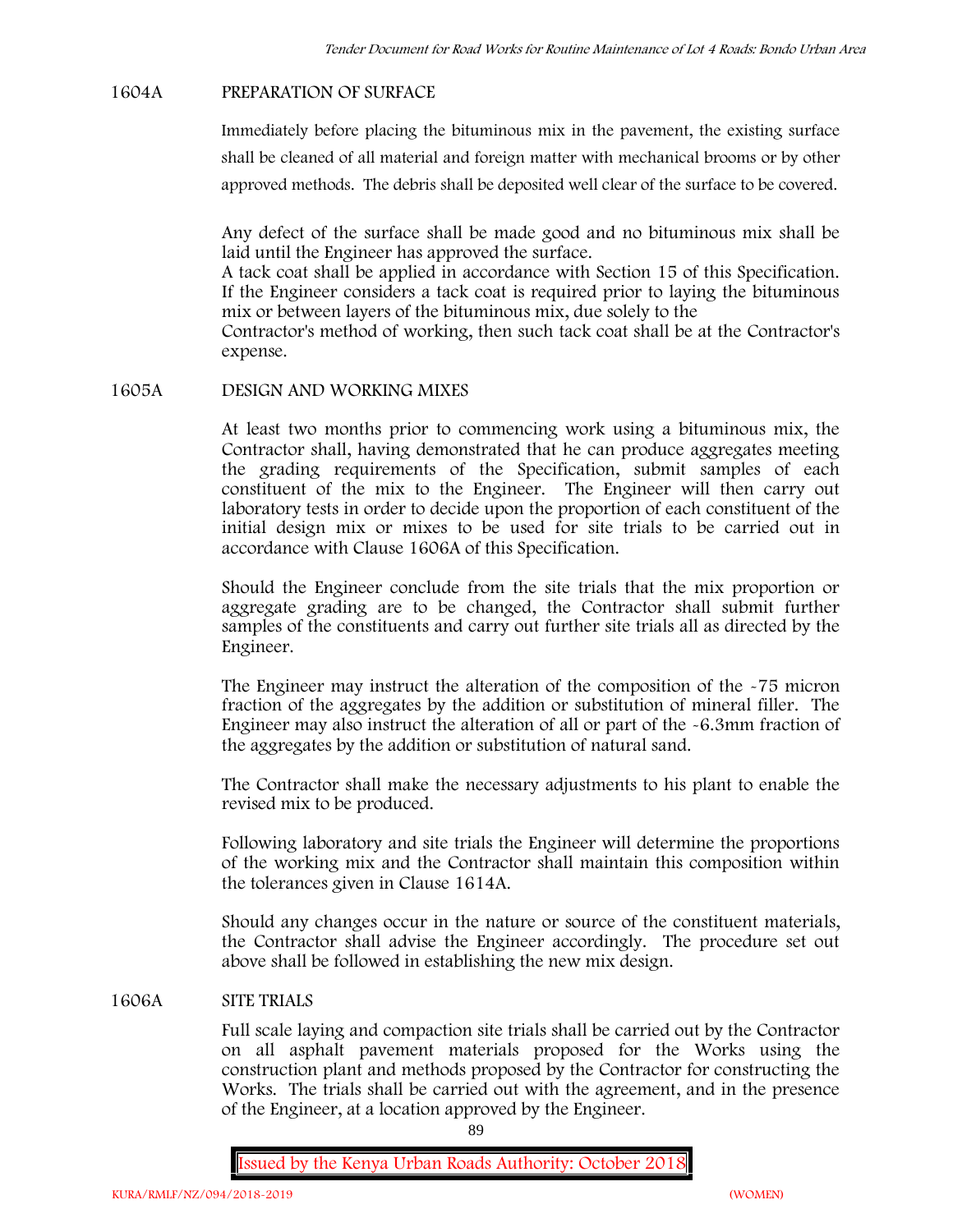The trials shall be carried out to:  $\sim$ 

- a) Test materials, designed in the laboratory, so that a workable mix that satisfies the specification requirements can be selected.
- b) To enable the Contractor to demonstrate the suitability of his mixing and compaction equipment to provide and compact the material to the specified density and to confirm that the other specified requirements of the completed asphalt pavement layer can be achieved.

Each trial area shall be at least 100 metres long and to the full construction width and depth for the material. It may form part of the Works provided it complies with this Specification. Any areas that do not comply with this Specification shall be removed.

The Contractor shall allow in his programme for conducting site trials and for carrying out the appropriate tests on them. The trial on any pavement layer shall be undertaken at least 21 days ahead of the Contractor proposing to commence full-scale work on that layer.

The Contractor shall compact each section of trial over the range of compactive effort the Contractor is proposing and the following data shall be recorded for each level of compactive effort at each site trial:  $\sim$ 

- i. The composition and grading of the material including the bitumen content and type and grade of bitumen used.
- ii. The moisture content of aggregate in the asphalt plant hot bins.
- iii. The temperature of the bitumen and aggregate immediately prior to entering the mixer, the temperature of the mix on discharge from the mixer and the temperature of the mix on commencement of laying, on commencement of compaction and on completion of compaction. The temperature of the mixture is to be measured in accordance with BS 598, Part 3, Appendix A.
- iv. The type, size, mass, width of roll, number of wheels, wheel load, tyre pressures, frequency of vibration and the number of passes of the compaction equipment, as appropriate for the type of roller.
- v. The target voids and other target properties of the mix together with the results of the laboratory tests on the mix.
- vi. The density and voids achieved.
- vii. The compacted thickness of the layer.
- viii. Any other relevant information as directed by the Engineer.

At least eight sets of tests shall be made by the Contractor and the Engineer on each 100 metres of trial for each level of compactive effort and provided all eight sets of results over the range of compactive effort proposed by the Contractor meet the specified requirements for the material then the site trial shall be deemed successful. The above data recorded in the trial shall become the agreed basis on which the particular material shall be provided and processed to achieve the specified requirements.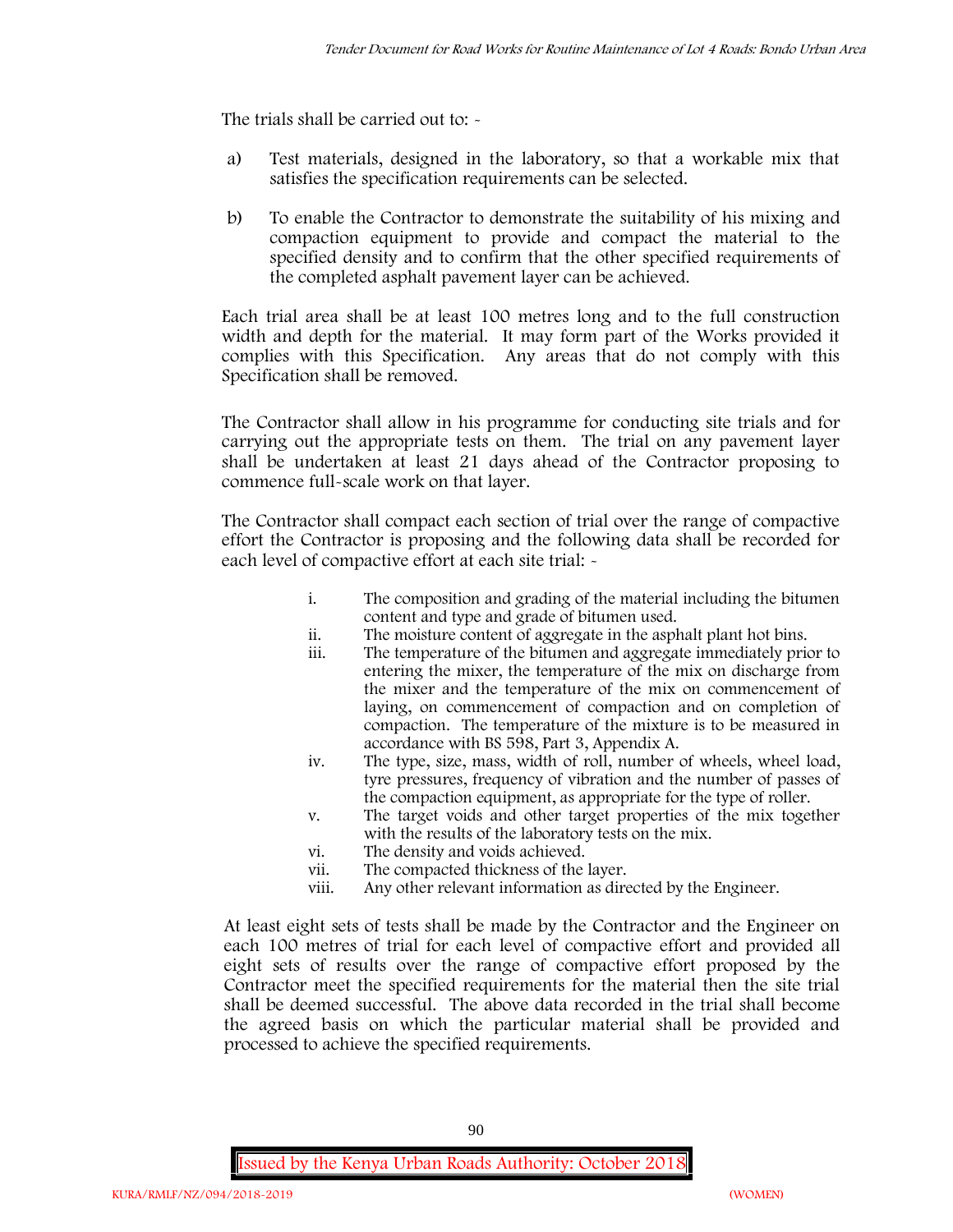#### **1607A MIXING OF AGGREGATES AND BITUMEN**

The bitumen shall be heated so that it can be distributed uniformly and care shall be taken not to overheat it. The temperature shall never exceed  $170^{\circ}$ C for 80/100-penetration grade bitumen.

The aggregates shall be dried and heated so that they are mixed at the following temperatures: -

125-1650C when 80/100 bitumen is used

The dried aggregates shall be combined in the mixer in the amount of each fraction instructed by the Engineer and the bitumen shall then be introduced into the mixer in the amount specified. The materials shall then be mixed until a complete and uniform coating of the aggregate is obtained.

The mixing time shall be the shortest required to obtain a uniform mix and thorough coating. The wet mixing time shall be determined by the Contractor and agreed by the Engineer for each plant and for each type of aggregate used. It shall normally not exceed 60 seconds.

**1608A TRANSPORTING THE MIXTURE**

The bituminous mix shall be kept free of contamination and segregation during transportation. Each load shall be covered with canvas or similar covering to protect it from the weather and dust.

### **1609A LAYING THE MIXTURE**

Immediately after the surface has been prepared and approved, the mixture shall be spread to line and level by the laying plant without segregation and dragging.

The mixture shall be placed in widths of one traffic lane at a time, unless otherwise agreed by the Engineer. The compacted thickness of any layer shall be at least 2.5 times the maximum size of the aggregate for wearing course and at least 2 times for binder course. The minimum thickness shall be 25mm.

Only on areas where irregularities or unavoidable obstacles make the use of mechanical laying impracticable, may the mixture be spread and compacted by hand.

## **1610A COMPACTION**

Immediately after the bituminous mixture has been spread, it shall be thoroughly and uniformly compacted by rolling.

The layer shall be rolled when the mixture is in such a condition that rolling does not cause undue displacement or shoving.

The number, weight and type of rollers furnished shall be sufficient to obtain the required compaction while the mixture is in a workable condition. The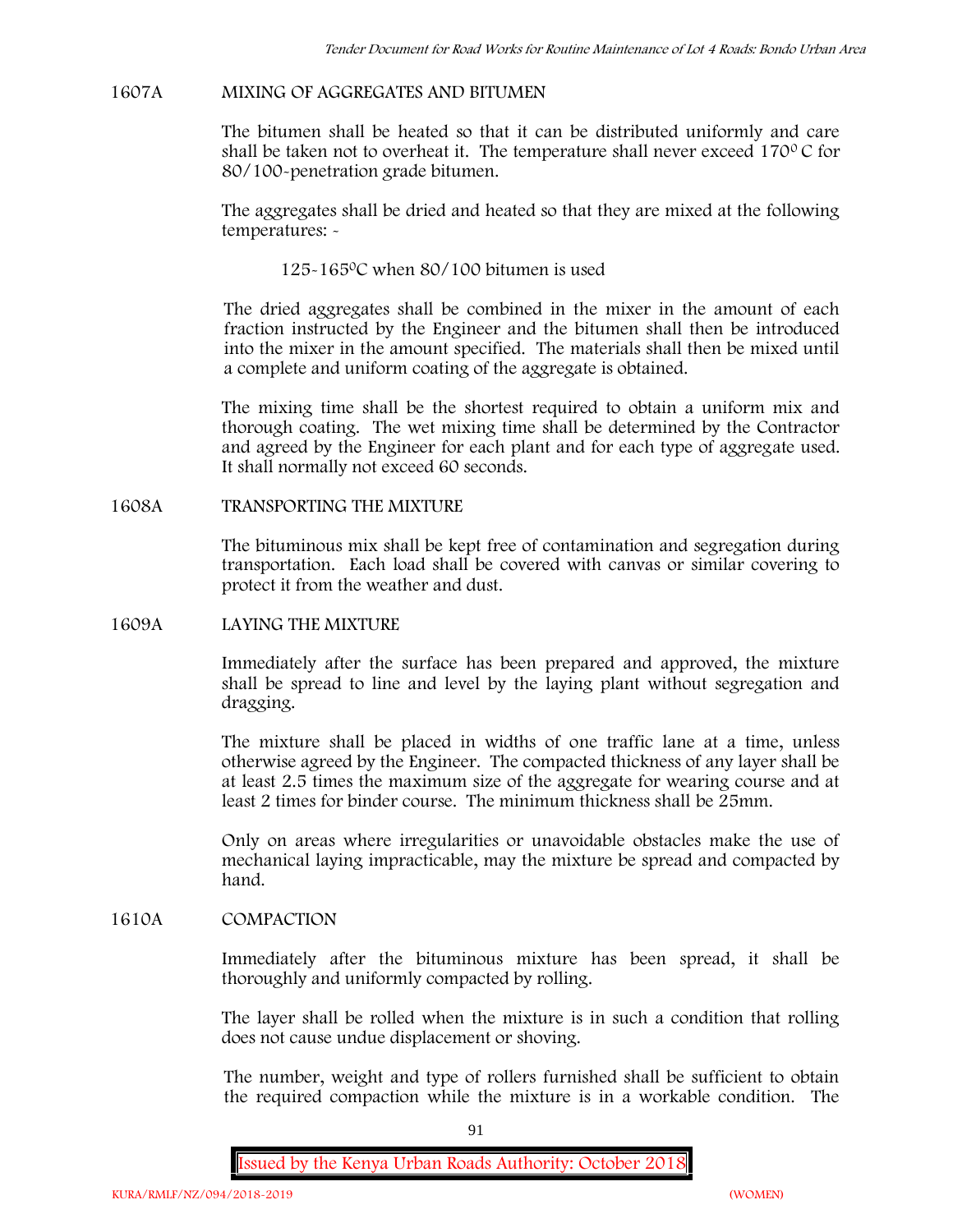sequence of rolling operations shall be as agreed with the Engineer and proved during site trials. Initial rolling with steel tandem or three-wheeled roller shall follow the laying plant as closely as possible. The rollers shall be operated with the drive roll nearest the laying plant, at a slow and uniform speed (not exceeding 5 Km/Hr).

Rolling shall normally commence from the outer edge and proceed longitudinally parallel to the centreline, each trip overlapping one half of the roller width. On super elevated curves, rolling shall begin at the low side and progress to the high side. Where laying is carried out in lanes care must be taken to prevent water entrapment.

Intermediate rolling with a pneumatic-tyred or vibratory roller shall follow immediately. Final rolling with a steel-wheeled roller shall be used to eliminate marks from previous rolling.

To prevent adhesion of the mixture to the rollers, the wheels shall be kept lightly moistened with water.

In areas too small for the roller, a vibrating plate compactor or a hand tamper shall be used to achieve the specified compaction.

# **1611A FINISHING, JOINTS AND EDGES**

Any mixture that becomes loose and broken, mixed with dirt or foreign matter or is in any way defective, shall be removed and replaced with fresh hot mixture, which shall be compacted to conform to the surrounding area.

Spreading of the mixture shall be as continuous as possible. Transverse joints shall be formed by cutting neatly in a straight line across the previous run to expose the full depth of the course. The vertical face so formed shall be painted lightly with hot 80/100 penetration grade bitumen just before the additional mixture is placed against it.

Longitudinal joints shall be rolled directly behind the paving operation. The first lane shall be placed true to line and level and have an approximately vertical face. The mixture placed in the abutting lane shall then be tightly crowded against the face of the previously placed lane. The paver shall be positioned to spread material overlapping the joint face by 20-30mm. Before rolling, the excess mixture shall be raked off and discarded.

When the abutting lane is not placed in the same day, or the joint is destroyed by traffic, the edge of the lane shall be cut back as necessary, trimmed to line and painted lightly with hot 80/100 penetration grade bitumen just before the abutting lane is placed.

Any fresh mixture spread accidentally on the existing work at a joint shall be carefully removed by brooming it back on to uncompacted work, so as to avoid formation of irregularities at the joint. The finish at joints shall comply with the surface requirements and shall present the same uniformity of finish, texture and density as other sections of the work.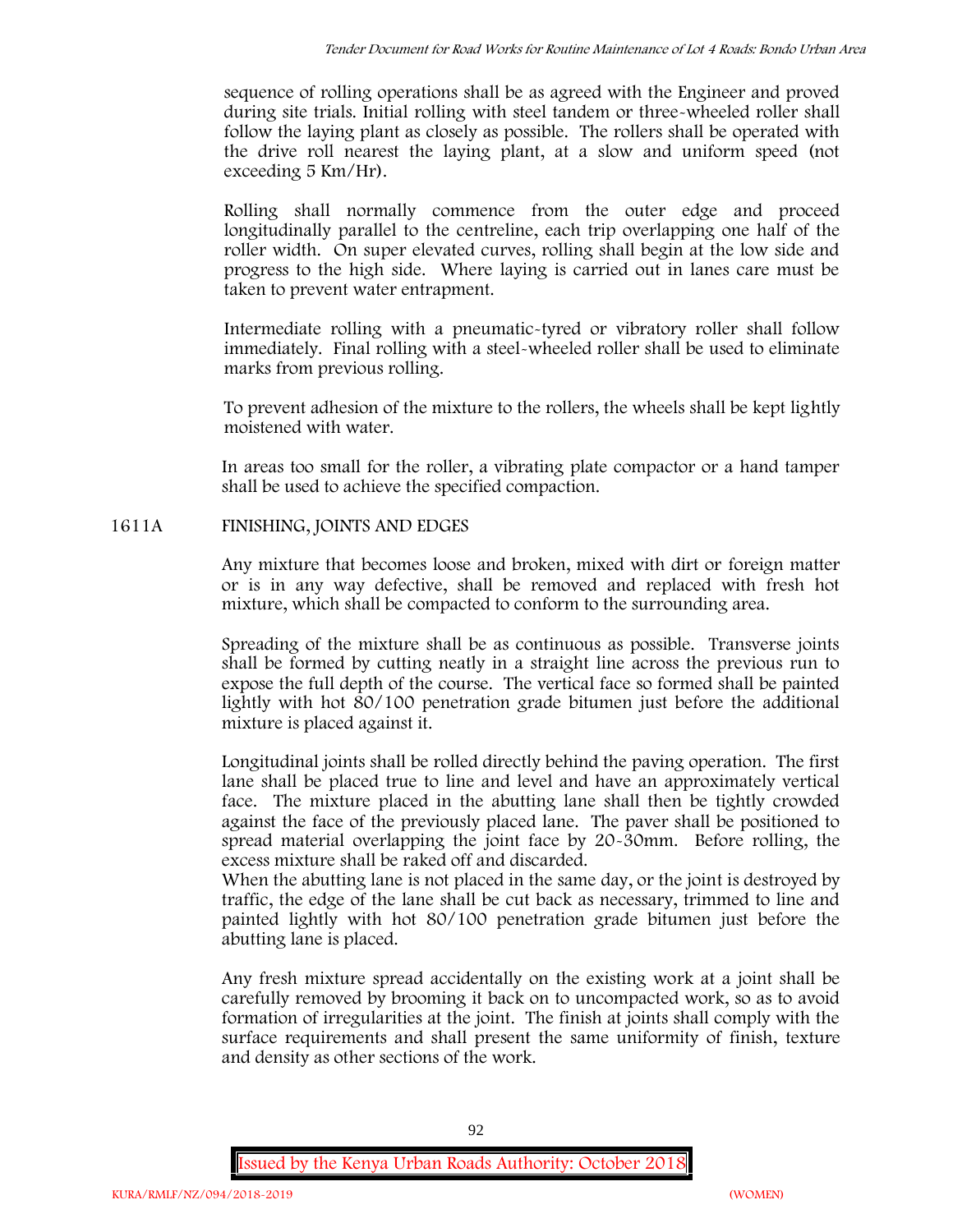The edges of the course shall be rolled concurrently with or immediately after the longitudinal joint. In rolling the edges, roller wheels shall extend 50 to 100mm beyond the edge.

## **1612A SAMPLING AND TESTING OF BITUMINOUS MIXTURES**

The sampling of bituminous mixtures shall be carried out in accordance with AASHTO T168 (ASTM Designation D979).

## **1613A QUALITY CONTROL TESTING**

During mixing and laying of bituminous mixtures, control tests on the constituents and on the mixed material shall be carried out in accordance with Clause 1612A and Section 2 of this Specification.

If the results of any tests show that any of the constituent materials fail to comply with this Specification, the Contractor shall carry out whatever changes may be necessary to the materials or the source of supply to ensure compliance.

If the results of more than one test in ten on the mixed material show that the material fails to comply with this Specification, laying shall forthwith cease until the reason for the failure has been found and corrected. The Contractor shall remove any faulty material laid and replace it with material complying with this Specification all at his own expense.

### **1614A TOLERANCES**

Surfacing courses and base shall be constructed within the geometric tolerances specified in Section 3 of this Specification.

The Contractor shall maintain the composition of the mixture as determined from the laboratory and site trials within the following tolerances, per single test: -

| Bitumen Content         | 0.3% (by total weight of total mix)                               |
|-------------------------|-------------------------------------------------------------------|
| Passing 10mm sieve      | 6% (by total weight of dry aggregate                              |
| and larger sieves       | including mineral filler)                                         |
| Passing sieves between  | 4% (by total weight of dry aggregate                              |
| 10mm and 1.0mm sieves   | including mineral filler)                                         |
| Passing sieves between  | 3% (by total weight of dry aggregate                              |
| 1.0mm and 0.075mm sieve | including mineral filler)                                         |
| Passing 0.075mm sieve   | 2% (by total weight of dry aggregate<br>including mineral filler) |

The average amount of bitumen in any length of any layer, calculated as the product of the bitumen contents obtained from single tests and the weight of mixture represented by each test, shall not be less than the amount ordered.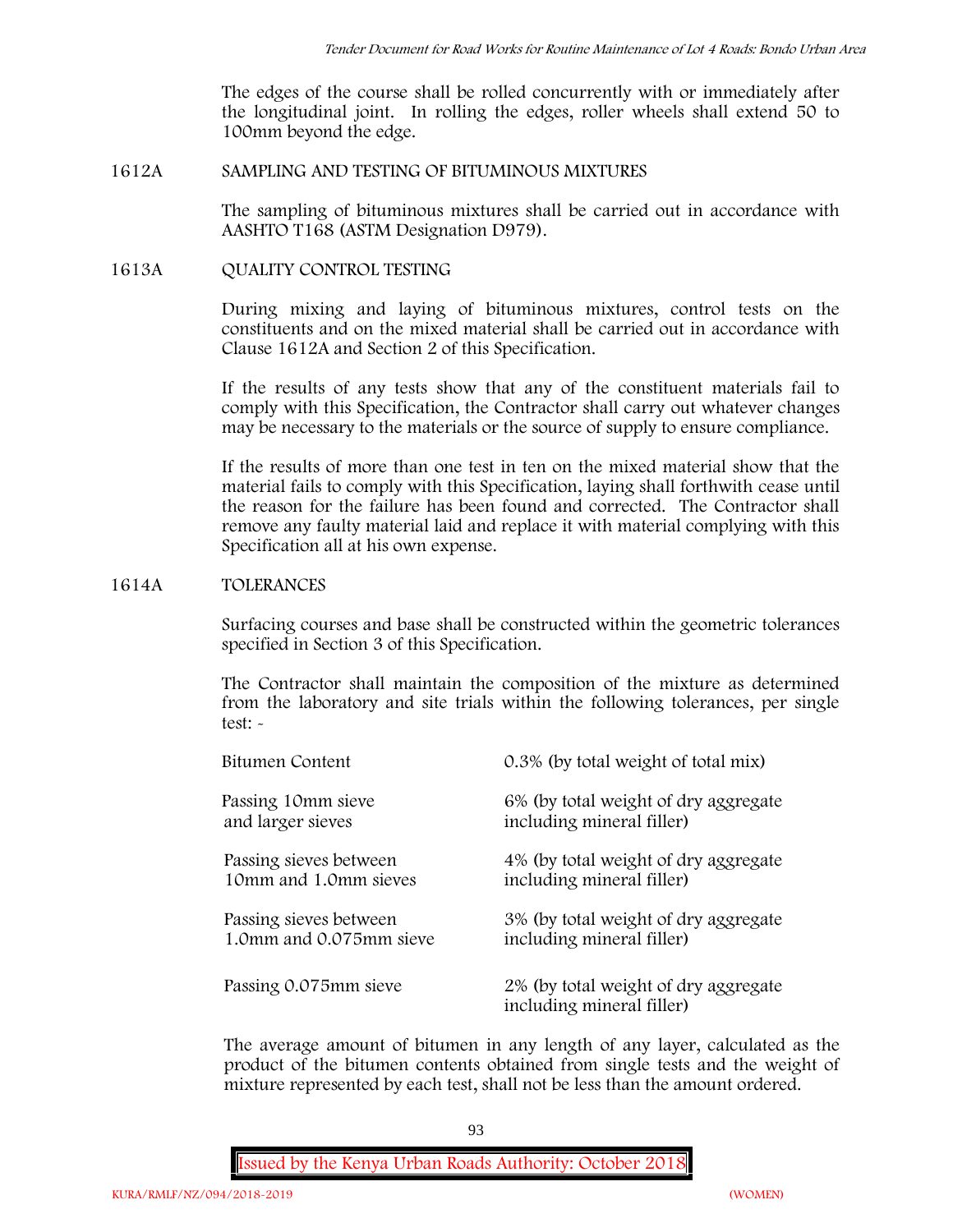The average amount of bitumen for each day's production calculated from the checked weights of mixes shall not be less than the amount ordered. The average amount of bitumen in any length of any layer, calculated as the product of the bitumen contents obtained from single tests and the weight of mixture represented by each test, shall not be less than the amount ordered.

The average amount of bitumen for each day's production calculated from the checked weights of mixes shall not be less than the amount ordered.

The final average overall width of the upper surface of a bituminous mix layer measured at six equidistant points over a length of 100m shall be at least equal to the width specified. At no point shall the distance between the centreline of the road and the edge of the upper surface of a bituminous mix layer be narrower than that specified by more than 13mm.

# **1615A MEASUREMENT AND PAYMENT**

No separate measurement and payment shall be made for complying with the requirements of Clauses 1601A to 1614A inclusive and the Contractor shall be deemed to have allowed in his rates in Parts B and C of Section 16 of this Specification for the costs of complying with the requirements of Part A of Section 16 of this Specification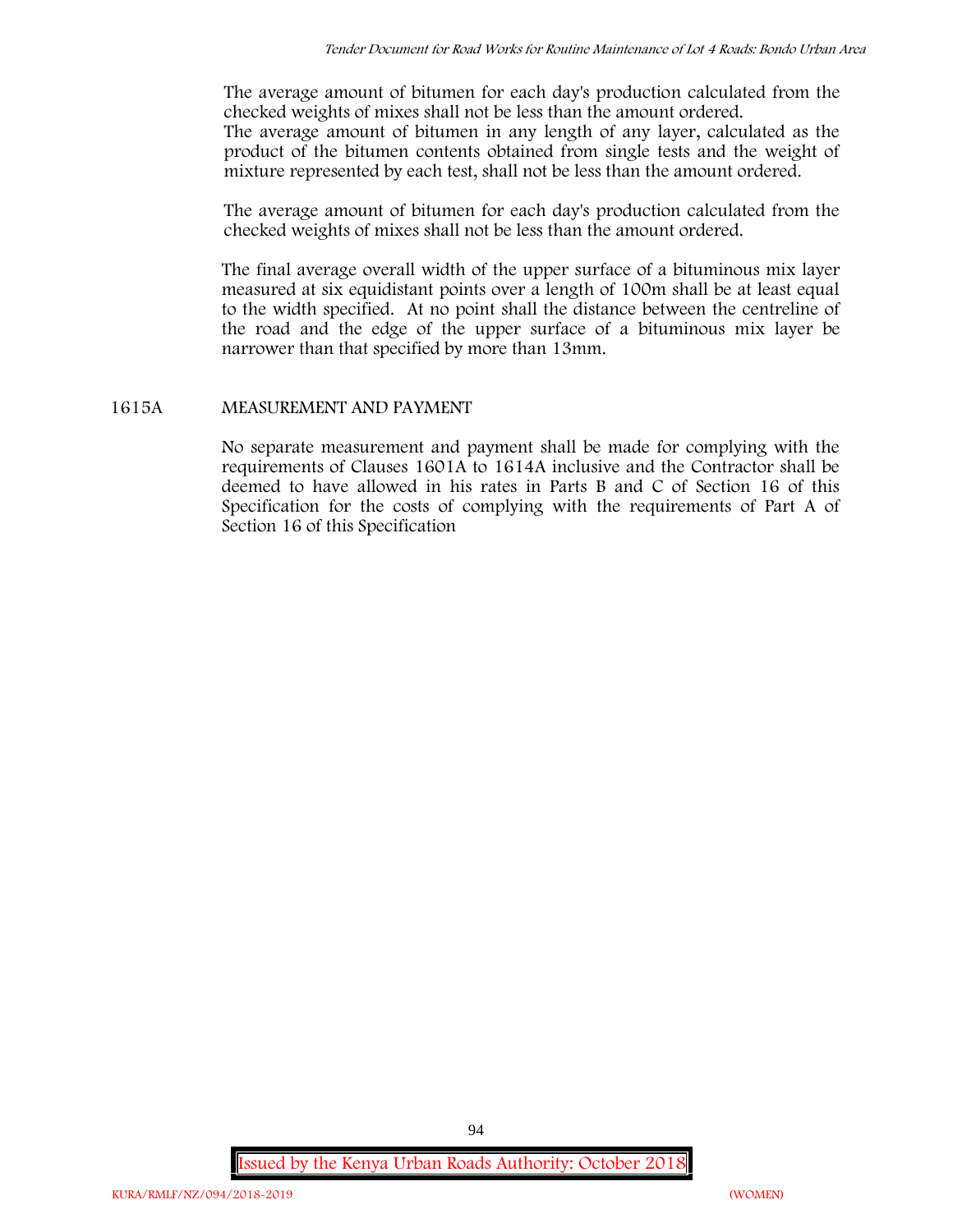#### **PART B - ASPHALT CONCRETE FOR SURFACING**

#### **1601B DEFINITION**

Asphalt concrete means a thoroughly controlled, hot-mixed, hot-laid, plant mixture of well-graded dried aggregate and penetration grade bitumen, which, when compacted forms a dense material.

A distinction is drawn between asphalt concrete Type I (High Stability) and asphalt concrete Type II (Flexible). The asphalt concrete type to be used will be Type I.

#### **1602B MATERIALS FOR ASPHALT CONCRETE TYPE 1**

a) **Type of bituminous material**

The type of material to be used on severe sites will be of the continuously graded type similar to Asphaltic Concrete or Close Graded Macadam. It is essential that these materials are sealed with a single or double surface dressing or a Cape seal.

b) **Penetration Grade Bitumen**

Bitumen shall be 80/100 penetration grade since material is being laid at an altitude of more than 2,500m.

c) **Aggregate**

Coarse aggregate (retained on a 6.3mm sieve) shall consist of crushed stone free from clay, silt, organic matter and other deleterious substances. The aggregate class will be specified in the Special Specification and it shall comply with the requirements given in Table 16B-1(b). The grading for 0/20 mm for carriageway and 0/14mm for shoulders for binder course is as specified below:

| <b>Sieve size</b> | 0/20       | 0/14       |
|-------------------|------------|------------|
| 28                | 100        |            |
| 20                | $90 - 100$ | 100        |
| 14                | 75-95      | $90 - 100$ |
| 10                | 60-82      | 70-90      |
| 6.3               | $47 - 68$  | $52 - 75$  |
| 4                 | $37 - 57$  | $40 - 60$  |
| $\overline{2}$    | 25-43      | $30 - 45$  |
|                   | 18-32      | $20 - 35$  |
| 0.425             | $11 - 22$  | $12 - 24$  |
| 0.300             | $9 - 17$   | $10 - 20$  |
| 0.150             | $5 - 12$   | $6 - 14$   |
| 0.075             | $3 - 7$    | $4 - 8$    |

**TABLE 16B-1(b) - REQUIREMENTS FOR COARSE AGGREGATE**

95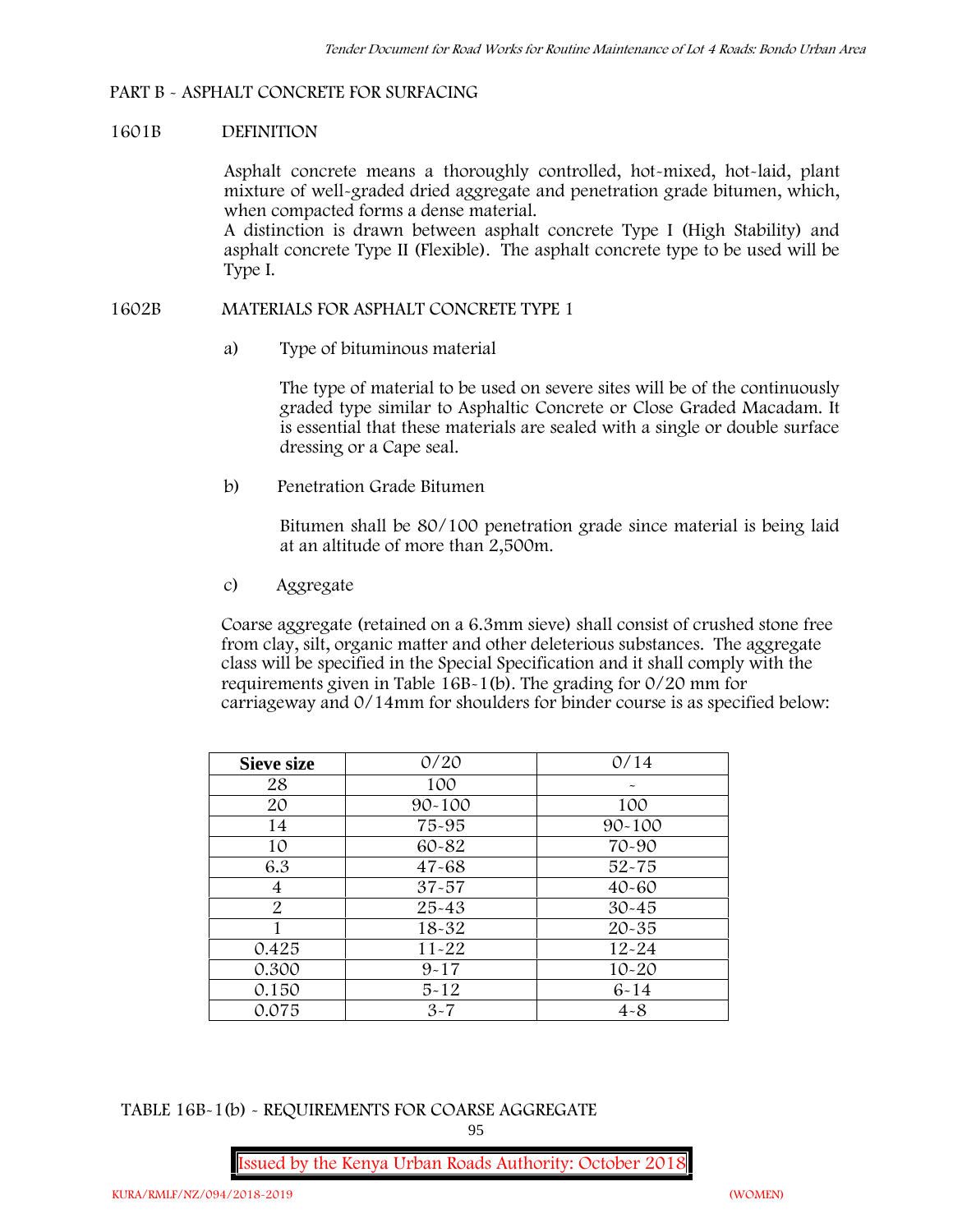| Coarse Aggregate<br>(Retained on a 6.3mm Sieve) |                      |
|-------------------------------------------------|----------------------|
| Test                                            | Maximum Value        |
| LAA<br><b>ACV</b><br>SSS                        | 30<br>25<br>12<br>25 |

Fine aggregate (passing a 6.3mm sieve) shall be free from clay, silt, organic and other deleterious matter and shall be non-plastic. Unless otherwise specified in the Special Specification it shall consist of entirely crushed rock produced from stone having a Los Angeles Abrasion of not more than 40. The Sand Equivalent of the fine aggregate shall not be less than 40 and the SSS not more than 12.

**b) Mineral Filler**

Mineral Filler shall consist of ordinary Portland Cement

# **1603B GRADING REQUIREMENTS**

The grading of the mixture of coarse and fine aggregate shall be within and approximately parallel to the grading envelopes given in Table 16B-1(b), for 0/14mm as specified for binder course, as described below.

# **GRADING REQUIREMENTS**

To arrive at a suitable design it is necessary to investigate a number of gradings so that a workable mix, which also retains a minimum of 3 % voids at refusal density, is identified.

The largest particle size used should not be more than 25mm so that the requirements of the Marshall test method can be complied with.

Although the complete range of nominal maximum particle sizes is shown in the Tables, the total thickness of material laid should not be more than 75mm.

**1604B REQUIREMENTS FOR ASPHALT CONCRETE TYPE 1**

The mixture shall comply with the requirements given in Table 16B-2 as specified in the Specification. In addition, minimum Marshall Stability for 2 x 75 blows shall be 9 kN and maximum 18 kN and at compaction to refusal shall have 3% VIM.

The proportion, by weight of total mixture, of bitumen shall be  $5.0 - 6.5\%$  for  $0/14$  mm and  $4.5 - 6.5$  % for  $0/20$ mm. This shall be termed the nominal binder content. The binder content of the working mix will be instructed by the Engineer following laboratory and site trials.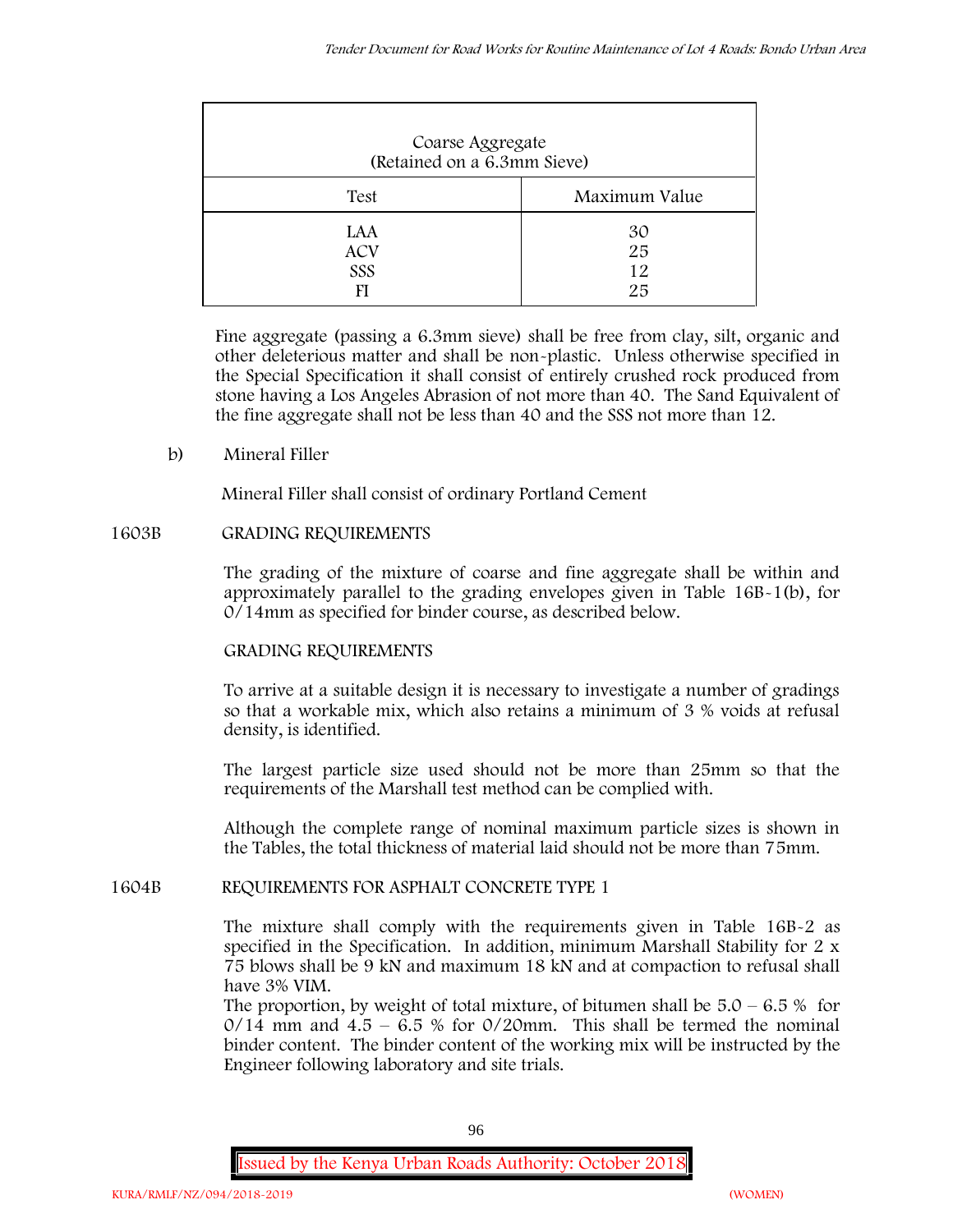In order to determine the suitability of a coarse aggregate source a Marshall test programme shall be carried out. It will be advantageous to use a crushed rock which is known from past experience to give good results in this test procedure. A grading conforming to the Type I Binder Course detailed in Table 16B-1(a) 0/20 of this Specification should be tested (but with 100% passing the 25mm sieve) and it shall meet the requirements of Table 16B-2 of this Specification.

Having established the suitability of the aggregate source several grading shall be tested in the laboratory, including that used for the Marshall test, to establish relationships between bitumen content and VIM at refusal density. For each mix, samples will be made up to a range of bitumen contents and compacted to refusal using a gyratory compactor and a vibratory hammer in accordance with the procedure described in BS 598 (Part 104 : 1989), with one revision.

It should first be confirmed that compaction on one face of the sample gives the same refusal density as when the same compaction cycle is applied to both faces of the same sample. The procedure, which gives the highest density, must be used.

From the bitumen content-VIM relationship it will be possible to identify a bitumen content which corresponds to a VIM of 3 - 7%. If it is considered that the workability of the mix may be difficult then compaction trials should be undertaken. It is advisable to establish two or more gradings for compaction trials.

The mixes identified for compaction trials should be manufactured to the laboratory design bitumen content and to two other bitumen contents of +0.5% and +1% additional bitumen. Cores will be cut to determine the density of the compacted material, having completed this the core will then be reheated to  $145+/5$  C in the appropriate mould and compacted torefusal in the vibrating hammer test. To be acceptable the cores cut from the compaction trial must have a density equivalent to at least 95% of refusal density.

The compaction trials will identify a workable mix which can be made to a bitumen content which gives 3% VIM at refusal density.

**1605B MIXING AND LAYING HEAVY DUTY ASPHALT**

The temperature of the bitumen and aggregates when mixed shall be  $110+/$ 30C above the softening point (R&B) of the bitumen.

Compaction should commence as soon as the mix can support the roller without undue displacement of material and completed before the temperature of the mix falls below 900C.

The minimum thickness of individual layers should be as follows:-

| a)            | For the 37.5mm mix | 65mm |  |
|---------------|--------------------|------|--|
| b)            | For the 25.0mm mix | 60mm |  |
| $\mathcal{C}$ | For the 19.0mm mix | 50mm |  |
| d)            | For the 12.5mm mix | 40mm |  |

**1606B COMPACTION**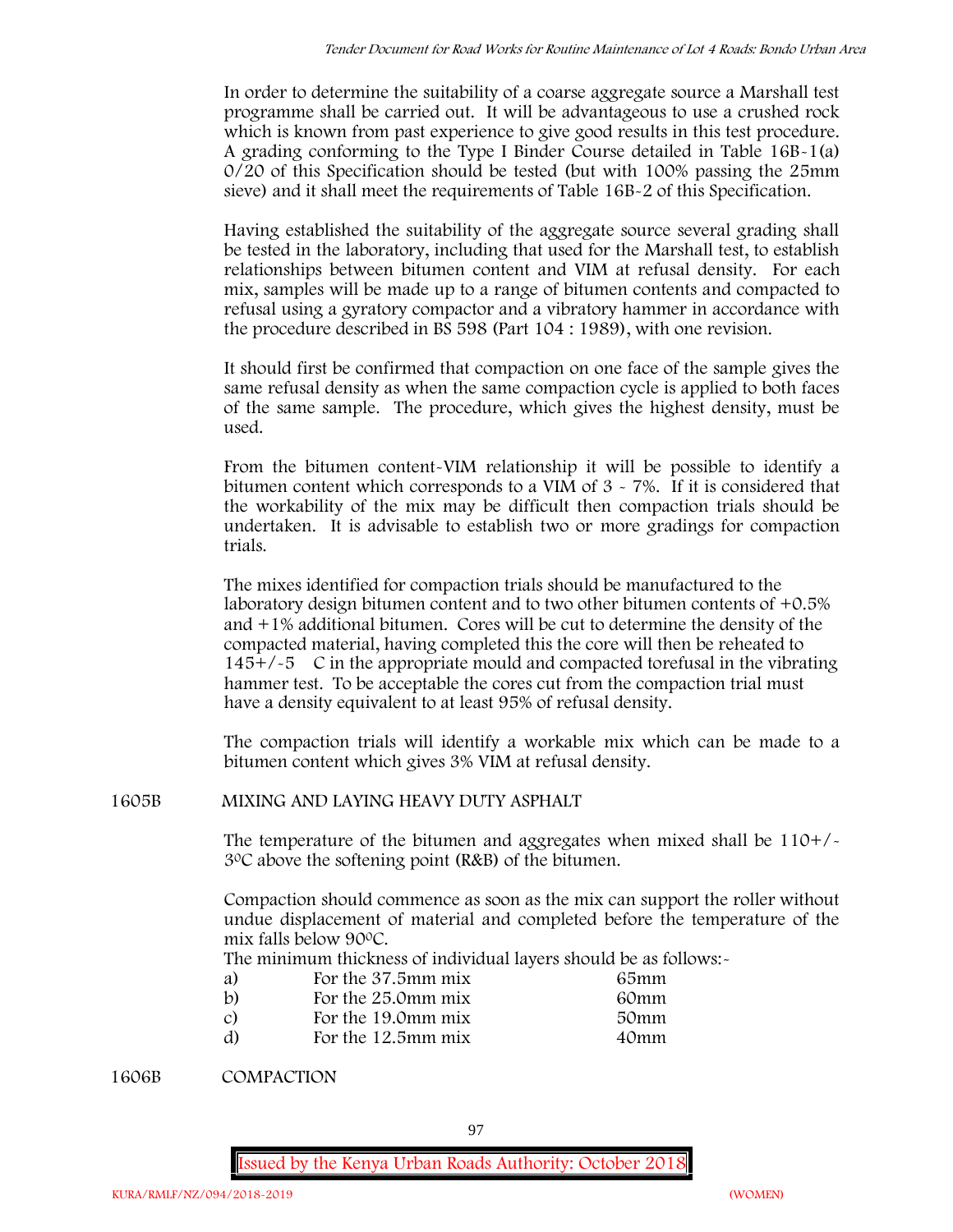Rolling shall be continued until the voids measured in the completed layer are in accordance with the requirement for a minimum density of 98% of Marshall optimum, or, a minimum mean value of 95% of refusal density (no value less than 93%) as appropriate.

**1607B MEASUREMENT AND PAYMENT**

- a) Item : Asphalt Concrete
	- Unit : m<sup>3</sup> of Asphalt Concrete Used

Asphalt concrete shall be measured by the cubic metre compacted on the road calculated as the product of the length instructed to be laid and the compacted cross-sectional area shown on the Drawings or instructed by the Engineer.

The rate for asphalt concrete shall include for the cost of providing, transporting, laying and compacting the mix with the nominal binder content and complying with the requirements of Parts A and B of Section 16 of this Specification.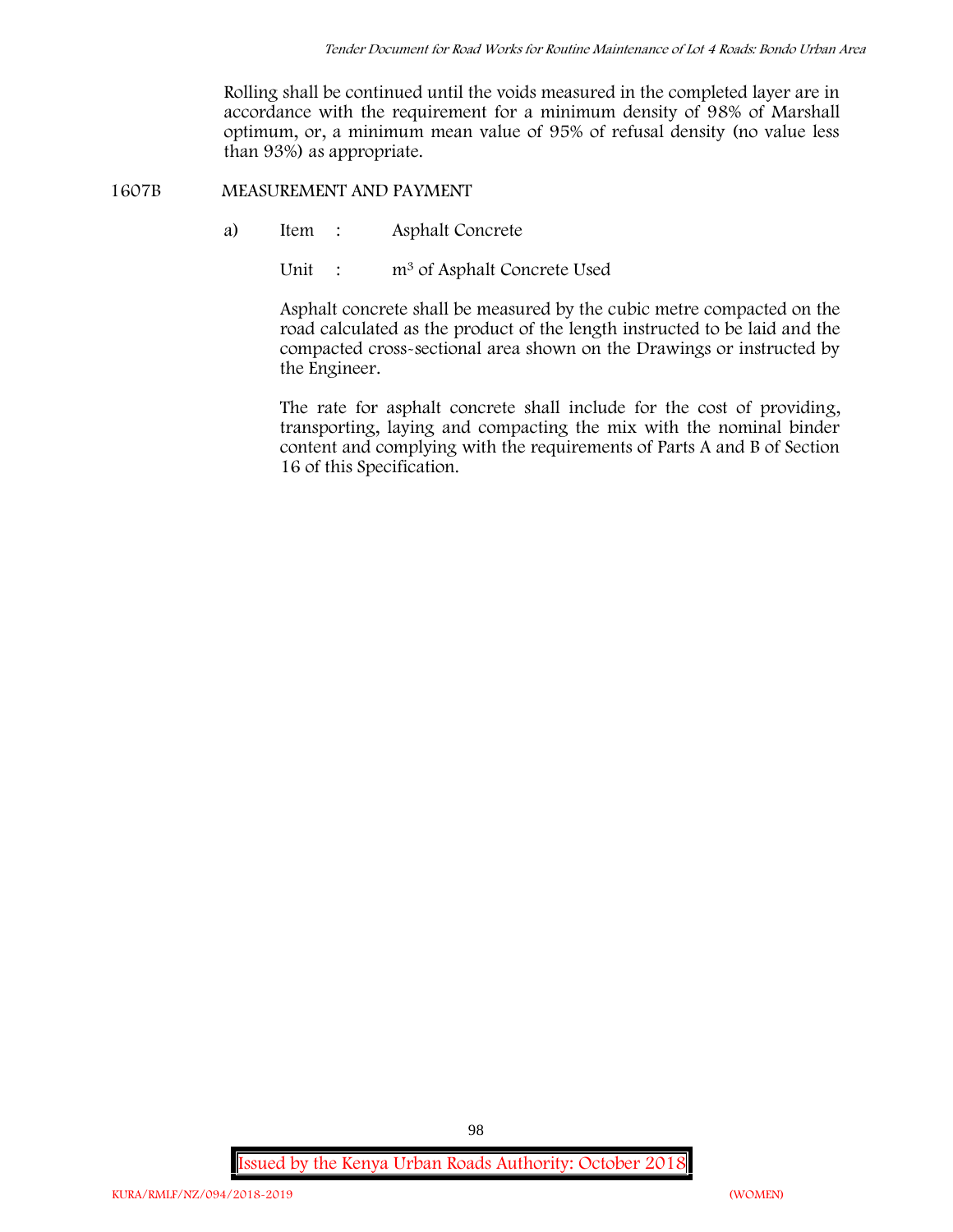## **SECTION 17 - CONCRETE WORKS**

## **1703 MATERIALS FOR CONCRETE**

This work shall consist of placing selected approved material of 250mm minimum diameter on the foundation put after excavation to receive levelling concrete in accordance with these specifications and in conformity with the lines, grades and cross sections shown on the Drawings as directed by the Engineer.

(a) **Materials**

Selected rock: The selected rock builders to be placed for this work shall be hard, sound, durable quarry stones as approved by the Engineer. Samples of the stone to be used shall be submitted to and approved by the Engineer before any stone is placed.

The maximum size of the stone boulders shall be 300mm.

(b) **Construction Method**

After completion of the structural excavation the surface of the loose soil shall be levelled and compacted. Then the stone of the above sizes shall be placed in one layer of 250mm over the compacted bed where the bottom slab will rest. Coarse sand shall be spread to fill up the voids in the stone boulders, and compaction with vibratory compactors should be performed to make this layer dense whereon a concrete of levelling course shall be placed.

(c) **Measurement and payment**

Measurement for the bedding materials shall be made in cubic metres for the completed and accepted work, measured from the dimension shown on the Drawings, unless otherwise directed by the Engineer.

Payment for the bedding Materials for Levelling Concrete Works shall be full compensation for furnishing and placing all materials, all labour equipment, tools and all other items necessary for proper completion of the work in accordance with the Drawings and specifications and as directed by the Engineer.

**1703(A) LEVELLING CONCRETE (CLASS 15/20) FOR BOTTOM SLAB INCLUSIVE OF COST OF FORM WORKS**

> This work shall consist of placing and levelling lean concrete class 15/20 over the prepared bed of stone boulders in the foundation for bottom slab and wingwalls in accordance with these specifications and which conformity with the lines, grades, thickness and typical cross-sections shown on the drawings unless otherwise directed by the Engineer.

(a) **Materials for Levelling Concrete**

Requirement for the concrete class  $15/20$  is specified as follows:-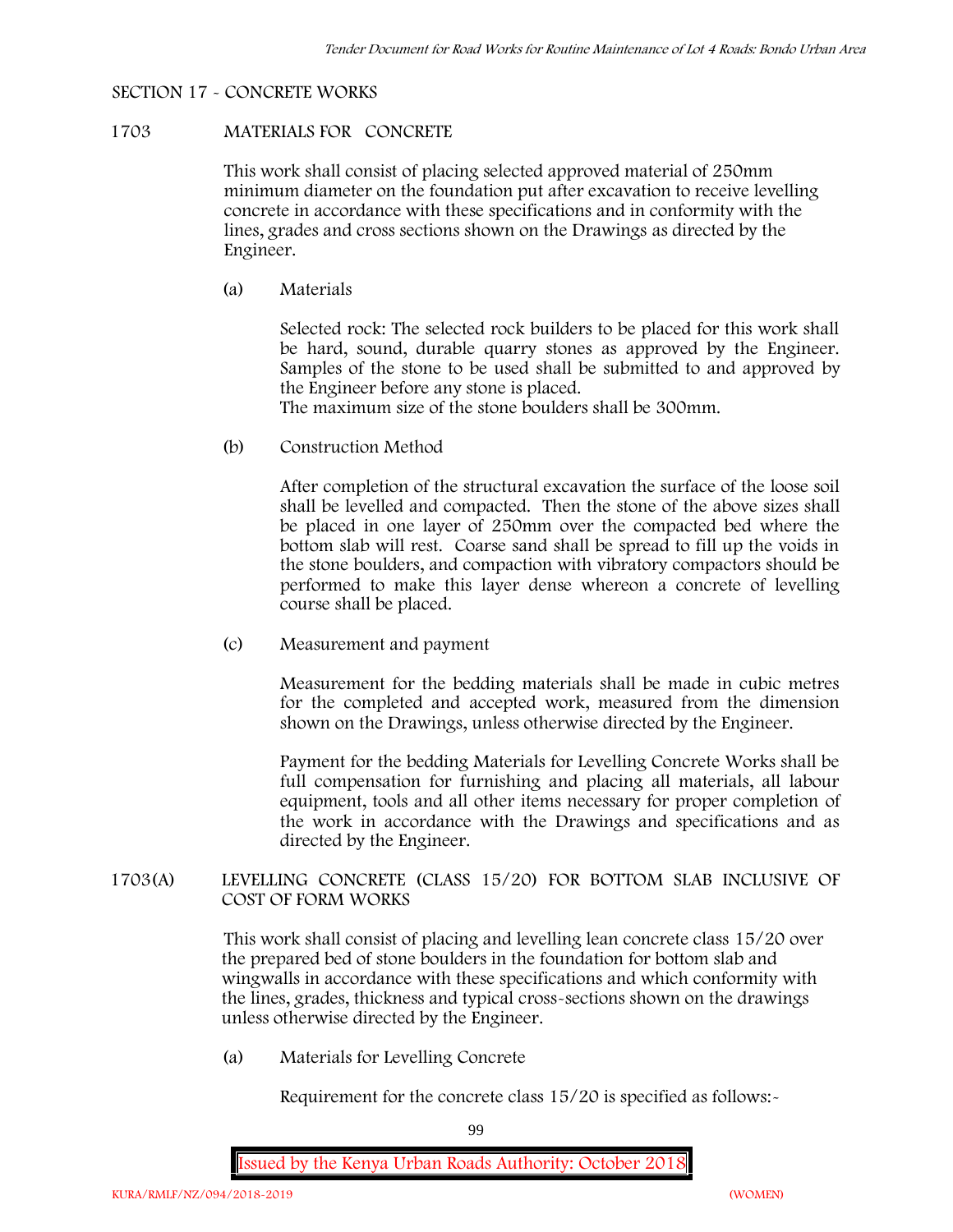Design compressive strength (28) days :  $15N/mm^2$ Maximum size of coarse aggregate : 20mm Maximum cement content  $: 300 \text{ kg/m}^3$ . Maximum water/cement ration of 50% with slump of 80mm.

(b) **Construction Method**

The bed of stone boulders upon which the levelling concrete will be placed shall be smooth, compacted and true to the grades and crosssection shall be set to the required lines and grades.

**36.2** (c) **Measurement and payment**

Measurement for levelling concrete (class 15/20) shall be made in cubic metres completed and accepted levelling concrete work measured in place which is done in accordance with the Drawings and the Specifications.

Payment for this work shall be the full compensation for furnishing and placing all materials, labour, equipment and tools, and other incidentals to Specifications and as directed by the Engineer.

Pay item No. 17/02 Levelling Concrete Works (Class 15/20) for Box Culvert and wingwalls inclusive of Cost of Form works.

### **1703 (C) FORMWORK FOR CULVERT WALLS**

This work shall consist of all temporary moulds for forming the concrete for culvert walls and slabs together with all temporary construction required for their support. Unless otherwise directed by the Engineer all formworks shall be removed on completion of the walls and slabs.

(a) **Materials**

Forms shall be made of wood or metal and shall conform to the shape, lines and dimensions shown on the Drawings.

All timber shall be free from holes, loose material, knots, cracks, splits and warps or other defects affecting the strength or appearance of the finished structure.

Release Agents – Release agents shall be either neat oils containing a surface activating agent, cream emulsions, or chemical agents to be approved by the Engineer.

- (b) **Construction Method**
	- (i) **Formworks** Formworks shall be designed to carry the maximum loads that may be imposed, and so be rigidly constructed as to prevent deformation due to load, drying and wetting, vibration and other causes. After forms have been set in correct location, they shall

100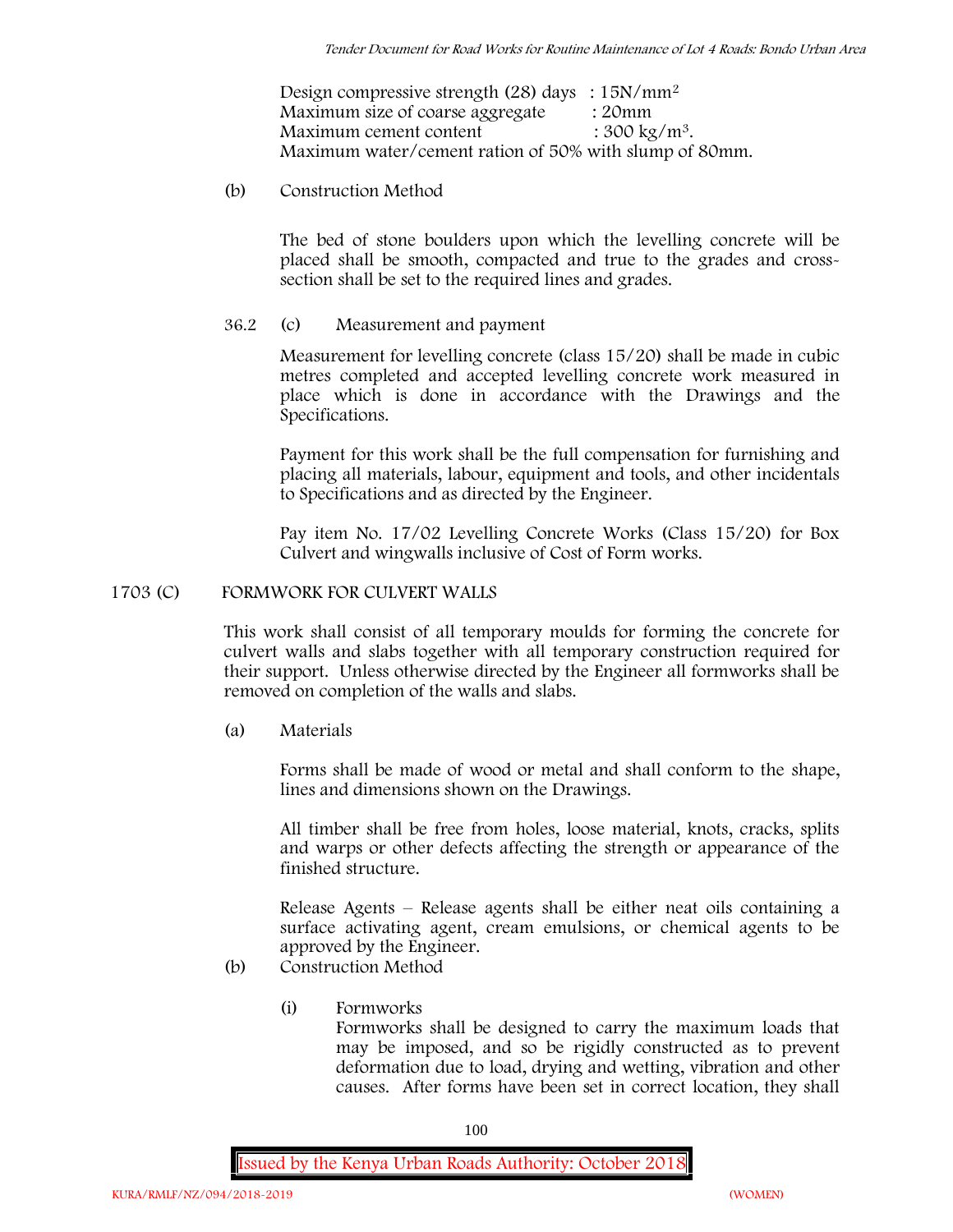be inspected and approved by the Engineer before the concrete is placed.

If requested, the contractor shall submit to the Engineer working drawings of the forms and also, if requested, calculations to certify the rigidity of the forms.

## **1703(D) CONCRETE WORKS (CLASS 20/20) OF CULVERT WALLS AND SLABS**

This work shall consist of furnishing, mixing, delivering and placing of the concrete for the construction of culvert walls and slabs, in accordance with these Specifications and in conformity with the requirements shown on the Drawings.

Concrete class 20/20 shall be used for Culvert walls and slabs.

**(a) Concrete Materials**

(i) Cement: Cement shall be of Portland type and shall conform to the requirements of BS 12 or equivalent.

The contractor shall select only one type or brand of cement or others. Changing of type or brand of cement will not be permitted without a new mix design approved by the Engineer. All cement is subject to the Engineer's approval; however, approval of cement by the Engineer shall not relieve the Contractor of the responsibility to furnish concrete of the specified compressive strength.

Conveyance of cement by jute bags shall not be permitted. Storage in the Contractor's silo or storehouse shall not exceed more than two (2) months, and age of cement after manufacture at mill shall not exceed more than four (4) months. The Contractor shall submit to the Engineer for his approval the result of quality certificate prepared by the manufacturer.

Whenever it is found out that cement have been stored too long, moist, or caked, the cement shall be rejected and removed from the project.

**(b) Aggregates**

Fine and coarse aggregates must be clean, hard, strong and durable, and free from absorbed chemicals, clay coating, or materials in amounts that could affect hydration, bonding, strength and durability of concrete. Grading of aggregates shall conform to the following requirements: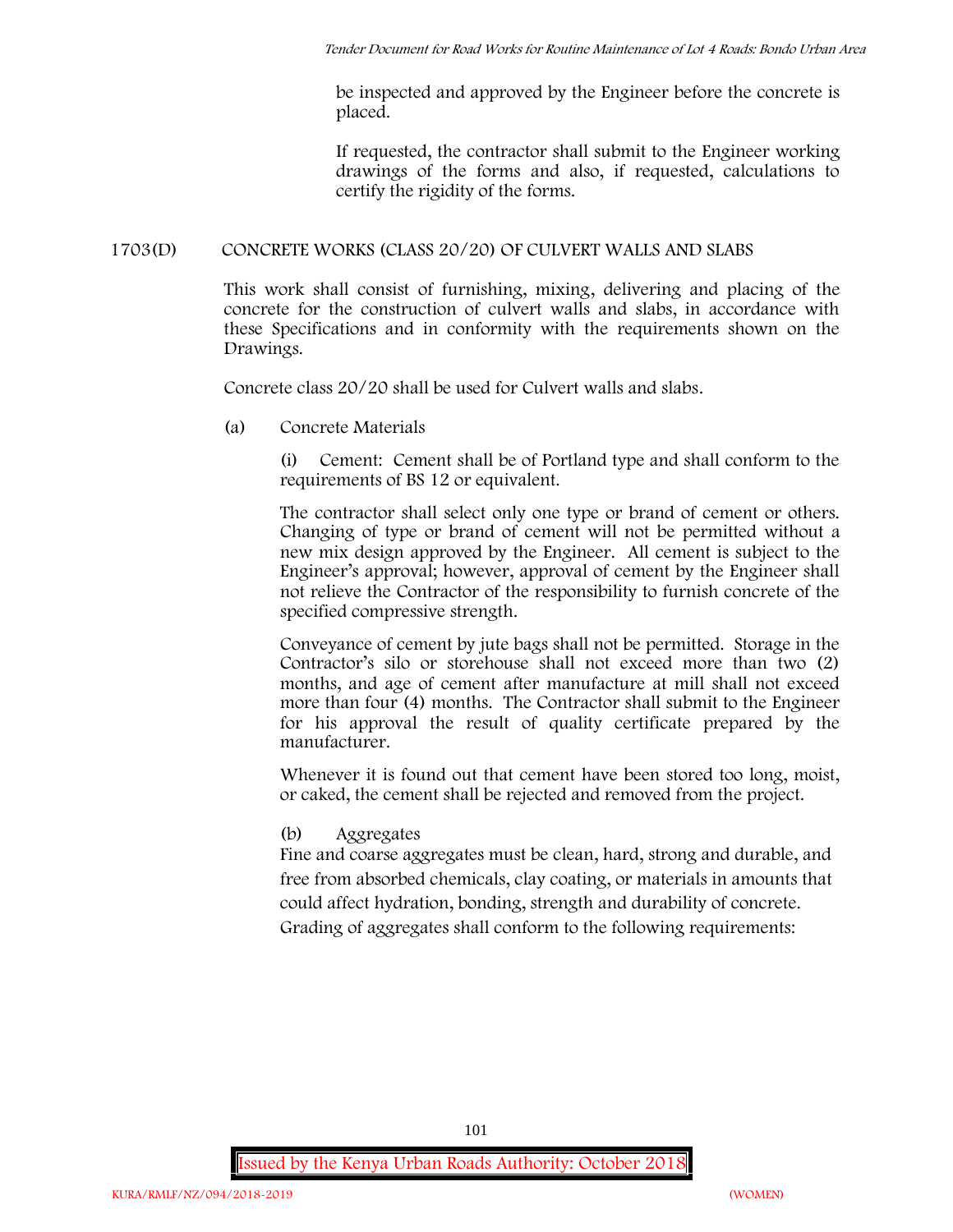## **(i) Grading of Fine Aggregates**

| Sieve Size        | <b>Percentage by Weight Passing</b> |
|-------------------|-------------------------------------|
| 10<br>mm          | 100                                 |
| 5<br>mm           | 89-100                              |
| $2.5$ mm          | 60-100                              |
| $1.2 \cdot mm$    | $30 - 100$                          |
| $0.6$ mm          | $15 - 54$                           |
| $0.3$ mm          | $5 - 40$                            |
| $0.15 \text{ mm}$ | $0 - 15$                            |

## **(ii) Grading of Coarse Aggregates**

| Size     |                       |                       |    | of Amounts finer than each standard sieve percentage by |    |       |          |
|----------|-----------------------|-----------------------|----|---------------------------------------------------------|----|-------|----------|
| Coarse   | weight                |                       |    |                                                         |    |       |          |
| Aggregat | 40                    | 30                    | 25 | 20                                                      | 15 |       | 局        |
|          | 2.5                   |                       |    |                                                         |    |       |          |
|          | 100                   | $\tilde{\phantom{a}}$ |    | $90 - 100$ -                                            |    | 30-69 | $0 - 10$ |
|          | $\tilde{\phantom{a}}$ |                       |    |                                                         |    |       |          |

Other requirements for aggregates are as follows:

**(iii) Fine Aggregates**

| Fitness Modulus, AASHTO M-6                           | $: 2.3 - 3.1$         |
|-------------------------------------------------------|-----------------------|
| Sodium Sulphate Soundness, AASHTO T104: Max. 10% loss |                       |
| Content of Friable Particles AASHTO 112               | : Max $1\%$ by weight |
| Sand Equivalent, AASHTO T176                          | : Min. 75             |

**(iv) Coarse Aggregate**

| Abrasion, AASHTO T96                             | : Max. $405$ loss      |
|--------------------------------------------------|------------------------|
| Soft Fragment and shale, AASHTO M80              | : Max. $5\%$ by weight |
| Thin and elongated Pieces, AASHTO M80 : Max. 15% |                        |

**(v) Water**

All sources of water to be used with cement shall be approved by the Engineer. Water shall be free from injurious quantities of oil, alkali, vegetable matter and salt as determined by the Engineer.

**(vi) Admixture**

Only admixture, which have been tested and approved in the site laboratory through trial mixing for design proportion shall be used. Before selection of admixture, the Contractor shall submit to the Engineer the specific information or guarantees prepared by the admixture supplier.

The contractor shall not exclude the admixture from concrete proportions.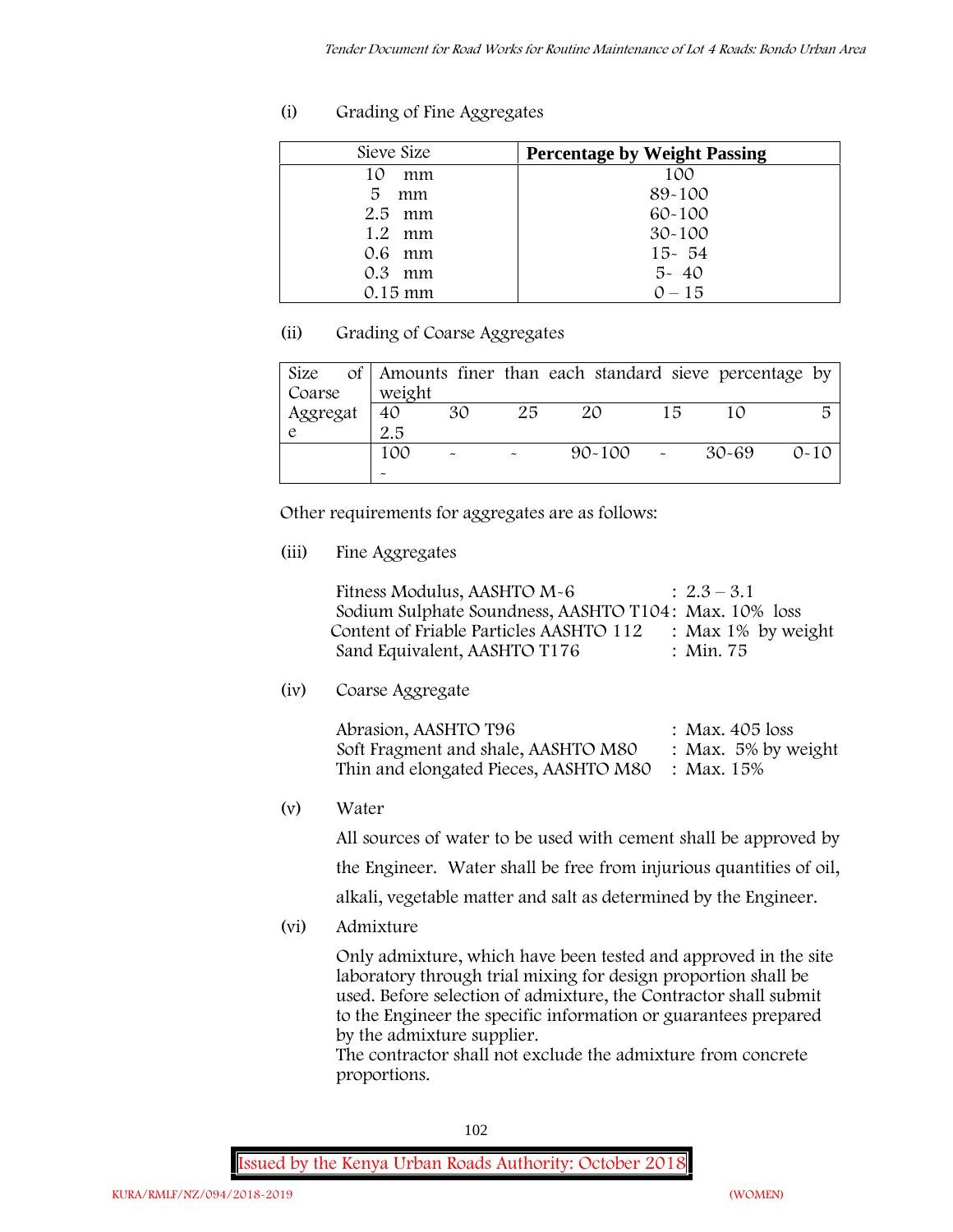**Concrete class 20/20**

Concrete class 20/20 shall be used for culvert walls and slabs. The requirements of Concrete class 20/20 are provided as follows unless otherwise the Engineer will designate any alteration.

Design compressive strength (28 days) : 20N/mm<sup>2</sup> Maximum size of coarse aggregates : 20mm Maximum water/cement ratio of 45% with slump of 80mm

(d) **Proportioning Concrete**

The Contractor shall consult with the Engineer as to mix proportions at least thirty (30) days prior to beginning the concrete work. The actual mix proportions of cement, aggregates, water and admixture shall be determined by the Contractor under supervision of the Engineer in the site laboratory.

The Contractor shall prepare the design proportions which has 120% of the strength requirement specified for the designated class of concrete.

No class of concrete shall be prepared or placed until its job-mix proportions have been approved by the Engineer.

## (e) **Concrete Work**

**(ii) Batching**

Batching shall be done by weight with accuracy of:

| Cement              | $\frac{1}{2}$ percent |
|---------------------|-----------------------|
| Aggregate           | $\frac{1}{2}$ percent |
| Water and Admixture | : 1 percent.          |

Equipment should be capable of measuring quantities within these tolerances for the smartest batch regularly used, as well as for larger batches.

The accuracy of batching equipment should be checked every month in the presence of the Engineer and adjusted when necessary.

**(iii) Mixing and delivery**

Slump of mixed concrete shall be checked and approved at an accuracy of +25mm against designated slump in these specifications.

**(iv) Concrete in hot weather**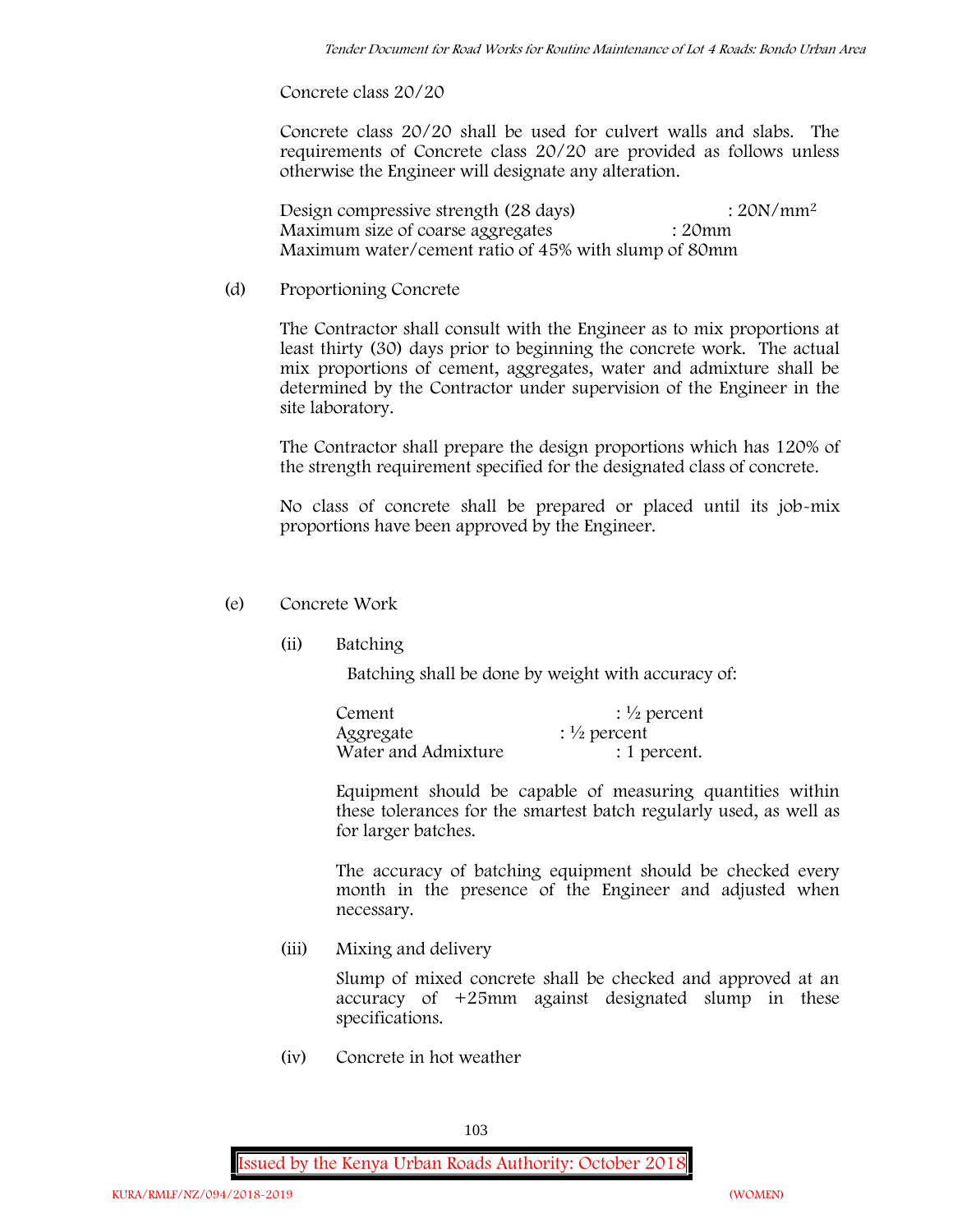No concrete shall be placed when the ambient air temperature is expected to exceed thirty three degrees celsius (33ºc) during placement operations).

**(v) Concreting at night**

No concrete shall be mixed, placed or finished when natural light is insufficient, unless an adequate approved artificial lighting system is operated; such night work is subject to approval by the engineer.

**(vi) Placing**

In preparation of the placing of concrete, the interior space of forms shall be cleaned and approved by the engineer prior to placing concrete. All temporary members except tie bars to support forms shall be removed entirely from the forms and not buried in the concrete. The use of open and vertical chute shall not be permitted unless otherwise directed by the engineer.

The Contractor shall provide a sufficient number of vibrators to properly compact each batch immediately after it is placed in the forms.

(f) **Measurement and Payment**

Measurements for the Concrete Works Class 20/20 of culvert walls and slabs shall be made in cubic metres for the walls and slabs actually constructed, measured from their dimensions shown on the Drawings. Payment for the Concrete Works (Class 20/20) of culvert walls and slabs shall be the full compensation for furnishing all materials of the concrete mixing, delivering, placing and curing the concrete, equipment and tools, labour and other incidental necessary for the completion of the work in accordance with the Drawings and these Specifications and as directed by the Engineer.

# **SECTION 20 - ROAD FURNITURE**

## **2001 ROAD RESERVE BOUNDARY POSTS**

Road reserve boundary posts shall be provided as directed by the Engineer and in compliance with Standard Specification clause 2001. They shall be placed at 50m intervals along the boundary of the road reserve.

## **2003 EDGE MARKER POST**

Edge marker post shall be provided as directed by the Engineer and in compliance with Standard Specification clause clause 2003

# **2004 PERMANENT ROAD SIGNS**

Permanent Road Signs shall be provided as directed by the Engineer and in compliance with the requirements of the "Manual for Traffic Signs in Kenya" Part II and standard Specification clause 2004.

104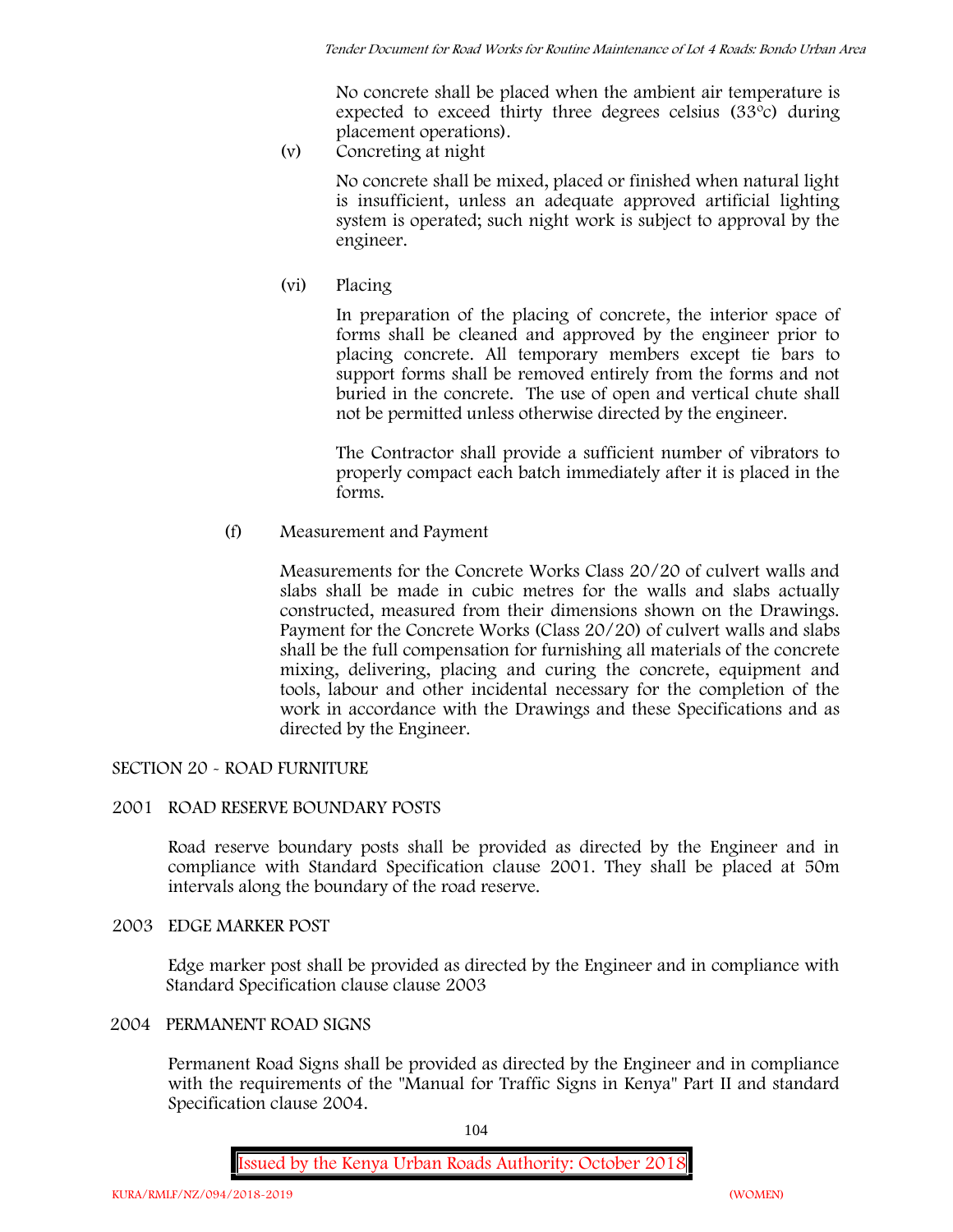## **2004B EXISTING ROAD SIGNS**

Where directed by the Engineer, the Contractor shall take down road signs including all posts, nuts, bolts and fittings, and remove and dispose of the concrete foundation and backfill the post holes. The signs shall be stored as directed by the Engineer.

Measurement and payment for taking down road signs shall be made by the number of signs of any type and size taken down, cleaned and stored as directed.

#### **2005 ROAD MARKING**

Paint for road marking shall be internally reflectorised hot applied thermoplastic material in accordance with Clause 219 of the Standard Specification.

The rates inserted in the Bills of Quantities for road marking shall include for prior application of approved tack coat.

## **2005A RAISED PAVEMENT MARKERS – ROAD STUDS**

## **MATERIAL**

Road studs are moulded of acrylonitrile butadiene styrene (ABS) conforming to ASTM Specification D1788 – 68, class  $5 - 2 - 2$  shell filled with inert, thermosetting compound and filler. The lens portion of the marker of the marker is of optical menthly methacrylic.

#### **CONSTRUCTION**

The road studs shall be constructed of high impact ABS containing a multi-biconvex glass lens reflector system. It shall be of monolithic construction, and not less than 98.5. m2. The height of the marker shall not exceed 17mm and the underside shall contain a non-honeycomb base (flat).

#### **REQUIREMENTS**

The markers shall conform to the following requirements

**Colour**

Shall be white, yellow or red as specified and the Retro – reflectance values should conform to the testing procedures of ASTME 809.

## **Impact Resistance**

The market shall not crack or break when tested using a 1000**-**gram weight from a height of 1 metre. (ASTM D 2444) or BS 3900 Part E3.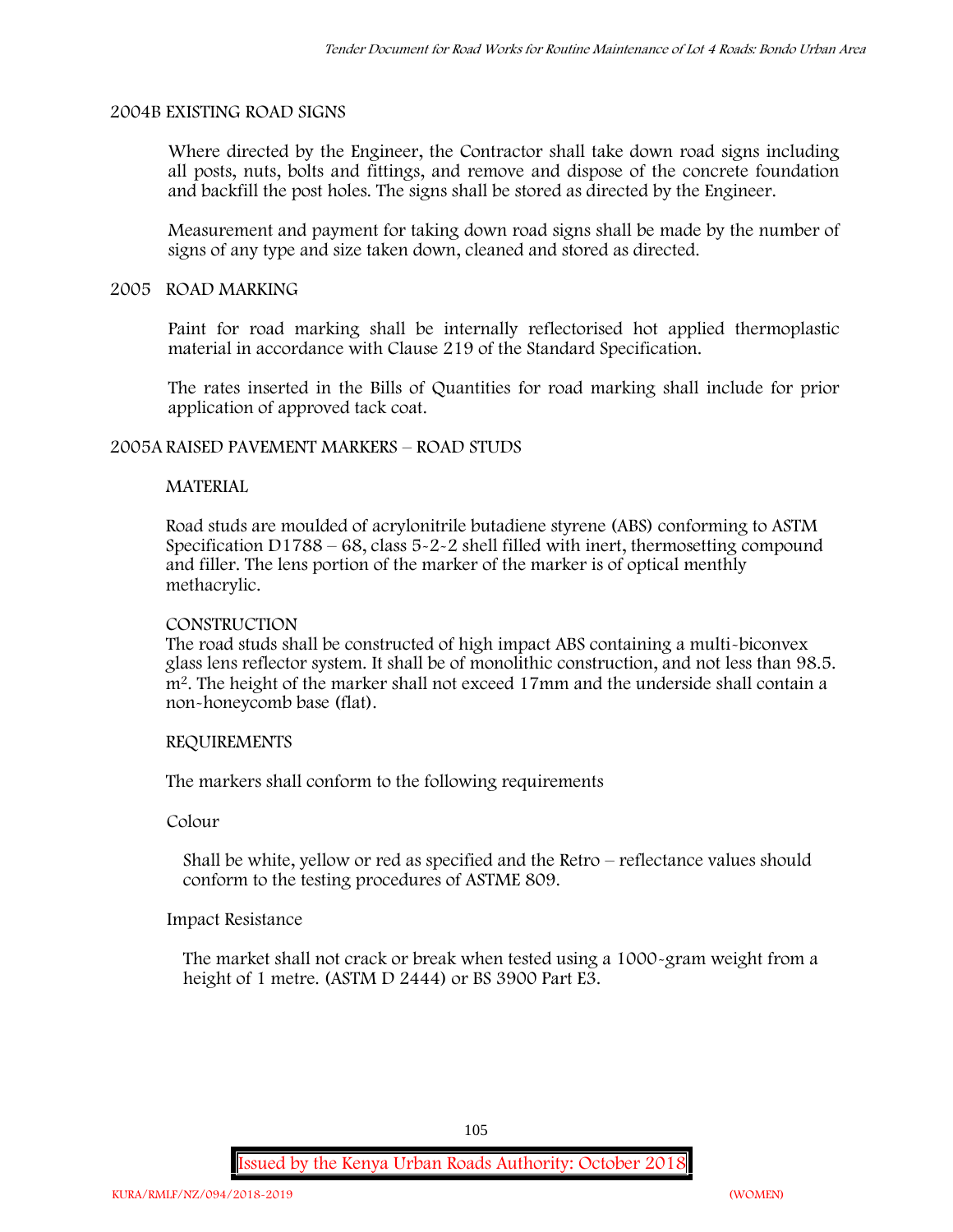# **Resistance to Water Penetration**

Shall not have water penetration behind the lens after submerged in a water bath at 70 + 50 oF for 10 minutes. And it should still meet the reflectance Requirement. BS 998.

**Heat Resistance**

Shall comply with the initial brightness as per BS 873 Part IV of 1978

**Night Visibility**

The marker shall be bright as per BS 873 Part IV of 1978

**Compression Resistance**

There shall be no cracking sound at a pressure lower than 25 tones as per BS 873 Part IV of 1978.

**Corrosion Resistance**

After immersing a sample of Road stud in a solution containing 30g/1 of sodium chloride for 30 days, there shall not be any signs of corrosion **-**(BS998).

**NOTE**: These markers are intended for application directly to pavement surfaces and are compatible with raised pavement makers. These adhesives should be of high quality and tested for conformance to customer requirements.

## **ADHESIVES**

They shall be of Resin Type–Epoxy of 2 different components part 1 and 2 i.e Adhesive and Reactor without any volatile solvents in both.

| Pot life:             | not less than 20 minutes at 20 $\degree$ C  |
|-----------------------|---------------------------------------------|
| Rotational cure time: | between 20 and 30 minutes at 20 $\degree$ C |
| Hard cure:            | Between 40 and 60 minutes at 20 $\degree$ C |

# **APPLICATION INSTRUCTION**

**Preparation of Pavements**

Make sure that the road surface is absolutely dry and free of oil and grease**.**

**Mixing of Adhesive**

Pour component B into the container of component A. Stir mixture by hand with a wooden or metal stick until uniform Grey Tint without a striae is obtained.

**Installation**

Pour the mixture on to the underside of the road stud. Then place the road stud firmly on the road surface. Adhesive should stand out for about 5mm to 10 mm over the edges of the stud.

106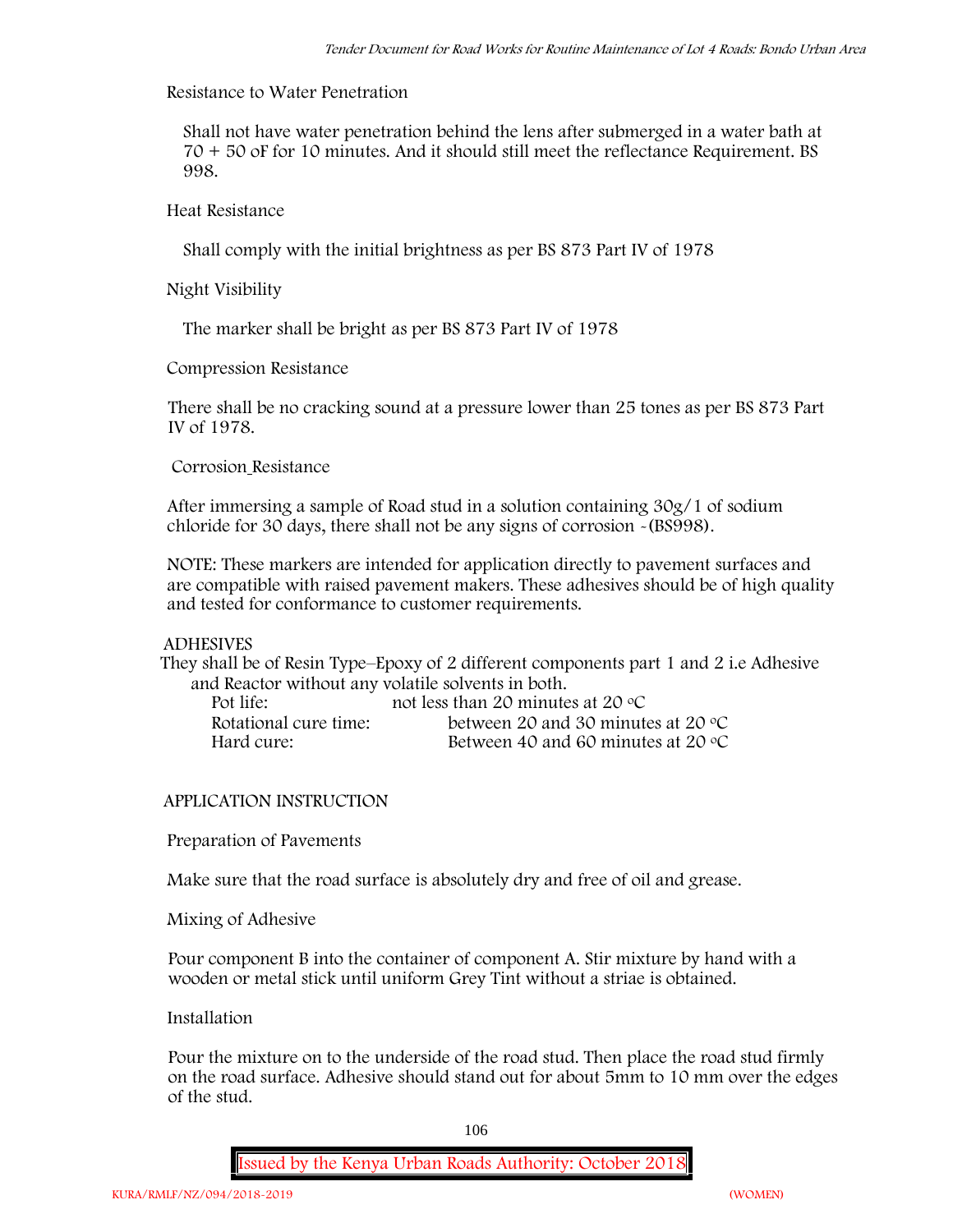**Protection from the Traffic**

Protect studs from traffic for 2 hours until the adhesive has properly hardened. Try by touching the adhesive.

**NUMBER OF STUDS NEEDED FOR LABORATORY TESTS.**

In order to approve a particular type of road stud, 4 sample road studs of each colour shall be submitted.

**2006 GUARDRAILS**

Contrary to the Standard Specification, guardrail posts shall be concrete 200 mm diameter set vertically at least 1.2m into the shoulder as directed by the Engineer. Spacer blocks shall also be made of concrete.

Beams for guardrails shall be "Armco Flexbeam" or similar obtained from a manufacturer approved by the Engineer.

# **2007 KERBS**

# a) **Vertical Joints**

Vertical joints between adjacent Kerbs shall not be greater than 5 mm in width and shall be filled with a mortar consisting of 1:3 cement: sand by volume.

# b) **Transition between flush and raised kerbs**

The transition between flush and raised kerbs (e.g. at bus bays) shall be termed as ramped kerbs. The transition between flush and raised kerbs shall occur within a length of 2.0 m.

# **2008 KILOMETRE MARKER POSTS**

Kilometre marker posts shall be provided as directed by the Engineer and in compliance with Standard Specification clause 2008.

# **2009 RUMBLE STRIPS**

Where directed by the Engineer, the Contractor shall provide, place, trim, shape and compact to line and level asphalt concrete rumble strips on the finished shoulders. This shall be done to the satisfaction of the Engineer

## **2011 MEASUREMENT AND PAYMENT**

## **Road reserve boundary posts**

Road reserve boundary posts shall be measured by the number erected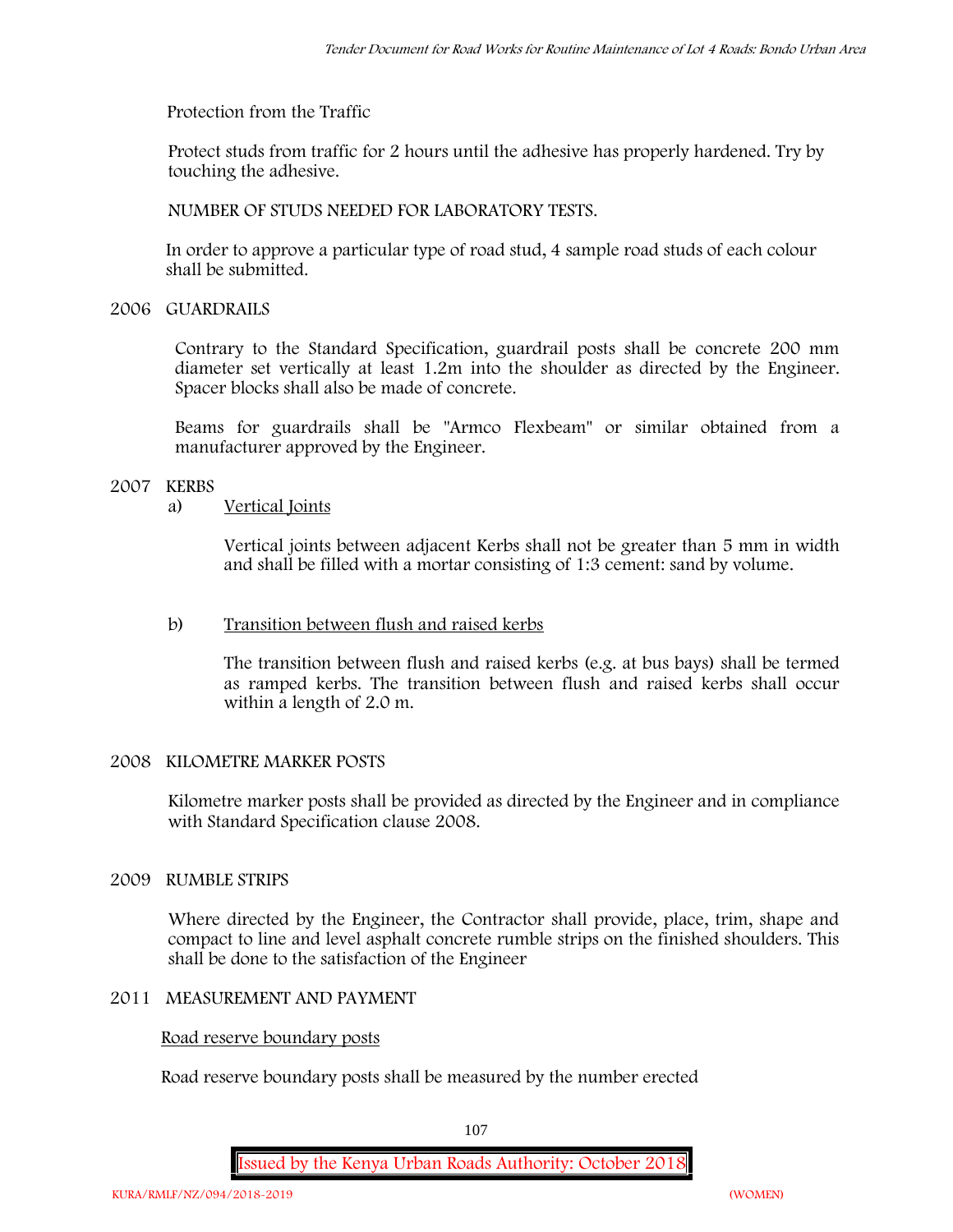### **Permanent road signs**

Permanent road signs shall be measured by the number of each particular size erected.

### **Road marking**

Road markings in yellow or white material shall be measured in square metres calculated as the plan area painted.

### **Road Studs**

Road studs shall be measured by the number of each particular size erected.

### **Guardrail**

Guardrail shall be measured by the metre as the length of the guardrail constructed.

**Kerbs**

Kerbs shall be measured by the metre as the length of kerb constructed

### **SECTION 22-DAYWORKS**

### **2202 MEASUREMENTS AND PAYMENT**

(a) Plant

Where items of major plant listed in the schedule of Day works are specified by type (e.g. Concrete mixer etc.) the power rating if such items of plant are provided by the Contractor shall not be lower than the power ratings of such plant manufactured within the last two years prior to the date of BID. Any item of major plant employed upon Dayworks that has a power rating lower than specified above shall be paid for at rates lower than those in the schedule of Dayworks. The reduction in the rate payable shall be in proportion to the reduction in power rating below that specified above.

### **SECTION 23: CONCRETE PAVING BLOCKS**

This works shall consist of providing, laying and fixing of concrete paving blocks and concrete paving slabs on a sand base on the driveway and walkways and other areas as directed by the Engineer.

### **a. Concrete Paving Blocks**

The paving blocks shall be of type S of any shape fitting within a 295 mm square coordinating space and a work size thickness of at least 30 mm. The blocks shall confirm to the requirements of BS 6717:Pt. 1:1986 or Kenya standard equivalent.

The laying shall be broken at intervals of 50 m by concrete ribs of class 25 concrete.

The blocks shall be laid on a 40 mm minimum sand base whose specifications are as in section (b) of this specification.

### **b. Sand For Sand Base**

108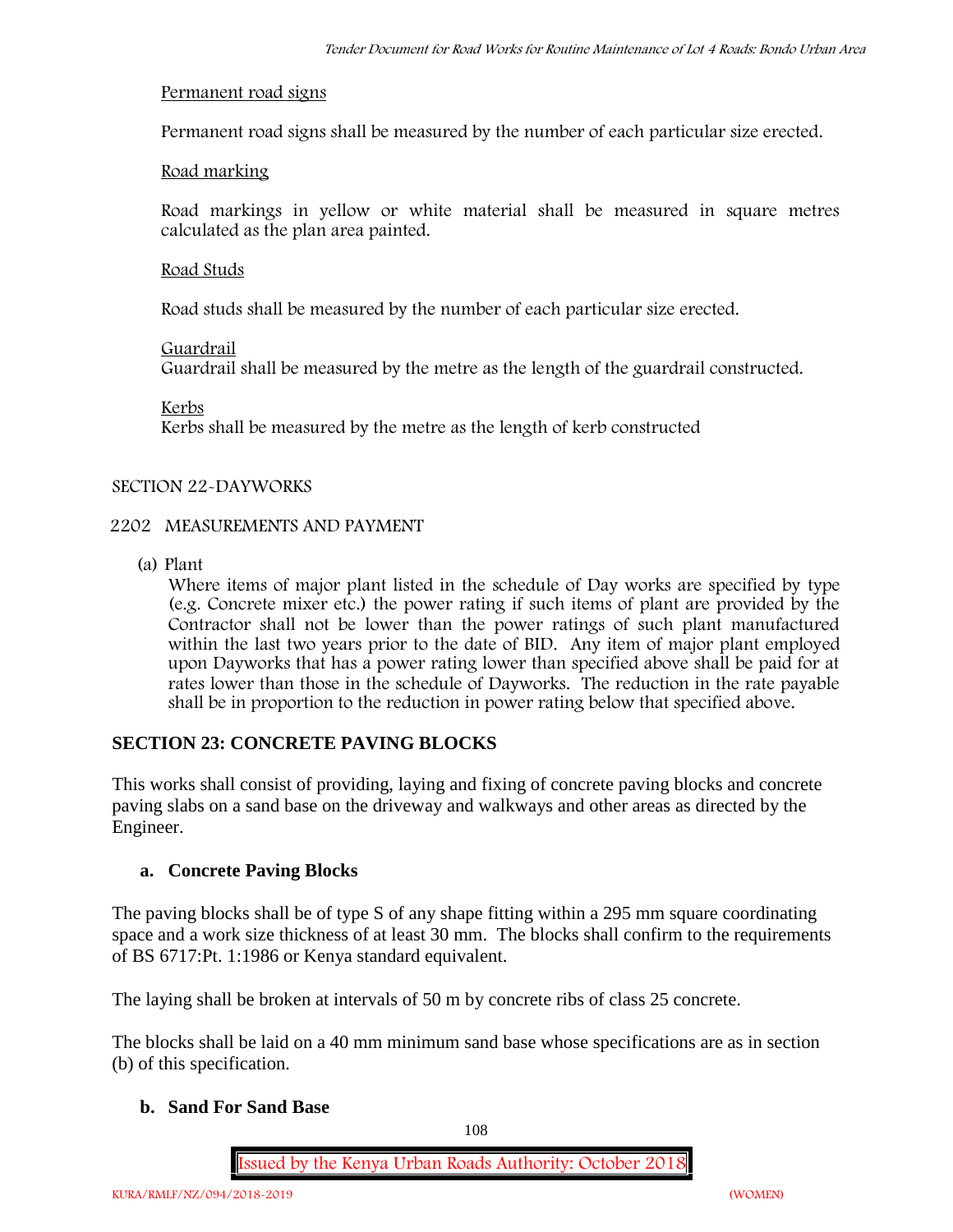Sand used as bedding for paving blocks and slabs shall be natural sand either pit or river sand. The grading shall conform and be parallel as much as possible to KS02 – 95 Parts 1 &2: 1984 for zones 1,2 or 3. The other requirements shall be as specified in section 1703 (c ) of Standard Specifications.

### **c. Measurement and Payment**

Payment for paving blocks and paving slabs shall be by square metre laid. The rate quoted would include the cost of haulage to site of the blocks, slabs and sand, as no extra payment shall be made for haulage

## **SECTION VI: SUPERVISION AND CONTRACT EVALUATION MANUAL 2012**

The Manual refers to the Ministry of Roads 'Supervision and Contract evaluation Manual for Road Maintenance Works 2012.

**Issued by the Kenya Urban Roads Authority: October 2018**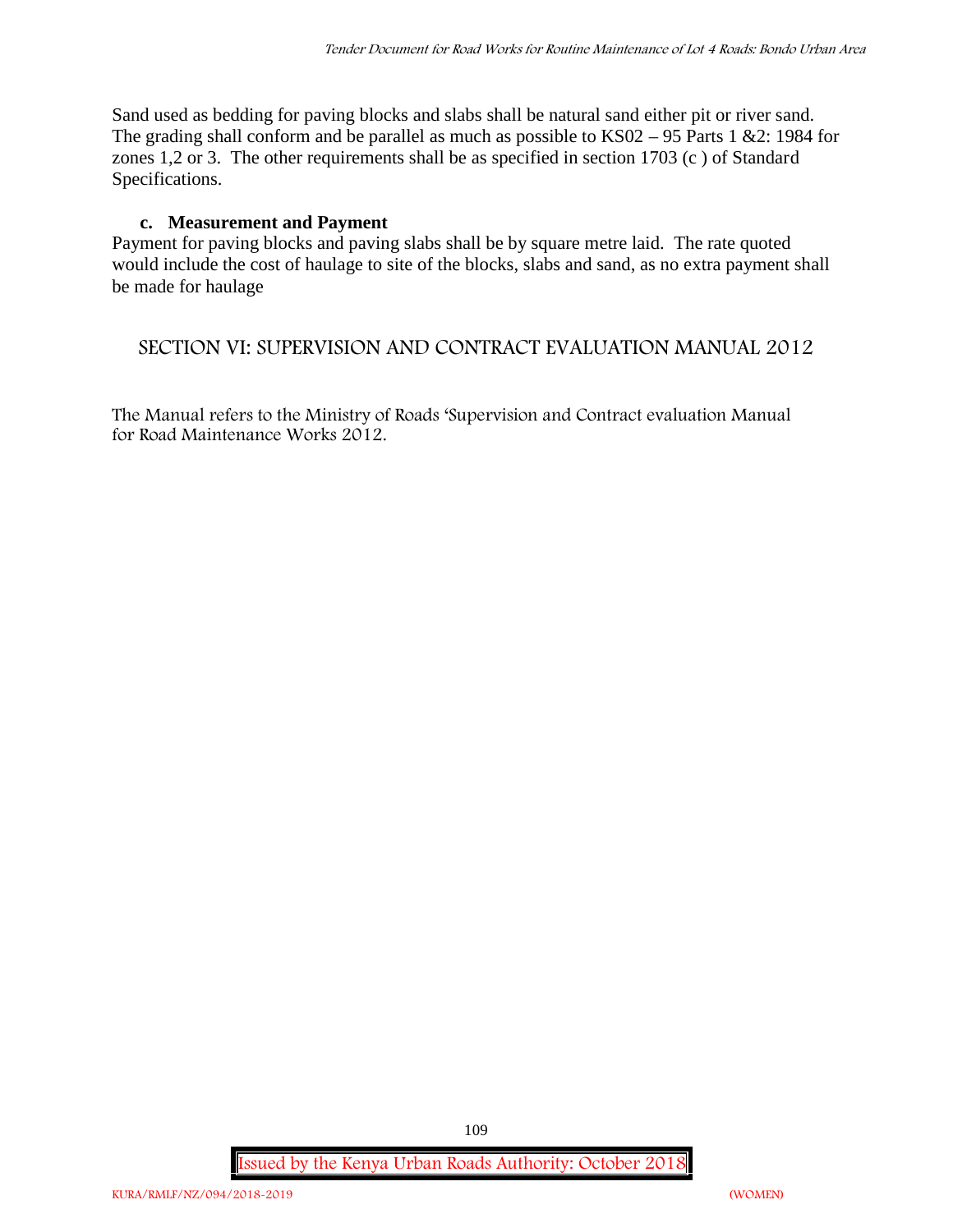# **SECTION VII: DRAWINGS**

The bidder shall provide design drawings on A3 sheets including plan and profile, typical cross-sections, layouts and standard drawings, setting out data and design reports which should include design standards used and key project features as described in section 14.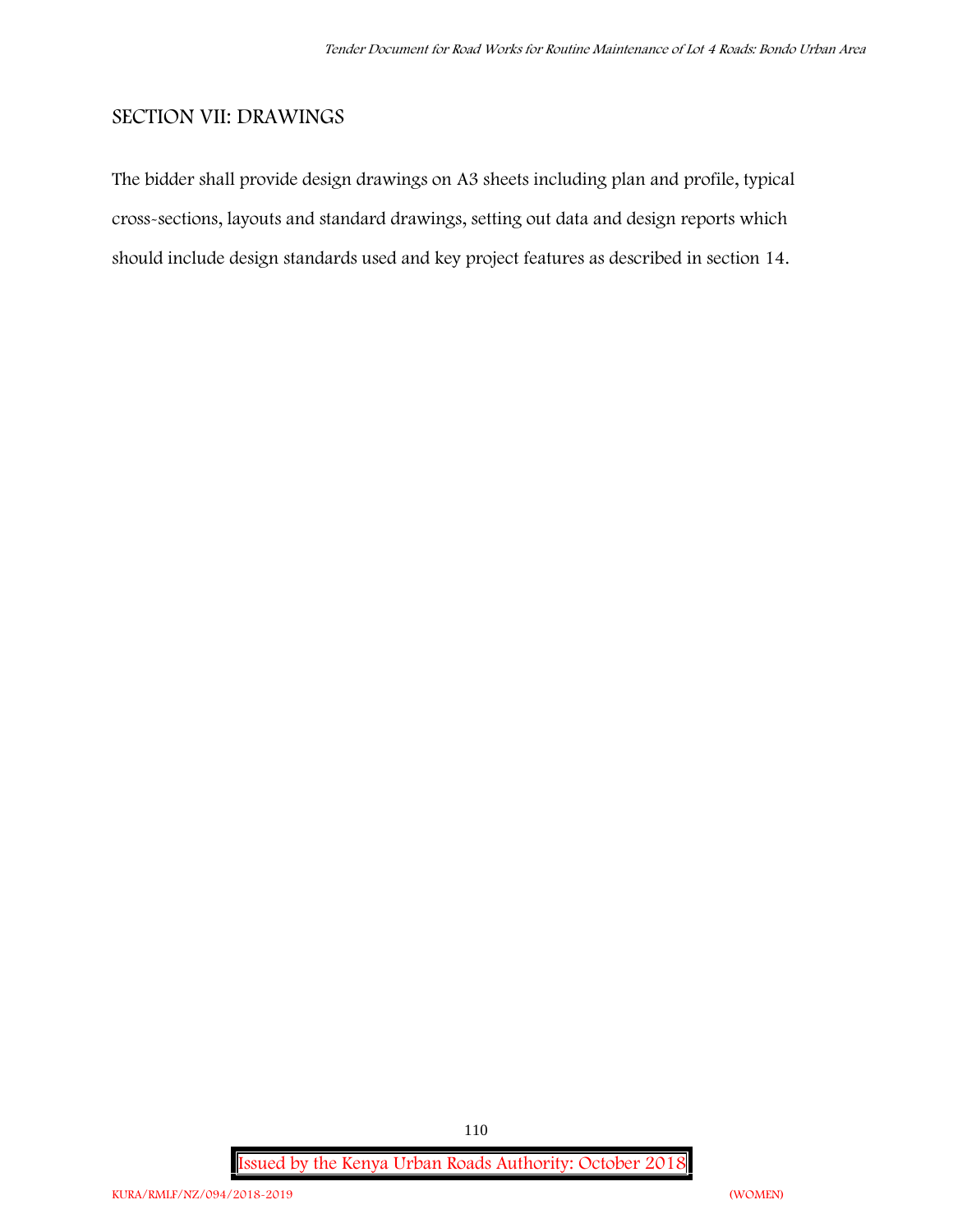# **SECTION VIII: ROAD MAINTENANCE MANUAL**

The Manual refers to the Ministry of Roads 'Road Maintenance Manual, May 2010 Edition'.

**Issued by the Kenya Urban Roads Authority: October 2018**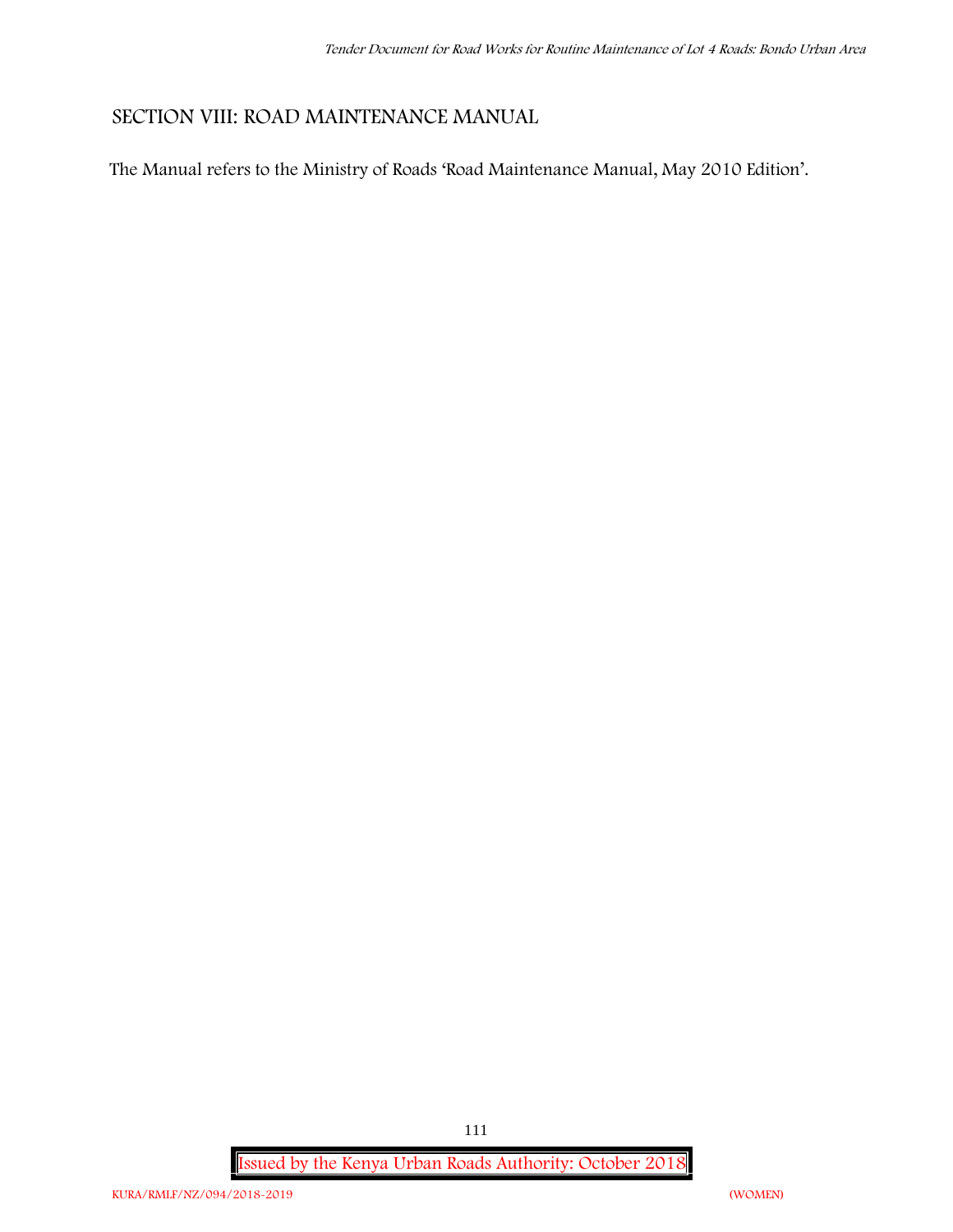# **SECTION IX: BILLS OF QUANTITIES**

**Issued by the Kenya Urban Roads Authority: October 2018**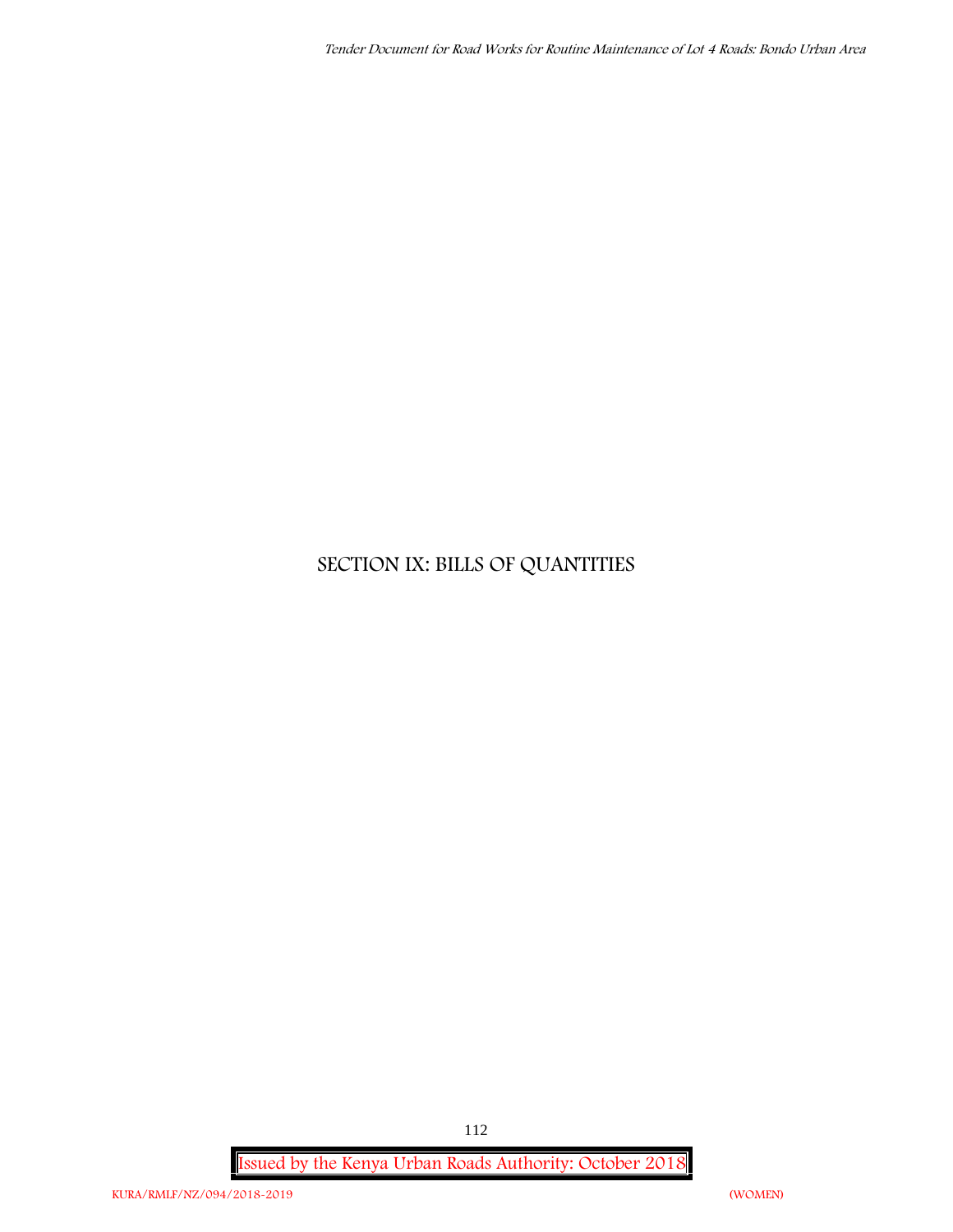### **PREAMBLE TO BILL OF QUANTITIES**

- 1. The Bills of Quantities forms part of the Contract Documents and are to be read in conjunction with the Instructions to Bidders, Conditions of Contract Parts I and II, Specifications and Drawings.
- 2. The brief description of the items in the Bills of Quantities is purely for the purpose of identification, and in no way modifies or supersedes the detailed descriptions given in the conditions of Contract and Specifications for the full direction and description of work and materials.
- 3. The Quantities set forth in the Bills of Quantities are estimated, representing substantially the work to be carried out, and are given to provide a common basis for bidding and comparing of Bids. There is no guarantee to the Contractor that he will be required to carry out all the quantities of work indicated under any one particular item or group of items in the Bill of Quantities. The basis of payment shall be the Contractor's rates and the quantities of work actually done in fulfilment of his obligation under the Contract.
- 4. The prices and rates inserted in the Bills of Quantities will be used for valuing the work executed, and the Engineer will only measure the whole of the works executed in accordance with this Contract.
- 5. The rates inserted in any road in the tender shall apply to other roads within the same lot upon written instructions to be issued by the Engineer or his representative during execution of works and shall be used only to pay for activities of similar description and nature which may not have been included in the Bills of Quantities for that road.
- 6. A price or rate shall be entered in ink against every item in the Bills of Quantities with the exception of items that already have Provisional sums affixed thereto. The bidders are reminded that no "nil" or "included" rates or "lump-sum" discounts will be accepted. The rates for various items should include discounts if any. Bidders who fail to comply will be disqualified.
- 7. Provisional sums (including Dayworks) in the Bills of Quantities shall be expended in whole or in part at the discretion of the Engineer or his representative.
- 8. Where there are no quantities against the line item especially on dayworks, the bidder shall only fill his rates
- 9. Quantified instructions shall be extracted from the main BOQ for purposes of part implementation of the works and interim measurements/payments shall be based on the quantified instructions read together with the bills of quantities.

The price and rates entered in the Bills of Quantities shall, except insofar as it is otherwise provided under the Contract, include all Constructional plant to be used, labour, insurance, supervision, compliance testing, materials, erection, maintenance of works, overheads and profits, taxes and duties together with all general risks, liabilities and obligations set out or implied in the Contract, transport, electricity and telephones, water, use and replenishment of all consumables, including those required under the contract by the Engineer and his staff.

Errors in the pricing of the Bills of Quantities will be corrected in accordance with Clause (29) of instructions to bidders.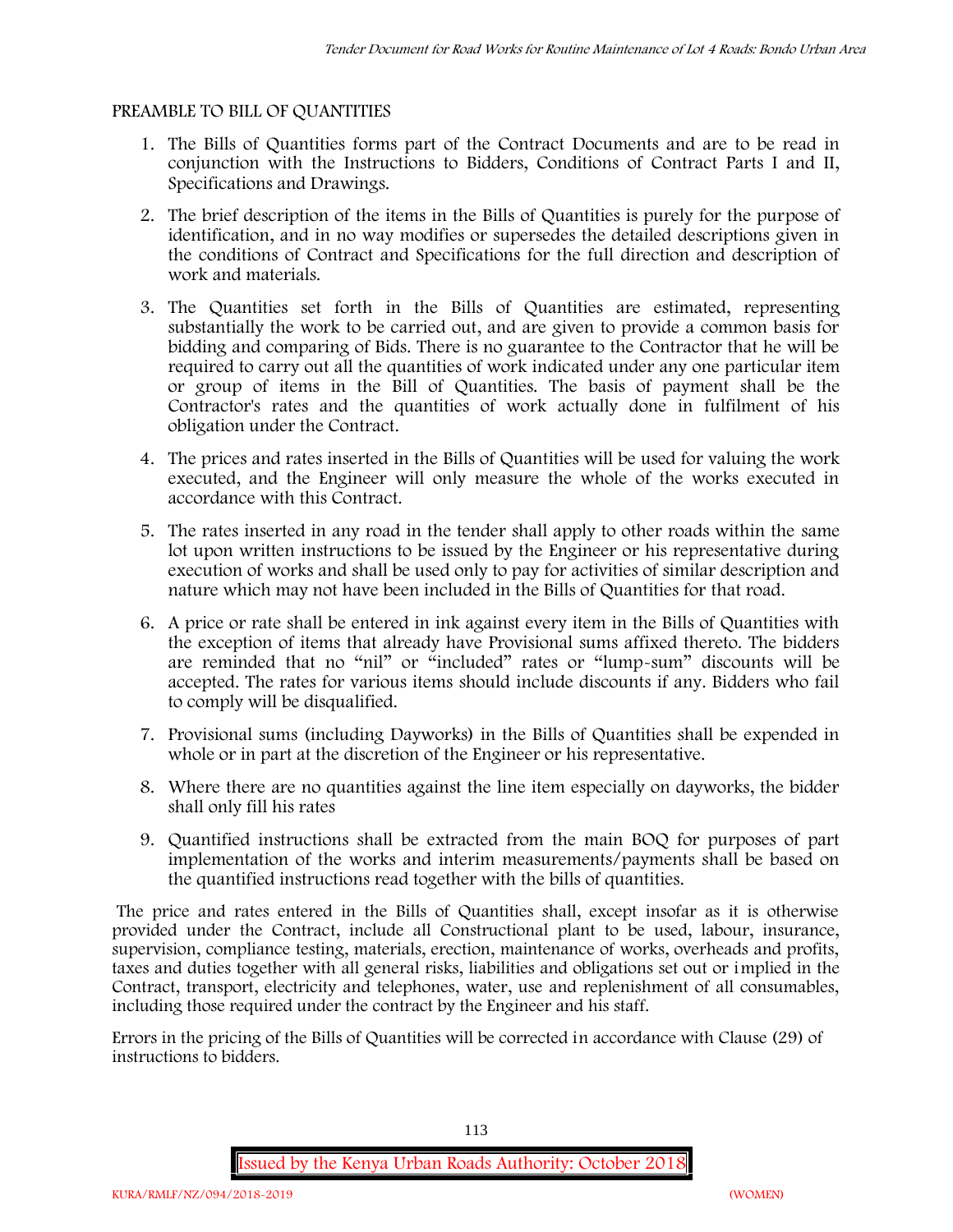**Contract Name ROUTINE MAINTENANCE OF LOT 4 ROADS (BONDO URBAN AREA) Nyanza BILL OF QUANTITIES 2018-2019**

 $\overline{\phantom{0}}$ 

 $\Box$ 

**Activity Group Title Road Code UCB1-Siaya**

**Section Name Uloma Kodero Ecd - Nyamira (5.6KM)**

| Bill<br>No.    | <b>ITEM CODE</b> | <b>DESCRIPTION</b>                                                                          | Quantity     | <b>UNIT</b> | Unit Bid<br><b>RATE</b><br>(KShs) | <b>Bill Item</b><br>Cost<br>without<br><b>VAT</b><br>(KSHs) |
|----------------|------------------|---------------------------------------------------------------------------------------------|--------------|-------------|-----------------------------------|-------------------------------------------------------------|
| 1              | 01-80-010        | Allow a prime cost of sum for<br>material testing as directed by<br>the Engineer            | $\mathbf{1}$ | PC SUM      | 5,000.00                          |                                                             |
| 1              | 01-80-011        | Extra over item 01-80-010<br>for contractors overheads and<br>profits                       | $\mathbf{1}$ | $\%$        |                                   |                                                             |
| $\mathbf{1}$   | $01 - 80 - 026$  | Allow a prime cost sum for<br>the REs miscellaneous account                                 | $\mathbf{1}$ | PC SUM      | 10,000.00                         |                                                             |
| $\mathbf{1}$   | 01-80-027        | Extra over 01-80-026 for<br>profits and overheads                                           | $\mathbf{1}$ | $\%$        |                                   |                                                             |
| $\mathbf{1}$   | 01-80-030a       | Prime cost sum for payment of<br>allowances for Engineer's site<br>staff (Permanent staff)  | $\mathbf{1}$ | PC SUM      | 30,000.00                         |                                                             |
| 1              | 01-80-030b       | Extra Over on Item 01-80-<br>030a for the Contractor's<br>Overheads and Profit.             | $\mathbf{1}$ | $\%$        |                                   |                                                             |
| 1              | 01-80-030        | Allow a prime cost for<br>attendance to the RE,s<br>supervisory staff including<br>overtime | $\mathbf{1}$ | PC SUM      | 30,000.00                         |                                                             |
| 1              | 01-80-031        | Include percentage of PC sum<br>in item 01-80-030 for<br>contractors overhead and<br>profit | $\mathbf{1}$ | $\%$        |                                   |                                                             |
| $\overline{4}$ | 04-50-004        | Light Bush Clearing                                                                         | 11,200.00    | Sq. Metres  |                                   |                                                             |
| 8              | 08-50-005        | Ditch/Mitre drain excavation                                                                | 60.00        | Cub.Metres  |                                   |                                                             |
| 8              | 08-60-030        | Excavate for pipe culverts in<br>soft material                                              | 36.00        | Cub.Metres  |                                   |                                                             |
| 8              | 08-60-033        | Provide, lay and join 600mm<br>inner dia concrete pipes                                     | 24.00        | Metres      |                                   |                                                             |
| 8              | 08-60-035        | Concrete class 15/20 for bed<br>and sorrounds and haunches                                  | 12.00        | Cub.Metres  |                                   |                                                             |
| 8              | 08-60-036        | Concrete class 25/20 for<br>apron, wingwalls and<br>headwalls                               | 8.00         | Cub.Metres  |                                   |                                                             |
| $\,8\,$        | 08-60-037        | Provide and place A<br>142fabric mesh<br>reinforcement fabric                               | 56.00        | Sq.Metres   |                                   |                                                             |
| 10             | 10-50-001        | Light Grading of Carriageway<br>including slopes and ditches                                | 33,600.00    | Sq.Metres   |                                   |                                                             |

114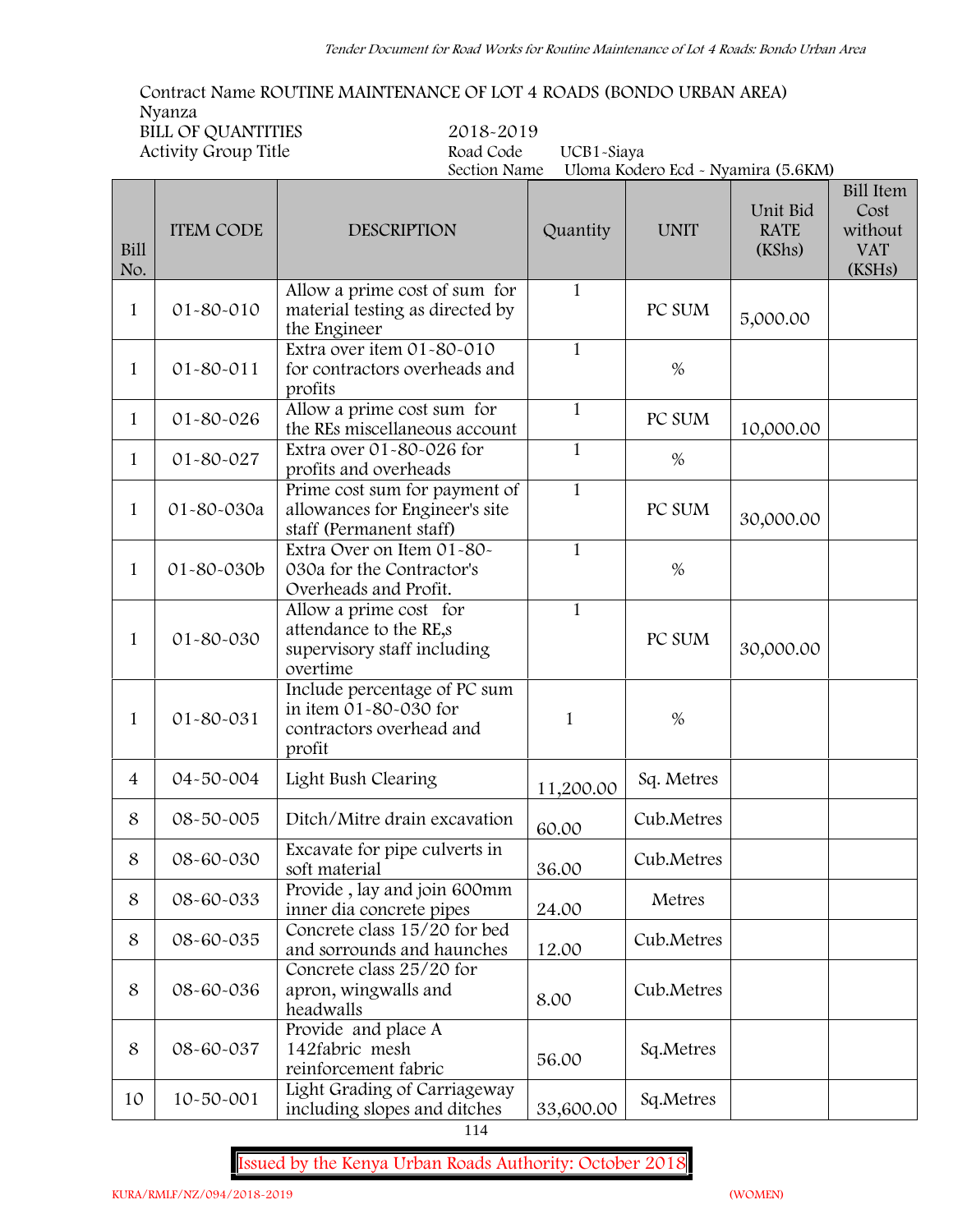| 10 | 10-60-003 | Provide gravel wearing<br>course-excavation, free haul,<br>spread,<br>water and compact gravel to<br>specifications | 300.00 | Cub.Metres     |  |
|----|-----------|---------------------------------------------------------------------------------------------------------------------|--------|----------------|--|
| 10 | 22-50-002 | Unskilled Labour                                                                                                    | 50.00  | Person<br>days |  |
|    |           |                                                                                                                     |        |                |  |
|    |           | Sub Total                                                                                                           |        |                |  |
|    |           | VAT @ 16%                                                                                                           |        |                |  |
|    |           | Total taken to Summary                                                                                              |        |                |  |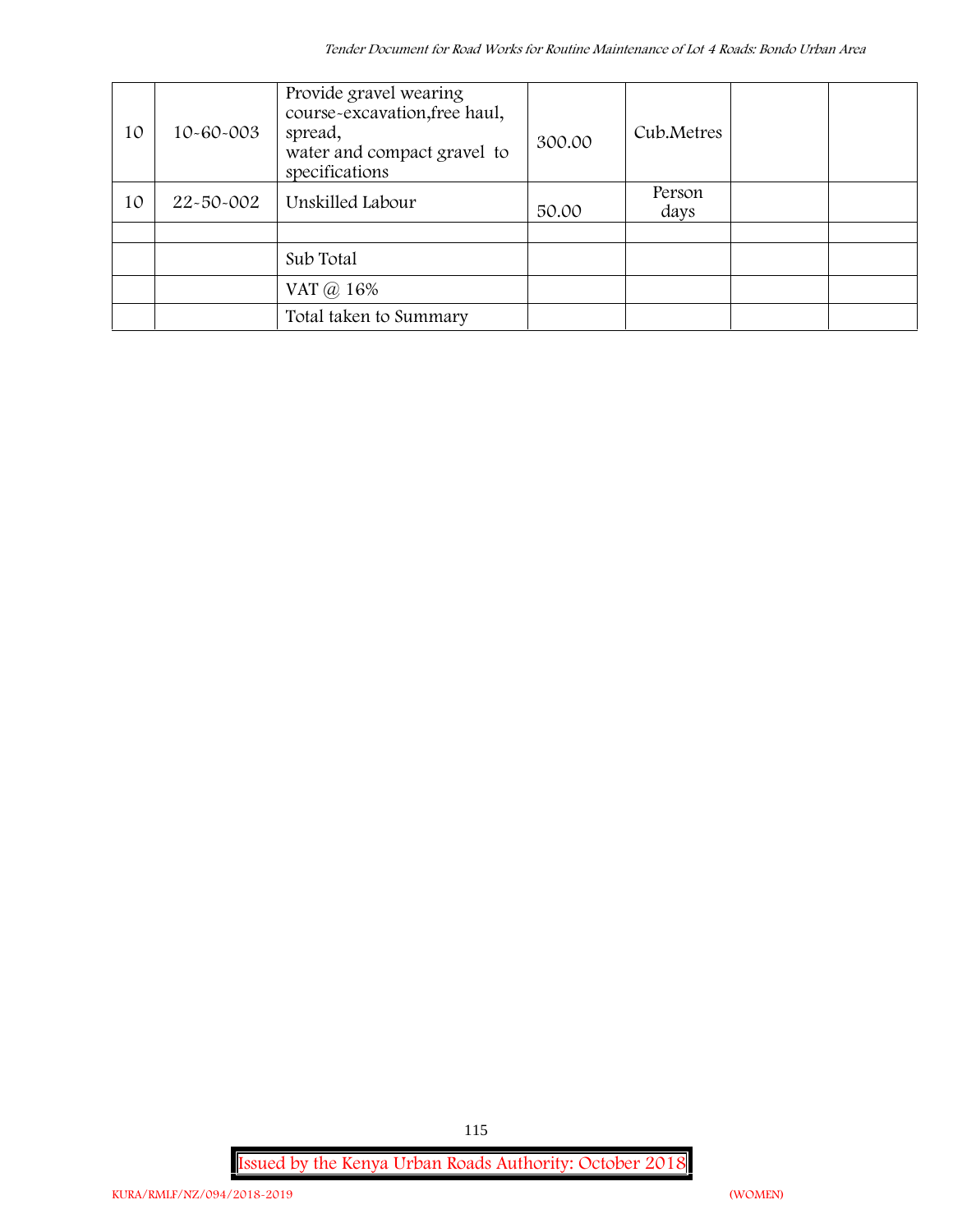#### **Contract Name ROUTINE MAINTENANCE OF LOT 4 ROADS (BONDO URBAN AREA) Nyanza BILL OF QUANTITIES 2018-2019**

**Activity Group Title Road Code**

**Section Name Mitiro Secondary School - Nyamira (5.8KM)**

| Bill<br>No.    | <b>ITEM CODE</b> | <b>DESCRIPTION</b>                                                                            | Quantity     | <b>UNIT</b> | Unit Bid<br><b>RATE</b><br>(KShs) | <b>Bill Item</b><br>Cost<br>without<br><b>VAT</b><br>(KSHs) |
|----------------|------------------|-----------------------------------------------------------------------------------------------|--------------|-------------|-----------------------------------|-------------------------------------------------------------|
| $\mathbf{1}$   | 01-80-010        | Allow a prime cost of sum<br>for material testing as<br>directed by the Engineer              | $\mathbf{1}$ | PC SUM      | 5,000.00                          |                                                             |
| 1              | $01 - 80 - 011$  | Extra over item 01-80-<br>010 for contractors<br>overheads and profits                        | $\mathbf{1}$ | $\%$        |                                   |                                                             |
| 1              | 01-80-026        | Allow a prime cost sum<br>for the REs miscellaneous<br>account                                | $\mathbf{1}$ | PC SUM      | 10,000.00                         |                                                             |
| $\mathbf{1}$   | 01-80-027        | Extra over 01-80-026 for<br>profits and overheads                                             | $\mathbf{1}$ | $\%$        |                                   |                                                             |
| $\mathbf{1}$   | 01-80-030a       | Prime cost sum for<br>payment of allowances<br>for Engineer's site staff<br>(Permanent staff) | $\mathbf{1}$ | PC SUM      | 50,000.00                         |                                                             |
| $\mathbf{1}$   | 01-80-030b       | Extra Over on Item 01-<br>80-030a for the<br>Contractor's Overheads<br>and Profit.            | $\mathbf{1}$ | $\%$        |                                   |                                                             |
| $\mathbf{1}$   | 01-80-030        | Allow a prime cost for<br>attendance to the RE,s<br>supervisory staff<br>including overtime   | $\mathbf{1}$ | PC SUM      | 50,000.00                         |                                                             |
| $\mathbf{1}$   | 01-80-031        | Include percentage of PC<br>sum in item 01-80-030<br>for contractors overhead<br>and profit   | $\mathbf{1}$ | $\%$        |                                   |                                                             |
| $\overline{4}$ | 04-50-004        | Light Bush Clearing                                                                           | 11,600.00    | Sq. Metres  |                                   |                                                             |
| 8              | 08-50-005        | Ditch/Mitre drain<br>excavation                                                               | 100.00       | Cub.Metres  |                                   |                                                             |
| 8              | 08-60-030        | Excavate for pipe culverts<br>in soft material                                                | 27.00        | Cub.Metres  |                                   |                                                             |
| 8              | 08-60-033        | Provide, lay and join<br>600mm inner dia<br>concrete pipes                                    | 18.00        | Metres      |                                   |                                                             |
| 8              | 08-60-035        | Concrete class 15/20 for<br>bed and sorrounds and<br>haunches                                 | 9.00         | Cub.Metres  |                                   |                                                             |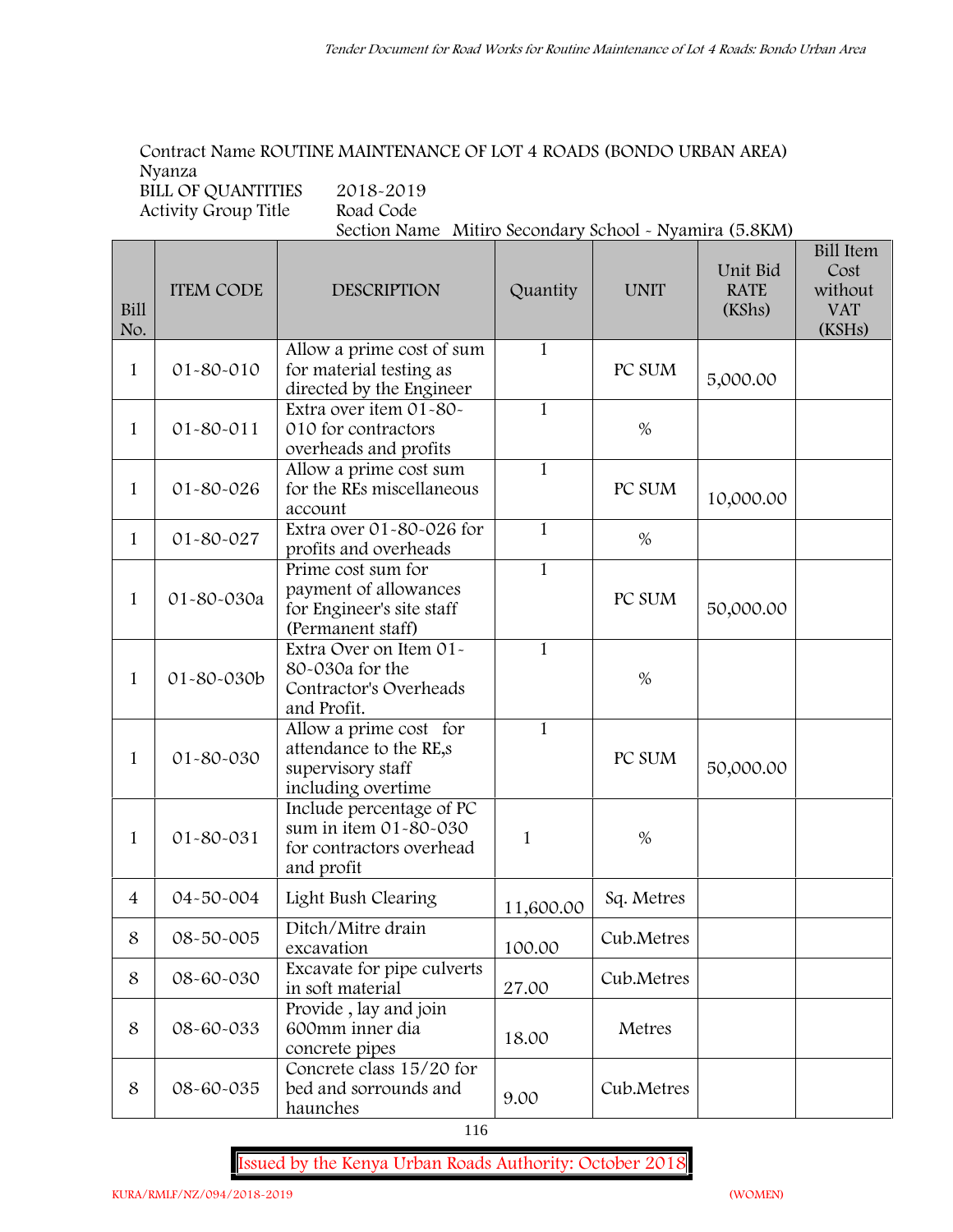| 8  | 08-60-036  | Concrete class 25/20 for<br>apron, wingwalls and<br>headwalls                                                                                                                     | 6.00      | Cub.Metres     |  |
|----|------------|-----------------------------------------------------------------------------------------------------------------------------------------------------------------------------------|-----------|----------------|--|
| 8  | 08-60-037  | Provide and place A<br>142fabric mesh<br>reinforcement fabric                                                                                                                     | 42.00     | Sq.Metres      |  |
| 10 | 10-50-003  | Light Grading of<br>Carriageway including<br>slopes and ditches                                                                                                                   | 29,000.00 | Sq.Metres      |  |
| 10 | 10-60-003  | Provide gravel wearing<br>course-excavation, free<br>haul, spread, water and<br>compact gravel to<br>specifications                                                               | 250.00    | Cub.Metres     |  |
| 12 | 12-50-004  | Provide, lay, and compact<br>hand packed stone<br>material including filling<br>of voids with stone dust<br>and watering for Base<br>Layer repair as directed<br>by the Engineer. | 30.00     | Cub.Metres     |  |
| 15 | 15-92-001  | Provide and Spray MC 30<br>cut-back bitumen as<br>prime coat to<br>carriageway, shoulders,<br>busbays and junctions at<br>rate 0.8-1.2 lts/m2 as                                  | 300.00    | Litres         |  |
| 16 | 16-50-008  | prime coat<br>Provide, lay and compact<br>AC Type I for repair to<br>potholes and edge repair                                                                                     | 5.00      | Cub.Metres     |  |
| 16 | 16-80-003  | Provide and spray K-160<br>as tack coat at a rate of<br>$0.8 - 1.0$ L/sq metre as<br>directed by the Engineer                                                                     | 200.00    | Litres         |  |
| 16 | 16-80-004  | Clearing and cutting of<br>potholes and failed areas                                                                                                                              | 30.00     | Cub.Metres     |  |
| 22 | 22-50-002  | Unskilled Labour                                                                                                                                                                  | 30.00     | Person<br>days |  |
| 25 | 25-50-029a | Collect, erect, brand,<br>maintain publicity sign<br>and return to the<br>employer upon expiry of<br>the contract period as<br>intructed by the Engineer.                         | 1.00      | No.            |  |
|    |            | Sub Total<br>VAT @ 16%                                                                                                                                                            |           |                |  |
|    |            | Total taken to Summary                                                                                                                                                            |           |                |  |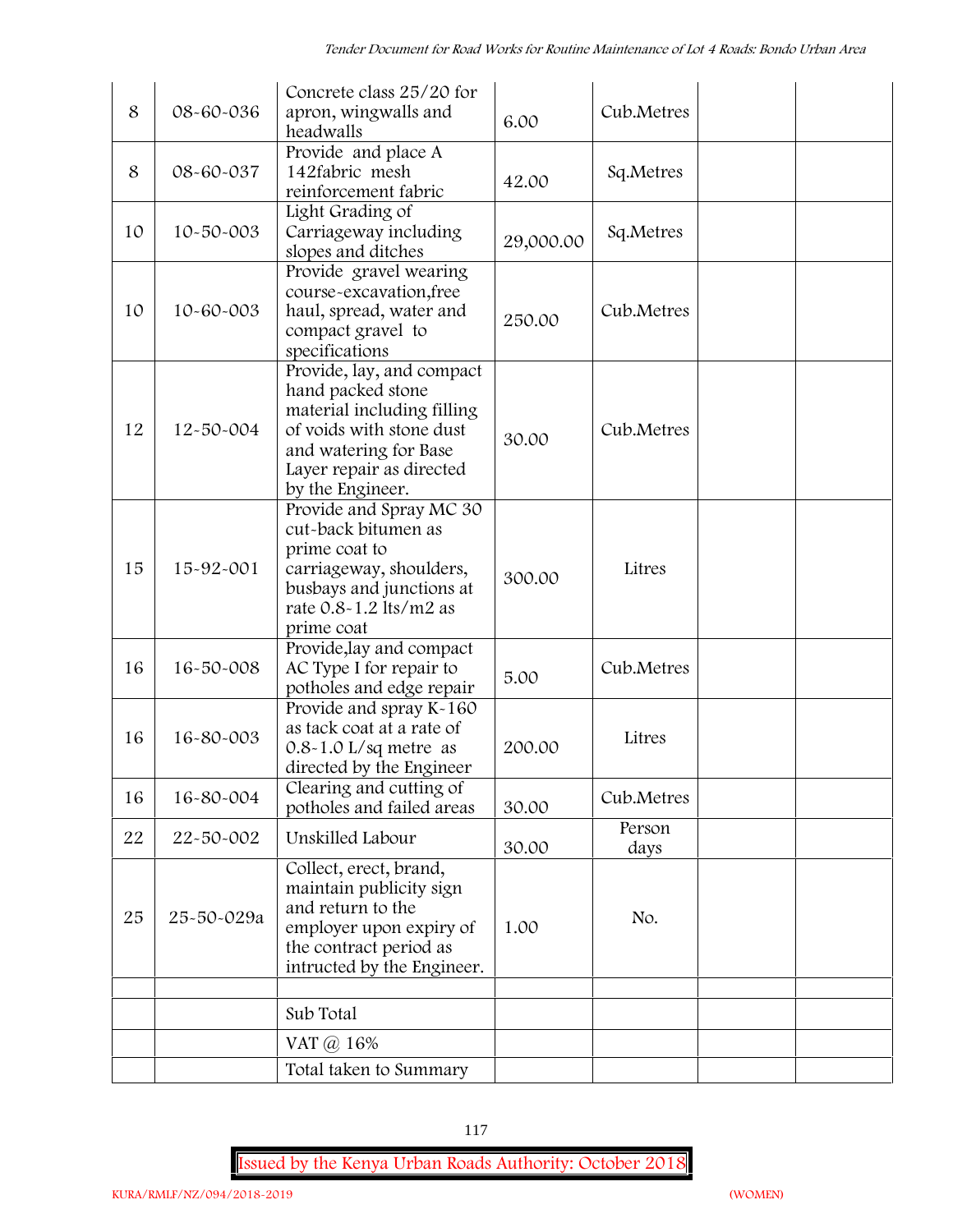## **Contract Name ROUTINE MAINTENANCE OF LOT 4 ROADS (BONDO URBAN AREA) Nyanza**

**BILL OF QUANTITIES** 2018-2019<br>Activity Group Title Road Code **Activity Group Title** 

**Section Name Nyamira - Bondo (1.5KM)**

| Bill<br>No.    | <b>ITEM CODE</b> | <b>DESCRIPTION</b>                                                                          | Quantity  | <b>UNIT</b> | Unit<br>Bid<br><b>RATE</b><br>(KShs) | DIII<br>Item<br>Cost<br>without<br><b>VAT</b><br>(KSHs) |
|----------------|------------------|---------------------------------------------------------------------------------------------|-----------|-------------|--------------------------------------|---------------------------------------------------------|
| $\mathbf{1}$   | 01-80-010        | Allow a prime cost of sum for<br>material testing as directed by<br>the Engineer            | 5,000.00  | PC SUM      | 1.00                                 |                                                         |
| $\mathbf{1}$   | $01 - 80 - 011$  | Extra over item 01-80-010<br>for contractors overheads and<br>profits                       | 5,000.00  | $\%$        |                                      |                                                         |
| $\mathbf{1}$   | 01-80-026        | Allow a prime cost sum for<br>the REs miscellaneous account                                 | 10,000.00 | PC SUM      | 1.00                                 |                                                         |
| $\mathbf{1}$   | 01-80-027        | Extra over 01-80-026 for<br>profits and overheads                                           | 10,000.00 | $\%$        |                                      |                                                         |
| $\mathbf{1}$   | 01-80-030a       | Prime cost sum for payment<br>of allowances for Engineer's<br>site staff (Permanent staff)  | 20,000.00 | PC SUM      | 1.00                                 |                                                         |
| $\mathbf{1}$   | 01-80-030b       | Extra Over on Item 01-80-<br>030a for the Contractor's<br>Overheads and Profit.             | 20,000.00 | $\%$        |                                      |                                                         |
| $\mathbf{1}$   | 01-80-030        | Allow a prime cost for<br>attendance to the RE,s<br>supervisory staff including<br>overtime | 20,000.00 | PC SUM      | 1.00                                 |                                                         |
| $\mathbf{1}$   | 01-80-031        | Include percentage of PC sum<br>in item 01-80-030 for<br>contractors overhead and<br>profit | 20,000.00 | $\%$        |                                      |                                                         |
| $\overline{4}$ | 04-50-004        | Light Bush Clearing                                                                         | 3,600.00  | Sq. Metres  |                                      |                                                         |
| 8              | 08-50-005        | Ditch/Mitre drain excavation                                                                | 50.00     | Cub.Metres  |                                      |                                                         |
| 8              | 08-60-030        | Excavate for pipe culverts in<br>soft material                                              | 18.00     | Cub.Metres  |                                      |                                                         |
| 8              | 08-60-033        | Provide, lay and join 600mm<br>inner dia concrete pipes                                     | 12.00     | Metres      |                                      |                                                         |
| 8              | 08-60-035        | Concrete class 15/20 for bed<br>and sorrounds and haunches                                  | 6.00      | Cub.Metres  |                                      |                                                         |

**Issued by the Kenya Urban Roads Authority: October 2018**

**Bill**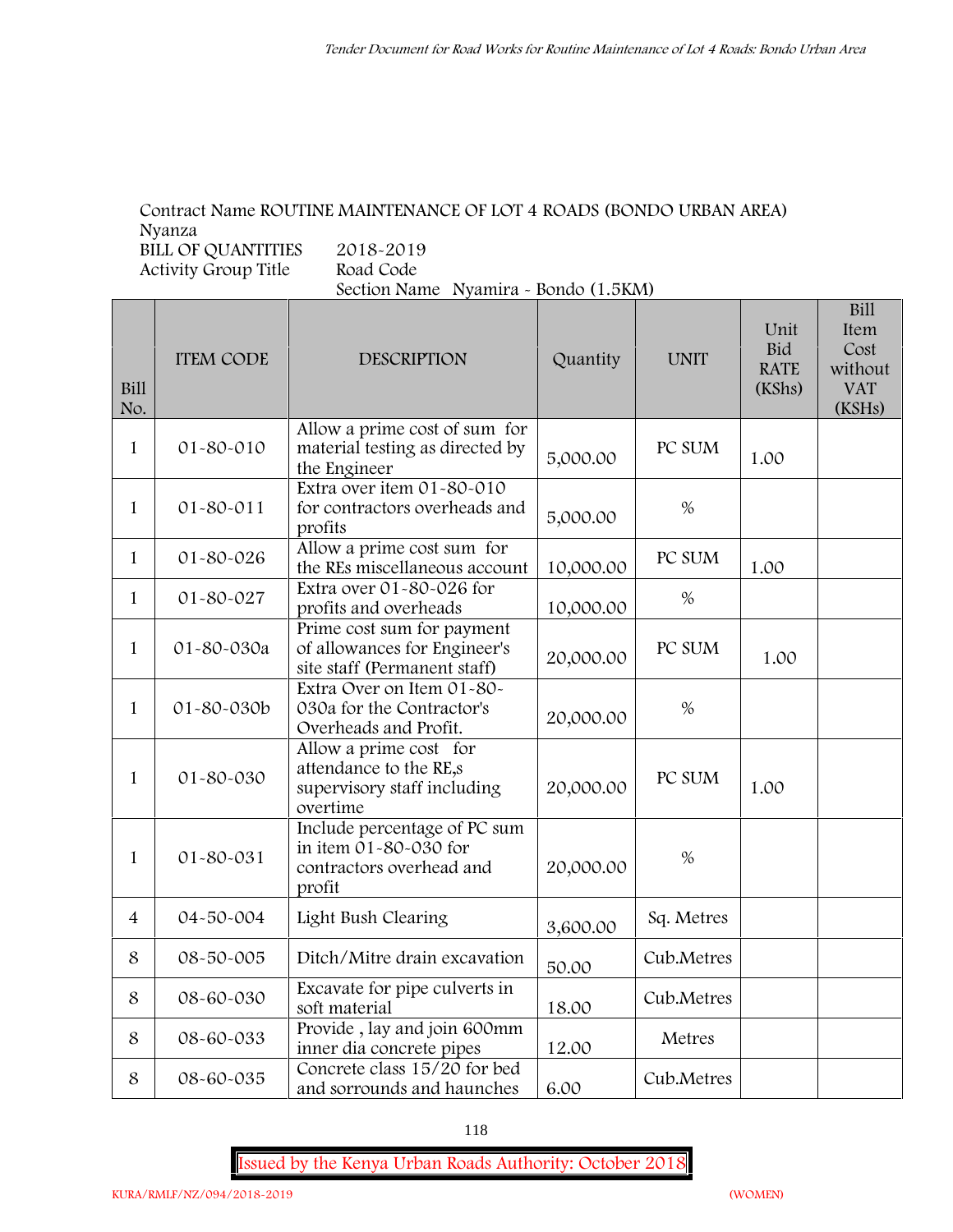| 8  | 08-60-036       | Concrete class 25/20 for<br>apron, wingwalls and<br>headwalls                                                                                                                  | 4.00     | Cub.Metres |
|----|-----------------|--------------------------------------------------------------------------------------------------------------------------------------------------------------------------------|----------|------------|
| 8  | 08-60-037       | Provide and place A<br>142fabric mesh<br>reinforcement fabric                                                                                                                  | 28.00    | Sq.Metres  |
| 10 | $10 - 50 - 001$ | Light Grading of Carriageway<br>including slopes and ditches                                                                                                                   | 6,300.00 | Sq.Metres  |
| 10 | 10-60-003       | Provide gravel wearing<br>course-excavation, free haul,<br>spread, water and compact<br>gravel to specifications                                                               | 150.00   | Cub.Metres |
| 12 | 12-50-004       | Provide, lay, and compact<br>hand packed stone material<br>including filling of voids with<br>stone dust and watering for<br>Base Layer repair as directed<br>by the Engineer. | 10.00    | Cub.Metres |
| 15 | 15-92-001       | Provide and Spray MC 30<br>cut-back bitumen as prime<br>coat to carriageway,<br>shoulders, busbays and<br>junctions at rate 0.8-1.2<br>lts/m2 as prime coat                    | 100.00   | Litres     |
| 16 | 16-50-008       | Provide, lay and compact AC<br>Type I for repair to potholes<br>and edge repair                                                                                                | 5.00     | Cub.Metres |
| 16 | 16-80-003       | Provide and spray K-160 as<br>tack coat at a rate of 0.8-1.0<br>L/sq metre as directed by the<br>Engineer                                                                      | 100.00   | Litres     |
| 16 | 16-80-004       | Clearing and cutting of<br>potholes and failed areas                                                                                                                           | 20.00    | Cub.Metres |
|    |                 | Sub Total                                                                                                                                                                      |          |            |
|    |                 | VAT @ 16%                                                                                                                                                                      |          |            |
|    |                 | Total taken to Summary                                                                                                                                                         |          |            |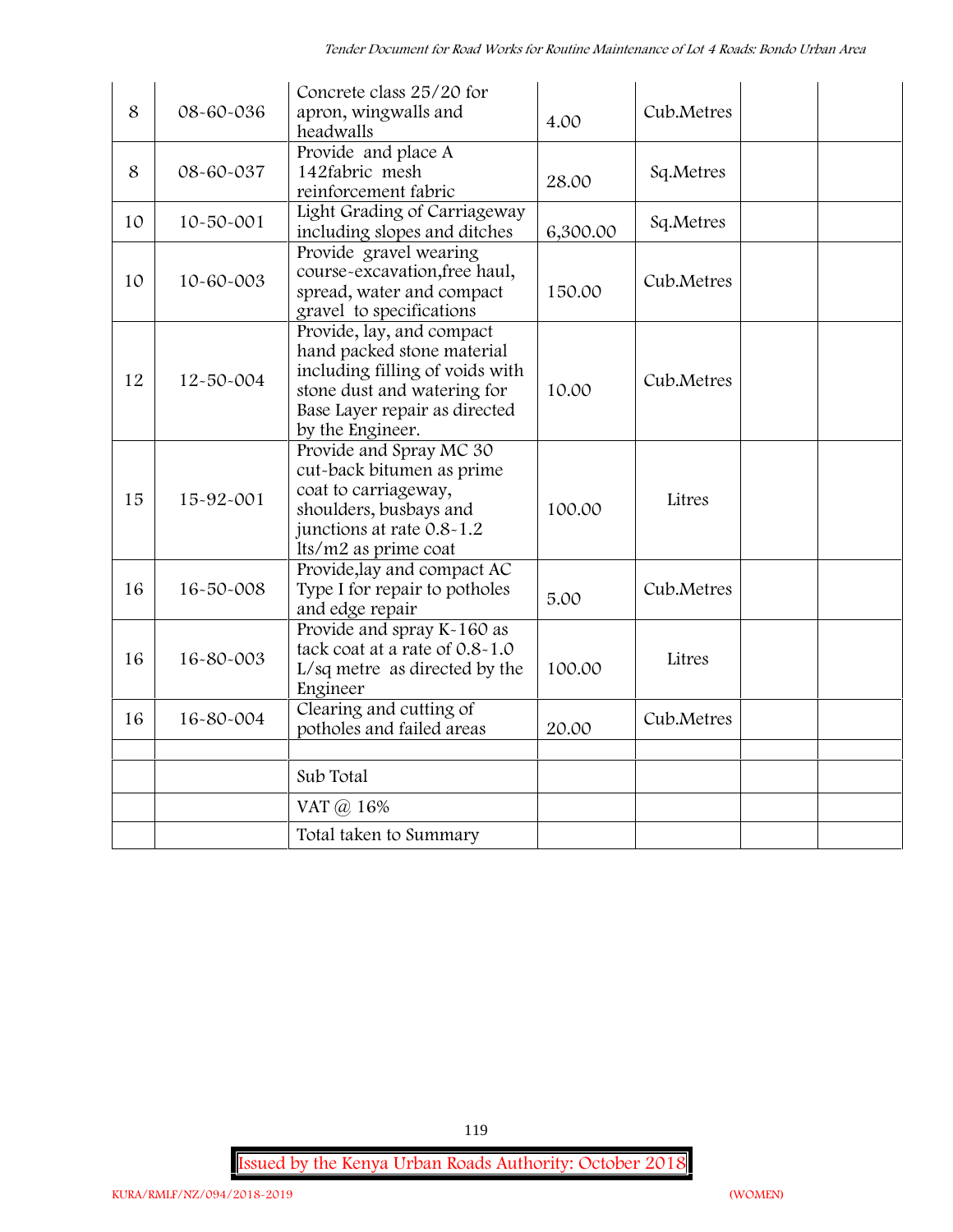### **Contract Name ROUTINE MAINTENANCE OF LOT 4 ROADS (BONDO URBAN AREA) Nyanza**

BILL OF QUANTITIES 2018-2019<br>Activity Group Title Road Code U

**Activity Group Title Road Code UCB2-Siaya Section Name Nyawita Ecd - Ndira (5.1KM)**

| Bill<br>No.    | <b>ITEM CODE</b> | <b>DESCRIPTION</b>                                                                          | Quantity  | <b>UNIT</b> | Unit<br><b>Bid</b><br><b>RATE</b><br>(KShs) | <b>Bill Item</b><br>Cost<br>without<br><b>VAT</b><br>(KSHs) |
|----------------|------------------|---------------------------------------------------------------------------------------------|-----------|-------------|---------------------------------------------|-------------------------------------------------------------|
| 1              | 01-80-010        | Allow a prime cost of sum for<br>material testing as directed by<br>the Engineer            | 5,000.00  | PC SUM      | 1.00                                        |                                                             |
| $\mathbf{1}$   | 01-80-011        | Extra over item 01-80-010<br>for contractors overheads and<br>profits                       | 5,000.00  | $\%$        |                                             |                                                             |
| 1              | 01-80-026        | Allow a prime cost sum for<br>the REs miscellaneous account                                 | 10,000.00 | PC SUM      | 1.00                                        |                                                             |
| $\mathbf{1}$   | 01-80-027        | Extra over 01-80-026 for<br>profits and overheads                                           | 10,000.00 | %           |                                             |                                                             |
| $\mathbf{1}$   | 01-80-030a       | Prime cost sum for payment<br>of allowances for Engineer's<br>site staff (Permanent staff)  | 20,000.00 | PC SUM      | 1.00                                        |                                                             |
| $\mathbf{1}$   | 01-80-030b       | Extra Over on Item 01-80-<br>030a for the Contractor's<br>Overheads and Profit.             | 20,000.00 | $\%$        |                                             |                                                             |
| 1              | 01-80-030        | Allow a prime cost for<br>attendance to the RE,s<br>supervisory staff including<br>overtime | 20,000.00 | PC SUM      | 1.00                                        |                                                             |
| 1              | 01-80-031        | Include percentage of PC sum<br>in item 01-80-030 for<br>contractors overhead and<br>profit | 20,000.00 | $\%$        |                                             |                                                             |
| $\overline{4}$ | 04-50-004        | Light Bush Clearing                                                                         | 10,200.00 | Sq. Metres  |                                             |                                                             |
| 8              | 08-50-005        | Ditch/Mitre drain excavation                                                                | 70.00     | Cub.Metres  |                                             |                                                             |
| 8              | 08-60-030        | Excavate for pipe culverts in<br>soft material                                              | 27.00     | Cub.Metres  |                                             |                                                             |
| 8              | 08-60-033        | Provide, lay and join 600mm<br>inner dia concrete pipes                                     | 18.00     | Metres      |                                             |                                                             |
| 8              | 08-60-035        | Concrete class 15/20 for bed<br>and sorrounds and haunches                                  | 9.00      | Cub.Metres  |                                             |                                                             |
| 8              | 08-60-036        | Concrete class 25/20 for<br>apron, wingwalls and                                            | 6.00      | Cub.Metres  |                                             |                                                             |

120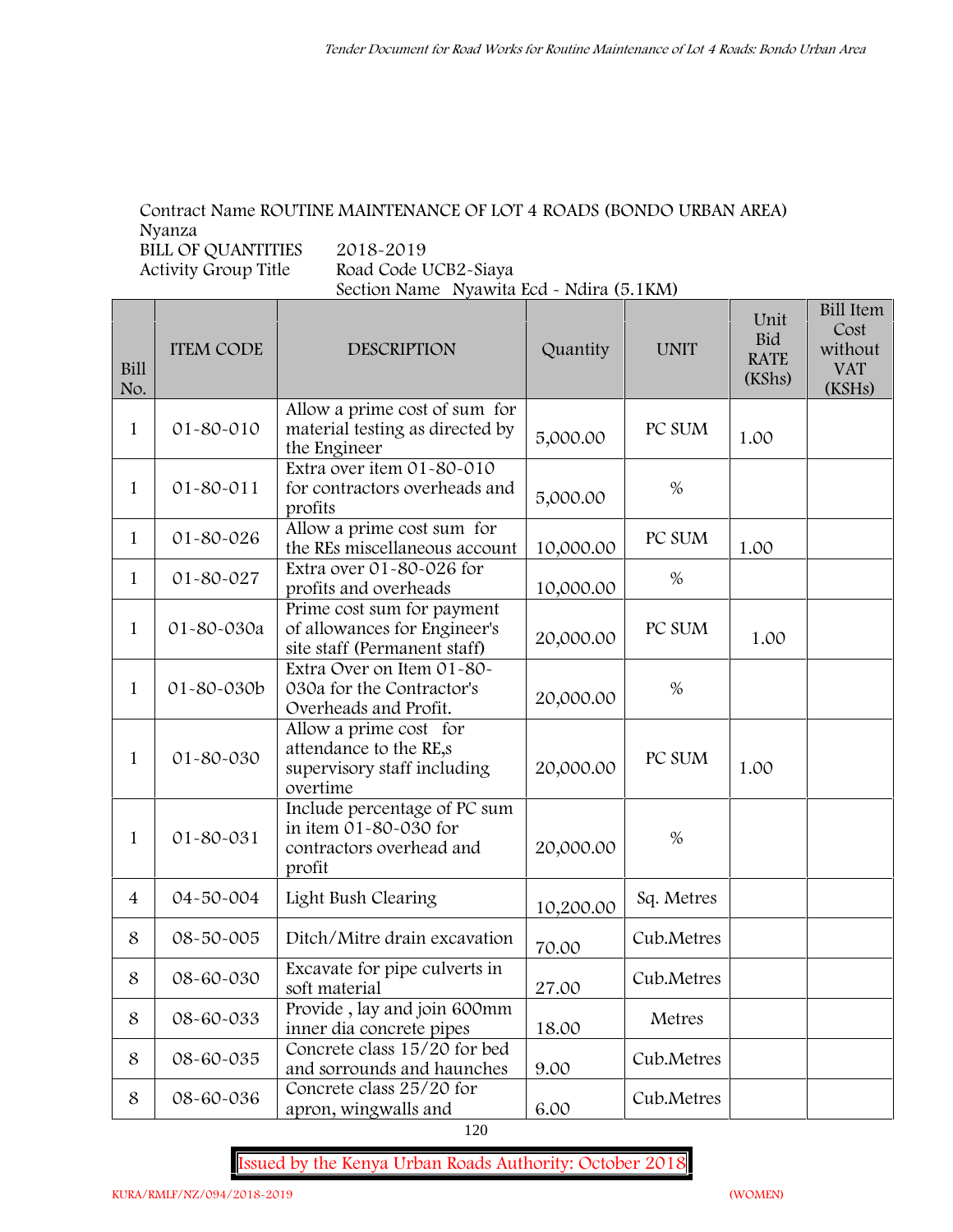|    |           | headwalls                                                                                                        |           |                |  |
|----|-----------|------------------------------------------------------------------------------------------------------------------|-----------|----------------|--|
| 8  | 08-60-037 | Provide and place A<br>142fabric mesh<br>reinforcement fabric                                                    | 42.00     | Sq.Metres      |  |
| 10 | 10-50-003 | Light Grading of Carriageway<br>including slopes and ditches                                                     | 30,600.00 | Sq.Metres      |  |
| 10 | 10-60-003 | Provide gravel wearing<br>course-excavation, free haul,<br>spread, water and compact<br>gravel to specifications | 300.00    | Cub.Metres     |  |
| 22 | 22-50-002 | Unskilled Labour                                                                                                 | 50.00     | Person<br>days |  |
|    |           |                                                                                                                  |           |                |  |
|    |           | Sub Total                                                                                                        |           |                |  |
|    |           | VAT @ 16%                                                                                                        |           |                |  |
|    |           | Total taken to Summary                                                                                           |           |                |  |

**Issued by the Kenya Urban Roads Authority: October 2018**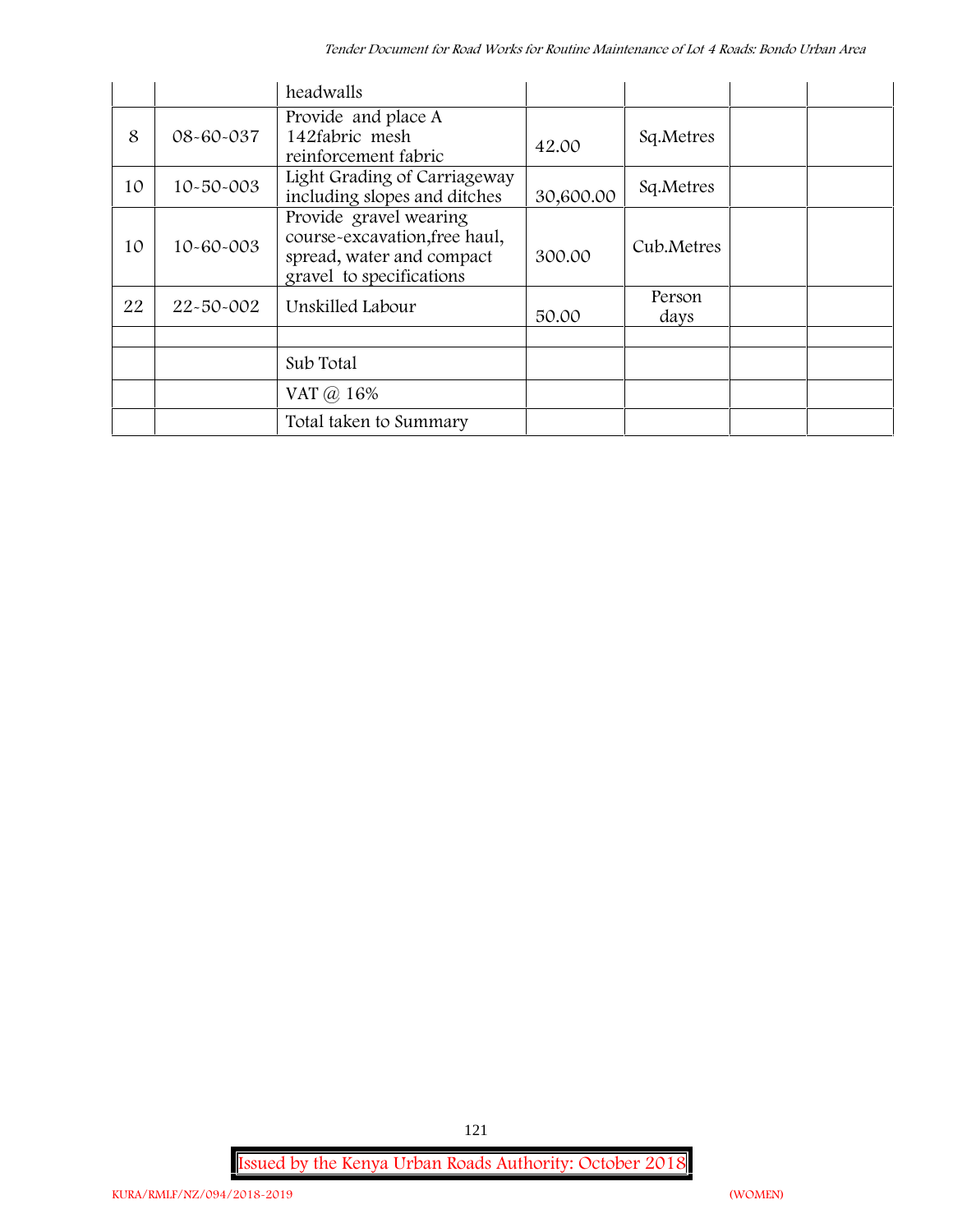### **Contract Name ROUTINE MAINTENANCE OF LOT 4 ROADS (BONDO URBAN AREA) Nyanza BILL OF QUANTITIES 2018-2019 Activity Group Title Road Code**

# **Section Name Ndira - Opoda (3.9KM)**

| <b>Bill</b><br>No. | <b>ITEM CODE</b> | <b>DESCRIPTION</b>                                                                            | Quantity  | <b>UNIT</b> | Unit<br>Bid<br><b>RATE</b><br>(KShs) | <b>Bill Item</b><br>Cost<br>without<br>VAT (KSHs) |
|--------------------|------------------|-----------------------------------------------------------------------------------------------|-----------|-------------|--------------------------------------|---------------------------------------------------|
| $\mathbf{1}$       | 01-80-010        | Allow a prime cost of sum<br>for material testing as<br>directed by the Engineer              | 5,000.00  | PC SUM      | 1.00                                 |                                                   |
| $\mathbf{1}$       | $01 - 80 - 011$  | Extra over item 01-80-<br>010 for contractors<br>overheads and profits                        | 5,000.00  | $\%$        |                                      |                                                   |
| $\mathbf 1$        | 01-80-026        | Allow a prime cost sum<br>for the REs miscellaneuos<br>account                                | 10,000.00 | PC SUM      | 1.00                                 |                                                   |
| 1                  | 01-80-027        | Extra over 01-80-026 for<br>profits and overheads                                             | 10,000.00 | $\%$        |                                      |                                                   |
| $\mathbf{1}$       | 01-80-030a       | Prime cost sum for<br>payment of allowances for<br>Engineer's site staff<br>(Permanent staff) | 30,000.00 | PC SUM      | 1.00                                 |                                                   |
| 1                  | 01-80-030b       | Extra Over on Item 01-<br>80-030a for the<br>Contractor's Overheads<br>and Profit.            | 30,000.00 | $\%$        |                                      |                                                   |
| $\mathbf{1}$       | 01-80-030        | Allow a prime cost for<br>attendance to the RE,s<br>supervisory staff including<br>overtime   | 30,000.00 | PC SUM      | 1.00                                 |                                                   |
| $\mathbf{1}$       | 01-80-031        | Include percentage of PC<br>sum in item 01-80-030<br>for contractors overhead<br>and profit   | 30,000.00 | $\%$        |                                      |                                                   |
| $\overline{4}$     | 04-50-004        | Light Bush Clearing                                                                           | 3,600.00  | Sq. Metres  |                                      |                                                   |
| 8                  | 08-50-005        | Ditch/Mitre drain<br>excavation                                                               | 131.90    | Cub.Metres  |                                      |                                                   |
| 8                  | 08-60-030        | Excavate for pipe culverts<br>in soft material                                                | 27.00     | Cub.Metres  |                                      |                                                   |
| 8                  | 08-60-033        | Provide, lay and join<br>600mm inner dia concrete<br>pipes                                    | 18.00     | Metres      |                                      |                                                   |

**Issued by the Kenya Urban Roads Authority: October 2018**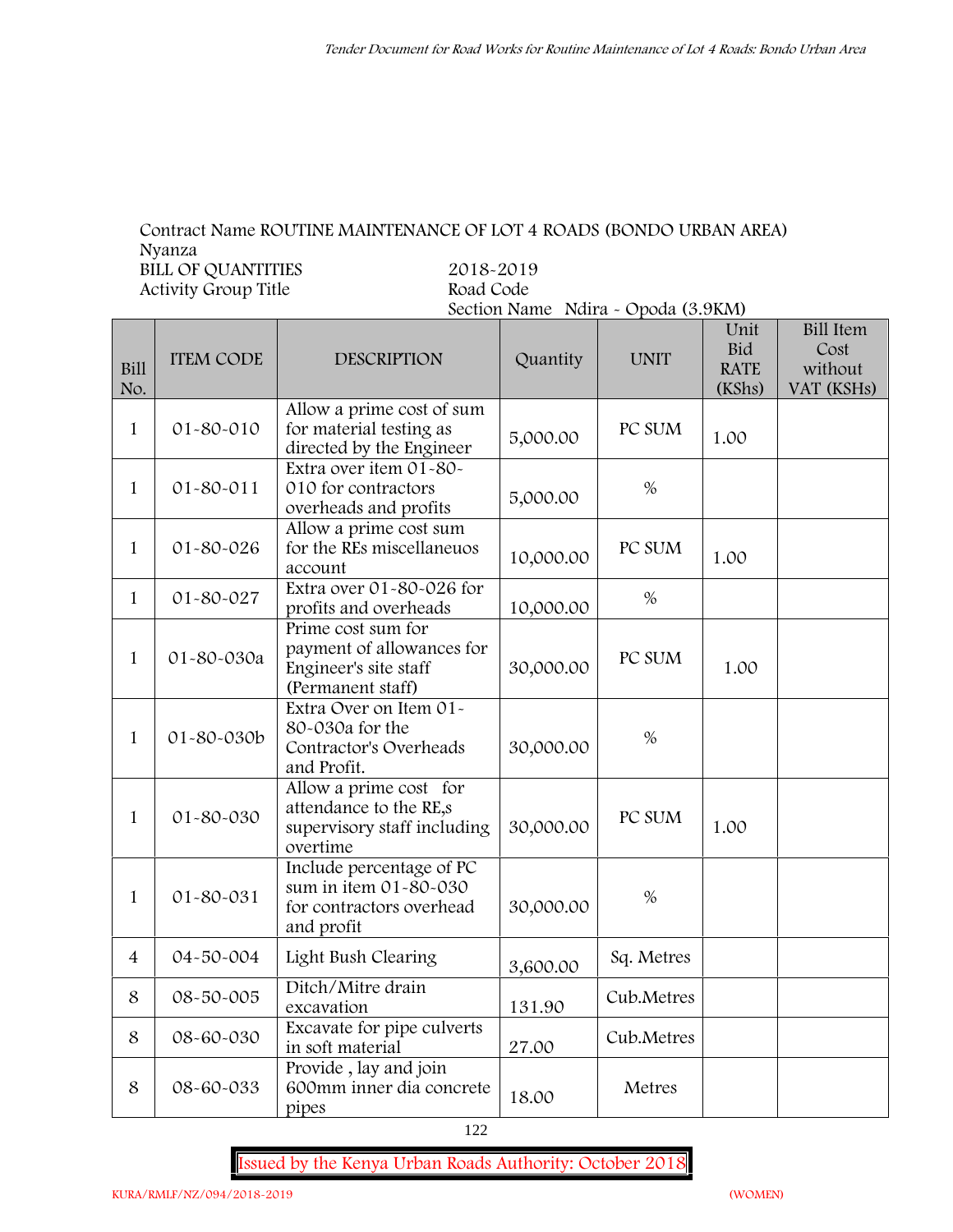| 8  | 08-60-035       | Concrete class 15/20 for<br>bed and sorrounds and<br>haunches                                                                                                                     | 9.00      | Cub.Metres     |  |
|----|-----------------|-----------------------------------------------------------------------------------------------------------------------------------------------------------------------------------|-----------|----------------|--|
| 8  | 08-60-036       | Concrete class 25/20 for<br>apron, wingwalls and<br>headwalls                                                                                                                     | 6.00      | Cub.Metres     |  |
| 8  | 08-60-037       | Provide and place A<br>142fabric mesh<br>reinforcement fabric                                                                                                                     | 42.00     | Sq.Metres      |  |
| 10 | 10-50-003       | Light Grading of<br>Carriageway including<br>slopes and ditches                                                                                                                   | 24,500.00 | Sq.Metres      |  |
| 10 | 10-60-003       | Provide gravel wearing<br>course-excavation, free<br>haul, spread, water and<br>compact gravel to<br>specifications                                                               | 200.00    | Cub.Metres     |  |
| 12 | $12 - 50 - 004$ | Provide, lay, and compact<br>hand packed stone<br>material including filling<br>of voids with stone dust<br>and watering for Base<br>Layer repair as directed by<br>the Engineer. | 20.00     | Cub.Metres     |  |
| 15 | 15-92-001       | Provide and Spray MC 30<br>cut-back bitumen as<br>prime coat to carriageway,<br>shoulders, busbays and<br>junctions at rate 0.8-1.2<br>lts/m2 as prime coat                       | 100.00    | Litres         |  |
| 16 | 16-50-008       | Provide, lay and compact<br>AC Type I for repair to<br>potholes and edge repair                                                                                                   | 5.00      | Cub.Metres     |  |
| 16 | 16-80-003       | Provide and spray K-160<br>as tack coat at a rate of<br>$0.8 - 1.0$ L/sq metre as<br>directed by the Engineer                                                                     | 80.00     | Litres         |  |
| 16 | 16-80-004       | Clearing and cutting of<br>potholes and failed areas                                                                                                                              | 30.00     | Cub.Metres     |  |
| 22 | 22-50-002       | Unskilled Labour                                                                                                                                                                  | 30.00     | Person<br>days |  |
|    |                 | Sub Total                                                                                                                                                                         |           |                |  |
|    |                 | VAT @ 16%                                                                                                                                                                         |           |                |  |
|    |                 | Total taken to Summary                                                                                                                                                            |           |                |  |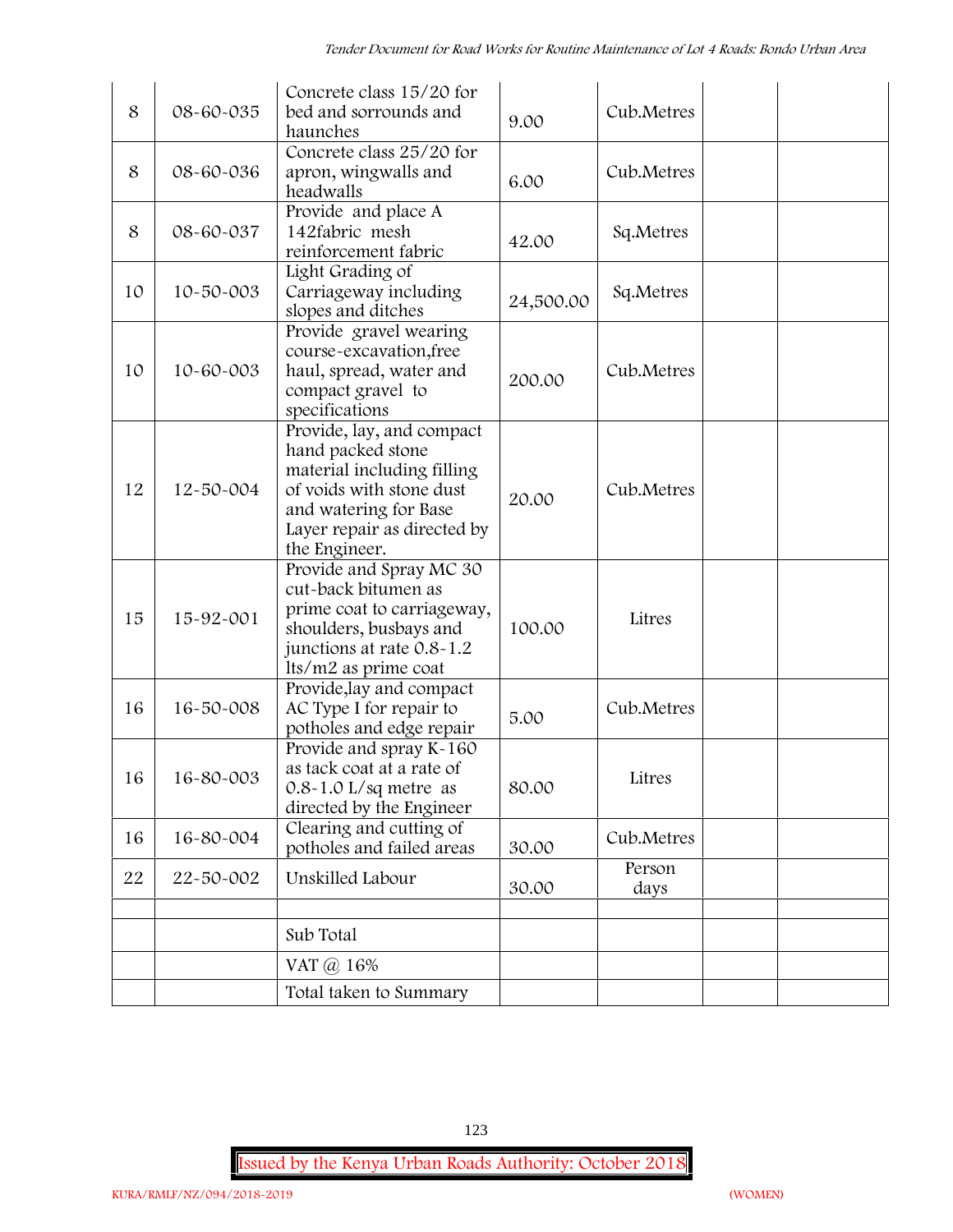|                | <b>SUMMARY OF LOT 4 ROADS</b>              |                |
|----------------|--------------------------------------------|----------------|
| $S/NO$ .       | Road Name                                  | Amount (Kshs.) |
| $\mathbf{1}$   | Uloma Kodero Ecd - Nyamira                 |                |
| $\overline{2}$ | Mitiro Secondary School - Nyamira          |                |
| 3              | Nyamira - Bondo                            |                |
| $\overline{4}$ | Nyawita Ecd - Ndira                        |                |
| 5              | Ndira - Opoda                              |                |
|                |                                            |                |
|                | Grand Total Carried Forward to Form of Bid |                |

**Issued by the Kenya Urban Roads Authority: October 2018**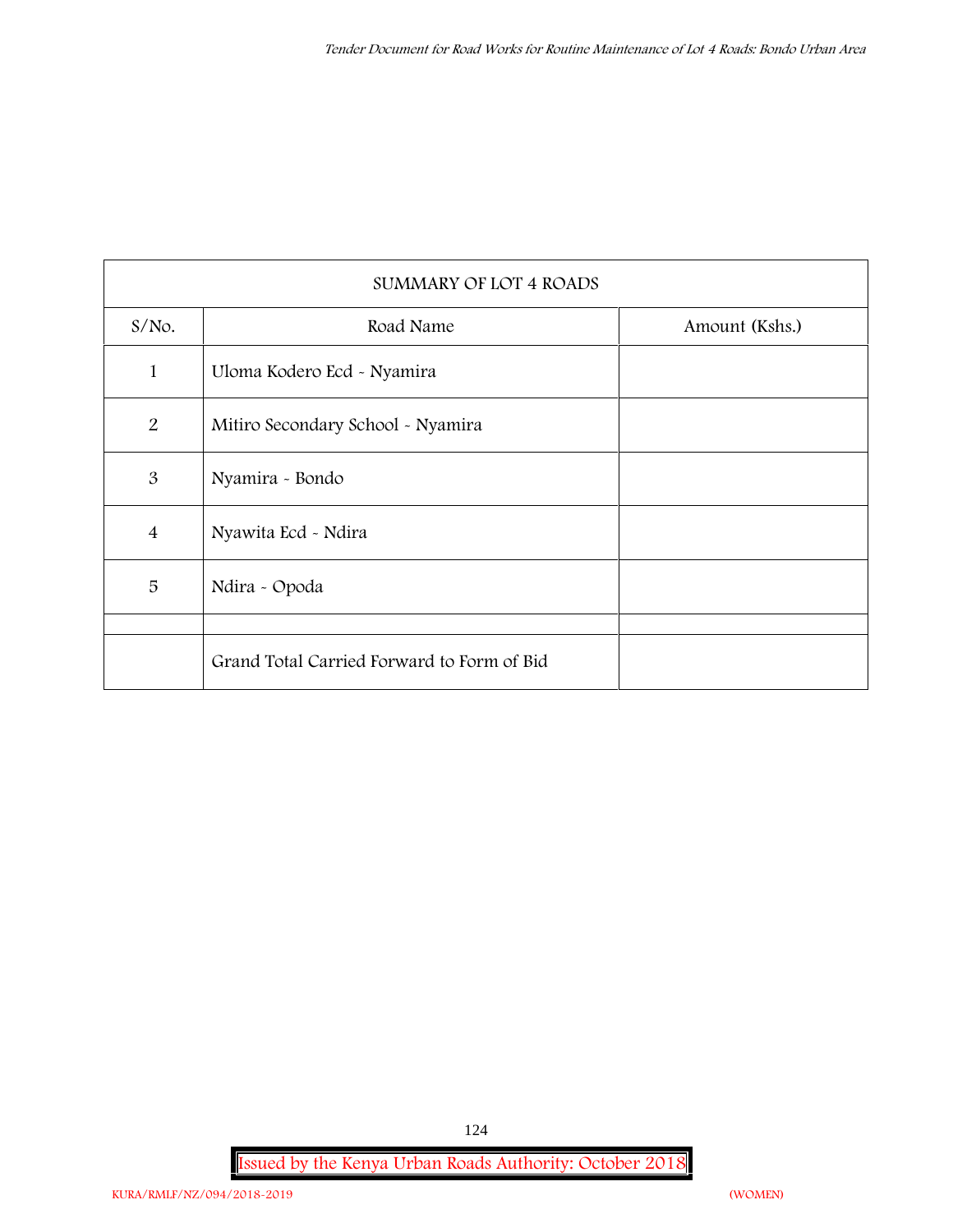*Tender Document for Road Works for Routine Maintenance of Lot 4 Roads: Bondo Urban Area*

# **SECTION X: STANDARD FORMS**

**Issued by the Kenya Urban Roads Authority: October 2018**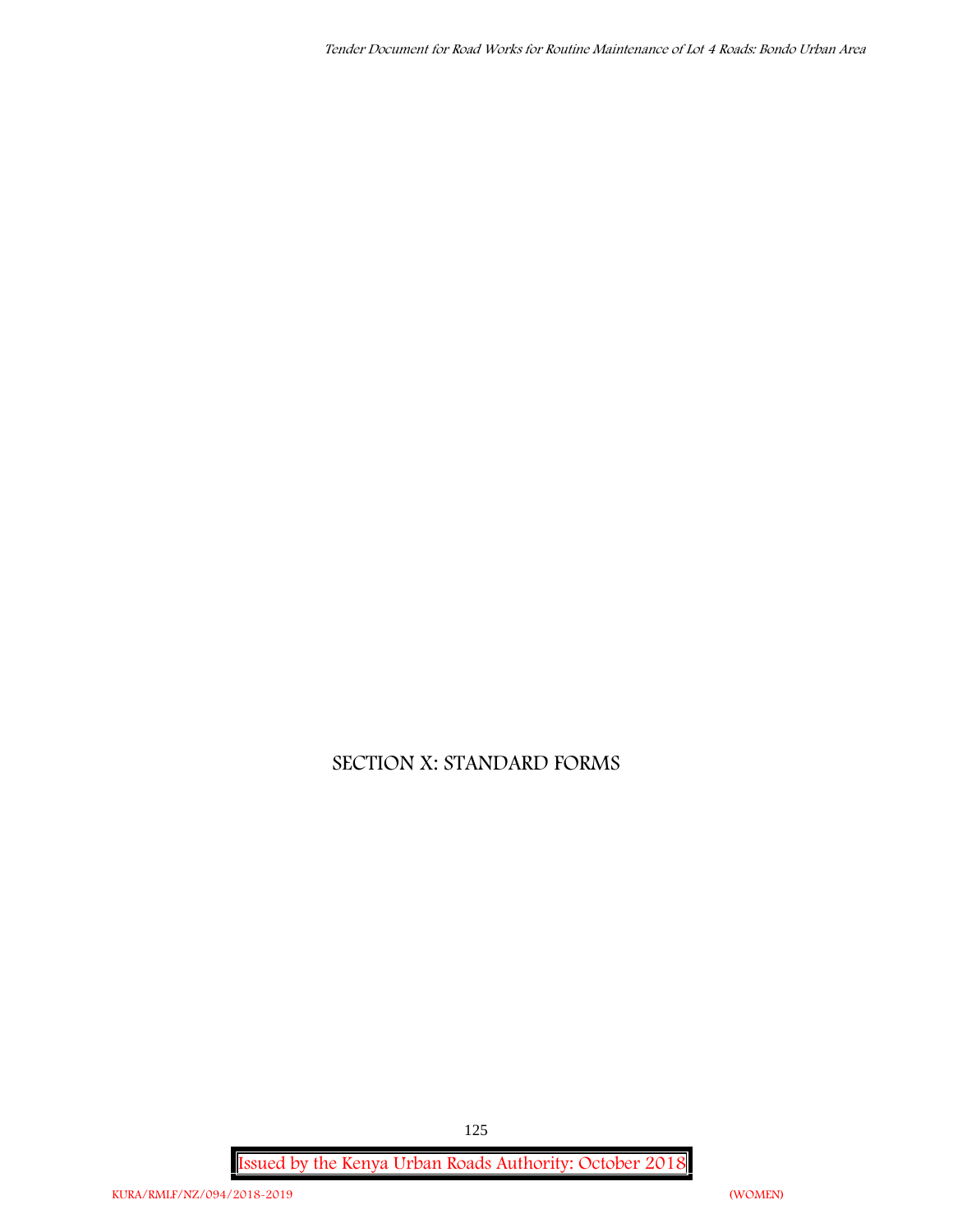# **Form of Bid**

(NOTE: The Appendix forms part of the Bid. Bidders are required to fill all the blank spaces in this form of Bid and Appendix)

**NAME OF CONTRACT:**

### **ROUTINE MAINTENANCE OF LOT 4 ROADS: BONDO URBAN AREA**

TO: Director General, Kenya Urban Roads Authority, P. O. Box 41727-00100, **NAIROBI, KENYA**

Sir,

1. Having examined the Conditions of Contract, Specifications, Bill of Quantities, and Drawings for the execution of the above-named works we, the undersigned, offer to construct and install such works and remedy any defects therein in conformity with the said Bill of Quantities, Conditions of Contract, Specifications and Drawings for the sum of

(Insert amount in words)

………………………………………………………………………………………………..

(Insert amount in figures)…………………………………………………………………

as specified in the Appendix to Bid or such other sums as may be ascertained in accordance with the said Conditions.

- 2. We undertake, if our bid is accepted, to commence the works within fourteen (14) days of receipt of the Engineer's order to commence, and to complete and deliver the whole of the works comprised in the contract within the time stated in the Appendix to Bid.
- 3. If our bid is accepted we will, when required, obtain the guarantee of a Bank or other sureties (to be approved by you) to be jointly and severally bound with us in a sum not exceeding 5% of the above named sum for the due performance of the contract under the terms of a Bond to be approved by you.
- 4. We agree to abide by this bid for the period of 90 days from the date fixed for receiving the same and it shall remain binding upon us and may be extended at any time before the expiration of that period.
- 5. We understand that you are not bound to accept the lowest or any bid you may receive.
- 6. On the basis of our previous experience we are fully experienced and competent in the type of work included in this tender and we have adequate financial resources to carry

126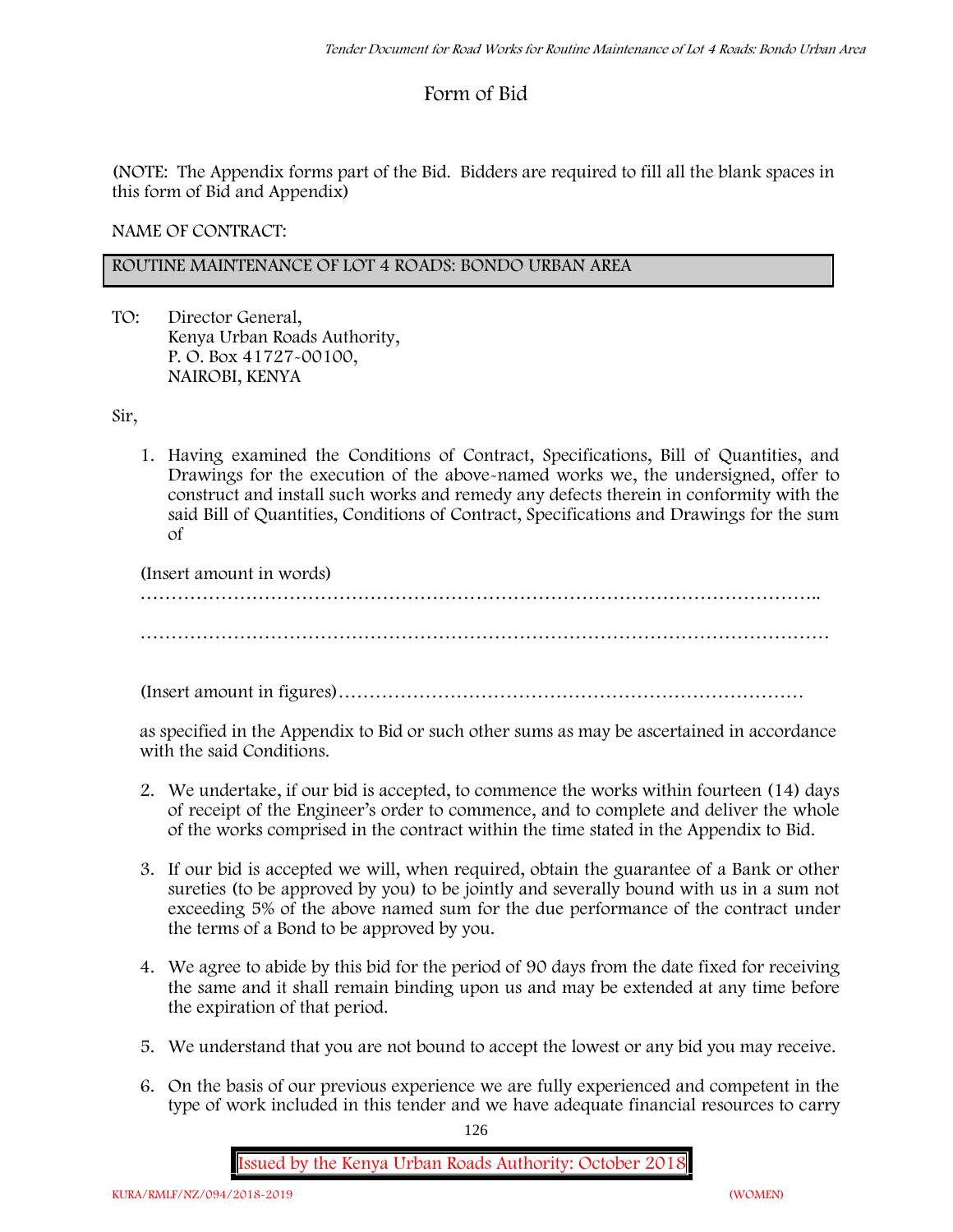out the works described within the period for completion. We are in a position to fulfil the contract for which we have tendered.

**Issued by the Kenya Urban Roads Authority: October 2018**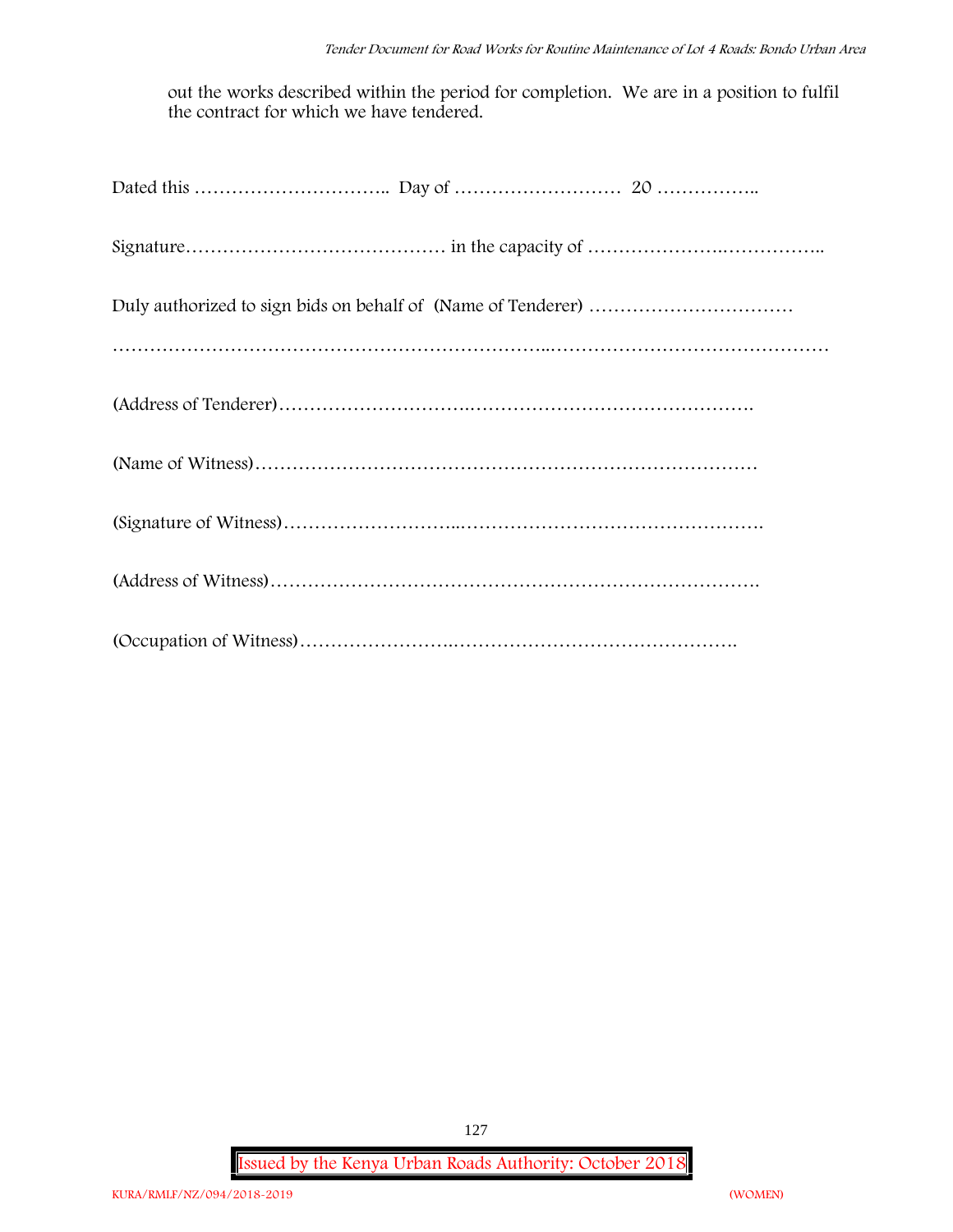**Appendix to Form of Bid**

**Issued by the Kenya Urban Roads Authority: October 2018**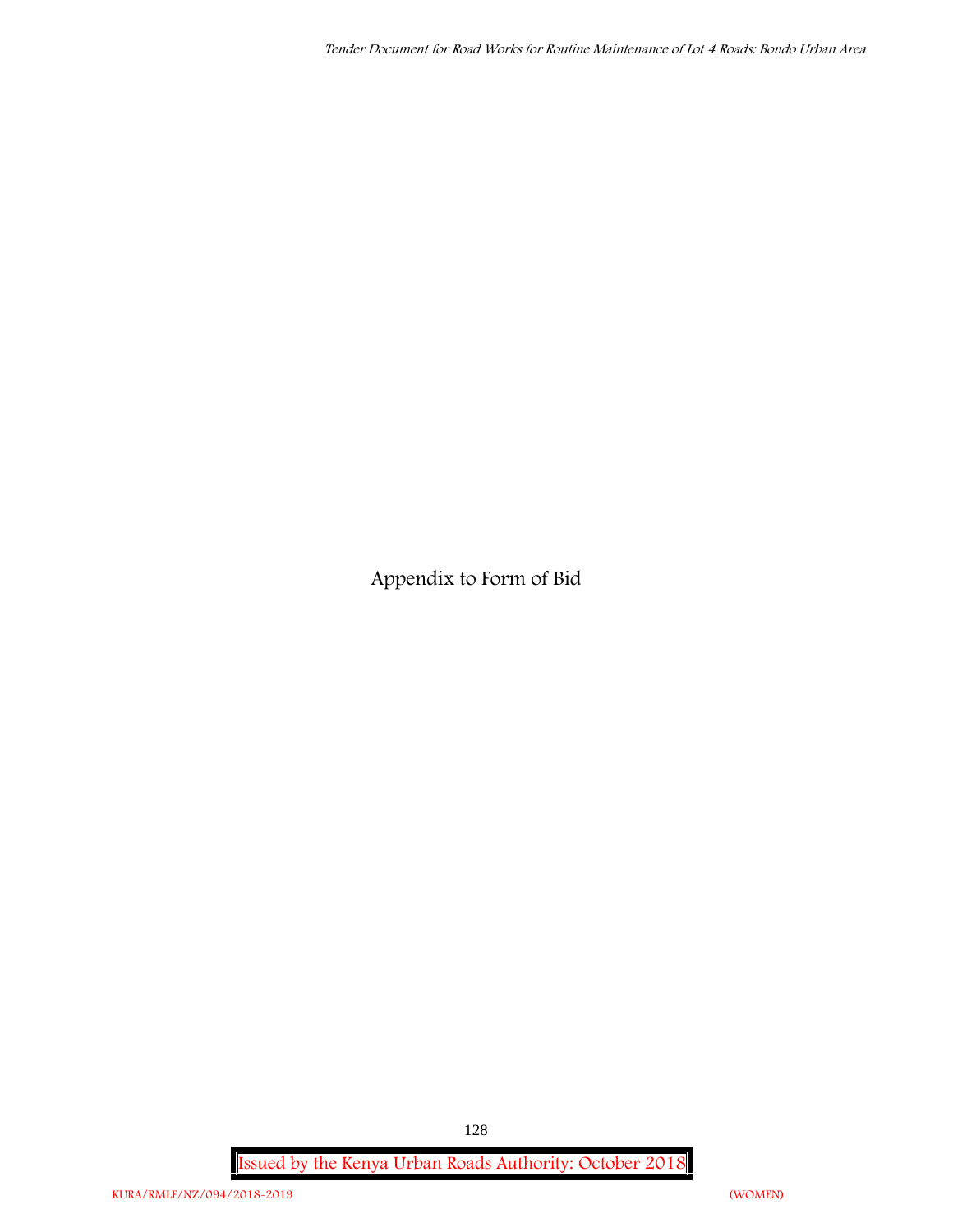| (This appendix forms part of the bid)          |               |                                            |
|------------------------------------------------|---------------|--------------------------------------------|
| CONDITIONS OF CONTRACT                         | <b>CLAUSE</b> | <b>AMOUNT</b>                              |
| <b>Bid Security</b>                            |               | The bidder must fill the Bid Securing      |
|                                                |               | Declaration Form                           |
| Instructions in Writing                        | 2.5           | Execution of works under site instructions |
|                                                |               | from Resident Engineer to commence         |
|                                                |               | within three (3) days                      |
| Amount of Performance Security                 | 10.1          | 1 per cent of Tender Sum in the form of    |
| (Unconditional Bank Guarantee)                 |               | Unconditional Bank Guarantee               |
| Program to be submitted                        | 14.1          | Immediately after issuance of Order to     |
|                                                |               | Commence                                   |
| Cash flow estimate to be submitted             | 14.3          | Immediately after issuance of Order to     |
|                                                |               | Commence                                   |
| Minimum amount of Third Party Insurance        | 23.2          | 1% of the Contract Sum                     |
| Period for commencement, from Engineer's       | 41.1          | 14 days                                    |
| order to commence                              |               |                                            |
| Time for completion                            | 43.1          | 6 months                                   |
| Amount of liquidated damages                   | 47.1          | 0.05% of Contract Sum per day              |
| Limit of liquidated damages                    | 47.1          | 5% of Contract Sum                         |
| Defects Liability period                       | 60.3          | 1 month                                    |
| Percentage of Retention                        | 60.3          | 5% of Interim Payment Certificate          |
| Limit of Retention Money                       | 60.3          | 5% of Contract Sum                         |
| Minimum amount of interim certificates         | 60.2          | Kshs 1,500,000.00                          |
| Time within which payment to be made after     | 60.10         | 28 days                                    |
| Interim Payment Certificate signed by Engineer |               |                                            |
| Time within which payment to be made after     | 60.10         | 28 days                                    |
| Final Payment Certificate signed by Engineer   |               |                                            |
| Appointer of Adjudicator                       | 67.3          | The Chartered Institute of Arbitrators     |
|                                                |               | (Kenya)                                    |
| Notice to Employer and Engineer                | 68.2          | The Employers address is:                  |
|                                                |               | The Director General,                      |
|                                                |               | Kenya Urban Roads Authority (KURA),        |
|                                                |               | P.O. Box 41727 - 00100                     |
|                                                |               | <b>NAIROBI</b>                             |
|                                                |               |                                            |
|                                                |               | The Engineer's address is:                 |
|                                                |               | Director (Road Asset and Corridor          |
|                                                |               | Management),                               |
|                                                |               | Kenya Urban Roads Authority (KURA),        |
|                                                |               | P.O. Box 41727 - 00100                     |
|                                                |               | <b>NAIROBI</b>                             |

# **Appendix to Form of Bid**

Signature of Tenderer…………………………………….……. Date ………………………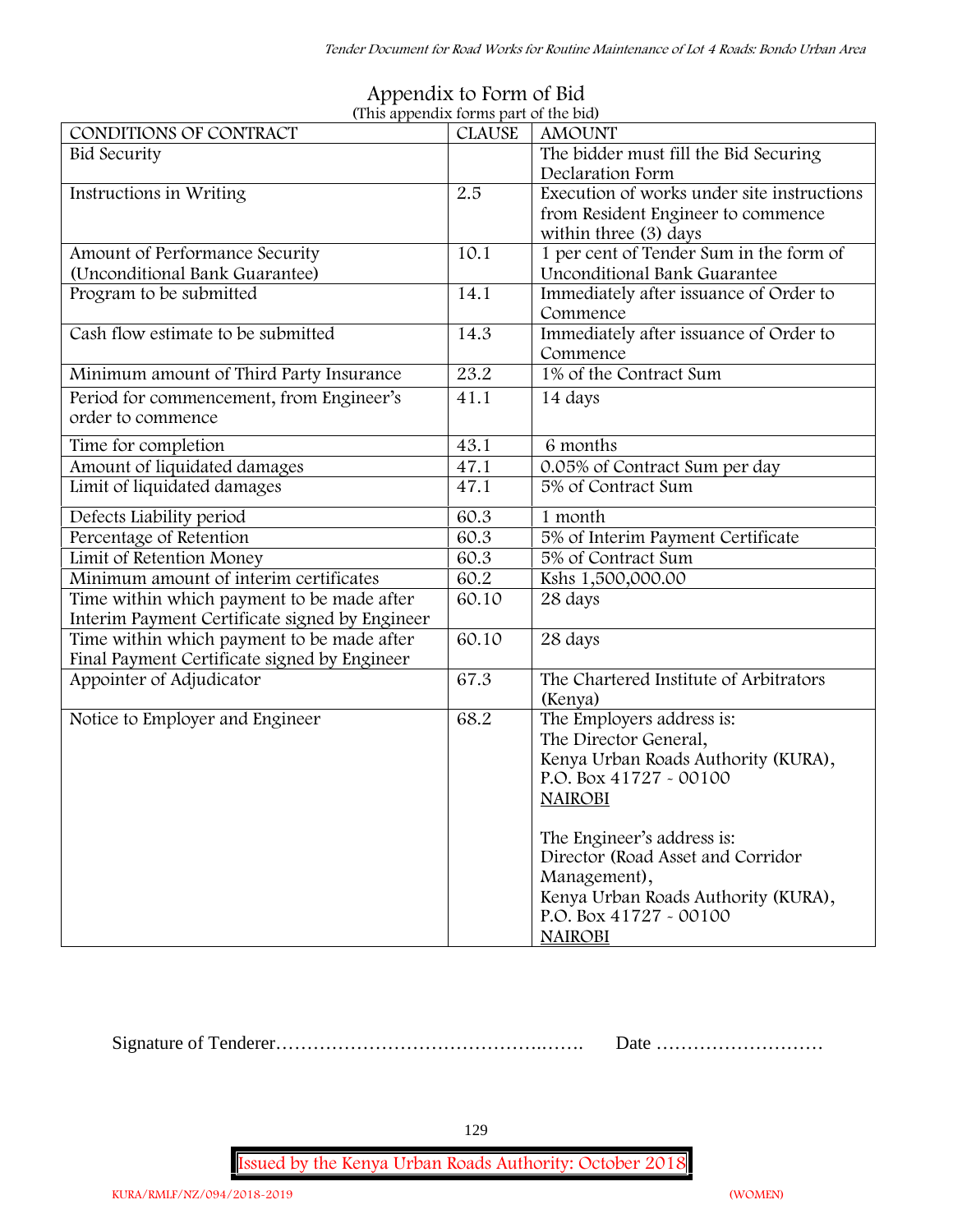**Bid Securing Declaration Form**

**Issued by the Kenya Urban Roads Authority: October 2018**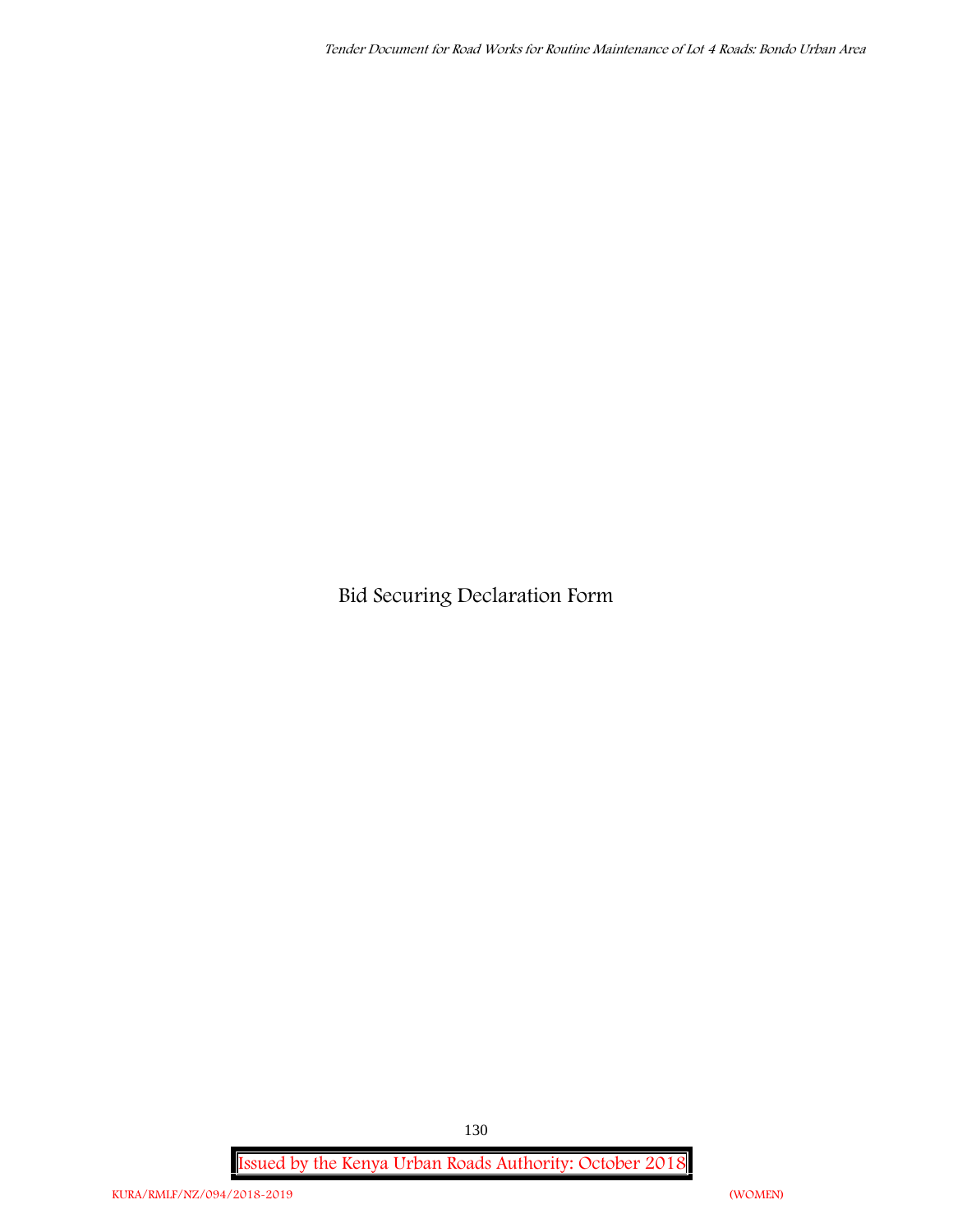### **BID -SECURING DECLARATION FORM**

[The Bidder shall complete in this Form in accordance with the instructions indicated]

Date:…………………….. [insert date (as day, month and year) of Bid Submission] Tender No. ……………………………………….[insert number of bidding process]

To:..……………………………………………………………………………………………

insert complete name of Purchaser]

We, the undersigned, declare that:

- 1 We understand that, according to your conditions, bids must be supported by a Bid-Securing Declaration.
- 2 We accept that we will automatically be suspended from being eligible for bidding in any contract with the Purchaser for the period of time of **5 years** starting on the date of expiration of tender validity period, if we are in breach of our obligation(s) under the bid conditions, because we –
	- (a) have withdrawn our Bid during the period of bid validity specified by us in the Bidding Data Sheet; or
	- (b) having been notified of the acceptance of our Bid by the Purchaser during the period of bid validity,
		- (i) fail or refuse to execute the Contract, if required, or
		- (ii) fail or refuse to furnish the Performance Security, in accordance with the Instruction to tenderers.
- 3 We understand that this Bid Securing Declaration shall expire if we are not the successful Bidder, upon the earlier of
	- (i) our receipt of a copy of your notification of the name of the successful Bidder; or
	- (ii) twenty-eight days after the expiration of our Tender.
- 4 We understand that if we are a Joint Venture, the Bid Securing Declaration must be in the name of the Joint Venture that submits the bid, and the Joint Venture has not been legally constituted at the time of bidding, the Bid Securing Declaration shall be in the names of all future partners as named in the letter of intent.

Signed: …………………………[insert signature of person whose name and capacity are shown] in the capacity of ……………………………………………………… [insert legal capacity of person signing the Bid Securing Declaration]

Name: ………………………………………………[insert complete name of person signing the Bid Securing Declaration]

Duly authorized to sign the bid for and on behalf of: ………………………………….. [insert complete name of Bidder]

Dated on …………………. day of ……………., ………………. [insert date of signing

131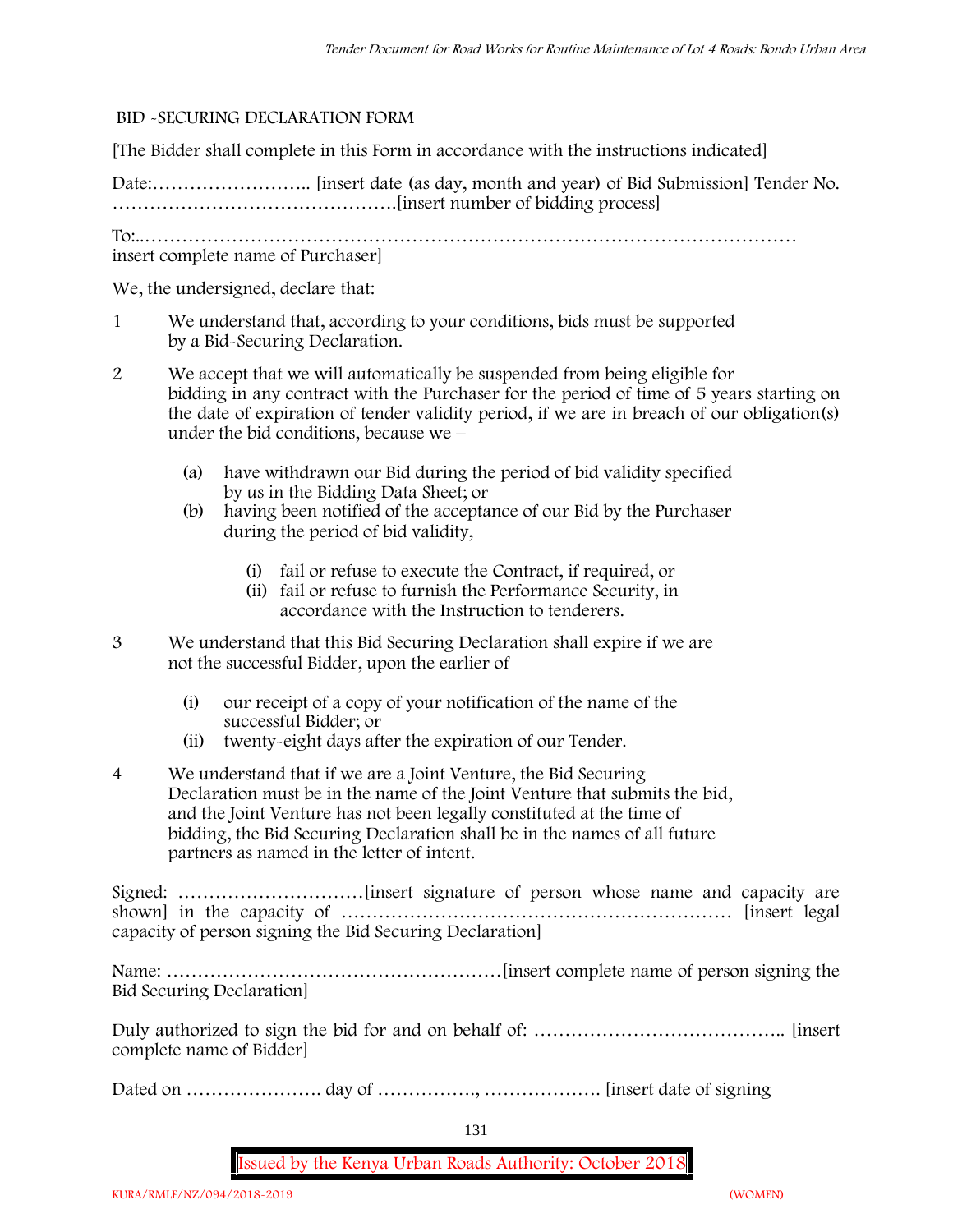# **SECTION XI: SCHEDULES OF SUPPLEMENTARY INFORMATION**

**Issued by the Kenya Urban Roads Authority: October 2018**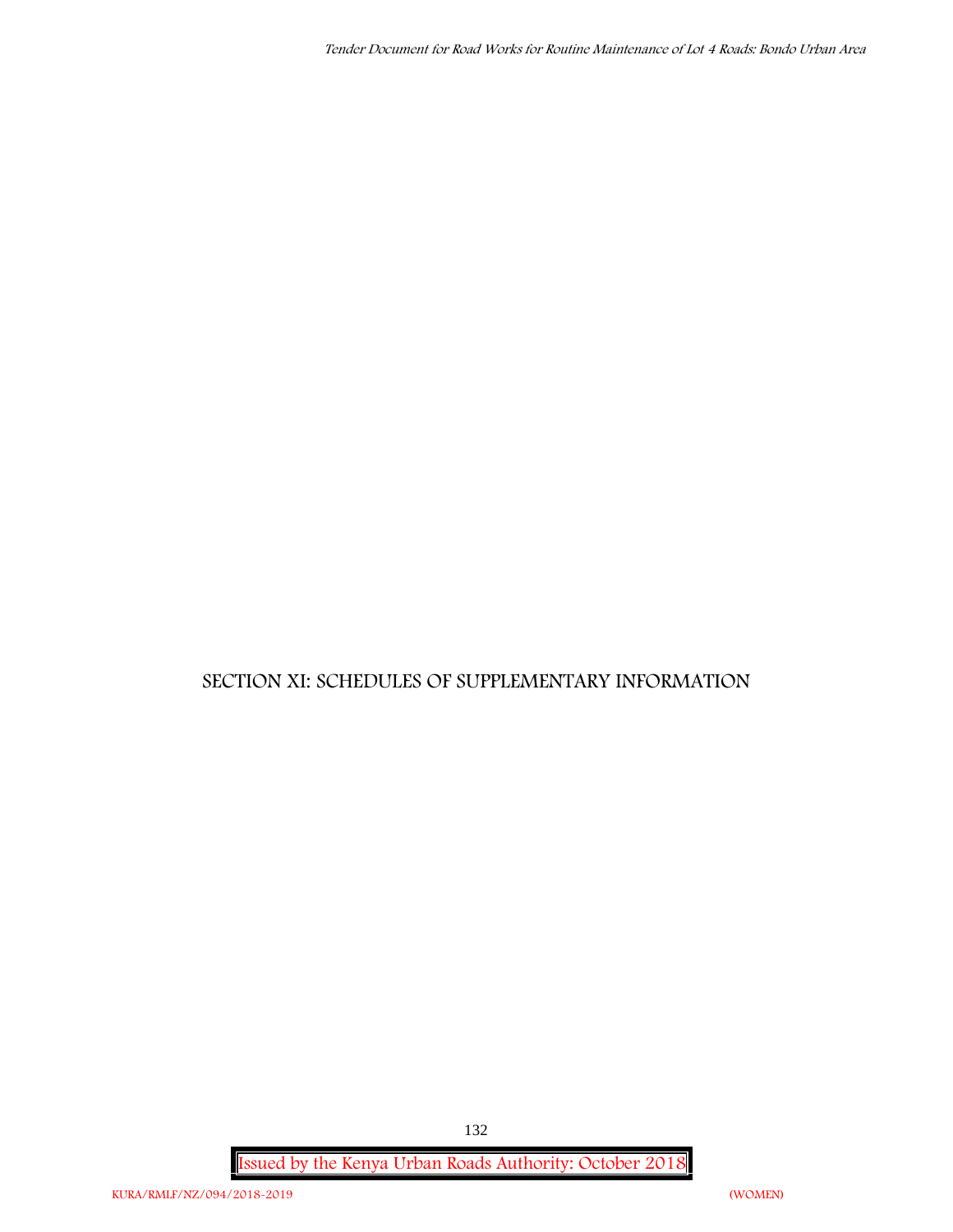| SCHEDULE 4: MAJOR ITEMS OF CONSTRUCTION PLANT AND EQUIPMENT 140             |  |
|-----------------------------------------------------------------------------|--|
|                                                                             |  |
| SCHEDULE 6: SCHEDULE OF ROADWORKS CARRIED OUT BY THE BIDER IN THE LAST FIVE |  |
| <b>YEARS:</b> 142                                                           |  |
|                                                                             |  |
|                                                                             |  |
|                                                                             |  |
|                                                                             |  |
| SCHEDULE 11: DECLARATION FORM (DEBARMENT)  Error! Bookmark not defined.     |  |
| SCHEDULE 12: ANTI CORRUPTION DECLARATION / COMMITMENT / PLEDGE FORM150      |  |

**Issued by the Kenya Urban Roads Authority: October 2018**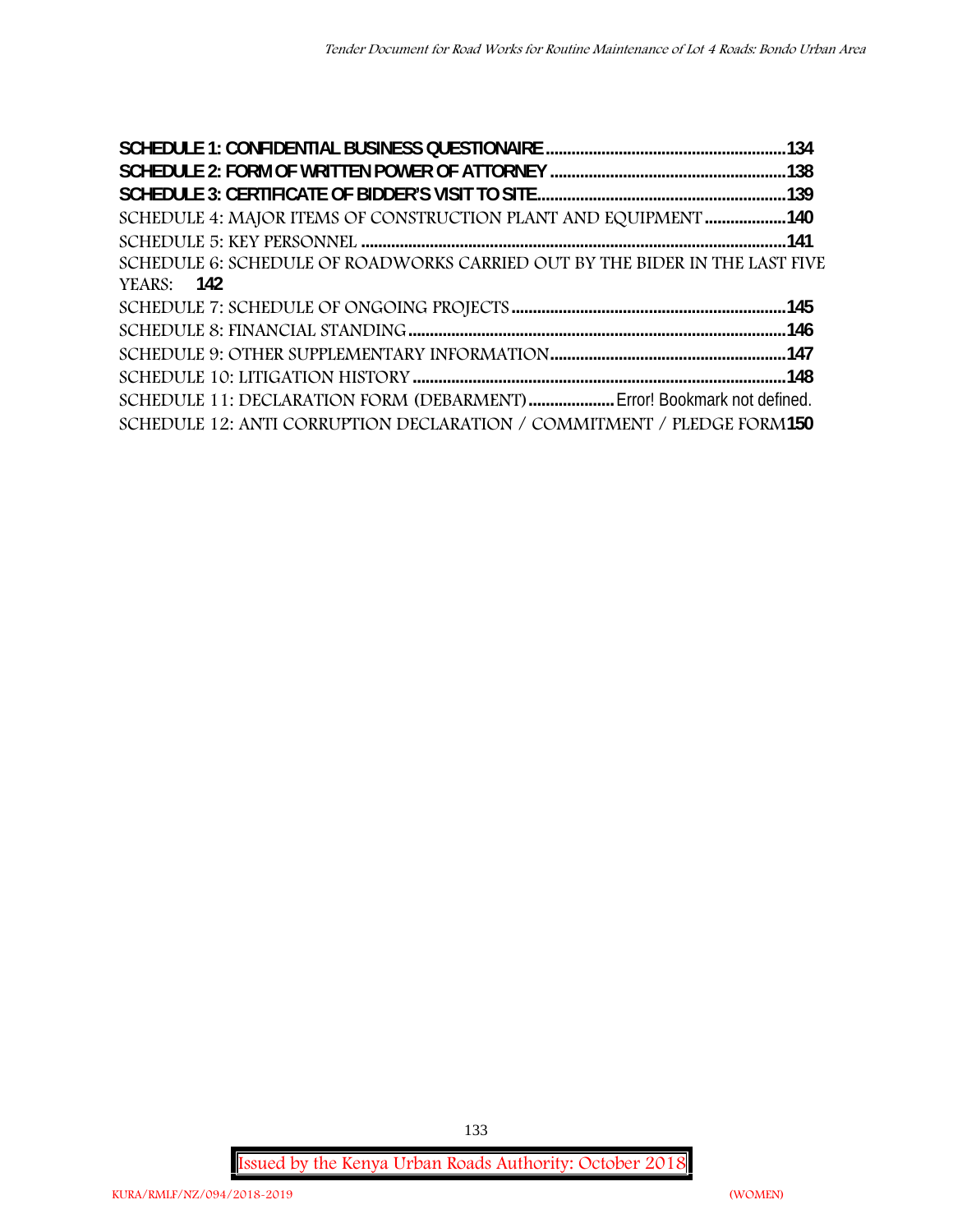### **SCHEDULE 1: CONFIDENTIAL BUSINESS QUESTIONAIRE**

This Confidential Business Questionnaire of the Government of Kenya shall be completed by the Bidder.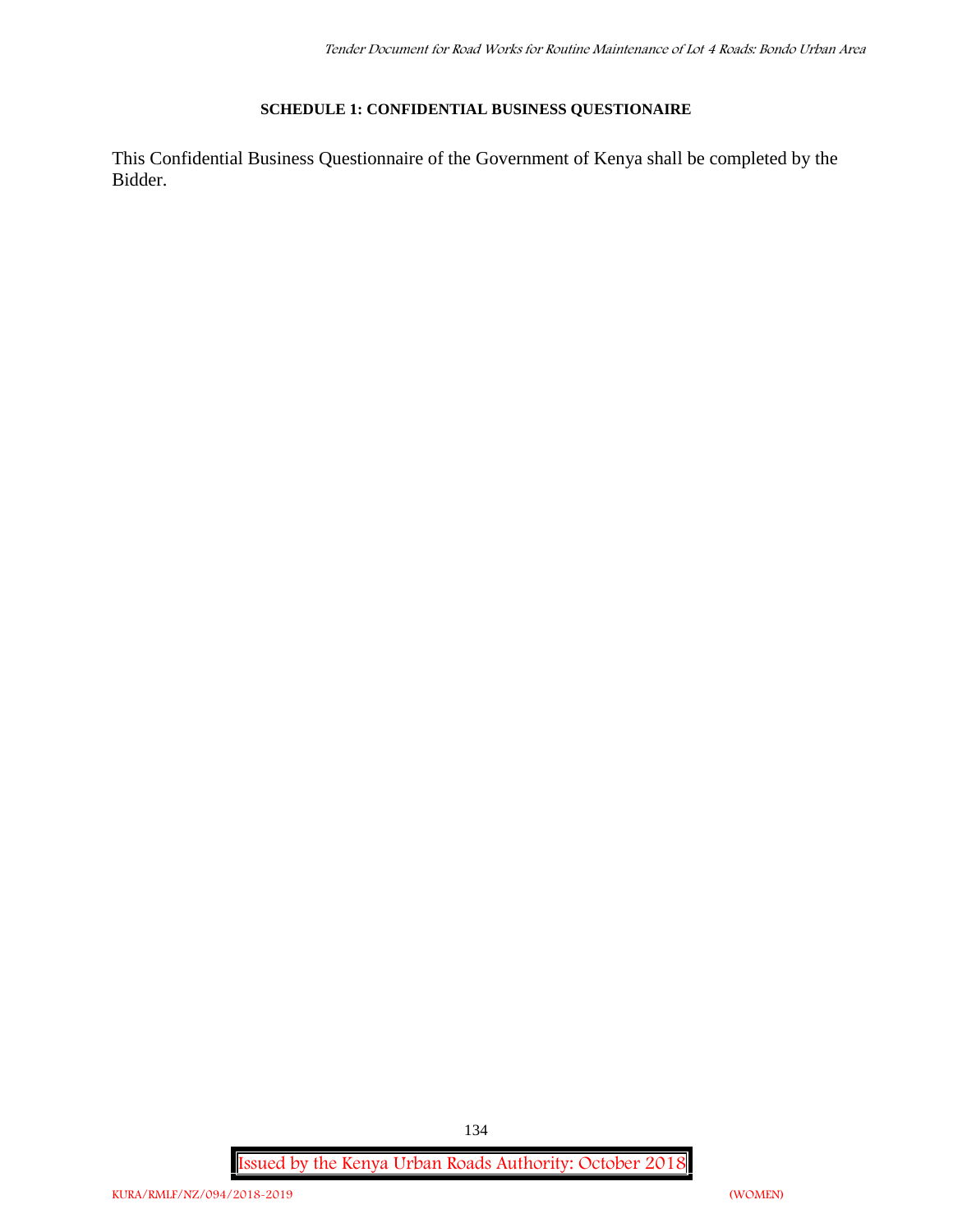## **REPUBLIC OF KENYA**

# **CONFIDENTIAL BUSINESS QUESTIONNAIRE**

You are requested to give the particulars indicated in Part 1 and either Part 2 (a). 2(b) or 2(c) whichever applies to your type of business.

You are advised that it is a serious offence to give false information on this Form. *Part 1 - General*:

Business name

| Location of business premises                                   |
|-----------------------------------------------------------------|
|                                                                 |
|                                                                 |
|                                                                 |
|                                                                 |
|                                                                 |
| Maximum value of business which you can handle at any one time: |
|                                                                 |
|                                                                 |
|                                                                 |
| Part 2(a) - Sole Proprietor:                                    |
|                                                                 |
| Your name in full                                               |
|                                                                 |
|                                                                 |
|                                                                 |
|                                                                 |
|                                                                 |
|                                                                 |
| 135                                                             |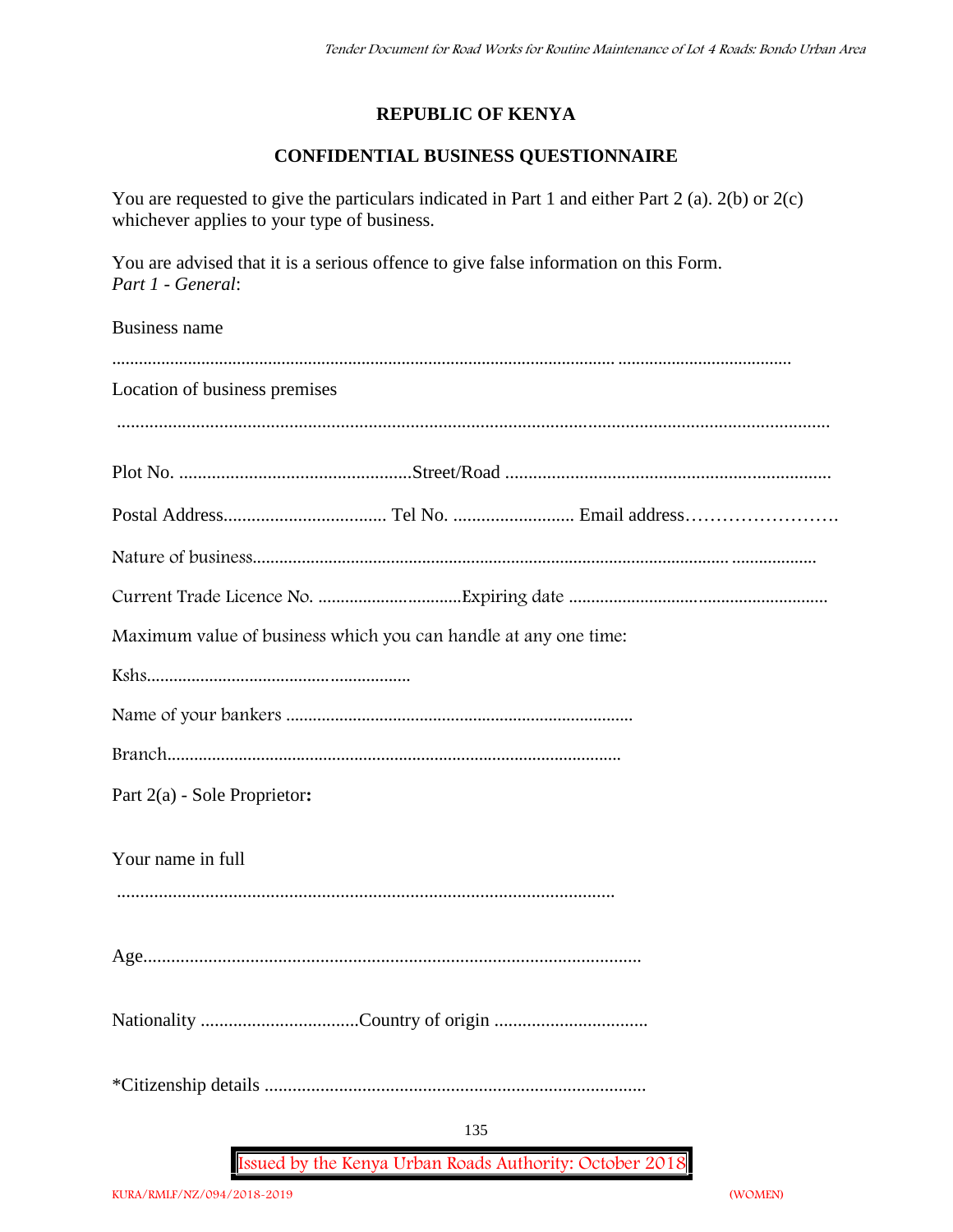Part 2(b) - Partnership:

|      | Give details of partners as follows:                                                        |                                  |               |
|------|---------------------------------------------------------------------------------------------|----------------------------------|---------------|
| Name | Nationality                                                                                 | Citizenship Details <sup>®</sup> | <b>Shares</b> |
|      |                                                                                             |                                  |               |
|      |                                                                                             |                                  |               |
|      |                                                                                             |                                  |               |
|      |                                                                                             |                                  |               |
|      |                                                                                             |                                  |               |
|      | Part 2(c) - Registered Company:                                                             |                                  |               |
|      |                                                                                             |                                  |               |
|      | State the nominal and issued capital of the company-                                        |                                  |               |
|      |                                                                                             |                                  |               |
|      |                                                                                             |                                  |               |
|      | Give details of all directors as follows:                                                   |                                  |               |
|      | Name Nationality                                                                            | Citizenship Details <sup>•</sup> | <b>Shares</b> |
|      |                                                                                             |                                  |               |
|      |                                                                                             |                                  |               |
|      |                                                                                             |                                  |               |
|      |                                                                                             |                                  |               |
|      |                                                                                             |                                  |               |
|      | Attach proof of citizenship (Compulsory)<br>Attach certified copy of Form CR12 (Compulsory) |                                  |               |
|      | I certify that the information given above is correct.                                      |                                  |               |
|      |                                                                                             |                                  |               |
|      | Date                                                                                        | Signature of Bidder              |               |
|      |                                                                                             | 136                              |               |

Issued by the Kenya Urban Roads Authority: October 2018

(WOMEN)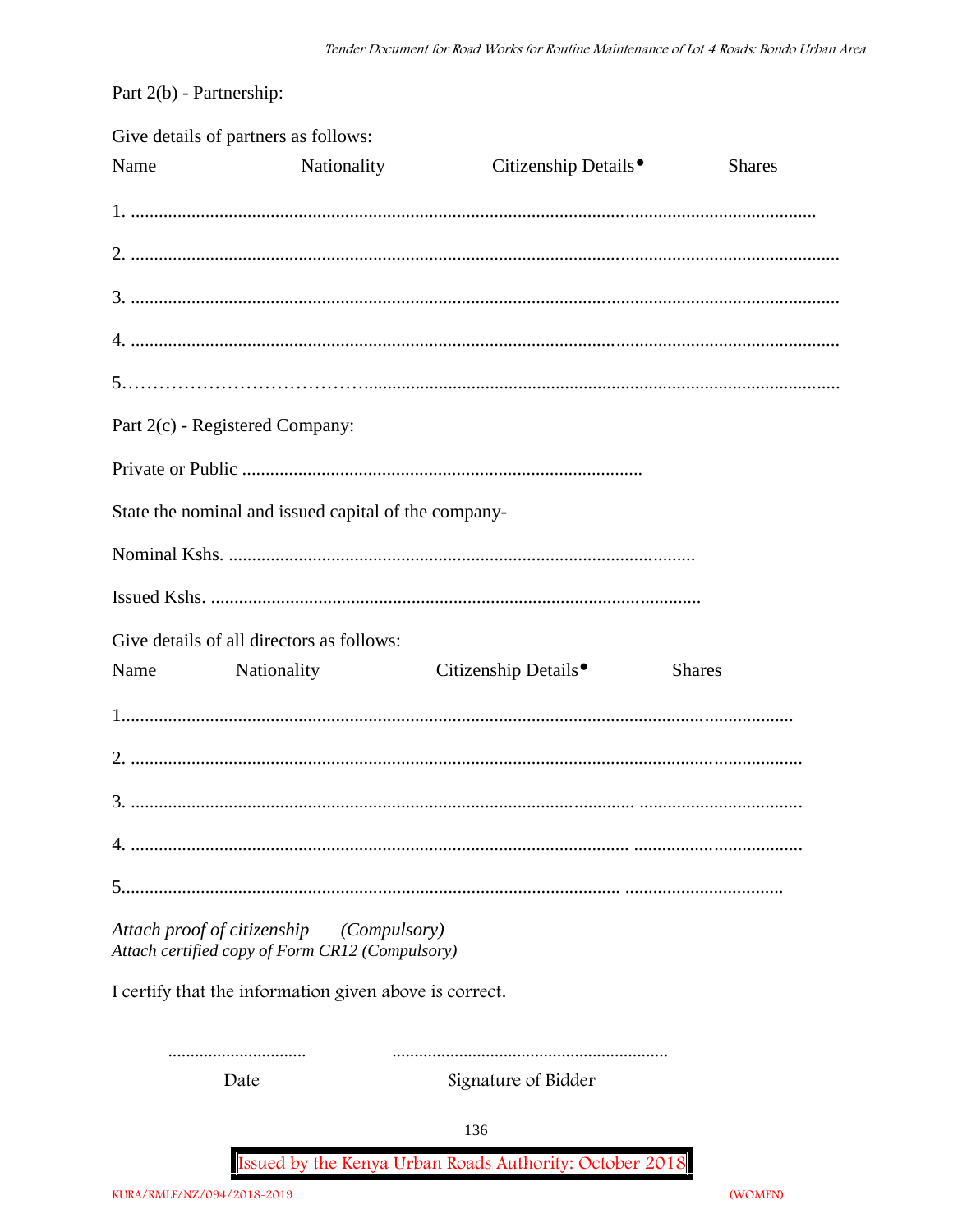Part 3: Interest in the Firm:

Is there any person / persons in the Kenya Urban Roads Authority (KURA) who has interest in this firm? Yes /No\*\*………………………….

I certify that the information given above is correct.

............................... .............................................................. Date Signature of Bidder

\*\* Delete as necessary

**Issued by the Kenya Urban Roads Authority: October 2018**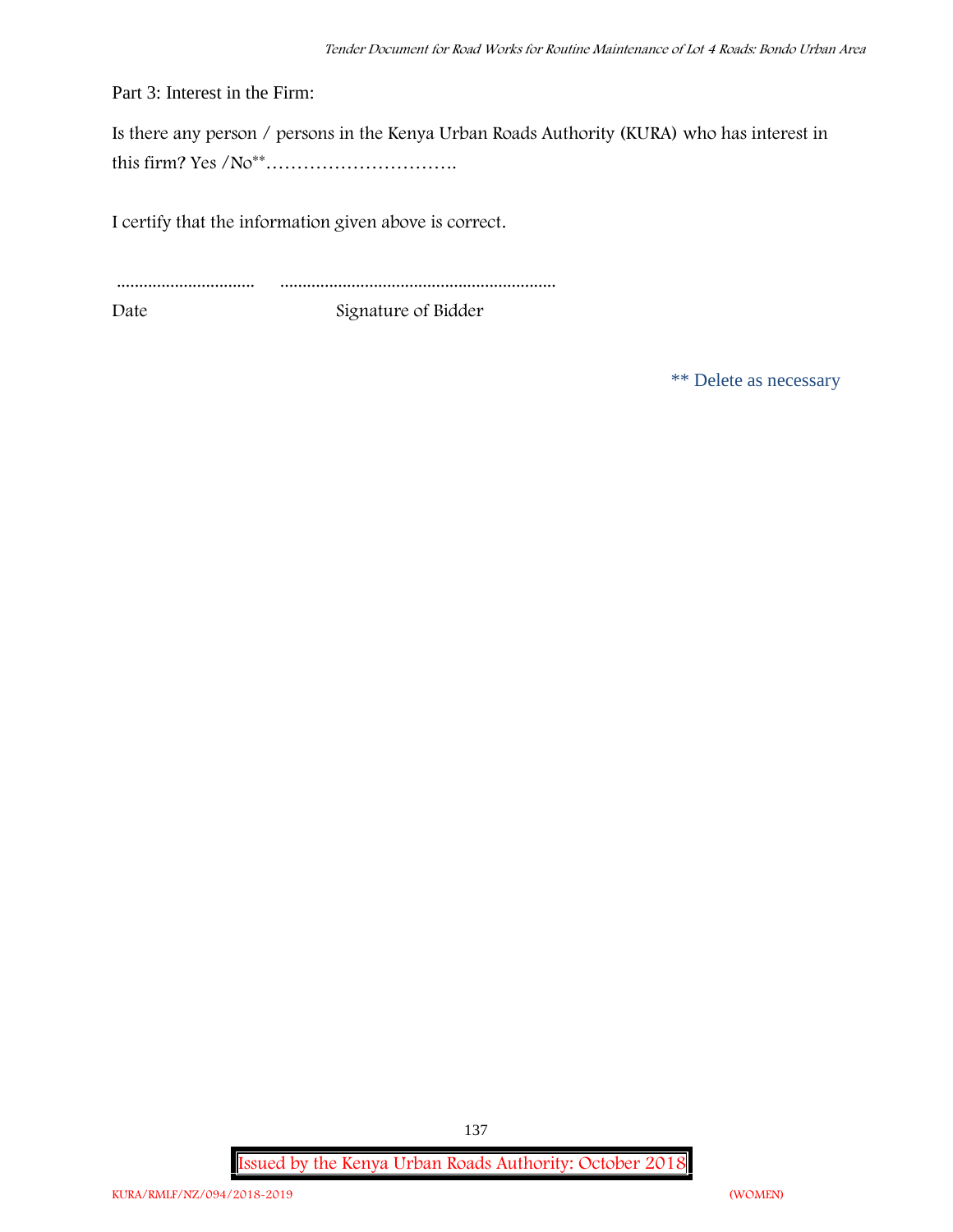### **SCHEDULE 2: FORM OF WRITTEN POWER OF ATTORNEY**

The Bidder shall state here below the name(s) and address of his representative(s) who is/are authorized to receive on his behalf correspondence in connection with the Bid.

………………………………………………………….. (Name of Bidder's Representative in block letters)

………………………………………………………………………… (Address of Bidder's Representative)

…………………………………………………………………… (Signature of Bidder's Representative)

Alternate:

………………………………………………………….. (Name of Bidder's Representative in block letters)

…………………………………………………………..

(Address of Bidder's Representative)

…………………………………………………………..

(Signature of Bidder's Representative)

\*To be filled by all Bidders.

\*Both representative and alternate must attach copy of National Identification card or Passport.

138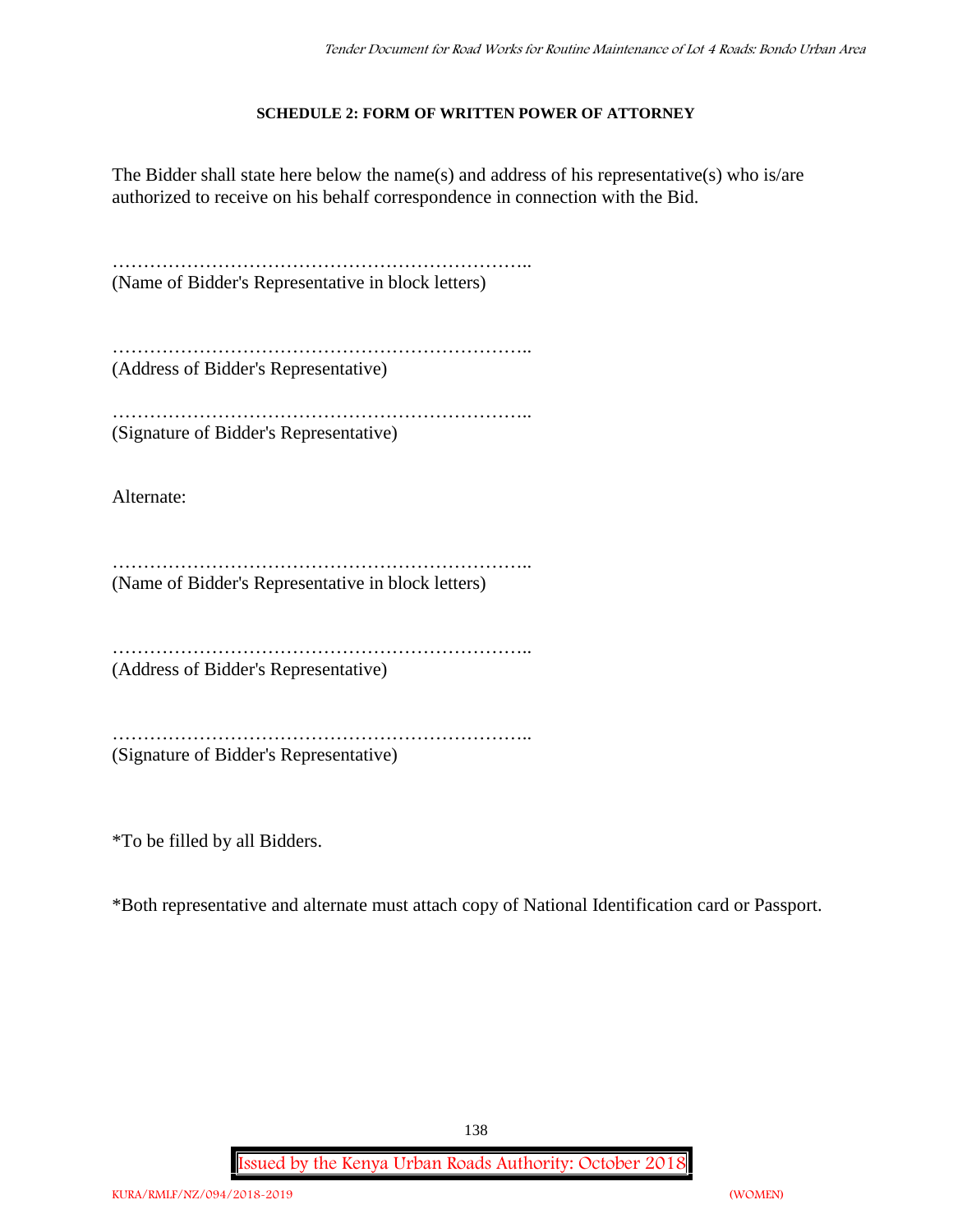### **SCHEDULE 3: CERTIFICATE OF BIDDER'S VISIT TO SITE**

This is to certify that

[*Name/s*]…………………………………………………………………………………………

……………………………………………………………………………………………………

Being the authorized representative/Agent of [*Name of bidder*]

………………………………………………………………………………………………………

………………………………………………………………………………………………………

participated in the organised inspection visit of the site of the works for the

### **ROUTINE MAINTENANCE OF LOT 4 ROADS: BONDO URBAN AREA**

held on………………………..day of……………………………20………………..

Signed………………………………………………………………………………………….. (Employer's Representative)

……………………………………… ………………………………….. (Name of Employer's Representative) (Designation)

NOTE: This part is to be completed at the time of the organized site visit.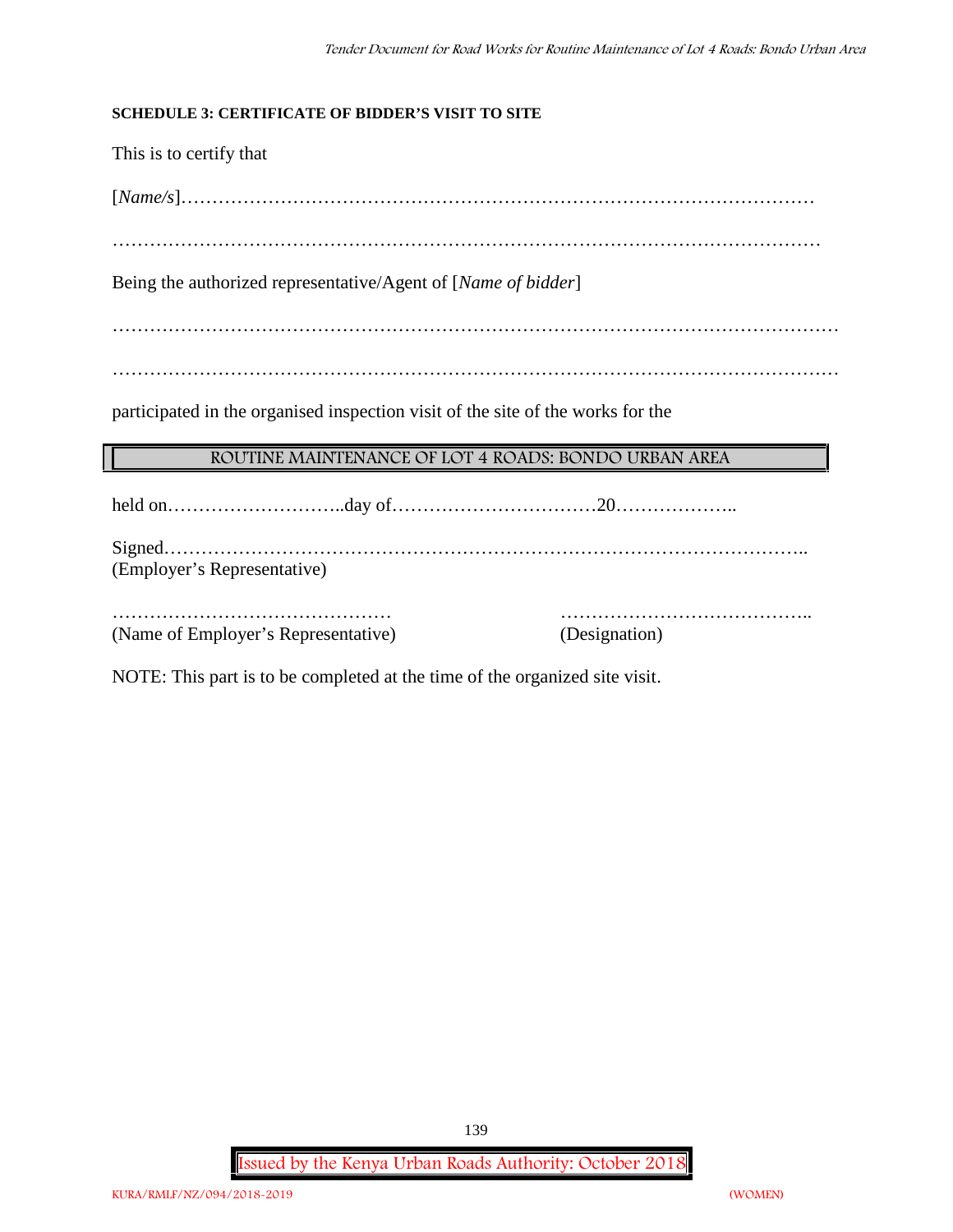### **SCHEDULE 4: MAJOR ITEMS OF CONSTRUCTION PLANT AND EQUIPMENT**

The Bidder shall enter in this schedule all major items of plant and equipment which he proposes to bring to site. Only reliable plant in good working order and suitable for the work required of it shall be shown on this Schedule. Summary of the same shall be entered in Section

| commence)<br>(Days after<br>Arrival on<br>Date of<br>Project              |        |
|---------------------------------------------------------------------------|--------|
| Rating<br>Power                                                           |        |
| Imported<br>Owned/<br>$\mbox{Lased}/$                                     |        |
| Source                                                                    |        |
| Imported)<br>Mombasa<br>Estimated<br>(If to be<br>Value<br>$\overline{a}$ |        |
| Capacity t or $\mathbf{m}^3$                                              |        |
| Used<br>New<br>$\alpha$                                                   |        |
| Year of<br>Manufact<br>ure                                                |        |
| each<br>δά                                                                |        |
| Description<br>Type,<br>Model,<br>Make                                    |        |
| 5: Qualification Criteria, Part 7.                                        |        |
| I certify that the above information is correct.                          |        |
| (Signature of Bidder)                                                     | (Date) |

………………………… ………………………

140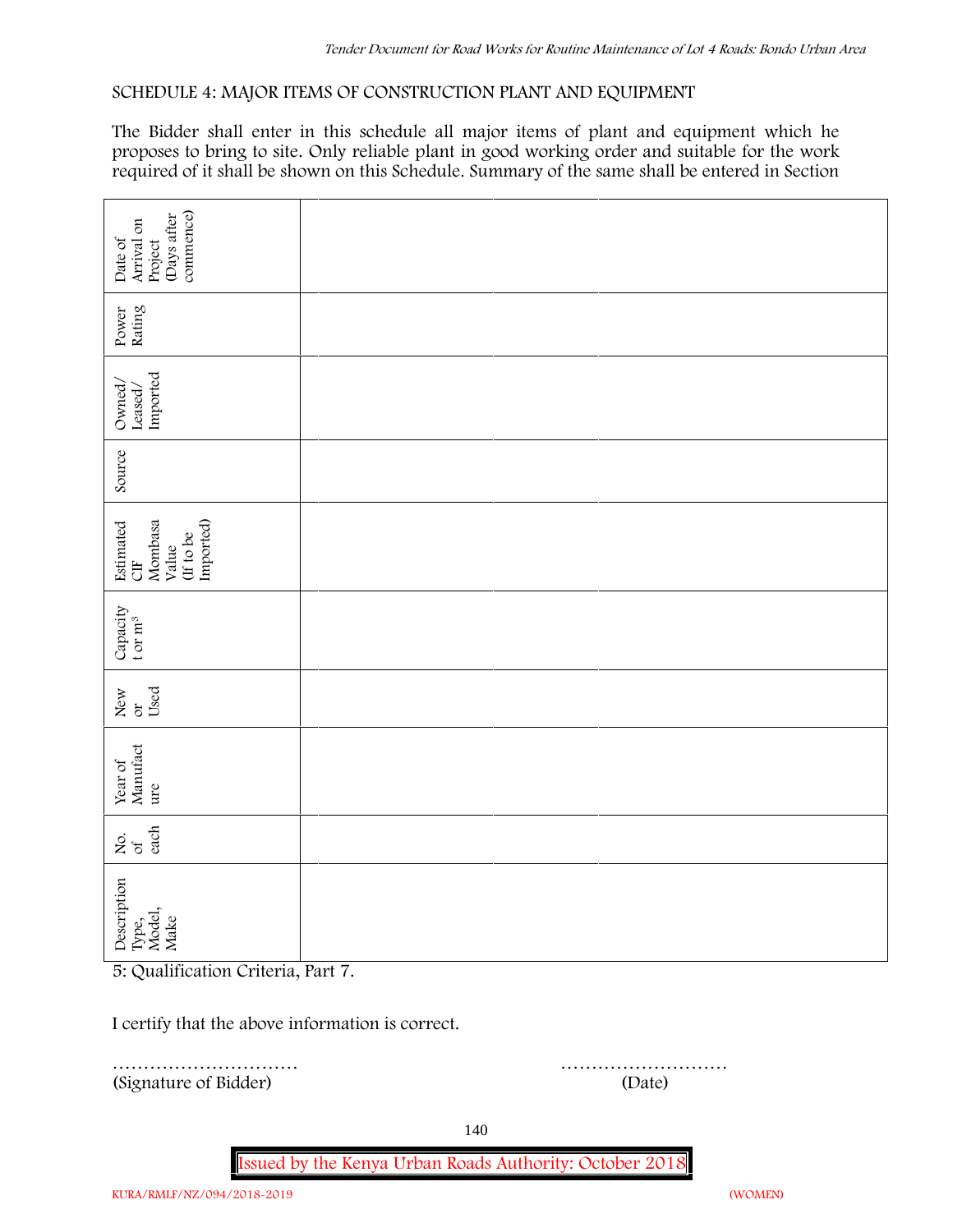#### **SCHEDULE 5: KEY PERSONNEL**

| <b>DESIGNATION</b>                                           | <b>NAME</b> | <b>NATIONALITY</b> | SUMMARY OF QUALIFICATIONS<br>AND EXPERIENCE |                                |                                 |  |
|--------------------------------------------------------------|-------------|--------------------|---------------------------------------------|--------------------------------|---------------------------------|--|
|                                                              |             |                    | Qualifications                              | General<br>Experience<br>(Yrs) | Specific<br>Experience<br>(Yrs) |  |
| Headquarters                                                 |             |                    |                                             |                                |                                 |  |
| Partner/Director or<br>other key staff (give<br>designation) |             |                    |                                             |                                |                                 |  |
|                                                              |             |                    |                                             |                                |                                 |  |
| Site Office                                                  |             |                    |                                             |                                |                                 |  |
| Site Agent                                                   |             |                    |                                             |                                |                                 |  |
|                                                              |             |                    |                                             |                                |                                 |  |
|                                                              |             |                    |                                             |                                |                                 |  |
|                                                              |             |                    |                                             |                                |                                 |  |
| Foreman                                                      |             |                    |                                             |                                |                                 |  |
|                                                              |             |                    |                                             |                                |                                 |  |
|                                                              |             |                    |                                             |                                |                                 |  |
|                                                              |             |                    |                                             |                                |                                 |  |
| Site Surveyor                                                |             |                    |                                             |                                |                                 |  |
|                                                              |             |                    |                                             |                                |                                 |  |

**Note:** The Bidder shall list in this schedule the key personnel he will employ from the Contractor's headquarters and from the Contractor's site office to direct and execute the work together with documentary evidence of their qualifications, experience, position held and nationality in accordance with Clause 15.2 and 16.3 of the Conditions of Contract Part II (where required, use separate sheets to add extra data for column 4). Bidders shall attach signed and certified CVs of all key staff.

I certify that the above information is correct.

(Signature of Bidder) (Date)

………………………… ………………………

141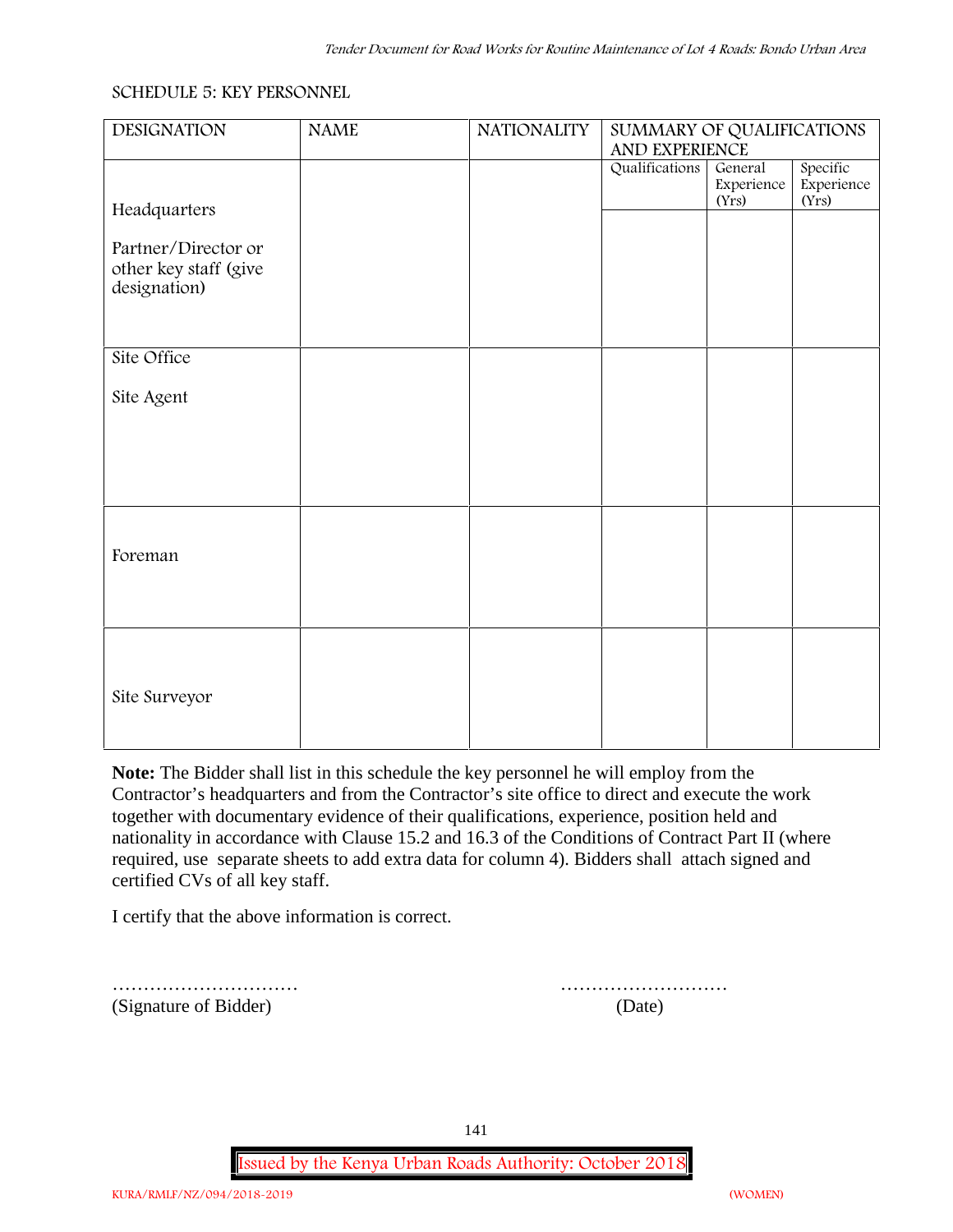### **SCHEDULE 6: SCHEDULE OF ROADWORKS CARRIED OUT BY THE BIDER IN THE LAST FIVE YEARS:**

#### **SCHEDULE 6 A): NON-COMPLETED WORKS**

| DESCRIPTION OF WORKS   | NAME OF CLIENT | VALUE OF<br>WORKS (KSHS) $^\ast$ | YEAR COMPLETED/<br><b>REMARKS</b> |
|------------------------|----------------|----------------------------------|-----------------------------------|
| A) Non-completed Works |                |                                  |                                   |
|                        |                |                                  |                                   |
|                        |                |                                  |                                   |
|                        |                |                                  |                                   |
|                        |                |                                  |                                   |
|                        |                |                                  |                                   |
|                        |                |                                  |                                   |
|                        |                |                                  |                                   |
|                        |                |                                  |                                   |
|                        |                |                                  |                                   |
|                        |                |                                  |                                   |
|                        |                |                                  |                                   |
|                        |                |                                  |                                   |
|                        |                |                                  |                                   |
|                        |                |                                  |                                   |
|                        |                |                                  |                                   |
|                        |                |                                  |                                   |
|                        |                |                                  |                                   |
|                        |                |                                  |                                   |

I certify that the above works were successfully carried out by this Bidder and hereby attach relevant copies of completion certificates.

………………………… ……………………… (Signature of Bidder)

| (Date) |  |  |  |  |  |  |  |  |  |  |  |  |  |
|--------|--|--|--|--|--|--|--|--|--|--|--|--|--|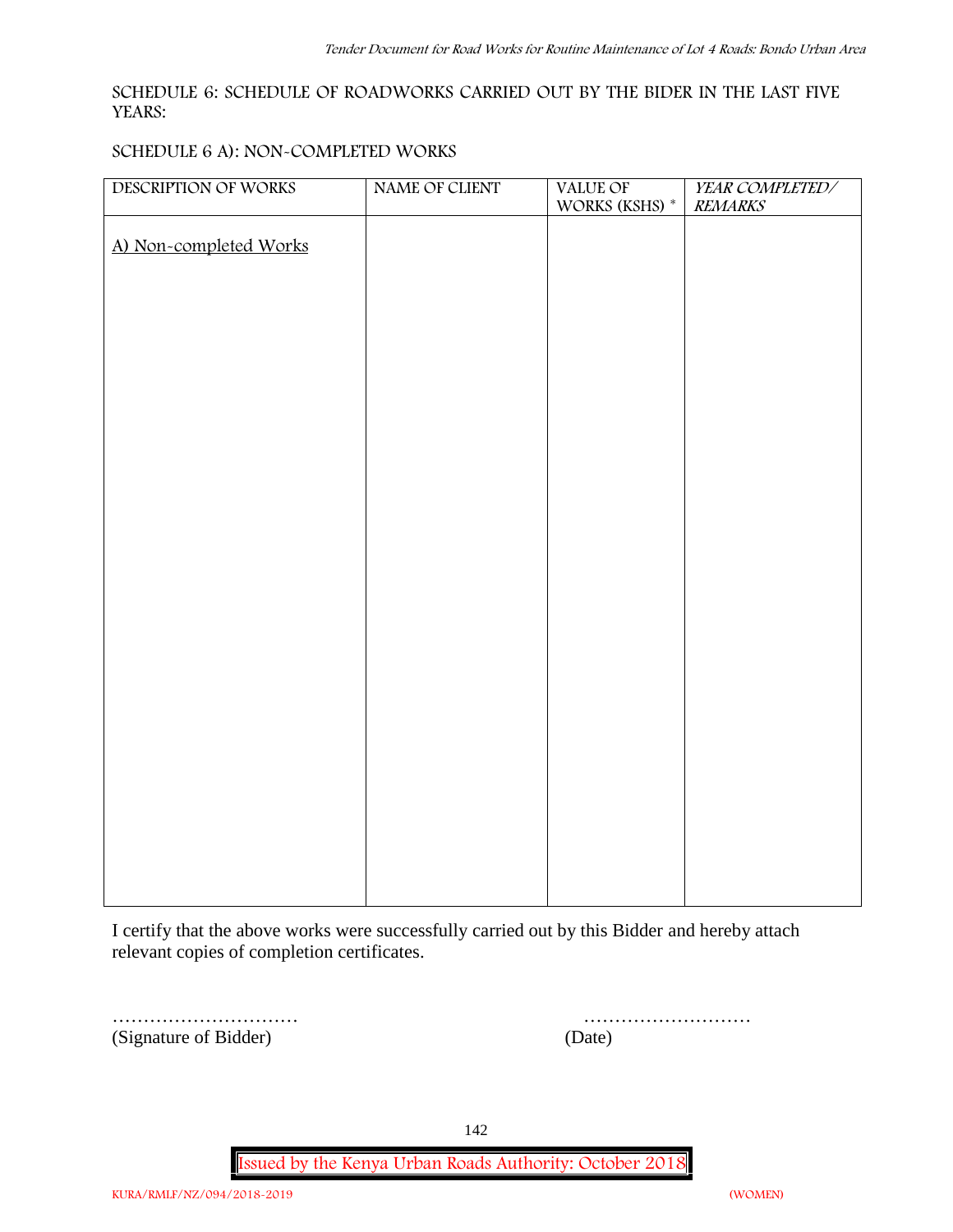## **SCHEDULE 6 B): COMPLETED WORKS**

| DESCRIPTION OF WORKS      | NAME OF CLIENT | VALUE OF       | YEAR COMPLETED/ |
|---------------------------|----------------|----------------|-----------------|
|                           |                | WORKS (KSHS) * | <b>REMARKS</b>  |
| <b>B)</b> Completed Works |                |                |                 |
|                           |                |                |                 |
|                           |                |                |                 |
|                           |                |                |                 |
|                           |                |                |                 |
|                           |                |                |                 |
|                           |                |                |                 |
|                           |                |                |                 |
|                           |                |                |                 |
|                           |                |                |                 |
|                           |                |                |                 |
|                           |                |                |                 |
|                           |                |                |                 |
|                           |                |                |                 |
|                           |                |                |                 |
|                           |                |                |                 |
|                           |                |                |                 |
|                           |                |                |                 |
|                           |                |                |                 |
|                           |                |                |                 |
|                           |                |                |                 |
|                           |                |                |                 |
|                           |                |                |                 |
|                           |                |                |                 |
|                           |                |                |                 |
|                           |                |                |                 |
|                           |                |                |                 |
|                           |                |                |                 |
|                           |                |                |                 |

I certify that the above works were successfully carried out by this Bidder and hereby attach relevant copies of completion certificates.

(Signature of Bidder) (Date)

………………………… ………………………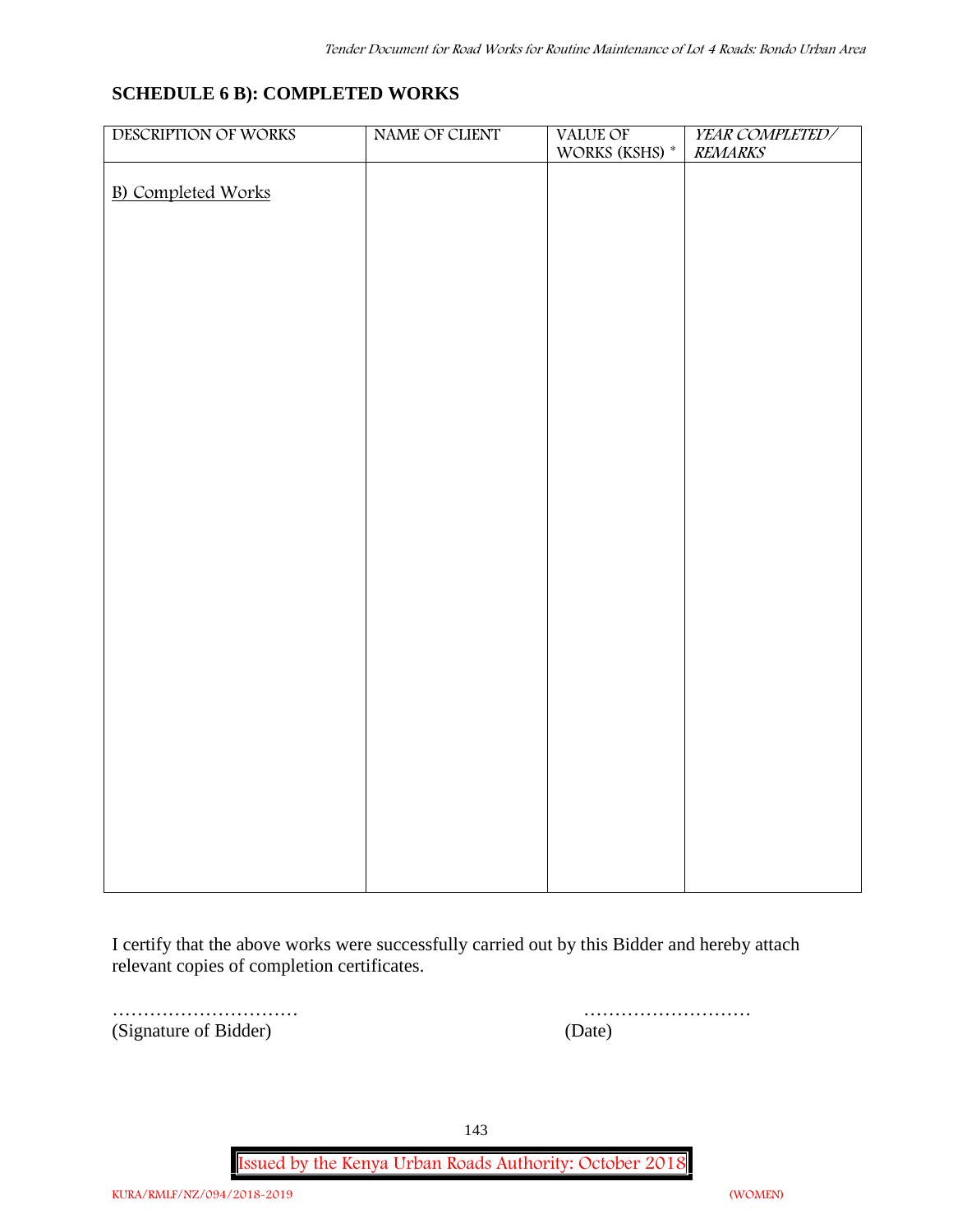## **SCHEDULE 6 C): SPECIFIC CONSTRUCTION EXPERIENCE**

| DESCRIPTION OF WORKS                   | NAME OF CLIENT | VALUE OF<br>WORKS (KSHS) $^\ast$ | YEAR COMPLETED/<br><b>REMARKS</b> |
|----------------------------------------|----------------|----------------------------------|-----------------------------------|
|                                        |                |                                  |                                   |
|                                        |                |                                  |                                   |
| C) Specific Construction<br>Experience |                |                                  |                                   |
|                                        |                |                                  |                                   |
|                                        |                |                                  |                                   |
|                                        |                |                                  |                                   |
|                                        |                |                                  |                                   |
|                                        |                |                                  |                                   |
|                                        |                |                                  |                                   |
|                                        |                |                                  |                                   |
|                                        |                |                                  |                                   |
|                                        |                |                                  |                                   |
|                                        |                |                                  |                                   |
|                                        |                |                                  |                                   |
|                                        |                |                                  |                                   |
|                                        |                |                                  |                                   |
|                                        |                |                                  |                                   |
|                                        |                |                                  |                                   |
|                                        |                |                                  |                                   |
|                                        |                |                                  |                                   |
|                                        |                |                                  |                                   |
|                                        |                |                                  |                                   |
|                                        |                |                                  |                                   |
|                                        |                |                                  |                                   |
|                                        |                |                                  |                                   |
|                                        |                |                                  |                                   |
|                                        |                |                                  |                                   |
|                                        |                |                                  |                                   |
|                                        |                |                                  |                                   |

I certify that the above works were successfully carried out by this Bidder and hereby attach relevant copies of completion certificates.

(Signature of Bidder) (Date)

………………………… ………………………

144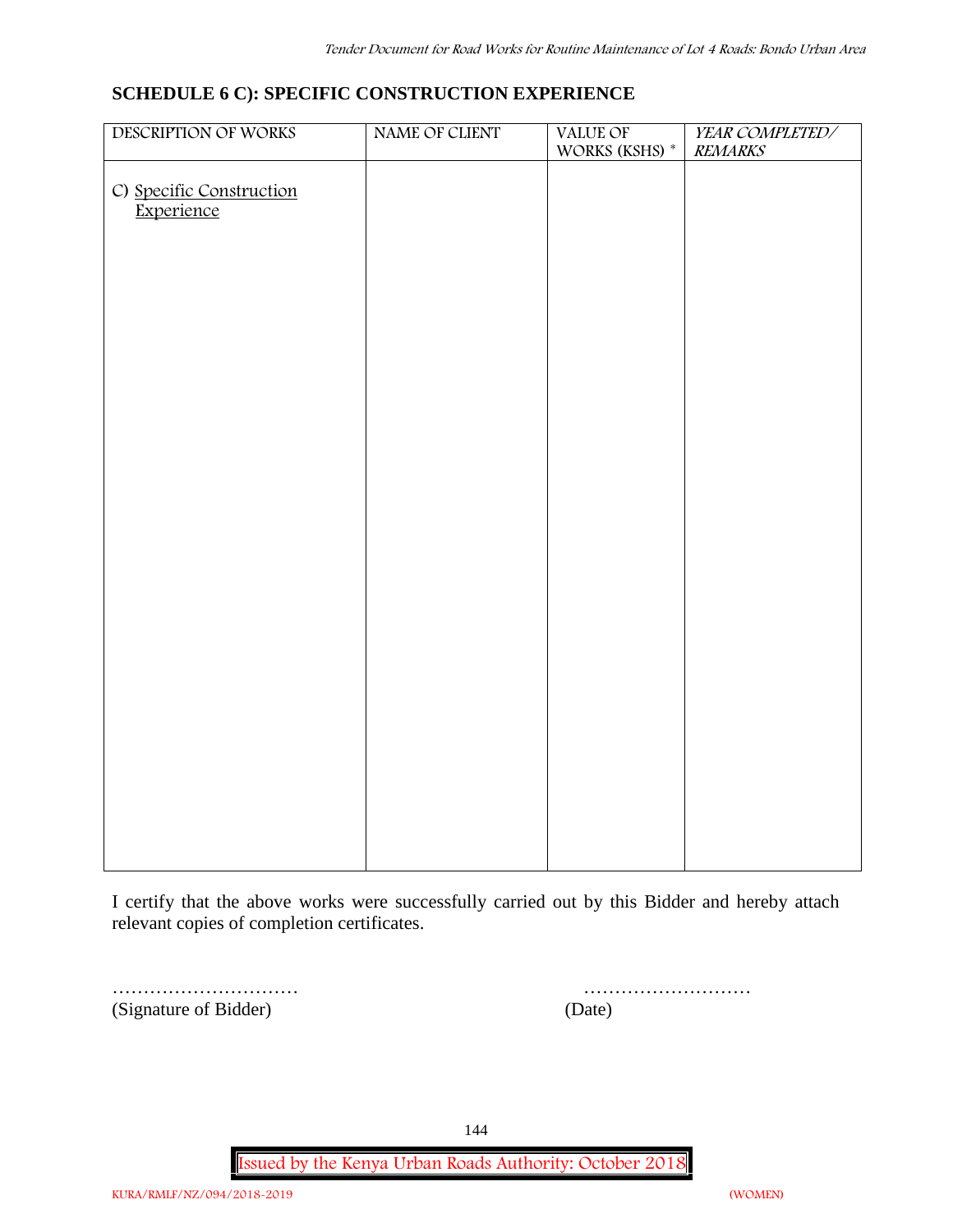| <b>DESCRIPTION OF</b> | NAME OF  | DATE OF       | DATE OF    | VALUE OF     | <b>VALUE</b> | <b>PHYSICALLY</b> |  |
|-----------------------|----------|---------------|------------|--------------|--------------|-------------------|--|
| <b>WORKS</b>          | $CLIENT$ | COMMENC       | COMPLETION | WORKS (KSHS) | COMPLETED    | COMPLETED         |  |
|                       |          | ${\rm EMENT}$ |            |              | UP TO DATE   | UP TO DATE        |  |
|                       |          |               |            |              | $\%$         | $\%$              |  |
|                       |          |               |            |              |              |                   |  |
|                       |          |               |            |              |              |                   |  |
|                       |          |               |            |              |              |                   |  |
|                       |          |               |            |              |              |                   |  |
|                       |          |               |            |              |              |                   |  |
|                       |          |               |            |              |              |                   |  |
|                       |          |               |            |              |              |                   |  |
|                       |          |               |            |              |              |                   |  |
|                       |          |               |            |              |              |                   |  |
|                       |          |               |            |              |              |                   |  |
|                       |          |               |            |              |              |                   |  |
|                       |          |               |            |              |              |                   |  |
|                       |          |               |            |              |              |                   |  |
|                       |          |               |            |              |              |                   |  |
|                       |          |               |            |              |              |                   |  |
|                       |          |               |            |              |              |                   |  |
|                       |          |               |            |              |              |                   |  |
|                       |          |               |            |              |              |                   |  |
|                       |          |               |            |              |              |                   |  |
|                       |          |               |            |              |              |                   |  |
|                       |          |               |            |              |              |                   |  |
|                       |          |               |            |              |              |                   |  |
|                       |          |               |            |              |              |                   |  |
|                       |          |               |            |              |              |                   |  |
|                       |          |               |            |              |              |                   |  |
|                       |          |               |            |              |              |                   |  |
|                       |          |               |            |              |              |                   |  |
|                       |          |               |            |              |              |                   |  |
|                       |          |               |            |              |              |                   |  |

# **SCHEDULE 7: SCHEDULE OF ONGOING PROJECTS**

*(The bidders must indicate all their on-going works as at the time of bidding. Any non disclosure shall constitute non-responsiveness).*

I certify that the above information is correct.

(Signature of Bidder) (Date)

………………………… ………………………

145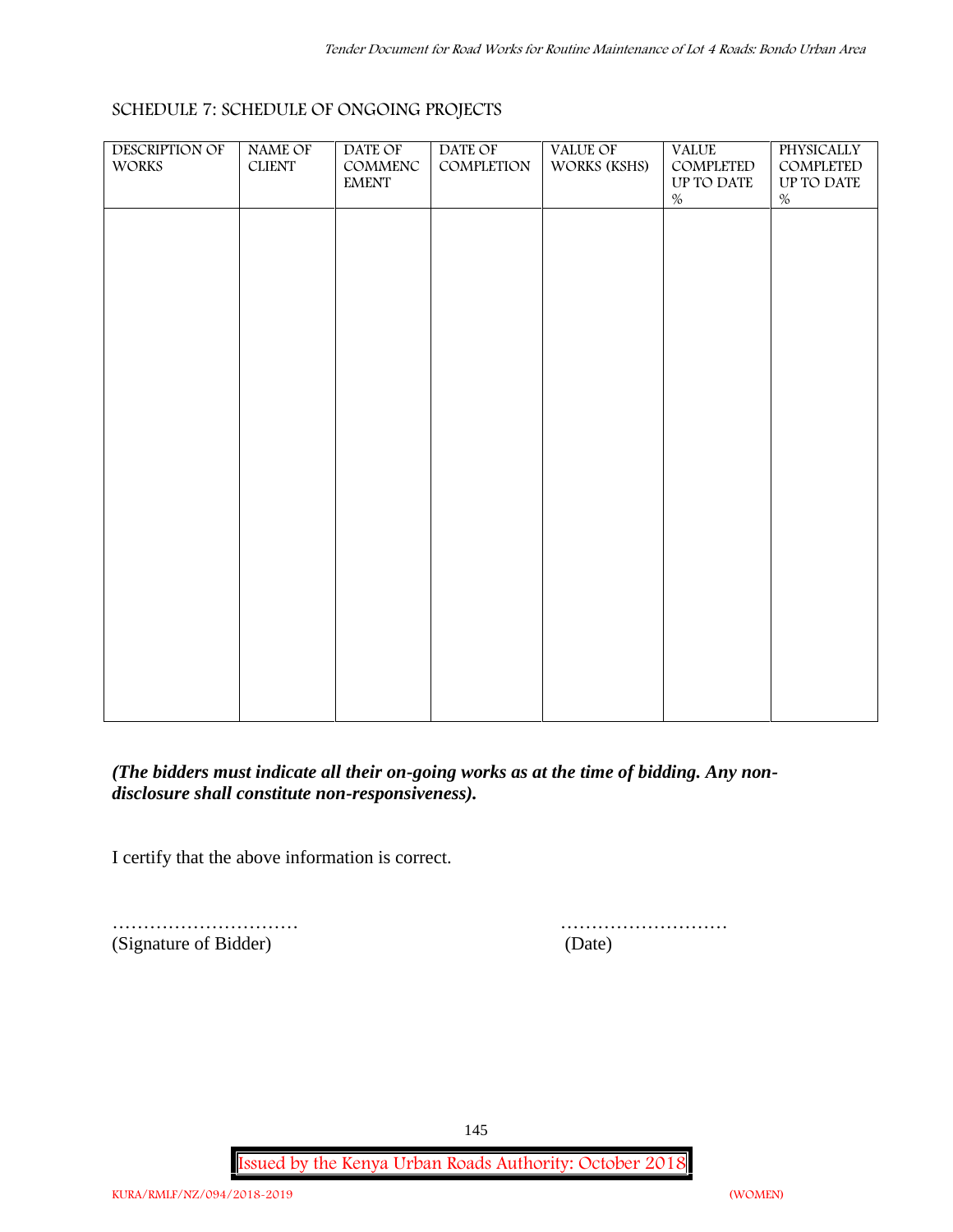#### **SCHEDULE 8: FINANCIAL STANDING**

- 1 Submit copies of audited profit and loss statements and balance sheet for the last five calendar years and estimated projection for the next two years with certified English translation where appropriate.
- 2 Give turnover figures for each of the last two (2) financial years. Quote in millions and decimal thereof.

|                               | Year 1 (2016) | Year 2 (2017) |
|-------------------------------|---------------|---------------|
|                               | Ksh.          | Ksh.          |
| Road works                    |               |               |
| Other civil Engineering works |               |               |
| Other (specify)               |               |               |
| Total                         |               |               |

#### SUMMARY OF ASSETS AND LIABILTIES OF THE AUDITED FINANCIAL STATEMENTS OF THE LAST TWO (2) FINANCIAL YEARS.

|                              | Year 1 (2016) | Year 2 (2017) |
|------------------------------|---------------|---------------|
|                              | KShs.         | KShs.         |
| 1. Total Assets              |               |               |
| 2. Current Assets            |               |               |
| 3. Bank Credit Line Value    |               |               |
| 4. Total Liabilities         |               |               |
| 5. Current Liabilities       |               |               |
| 6. Net Worth $(1-4)$         |               |               |
| 7. Working capital $(2+3-4)$ |               |               |

### (a) Name/Address of Commercial Bank providing credit line

………………………………………………………………………………………………

………………………………………………………………………………………………

(b) Total amount of credit line KShs………………………………………………

Attach a certified copy of Undertaking of the Bank to provide the credit.

(c) Attach bank statements for the last six (6) months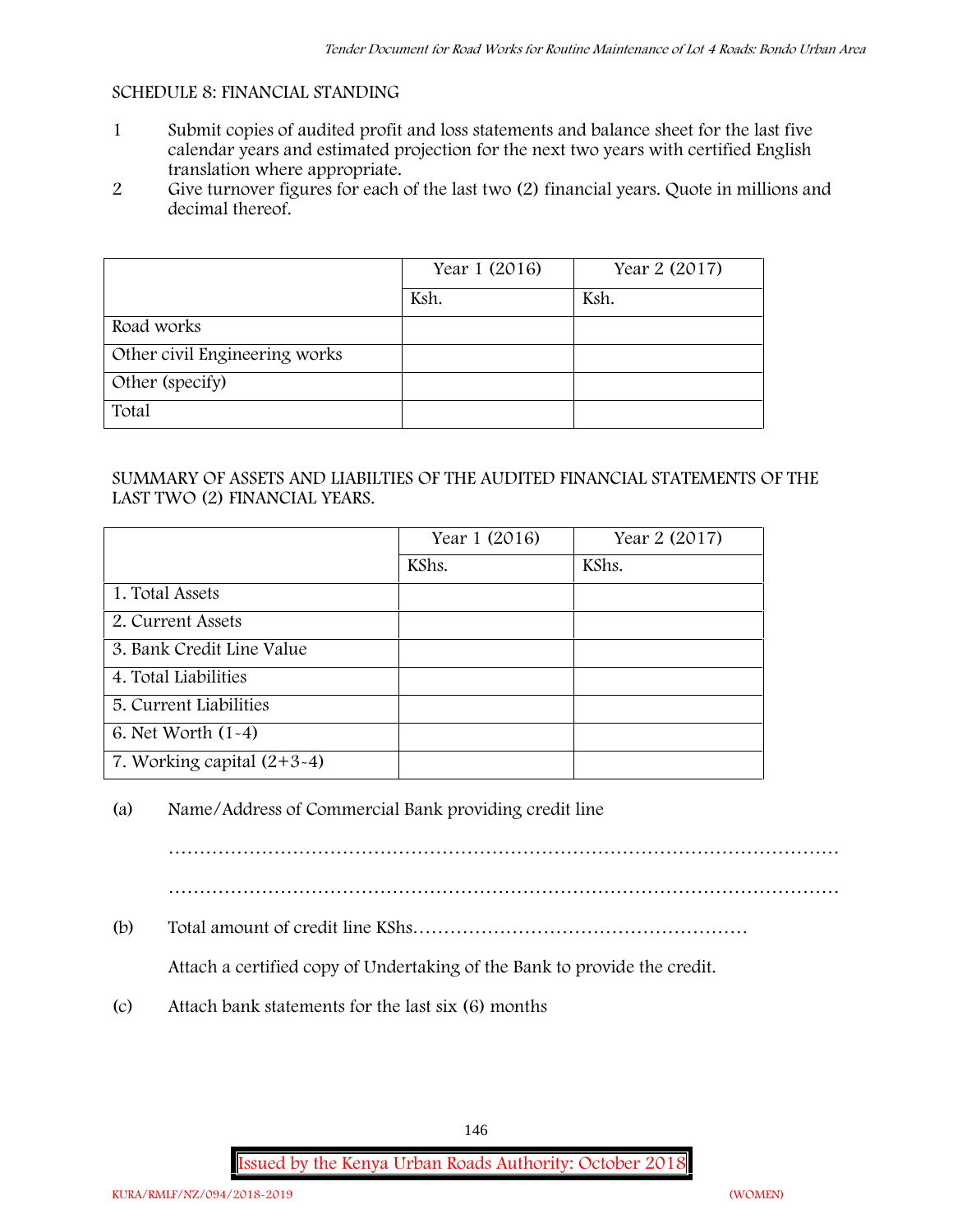#### **SCHEDULE 9: OTHER SUPPLEMENTARY INFORMATION**

Financial reports for the last three years, balance sheets, profit and loss statements, auditors' reports etc. List them below and attach copies.



Date Signature of Bidder

(To be signed by authorized representative and officially stamped)

147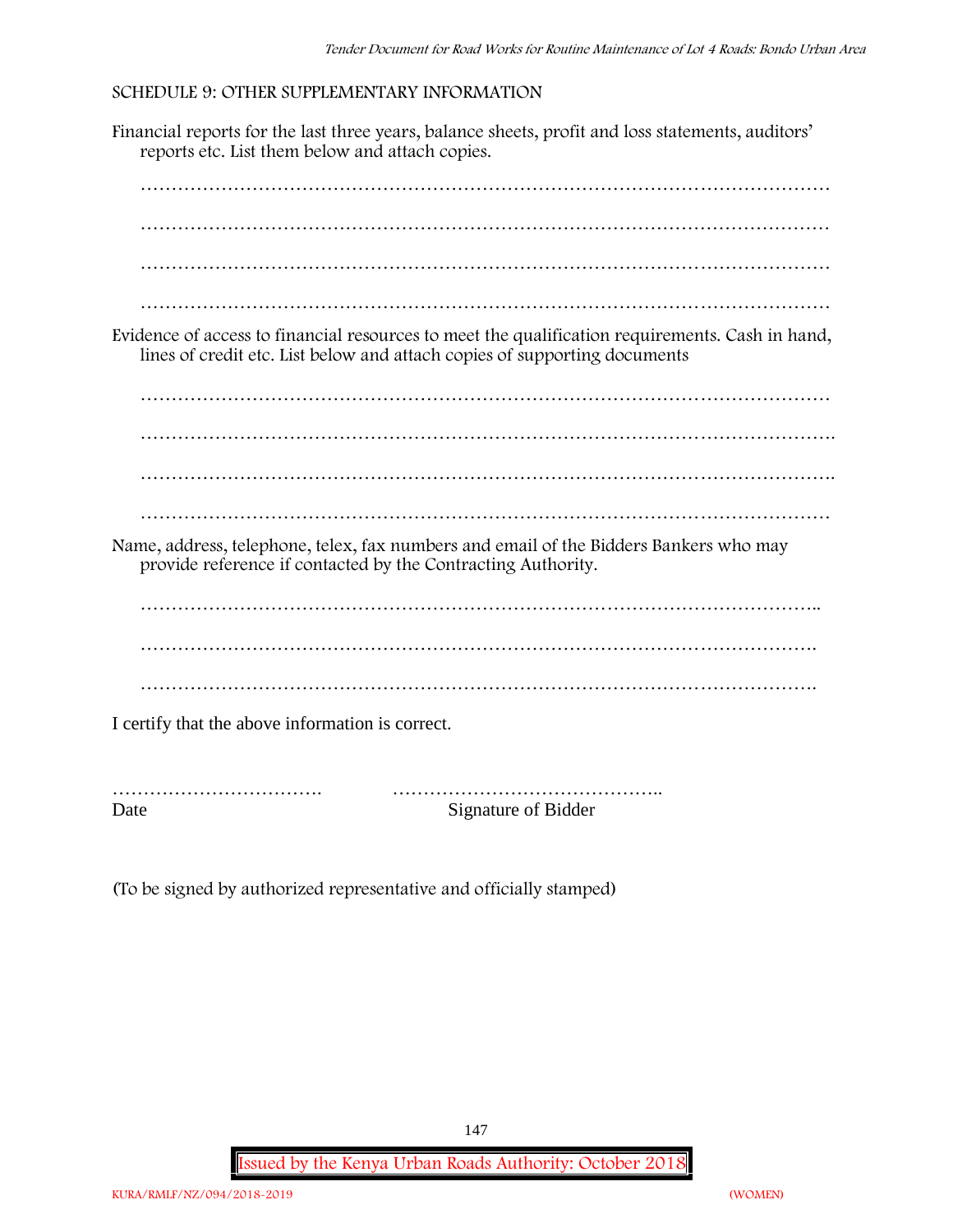#### **SCHEDULE 10: LITIGATION HISTORY**

Information on current litigation in which the Bidder is involved.

| <b>OTHER PARTY (IES)</b> | CAUSE OF DISPUTE | AMOUNT INVOLVED (KSHS) |
|--------------------------|------------------|------------------------|
|                          |                  |                        |
|                          |                  |                        |
|                          |                  |                        |
|                          |                  |                        |
|                          |                  |                        |

I certify that the above information is correct.

| Signature of Bidder |
|---------------------|

(To be signed by authorized representative and officially stamped)

**Issued by the Kenya Urban Roads Authority: October 2018**

148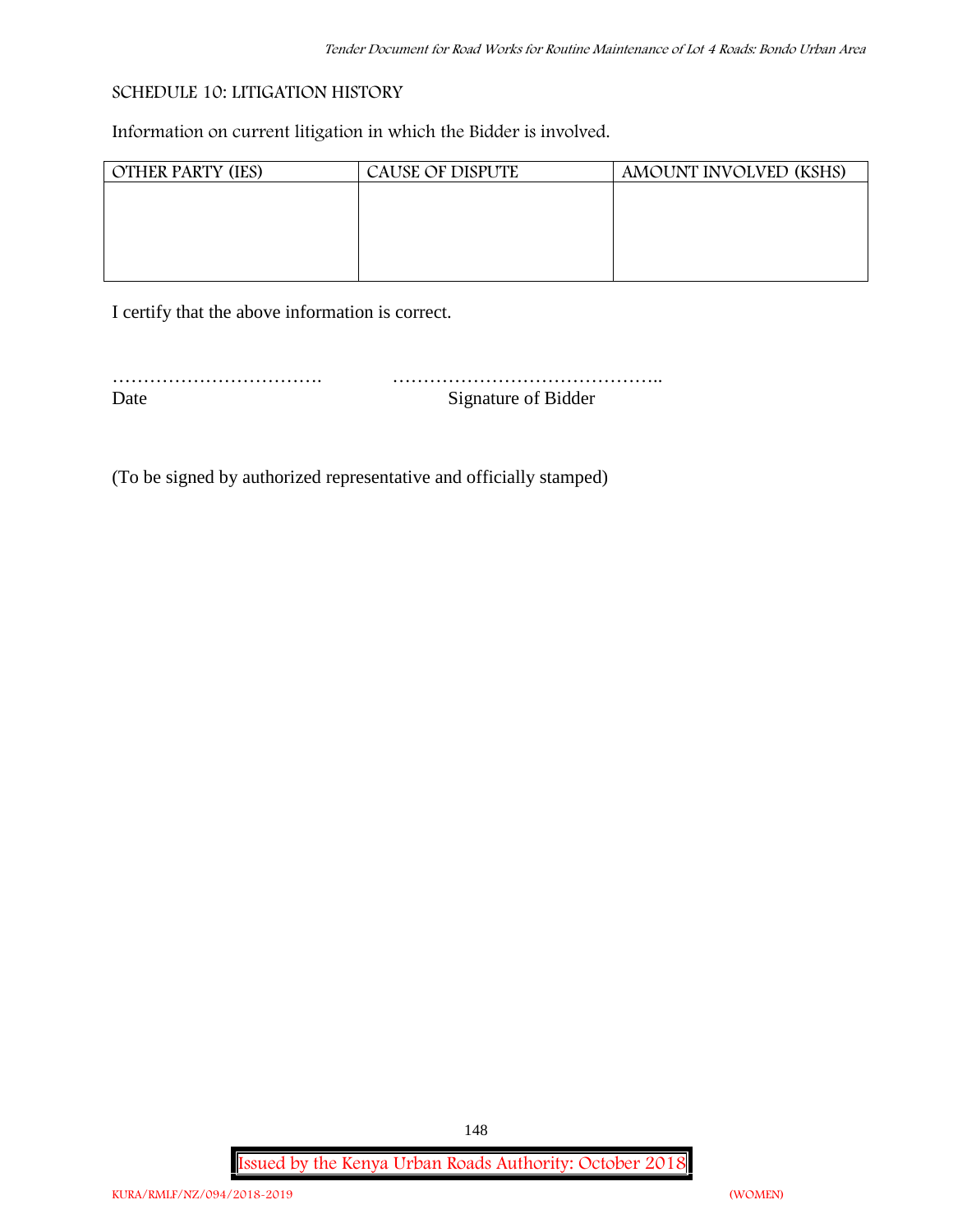#### **SCHEDULE 11: DECLARATION FORM FOR BANKRUPT OR INSOLVENT**

| AND DEBARMENT                                                                              |
|--------------------------------------------------------------------------------------------|
| Date                                                                                       |
| To                                                                                         |
| The Kenya Urban Roads Authority                                                            |
| P.O Box $41727 - 00100$ ,                                                                  |
| IKM Place, 5 <sup>th</sup> Ngong Ave, Nairobi,                                             |
| KENYA.                                                                                     |
| Ladies and Gentlemen,                                                                      |
| The Tenderer i.e. (full name and complete physical and postal address)                     |
|                                                                                            |
|                                                                                            |
| declare the following: -                                                                   |
| a) That I/ We have not been debarred from participating in public procurement by anybody,  |
| institution or person.                                                                     |
| b) That I/ We have not been involved in and will not be involved in corrupt and fraudulent |

practices regarding public procurement anywhere.

c) That I/ We are not insolvent, in receivership, bankrupt or in the process of being wound up and is not the subject of legal proceedings relating to the foregoing.

d) That I/We are not under any ongoing investigation by the Ethics and Anti-Corruption Commission (EACC) for any corrupt and/or economic crimes or practices.

e) That I/ We are not associated with any other Tenderer participating in this Tender.

f) That I/We do hereby confirm that all the information given in this tender is accurate, factual and true to the best of our knowledge.

Yours sincerely,

……………………………………………………

Name of Tenderer

………………………………………………………………………………..

Signature of duly authorised person signing the Tender

…………………………………………………………………………..

Name and Capacity of duly authorised person signing the Tender

………………………………………

Stamp or Seal of Tenderer

149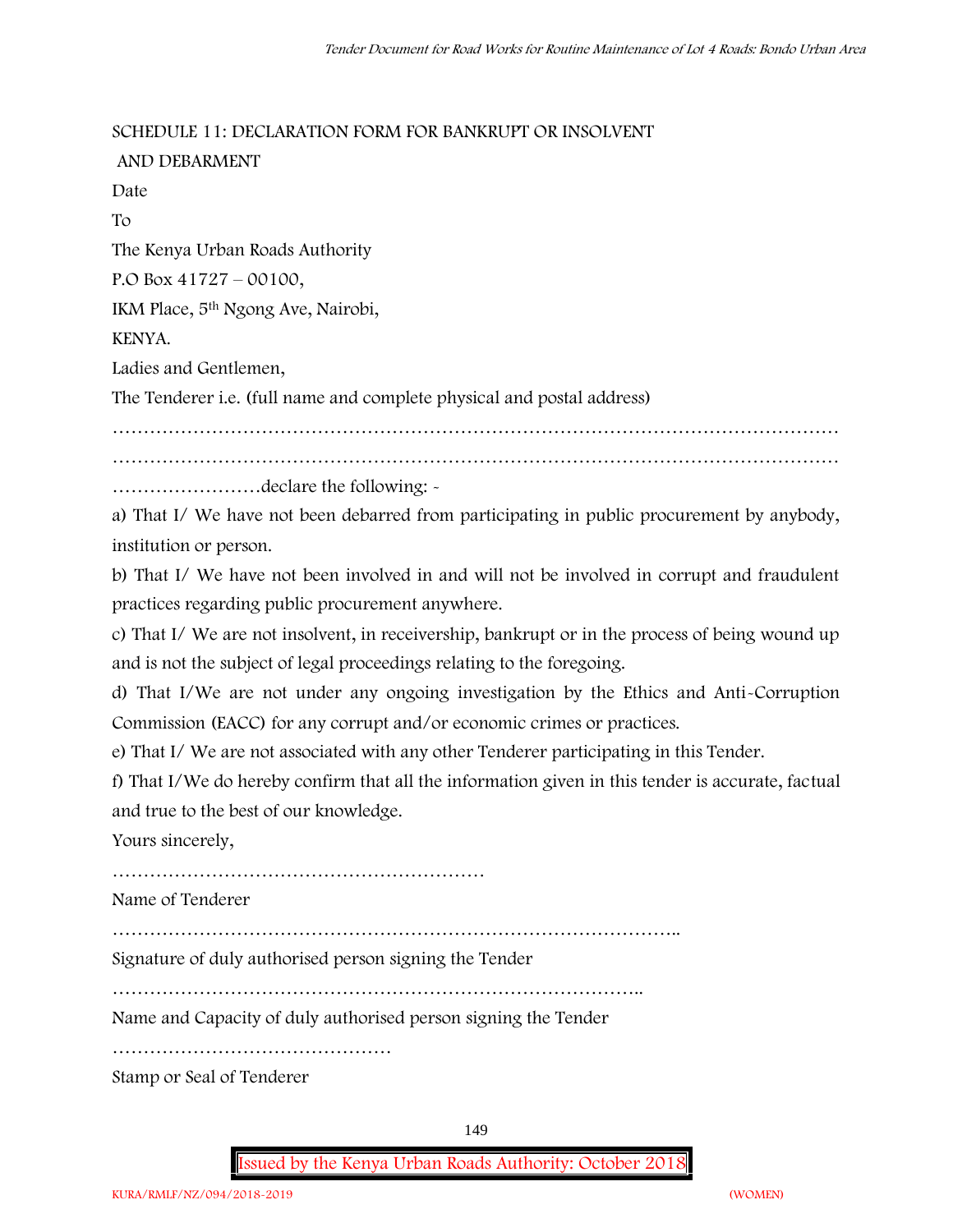### **SCHEDULE 12: ANTI CORRUPTION DECLARATION / COMMITMENT / PLEDGE FORM**

| Public Procurement is based on a free, fair and competitive tendering process which should |  |
|--------------------------------------------------------------------------------------------|--|
| not be open to abuse.                                                                      |  |
|                                                                                            |  |

| I/We will not offer or facilitate, directly or indirectly, any inducement or reward to any |  |
|--------------------------------------------------------------------------------------------|--|
| public officer, their relations or business associates, in connection with tender No.      |  |
|                                                                                            |  |
| contract if I/We am/are successful.                                                        |  |

Signed by ……………………………… C.E.O. or Authorized Representative.

Designation………………………………..

**In case of sub-contracting**

Signed by ………………………………….. CEO of the firm to be subcontracted Name…………………………………………… Designation…………………………………….. Signature…………………………………. Date………………………………………..

150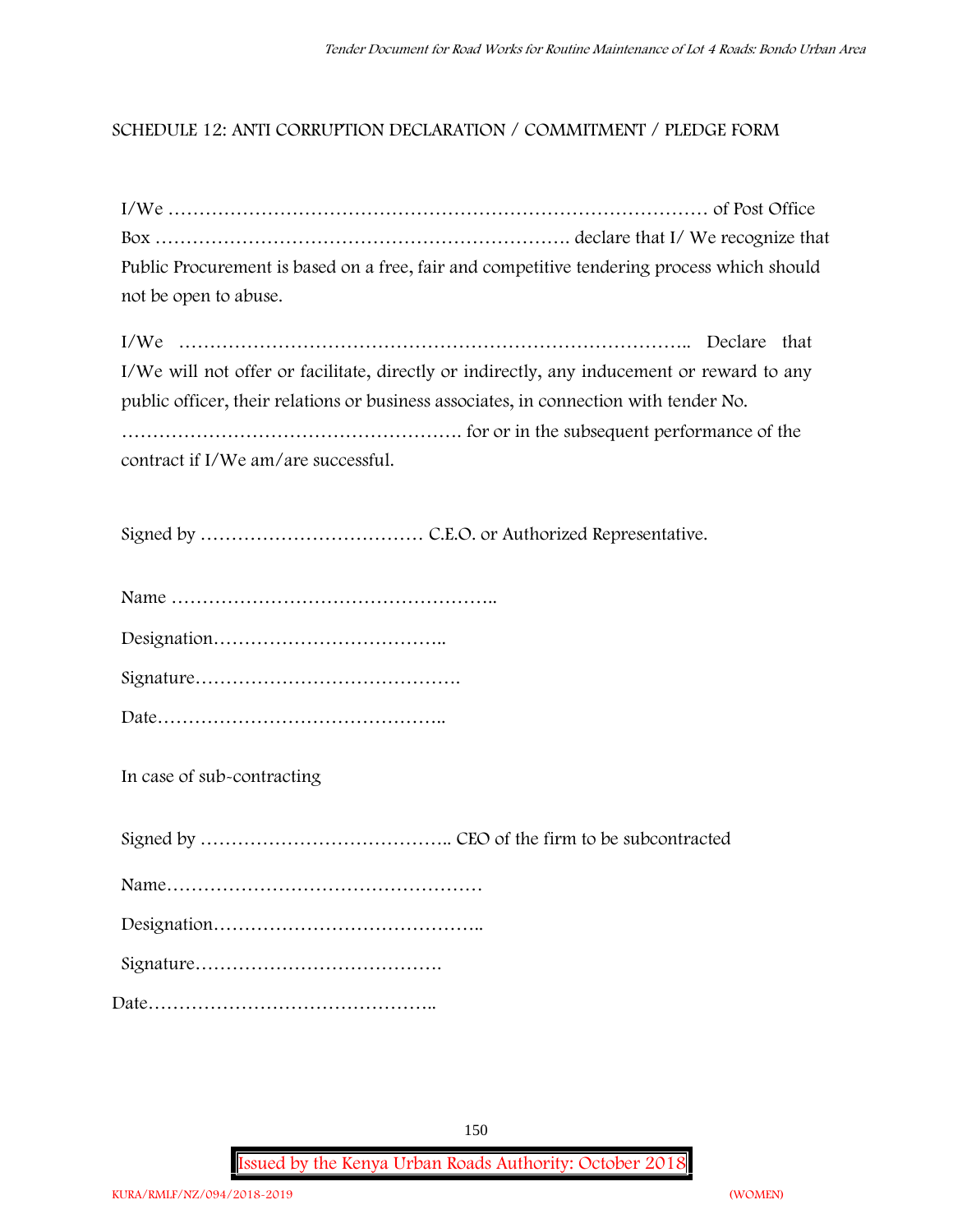# **SECTION XII: FORM OF AGREEMENT**

**Issued by the Kenya Urban Roads Authority: October 2018**

151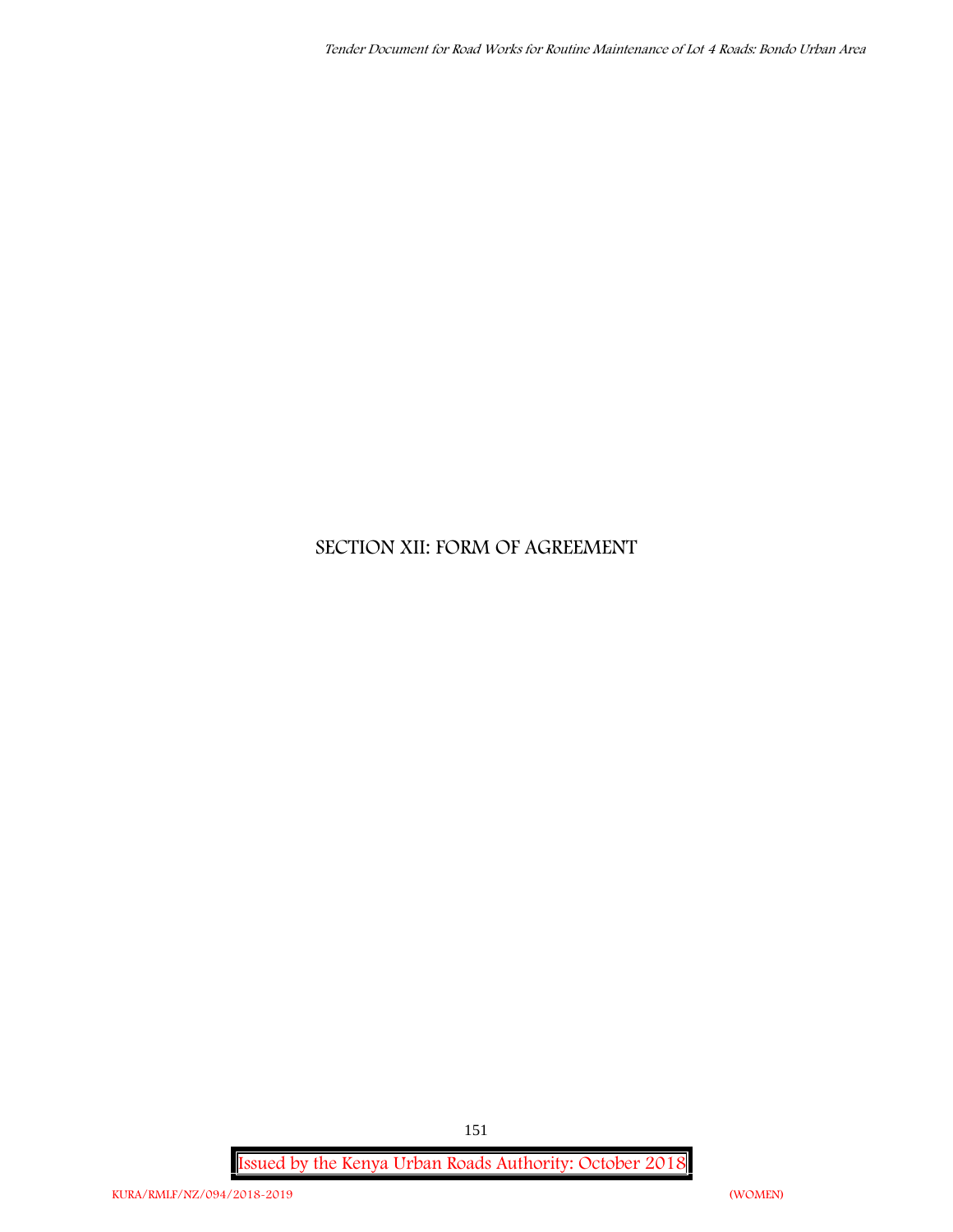### **FORM OF AGREEMENT**

THIS AGREEMENT is made on the …………………… day of …………………. 20 …………… between the **KENYA URBAN ROADS AUTHORITY** of **P. O. BOX 41727-00100, NAIROBI, KENYA** hereinafter called "the Employer" of the one part and **M/s ……………………………………………………………..** hereinafter called "the Contractor" of the other part.

WHEREAS the Employer is desirous that certain works should be executed, viz.

**ROUTINE MAINTENANCE OF LOT 4 ROADS (BONDO URBAN AREA)** and has a Contract with the Contractor for the execution completion and maintenance of such works in the region NOW THIS AGREEMENT WITNESSETH as follows:

In this agreement words and expressions shall have the same meanings as are respectively assigned to them in the Conditions of Contract hereinafter referred to.

The following document shall be deemed to form and be read and construed as part of this Agreement, viz.:

- The form of bid dated **……………………………………..**
- The Conditions of Contract (FIDIC IV) Part 2
- The Conditions of Contract (FIDIC IV) Part 1
- The Special Specification
- The Standard Specifications
- The Priced Bill of Quantities
- The Letter of Award and Acceptance
- Schedules of Supplementary Information
- -The Drawings
- -Other documents as may be agreed and listed

All aforesaid documents are hereinafter referred to as "The Contract".

In consideration of the payment to be made by the Employer to the Contractor, the Contractor hereby covenants with the Employer to execute, complete and maintain the works in conformity in all respects with the provisions of the Contract.

The Employer hereby covenants to pay the Contractor in consideration of the execution, completion and maintenance of the works the Contract Price at the times and in the manner prescribed by the Contract.

IN WITNESS WHEREOF the parties have hereunto set their respective hands on the day and year first above written.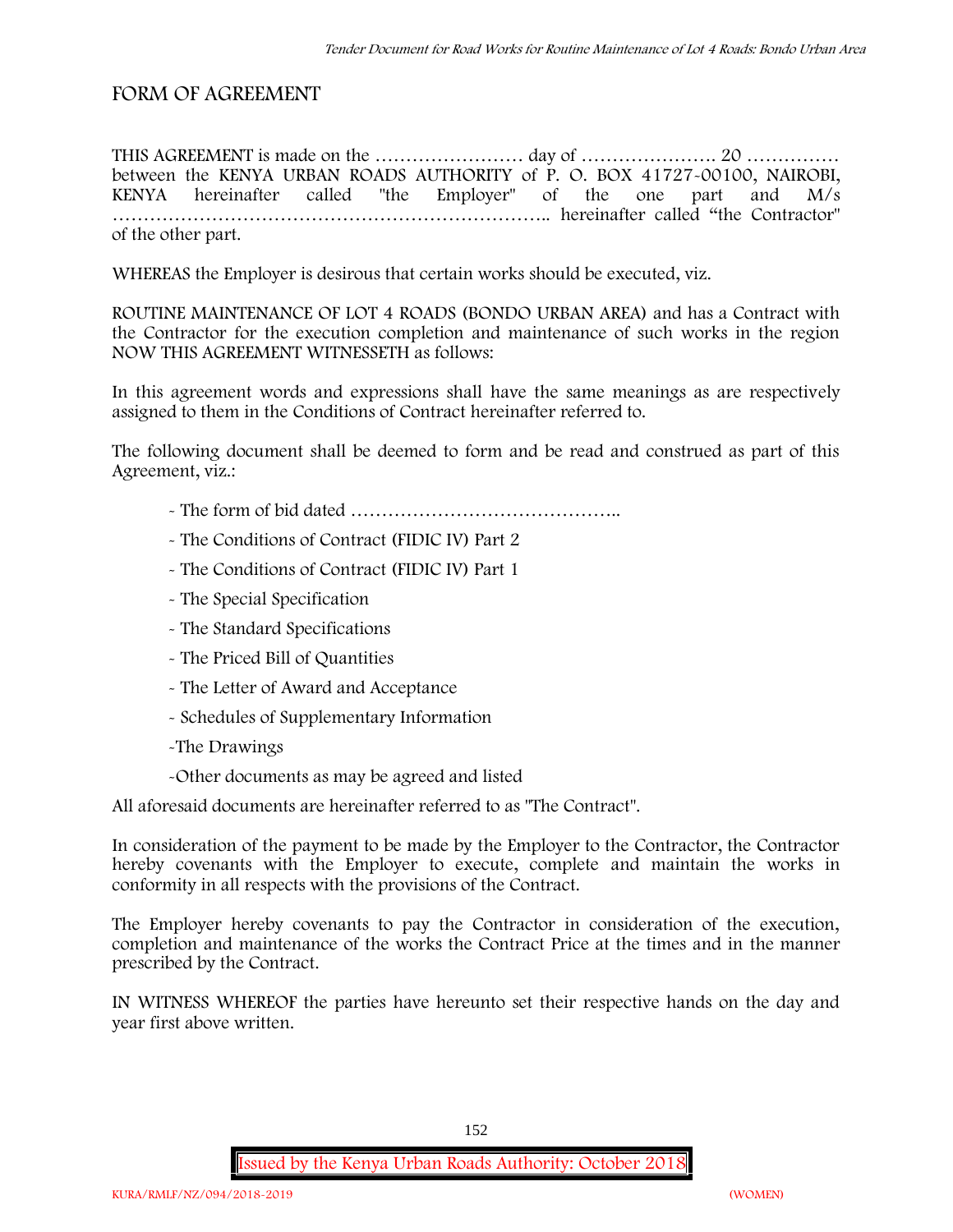#### **SIGNED SEALED AND DELIVERED**

| By the said Employer:   | (Director General, Kenya Urban Roads Authority)<br>For and on behalf of the said Employer |
|-------------------------|-------------------------------------------------------------------------------------------|
| In the presence of:     | (Name and Designation of Witness)                                                         |
|                         | (Signature of Witness)                                                                    |
|                         | (Address Of witness)                                                                      |
|                         |                                                                                           |
| By the said Contractor: |                                                                                           |
|                         | (Signature)                                                                               |
|                         | (Name of the Director)                                                                    |
| In the presence of:     | (Name and Designation of Witness)                                                         |
|                         | (Signature of Witness)                                                                    |
|                         | (Address Of witness)                                                                      |

153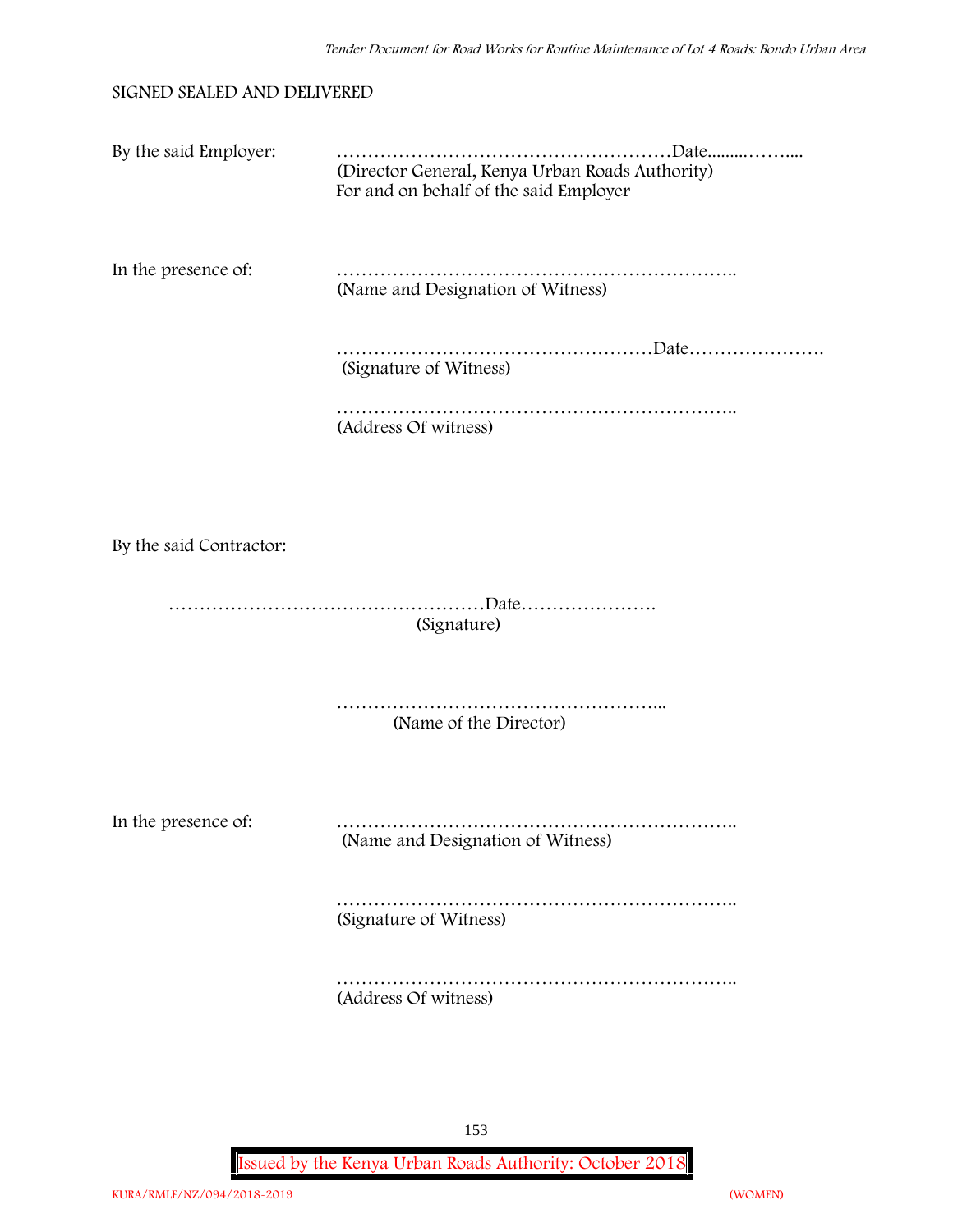# **SECTION XIII: FORM OF PERFORMANCE BANK GUARANTEE (UNCONDITIONAL)**

**Issued by the Kenya Urban Roads Authority: October 2018**

154